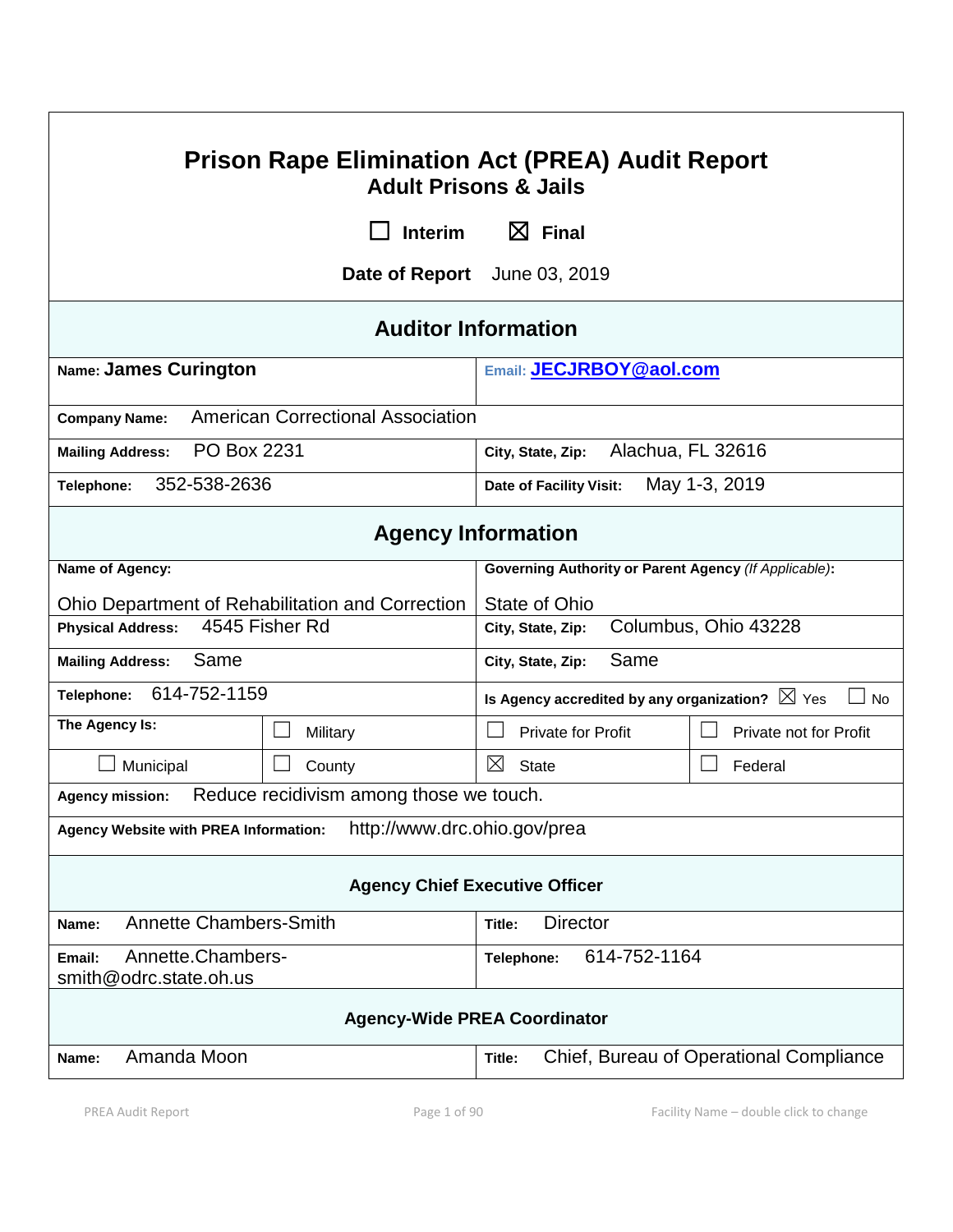| Amanda.Moon@odrc.state.oh.us<br>Email:                                                                                                                                                                                                                                                                                                                                                                                                                                                                               |                                                  | 614-752-1708<br>Telephone:                           |                                            |         |                        |  |
|----------------------------------------------------------------------------------------------------------------------------------------------------------------------------------------------------------------------------------------------------------------------------------------------------------------------------------------------------------------------------------------------------------------------------------------------------------------------------------------------------------------------|--------------------------------------------------|------------------------------------------------------|--------------------------------------------|---------|------------------------|--|
| <b>PREA Coordinator Reports to:</b>                                                                                                                                                                                                                                                                                                                                                                                                                                                                                  |                                                  | Number of Compliance Managers who report to the PREA |                                            |         |                        |  |
| <b>Agency Chief Inspector</b>                                                                                                                                                                                                                                                                                                                                                                                                                                                                                        | Coordinator                                      | 25                                                   |                                            |         |                        |  |
| <b>Facility Information</b>                                                                                                                                                                                                                                                                                                                                                                                                                                                                                          |                                                  |                                                      |                                            |         |                        |  |
| Name of Facility:                                                                                                                                                                                                                                                                                                                                                                                                                                                                                                    | <b>Ohio State Penitentiary</b>                   |                                                      |                                            |         |                        |  |
| <b>Physical Address:</b>                                                                                                                                                                                                                                                                                                                                                                                                                                                                                             | 878 Coitsville-Hubbard Rd Youngstown, Ohio 44505 |                                                      |                                            |         |                        |  |
| Mailing Address (if different than above):                                                                                                                                                                                                                                                                                                                                                                                                                                                                           | Same                                             |                                                      |                                            |         |                        |  |
| <b>Telephone Number:</b>                                                                                                                                                                                                                                                                                                                                                                                                                                                                                             | 1-330-743-0700                                   |                                                      |                                            |         |                        |  |
| The Facility Is:                                                                                                                                                                                                                                                                                                                                                                                                                                                                                                     | Military                                         | Private for profit                                   |                                            |         | Private not for profit |  |
| Municipal<br>$\Box$                                                                                                                                                                                                                                                                                                                                                                                                                                                                                                  | County                                           | ⊠<br><b>State</b>                                    |                                            | Federal |                        |  |
| <b>Facility Type:</b>                                                                                                                                                                                                                                                                                                                                                                                                                                                                                                | Jail                                             |                                                      | ⊠                                          | Prison  |                        |  |
| Facility Mission: The Ohio State Penitentiary serves and protects the citizens of our great State with an<br>environment promoting safety, security and dignity, empowering the development of prosocial<br>attitudes and behaviors among offenders, and facilitating their transition to the general population<br>and to the community with the unequivocal goal of reducing recidivism Click or tap here to enter text.<br>http://www.drc.ohio.gov/web/prea.htm<br><b>Facility Website with PREA Information:</b> |                                                  |                                                      |                                            |         |                        |  |
| <b>Warden/Superintendent</b>                                                                                                                                                                                                                                                                                                                                                                                                                                                                                         |                                                  |                                                      |                                            |         |                        |  |
| Name:                                                                                                                                                                                                                                                                                                                                                                                                                                                                                                                | Richard A. Bowen                                 |                                                      | Warden<br>Title:                           |         |                        |  |
| Richard.Bowen@odrc.state.oh.us<br>Email:                                                                                                                                                                                                                                                                                                                                                                                                                                                                             |                                                  | Telephone:                                           | 1-330-743-0700 ext. 25035                  |         |                        |  |
| <b>Facility PREA Compliance Manager</b>                                                                                                                                                                                                                                                                                                                                                                                                                                                                              |                                                  |                                                      |                                            |         |                        |  |
| <b>Abbey Palmer</b><br>Name:                                                                                                                                                                                                                                                                                                                                                                                                                                                                                         | <b>Operational Compliance Manager</b><br>Title:  |                                                      |                                            |         |                        |  |
| Abbey.Palmer@odrc.state.oh.us<br>Email:                                                                                                                                                                                                                                                                                                                                                                                                                                                                              |                                                  | Telephone:                                           | 1-330-743-0700 ext. 25044                  |         |                        |  |
| <b>Facility Health Service Administrator</b>                                                                                                                                                                                                                                                                                                                                                                                                                                                                         |                                                  |                                                      |                                            |         |                        |  |
| <b>Health Care Administrator</b><br><b>Stacey Stewart</b><br>Name:<br>Title:                                                                                                                                                                                                                                                                                                                                                                                                                                         |                                                  |                                                      |                                            |         |                        |  |
| Stacey.Stewart@odrc.state.oh.us<br>Email:                                                                                                                                                                                                                                                                                                                                                                                                                                                                            |                                                  | 1-330-743-0700 ext. 25158<br>Telephone:              |                                            |         |                        |  |
| <b>Facility Characteristics</b>                                                                                                                                                                                                                                                                                                                                                                                                                                                                                      |                                                  |                                                      |                                            |         |                        |  |
| 504<br><b>Designated Facility Capacity:</b>                                                                                                                                                                                                                                                                                                                                                                                                                                                                          |                                                  |                                                      | <b>Current Population of Facility: 478</b> |         |                        |  |
| Number of inmates admitted to facility during the past 12 months                                                                                                                                                                                                                                                                                                                                                                                                                                                     |                                                  |                                                      |                                            |         | 326                    |  |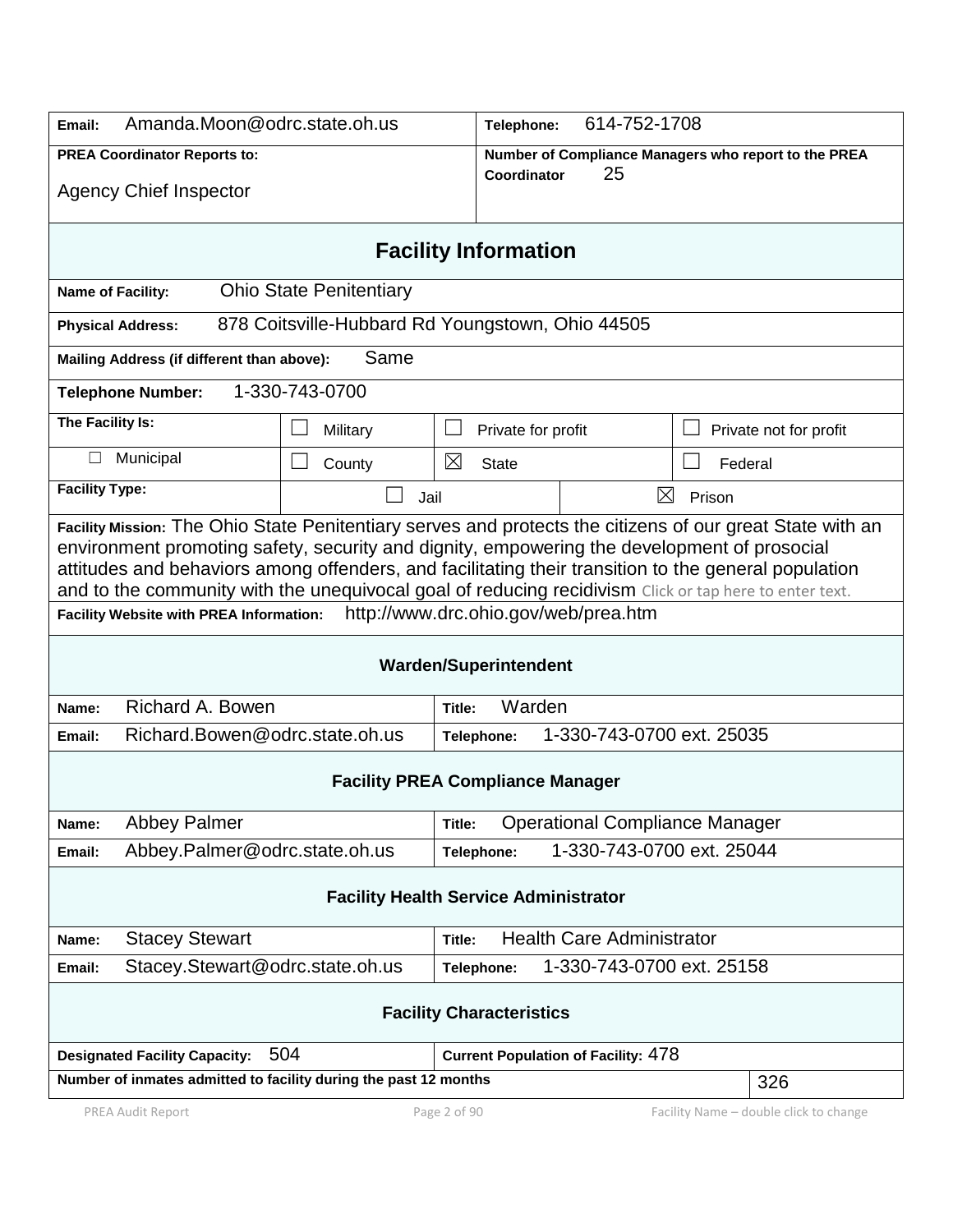| Number of inmates admitted to facility during the past 12 months whose length of stay in the<br>facility was for 30 days or more:                                                                                                                                                           | 326                                        |  |                |  |  |  |
|---------------------------------------------------------------------------------------------------------------------------------------------------------------------------------------------------------------------------------------------------------------------------------------------|--------------------------------------------|--|----------------|--|--|--|
| Number of inmates admitted to facility during the past 12 months whose length of stay in the facility<br>was for 72 hours or more:                                                                                                                                                          | 326                                        |  |                |  |  |  |
| Number of inmates on date of audit who were admitted to facility prior to August 20, 2012:                                                                                                                                                                                                  | 20                                         |  |                |  |  |  |
| Age Range of<br><b>NA</b><br>Youthful Inmates Under 18:<br><b>Population:</b>                                                                                                                                                                                                               |                                            |  |                |  |  |  |
| Are youthful inmates housed separately from the adult population?                                                                                                                                                                                                                           | $\boxtimes$<br>NA                          |  |                |  |  |  |
| Number of youthful inmates housed at this facility during the past 12 months:                                                                                                                                                                                                               | <b>NA</b>                                  |  |                |  |  |  |
| Average length of stay or time under supervision:                                                                                                                                                                                                                                           | 7.74 years                                 |  |                |  |  |  |
| Facility security level/inmate custody levels:                                                                                                                                                                                                                                              | Level 1, 4 and E                           |  |                |  |  |  |
| Number of staff currently employed by the facility who may have contact with inmates:                                                                                                                                                                                                       |                                            |  | 326            |  |  |  |
| Number of staff hired by the facility during the past 12 months who may have contact with inmates:                                                                                                                                                                                          |                                            |  | 35             |  |  |  |
| Number of contracts in the past 12 months for services with contractors who may have contact with<br>inmates:                                                                                                                                                                               |                                            |  | $\overline{2}$ |  |  |  |
| <b>Physical Plant</b>                                                                                                                                                                                                                                                                       |                                            |  |                |  |  |  |
| 2<br><b>Number of Buildings:</b>                                                                                                                                                                                                                                                            | Number of Single Cell Housing Units: 4     |  |                |  |  |  |
| <b>Number of Multiple Occupancy Cell Housing Units:</b>                                                                                                                                                                                                                                     |                                            |  |                |  |  |  |
| <b>Number of Open Bay/Dorm Housing Units:</b>                                                                                                                                                                                                                                               |                                            |  |                |  |  |  |
| Number of Segregation Cells (Administrative and Disciplinary:<br>16                                                                                                                                                                                                                         |                                            |  |                |  |  |  |
| Description of any video or electronic monitoring technology (including any relevant information about where cameras are<br>placed, where the control room is, retention of video, etc.):<br>Cameras are installed in various locations throughout the interior and exterior of the prison. |                                            |  |                |  |  |  |
| <b>Medical</b>                                                                                                                                                                                                                                                                              |                                            |  |                |  |  |  |
| <b>Type of Medical Facility:</b><br>Outpatient primary care with overnight<br>observation                                                                                                                                                                                                   |                                            |  |                |  |  |  |
| Forensic sexual assault medical exams are conducted at:                                                                                                                                                                                                                                     | St. Elizabeth Health Center (Mercy Health) |  |                |  |  |  |
| <b>Other</b>                                                                                                                                                                                                                                                                                |                                            |  |                |  |  |  |
| Number of volunteers and individual contractors, who may have contact with inmates, currently<br>authorized to enter the facility:                                                                                                                                                          |                                            |  | 102            |  |  |  |
| Number of investigators the agency currently employs to investigate allegations of sexual abuse:                                                                                                                                                                                            | 1                                          |  |                |  |  |  |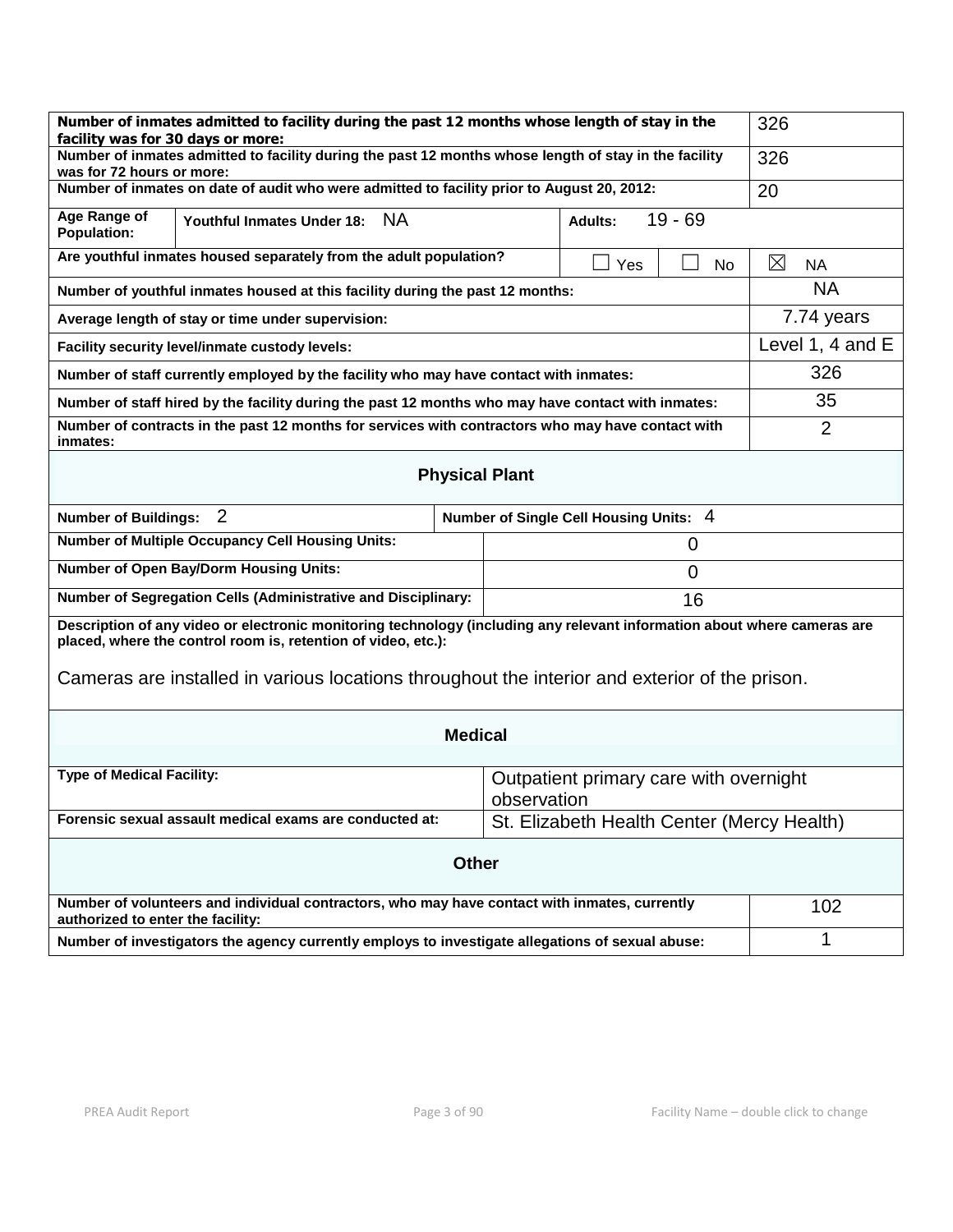# **Audit Findings**

## **Audit Narrative**

The Prison Rape Elimination Act (PREA) audit for the Ohio Department of Rehabilitation and Correction (ODRC), Ohio State Penitentiary (OSP) facility was scheduled beginning in January of 2019 with contact and notification of James Curington, certified PREA auditor, by the ODRC through the American Correctional Association (ACA).

The site visit was scheduled for May 1- 3, 2019. The site visit also included an American Correctional Association site visit April 28 - May 1, 2019. This was part of the methodology giving the PREA auditor both an ACA audit review as well as the PREA audit. The methodology further included discussion of using the PREA Resource Center (PRC) Audit Report Template revised 05-2018, the Auditor Handbook, supplemental information and guidance as outlined and generally directed by the PREA Resource Center, and materials supplied by the agency and the PRC.

After the scheduling process, the auditor submitted the Pre-audit Report Form information to the PRC and further information was exchanged between the facility and the auditor. A flash/thumb drive was submitted to the PREA auditor containing documents and information about the facility. This information included a master Pre-Audit Questionnaire (PAQ); the agency interviews (Agency Director, Agency Personnel Director, Agency Contract Director, and the Agency PREA Coordinator; these interviews were performed by James Curington, the PREA auditor); Bureau of Compliance (BOC) PREA Folders; the facility layout of video technology; inmate population reports; and the previous ACA Accreditation Report.

The methodology included the PREA Audit Report Template taken from the PRC website; the PREA Auditor Handbook; information for tours, standards compliance, document review, the general guidelines directed by the PREA Resource Center (PRC); and the auditor's training/testing/experience all to be used in the triangulation of the (1) preaudit phase, (2) the on-site visit and tour, and (3) review of documentation/follow-up, and assessment of standards.

The following steps are outlined:

- 1) scheduling, through the American Correctional Association with the ODRC.
- 2) sending a Pre-Audit Report Form to the PRC.
- 3) making contacts with the agency/facility, posting notices, and exchanging information.
- 4) sending an Agenda to OSP.
- 5) making an on-site visit to the community and to OSP.

6) making an assessment of compliance or noncompliance prior to, during, and after the site visit/tour accomplishing the triangulation of the three phases of the audit.

- 7) completing the Final Auditor Summary Report, a product of the triangulation.
- 8) notifying the agency/facility of the Summary Report.
- 9) sending a Post Audit Report with a Final Audit Summary Report attached, to the PRC.

A significant part of the audit report and final product included the methodology of the tour and site visit. The following site visit agenda is detailed: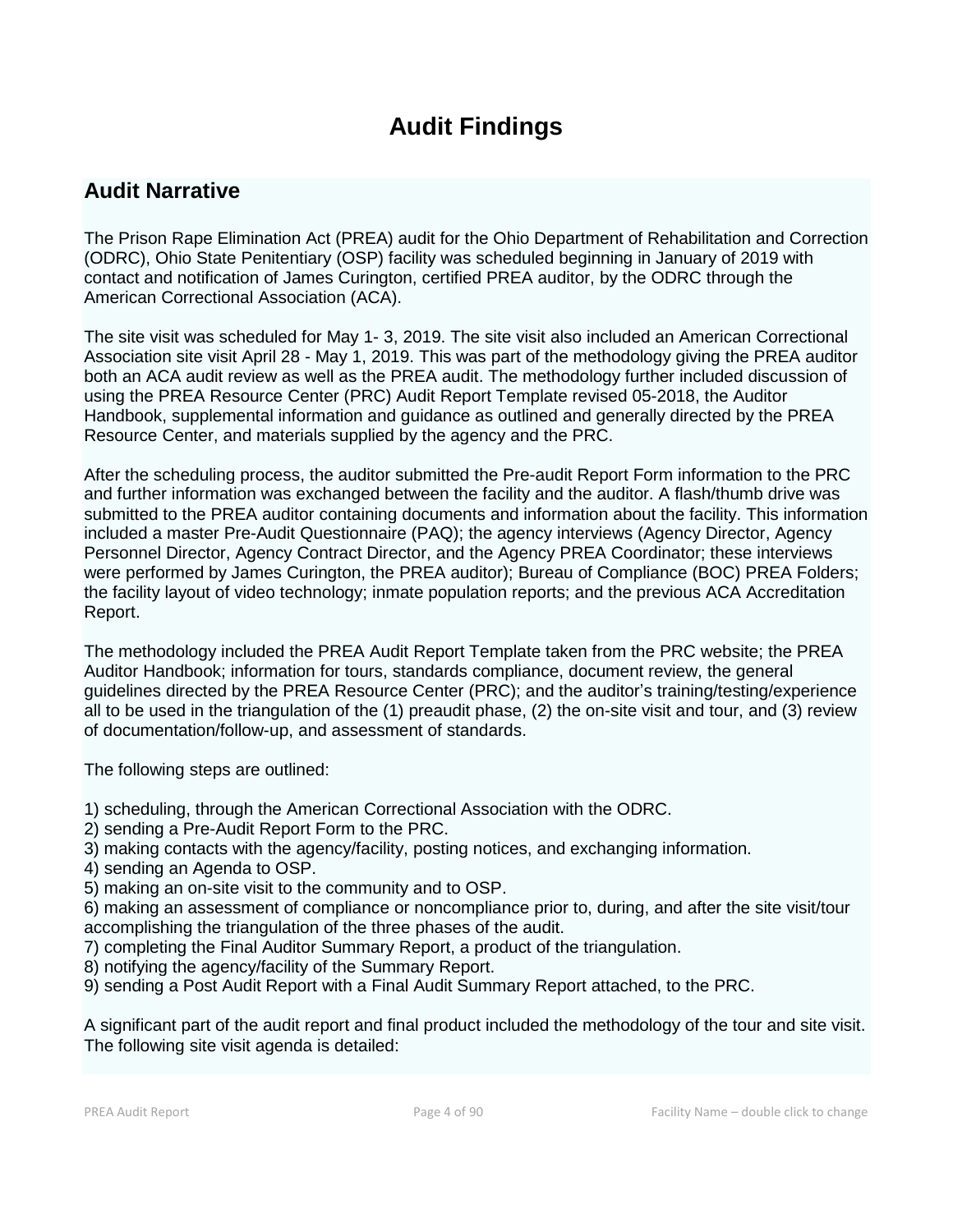Sunday, April 28

Evening dinner/introductions/meet and greet – facility staff and auditors for ACA and PREA

Pre-Audit Meetings as appropriate

ACA audit and PREA audit, Dual Audit Discussion (ACA audit, Mon. – Wed., PREA audit, Wed. – Fri.)

Monday, Tuesday, and Wednesday morning, April  $29<sup>th</sup>$ ,  $30<sup>th</sup>$  and May 1 – ACA Audit

Begin the ACA Audit Process including: Transportation; Entrance Interview; Facility Tour; Conditions of Confinement/Quality of Life; the Examination of Records including, Litigation, Significant Incidents/Outcome Measures, Departmental Visits, Shifts; Status of Standards/Plans of Action; and ACA wrap up including the Compliance Tally and Exit Discussion will be coordinated by the ACA Chairperson.

Tuesday continue ACA audit

Wednesday, May 1 – continue ACA Audit and begin PREA Agenda, revisits

8:00 a.m. – continue the ACA audit and prepare for ACA closeout. Prepare for PREA visits on site at the Penitentiary and schedule the required number of interviews as outlined in the Auditor's Handbook. Inmate interviews, at least 26, including targeted inmates. Staff, at a minimum, 12 Random Staff and 16 Specialized Staff (including volunteers, contractors and visitors).

12:00 noon – begin the PREA audit. Discuss the Audit Instrument of the PREA Resource Center including: 1) the Pre-Audit Questionnaire, 2) the Auditor Compliance Tool, 3) the Instructions for the PREA Audit Tour, 4) the Interview Protocols, 5) the Auditor's Summary Report (PREA template Questionnaire), 6) the Process Map, and 7) the Checklist of Documentation with the Warden and the Institutional PREA Compliance Manager and discuss the schedule of revisits and interviews (such as Attend Shift Briefings – Review Post Assignments – Afternoon, Evening).

As necessary, review PREA "Instructions for PREA Audit Tour". Follow up as needed from ACA audit tour.

Schedule interviews with staff and inmates (facility staff assistance).

Review PREA Standards/justifications.

Review demographics of the facility.

Designated Capacity

Actual Capacity

Age Range/Youthful Offenders

Gender

Security Custody Levels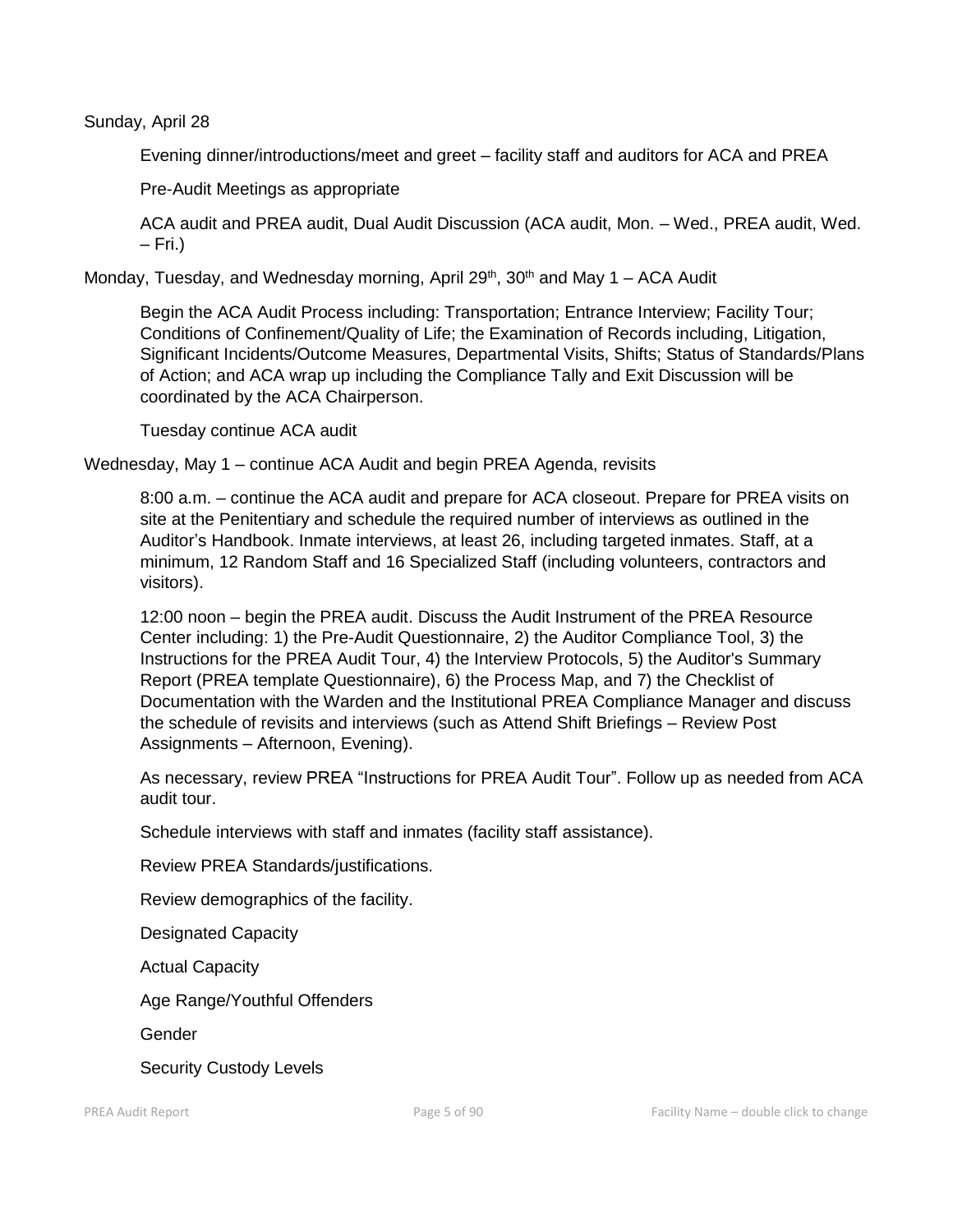Number of staff: total, security, non-security, program, medical, contract, volunteers, other

SPECIAL NOTE: Lists of inmates including complete inmate roster. Inmates with disabilities, LGBTI inmates, Inmates who are limited English proficient, Inmates in segregated housing, Inmates who reported sexual victimization during risk screening, Inmates who reported sexual abuse, Inmates placed in seg housing for protection from sexual victimization, Complete staff roster, Specialized staff (see Interview Protocols for Staff), Contractors, and Volunteers. Information on pages 42 to 59 of the Auditor's Handbook outlining Interviews.

Review facility schematics - # of buildings, # of dorms, # of acres (inside, outside the compound), # of towers, fence (kind, height, length, security features, etc.). Review blind-spots.

Review Allegations - sexual abuse, harassment, retaliation, investigated-administrative, criminal indicted, prosecuted, referred, founded, unfounded, substantiated, unsubstantiated and "lists of such".

SPECIAL NOTE, lists are also critical in the following areas:

All grievances in the past 12 months.

All incident reports in the past 12 months.

All allegations of sexual abuse and sexual harassment reported for investigation in the past 12 months.

All hotline calls made during the past 12 months.

Again, this is in the Auditors Handbook, page 59.

Interviews with staff and inmates. Note: PREA "Interview Protocols" i) Agency Head, ii) Warden, iii) PREA Compliance Manager/Coordinator, iv) Specialized Staff, v) Random Staff, vi) Inmates

View/review Offender Orientation/Admission/Intake

#### Thursday, May 2

8:00 a.m. Visit and revisit institutional operational areas. Review specialty program areas.

IMPORTANT! 3:00 p.m. Review PREA standards and PREA template Questionnaire with Warden and Key staff. This is tedious and labor intensive, but the auditor feels it demonstrates a significant commitment to PREA compliance.

Review Safety, Security, Healthcare – local hospital, EMS, sexual abuse crisis support, local MH.

Interviews with staff and inmates. Note: PREA "Interview Protocols" Make sure interviews include all staff "shifts". Make sure inmates from each housing unit are interviewed.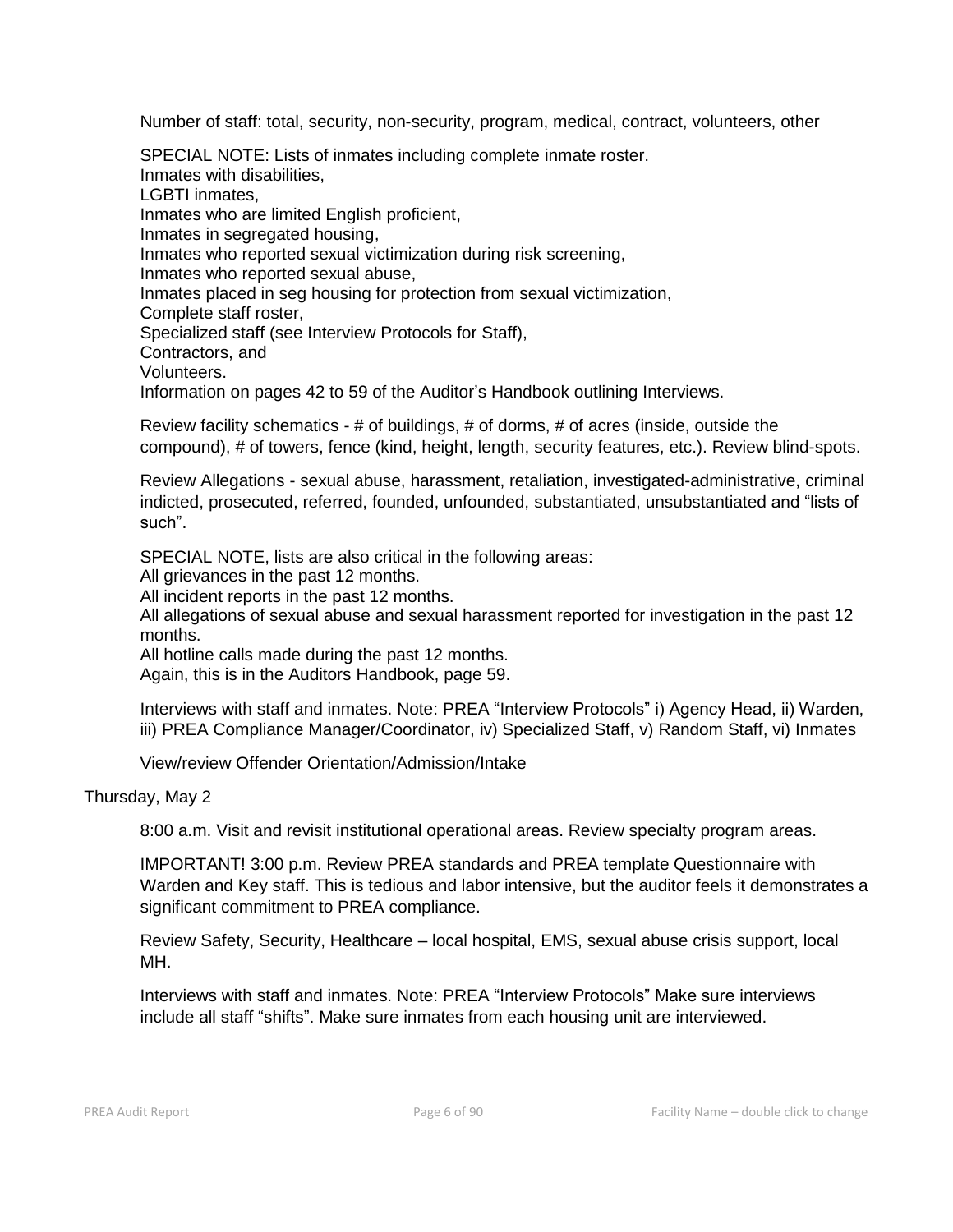Friday, May 3

Appropriate to the PREA Auditor's Summary Report, begin "triangulation" of pre-audit, site visit and interviews, information and report.

9:00 a.m. Tour with Warden, Institutional PREA Compliance Manager

11:00 a.m. Review Auditor's Summary procedures (interim report/final report) with key staff

12:00 noon Depart Ohio State Penitentiary

The above agenda was accomplished, making adjustments as necessary for visiting all areas of the facility and for reviewing the operations of OSP.

Interviews with staff were conducted as outlined in the PREA Auditor Handbook and the PREA Compliance Audit Instrument, Interview Guidelines. Specifically, 32 staff were formally interviewed from scripted protocols (16 random staff, including staff from each shift, and 16 specialized staff). Additionally, numerous informal interviews and discussions were held with staff.

Interviews were conducted with inmates as outlined in the PREA Auditor Handbook and the PREA Compliance Audit Instrument, Interview Guidelines for Inmates. Specifically, 31 inmates were formally interviewed from scripted protocols. Additionally, numerous informal interviews and discussions were held with inmates.

These interviews with staff and inmates, both formal and informal, and the many discussions held with staff and inmates gave the auditor insight into the operations and the PREA compliance efforts at OSP.

The auditor evaluated and assessed each standard listed in the template. The auditor reviewed, with key staff, the template and every standard before final assessment. A final assessment/review process for compliance was made upon completion of the summary report as the final leg in triangulation of the three phases of the audit review.

The auditor assesses the ODRC's Ohio State Penitentiary as compliant with PREA standards (please see Summary of Audit Findings).

The auditor does wish to acknowledge the ODRC support of the PREA audit process and the ODRC's and OSP's commitment to helping eliminate sexual abuse and sexual harassment in prison.

## **Facility Characteristics**

Ohio State Penitentiary (OSP) of the Ohio Department of Rehabilitation and Correction is located in Northeast Ohio in Youngstown, about 50 miles southeast of Cleveland, Ohio. The mailing address for OSP is, 878 Coitsville Hubbard Rd., Youngstown, OH 44505.

The Penitentiary complex is made up of three buildings: 1) a 180 bed level 1 minimum security Correctional Camp that closed in February of 2018 and is not part of this audit, 2) a Support Building which is a combination of an automotive garage, a warehouse, maintenance and the Laundry (it also houses the central heating and cooling systems and the emergency backup generator) and 3) the main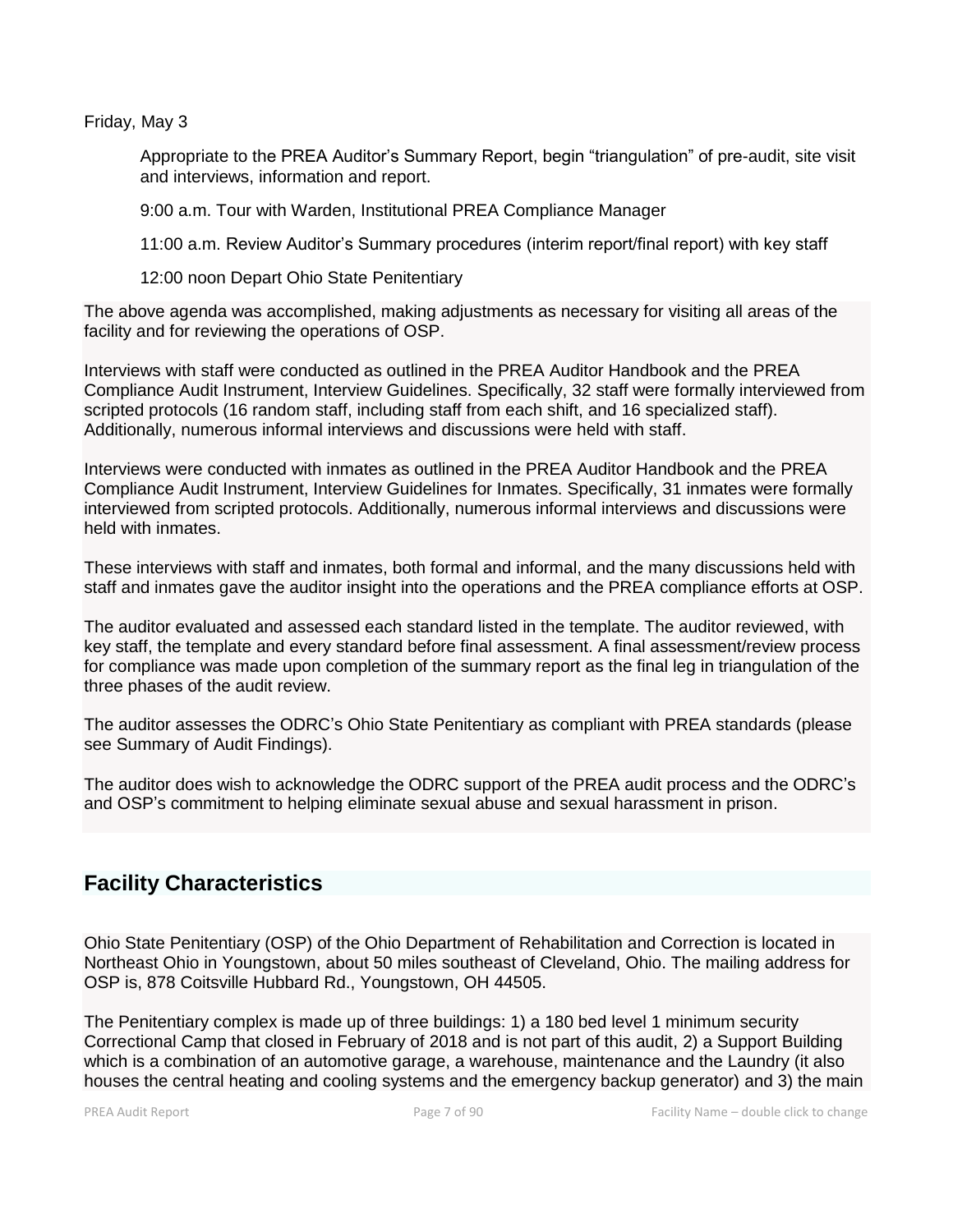penitentiary building (OSP). The complex sits on 240 acres with paved perimeter roads that are patrolled 24/7.

OSP is a 519 bed, adult male, single building, level 5 maximum-security penitentiary which houses Ohio's most serious predatory and violent adult male inmates. This building is a large 340,000 ft.² multilevel, concrete and steel building designed as a "Super Max" penitentiary. The penitentiary is enclosed by a single no climb, stun fence equipped with appropriate perimeter detection systems. The use of technology includes 146 surveillance cameras (which include pan-tilt-zoom, 360 view, and fixed view varieties, of which 24 cameras are external). Cameras are monitored 24/7 and do meet PREA compliance.

The "Super Max" penitentiary is composed of four housing units/cellblocks each containing 126 single person cells with one exception, (one pod, of one housing unit contains double bunked cells for minimum-security inmates working to support the warehouse, maintenance, laundry, and automotive garage outside the perimeter fencing/main building). The four housing units have computerized electronic control panels, a "man down" alarm system as well as numerous security cameras which allow monitoring of virtually the entire penitentiary.

Further emphasizing the maximum security, is the extremely restricted inmate movement. The maximum-security inmates are assigned to single cells and are not involved in the normal job assignments of food service, recreation, clerks/aide assignments, etc. Example: food service is contracted and performed/operated by staff. All dining is accomplished in the single cells or cellblocks.

Programming, such as Recreation, Education, Psychological Services, Healthcare Services, Religious Services etc. for maximum security inmates, is accomplished on an individual basis with specialized program cell assignments. Education, religious services/study, recovery services/psychology and specialized programs are accomplished in the cellblocks. Outside recreation is accomplished in individualized fenced areas adjacent to the housing units/cellblocks. Again, this is a "Super Max" facility and inmate movement is extremely restricted.

Staffing for OSP: total 330. [Admin/support (25); physical plant (11); healthcare/behavioral support (22); programs (12); security (260).].

#### Mission statement:

"The Ohio State Penitentiary serves and protects the citizens of our great State with an environment promoting safety, security and dignity, empowering the development of prosocial attitudes and behaviors among offenders, and facilitating their transition to the general population and to the community with the unequivocal goal of reducing recidivism" (this taken from the Ohio state Penitentiary Mission Statement, pre-audit, Bureau of Compliance, folder information).

Ohio State Penitentiary is an American Correctional Association accredited institution.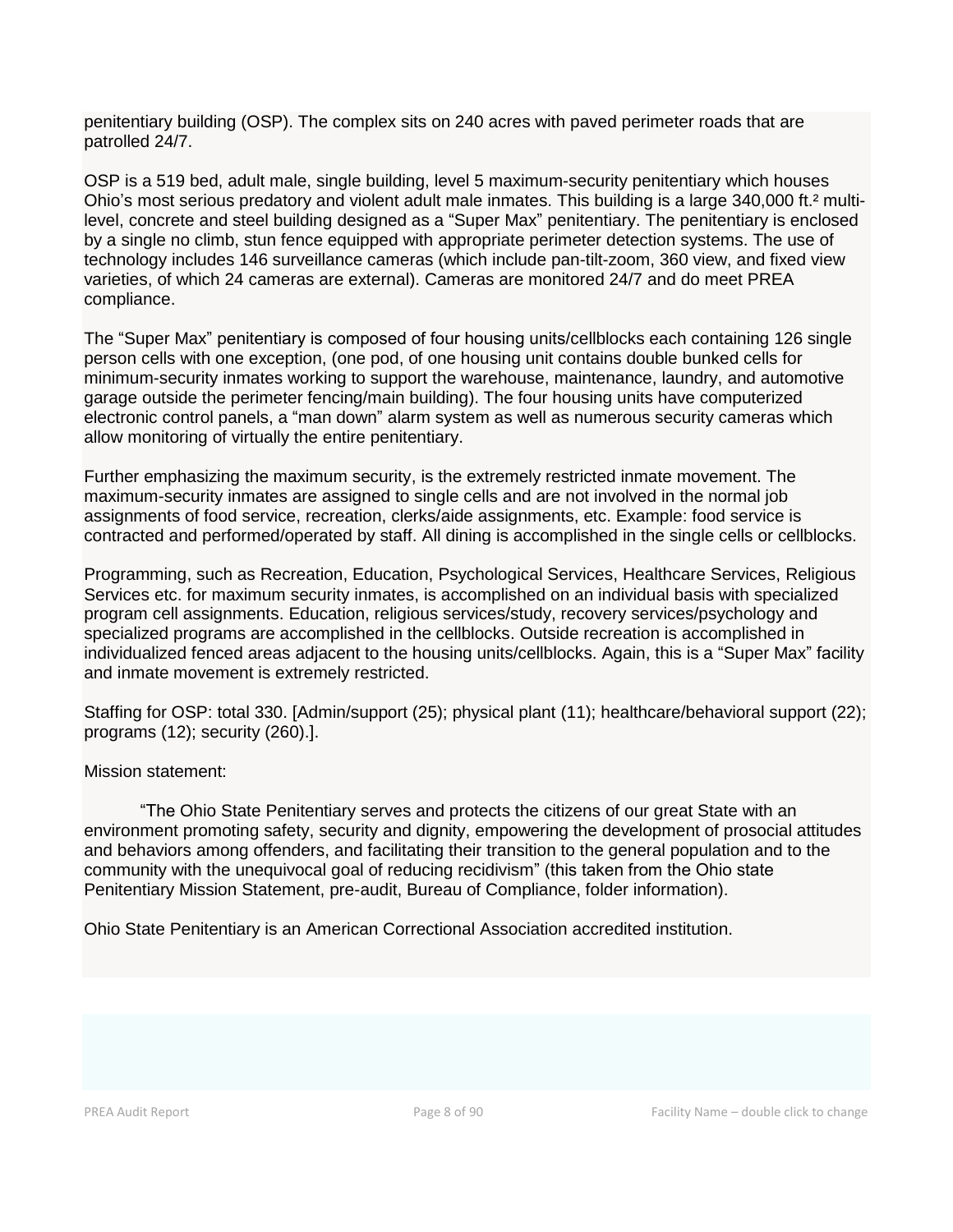## **Summary of Audit Findings**

#### **Number of Standards Exceeded** Seven (7) Standards Exceeded

Standard 115.11 zero tolerance of sexual abuse and sexual harassment. PREA coordinator

Standard 115.21 Evidence protocol and forensic medical examinations

Standard 115.31 Employee training standard.

Standard 115.35 Specialized training: medical and mental health care

Standard 115.41 Screening for risk of victimization and abusiveness

Standard 115.51 Inmate reporting standard.

Standard 115.88 Data review for corrective action

**Number of Standards Met:** Thirty (36} Standards Met, and add two (2)

Standard 115.12 Contracting with other entities for the confinement of inmates.

Standard 115.13 Supervision and monitoring

Standard 115.14 Youthful inmates

Standard 115.15 Limits to cross gender viewing.

Standard 115.16 Inmates with disabilities and inmates who are limited English proficient

Standard 115.17 Hiring and promotion decisions

Standard 115.18 Upgrades to facilities and technologies

Standard 115.22 Policies to ensure referrals of allegations for investigations

Standard 115.32 Volunteer and contractor training.

Standard 115.33 Inmate education.

Standard 115.34 Specialized training: investigations.

Standard 115.42 Use of screening information.

Standard 115.43 Protective custody.

Standard 115.52 Exhaustion of administrative remedies.

Standard 115.53 Inmate access to outside confidential support services.

Standard 115.54 Third-party reporting.

Standard 115.61 Staff and agency reporting duties.

Standard 115.62 Agency protection duties.

Standard 115.63 Inmate reporting to other confinement facilities.

Standard 115.64 Staff first responder duties.

Standard 115.65 Coordinated response.

Standard 115.66 Preservation of ability to protect inmates from contact with abusers.

Standard 115.67 Agency protection against retaliation.

Standard 115.68 Post-allegation protective custody.

Standard 115.71 Criminal and administrative agency investigations

Standard 115.72 Evidentiary standard for administrative investigations.

Standard 115.73 Reporting to inmates.

Standard 115.76 Disciplinary sanctions for staff.

Standard 115.77 Corrective action for contractors and volunteers.

Standard 115.78 Disciplinary sanctions for inmates.

Standard 115.81 Medical and mental health screenings; history of sexual abuse.

Standard 115.82 Access to emergency medical and mental health services.

Standard 115.83 Ongoing medical and mental health care for sexual abuse victims and abusers.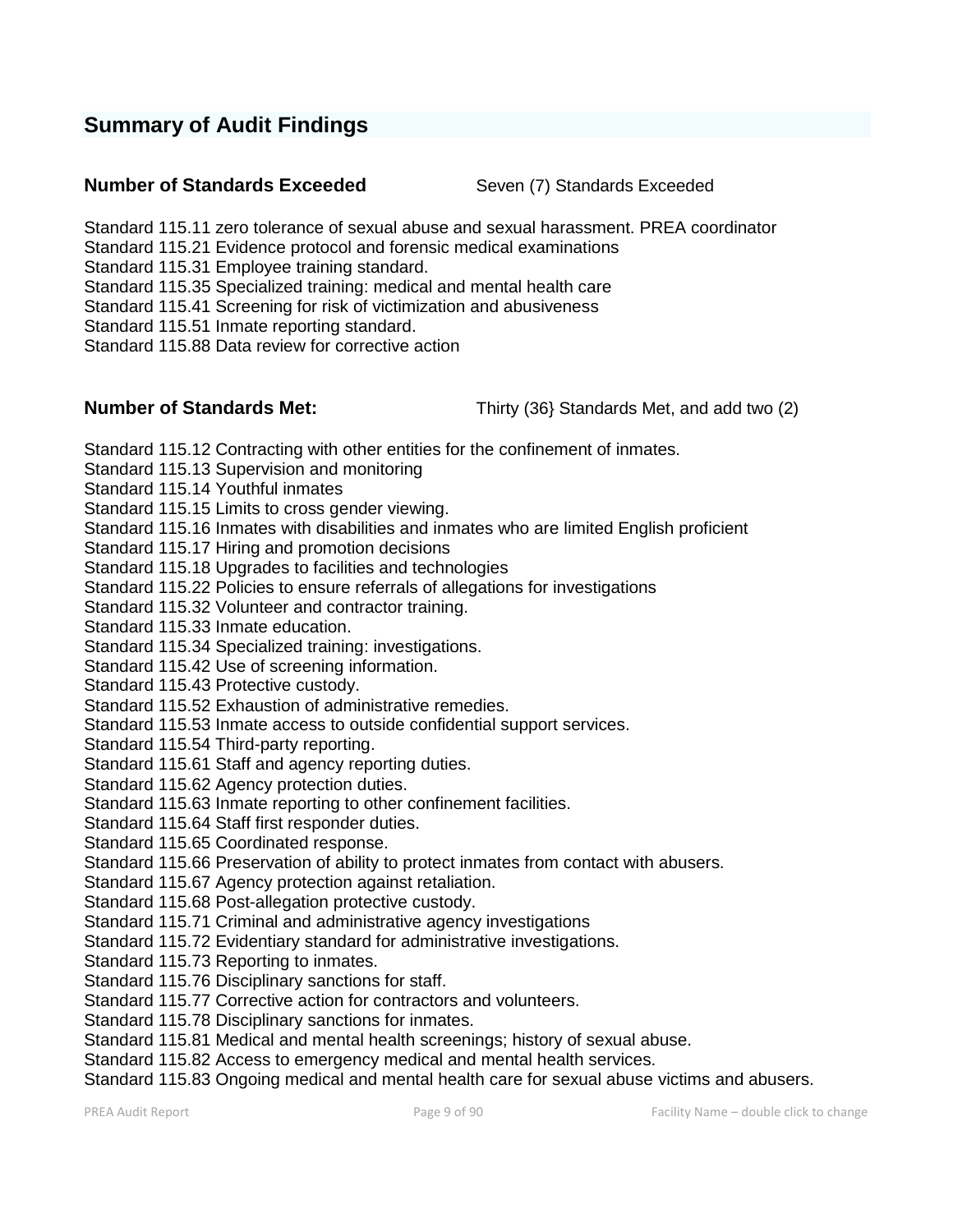Standard 115.86 Sexual abuse and incident reviews. Standard 115.87 Data collection. Standard 115.89 Data storage, publication, and destruction. Add, Standard 115.401 Frequency and scope of audits. Standard 115.403 Audit contents and findings.

#### **Number of Standards Not Met:**  $\qquad \qquad$  zero (0)

This is the auditor's Summary Final Report and all standards were "meets" or "exceeds" standards

#### **Summary of Corrective Action (if any)**

Corrective action was not required at Ohio State Penitentiary, this is not to say that standards could not be improved (including "exceeds" standards). The auditor discussed with key staff, the idea that one must always strive and move towards an "exceeds" assessment and strive and move to improve upon the level of assessment whether it be "meets" standard or even improve upon the level of "exceeds" standard.

## **PREVENTION PLANNING**

## **Standard 115.11: Zero tolerance of sexual abuse and sexual harassment; PREA coordinator**

#### **115.11 (a)**

- Does the agency have a written policy mandating zero tolerance toward all forms of sexual abuse and sexual harassment?  $\boxtimes$  Yes  $\Box$  No
- Does the written policy outline the agency's approach to preventing, detecting, and responding to sexual abuse and sexual harassment?  $\boxtimes$  Yes  $\Box$  No

#### **115.11 (b)**

- **■** Has the agency employed or designated an agency-wide PREA Coordinator?  $\boxtimes$  Yes  $\Box$  No
- **■** Is the PREA Coordinator position in the upper-level of the agency hierarchy?  $\boxtimes$  Yes  $\Box$  No
- Does the PREA Coordinator have sufficient time and authority to develop, implement, and oversee agency efforts to comply with the PREA standards in all of its facilities?  $\boxtimes$  Yes  $\Box$  No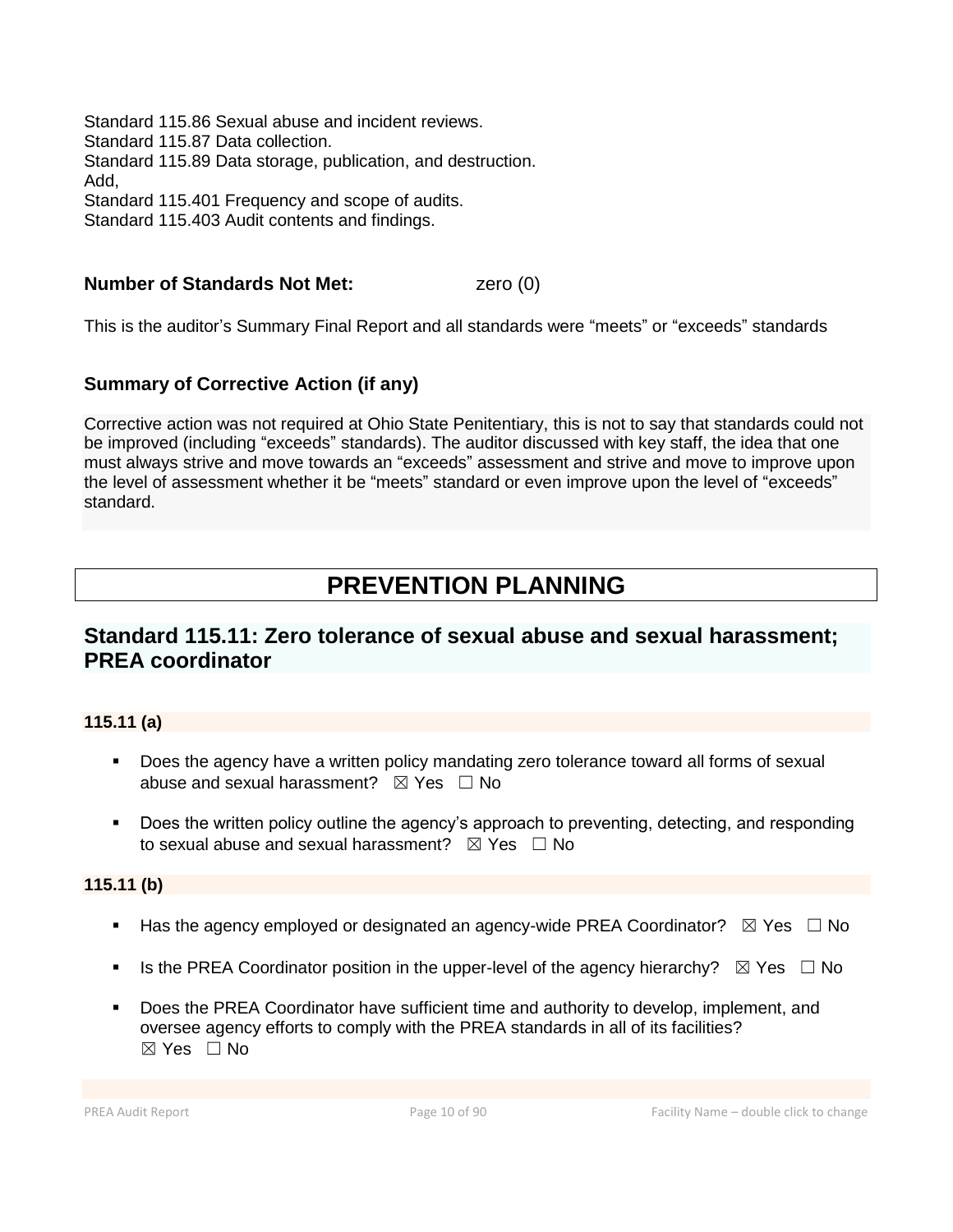#### **115.11 (c)**

- If this agency operates more than one facility, has each facility designated a PREA compliance manager? (N/A if agency operates only one facility.)  $\boxtimes$  Yes  $\Box$  No  $\Box$  NA
- Does the PREA compliance manager have sufficient time and authority to coordinate the facility's efforts to comply with the PREA standards? (N/A if agency operates only one facility.)  $\boxtimes$  Yes  $\Box$  No  $\Box$  NA

#### **Auditor Overall Compliance Determination**

- ☒ **Exceeds Standard** (*Substantially exceeds requirement of standards*)
- ☐ **Meets Standard** (*Substantial compliance; complies in all material ways with the standard for the relevant review period*)
- 
- ☐ **Does Not Meet Standard** (*Requires Corrective Action*)

Ohio State Penitentiary is a small to medium-sized single cell, super maximum-security male correctional institution located in Northeast Ohio and, as with all facilities in the ODRC, uses the agency policy mandating zero tolerance towards all forms of sexual abuse and sexual harassment. The policy 79-ISA-01 Prison Rape Elimination Act was developed for the Ohio Department of Rehabilitation and Correction and addresses all its institutions. It clearly outlines the agency's approach to preventing, detecting, and responding to sexual abuse and sexual harassment in its' prisons.

The Director of the ODRC, Ms. Annette Chambers-Smith and the Agency PREA Coordinator, Mr. Mark Stegemoller were interviewed by the auditor and both were very supportive of the policy and committed to supporting the Prison Rape Elimination Act and the agency's effort to eliminate sexual abuse and sexual harassment in prison.

"It is the policy of the Ohio Department of Rehabilitation and Correction to provide a safe, humane, and appropriately secure environment, free from the threat of sexual misconduct for all inmates by mandating a program of prevention, detection, response, investigation, and tracking. The department shall maintain a zero tolerance for sexual misconduct in its institutions and in the facilities in which it contracts for the confinement of inmates." This is the agency statement and commitment noted in the policies of the preaudit review, observed during the on-site visit and review of the operations at OSP, and again noted in the post audit triangulation. This commitment is supported by the posters, flyers, reporting systems, and the training of staff, inmates, and volunteers. The ODRC's commitment to cultural change advocates and supports the inmates right to be free from sexual abuse and sexual harassment, and the inmates and employees right to be free from retaliation for reporting sexual abuse. The agency's posted information emphasizes, "Break the Silence". Inmates and staff are encouraged to report misconduct and to work to keep both staff and inmates safe throughout the OSP and the ODRC.

The organizational charts reflect, at the agency level, a Statewide PREA Coordinator with access to the Agency Director and, at the institutional level, a PREA Compliance Manager with direct access to the Warden of OSP. The interviews with key staff including, the Director of the Agency, the Warden and others, all reflect the commitment to eliminating rape in prison and compliance with PREA standards.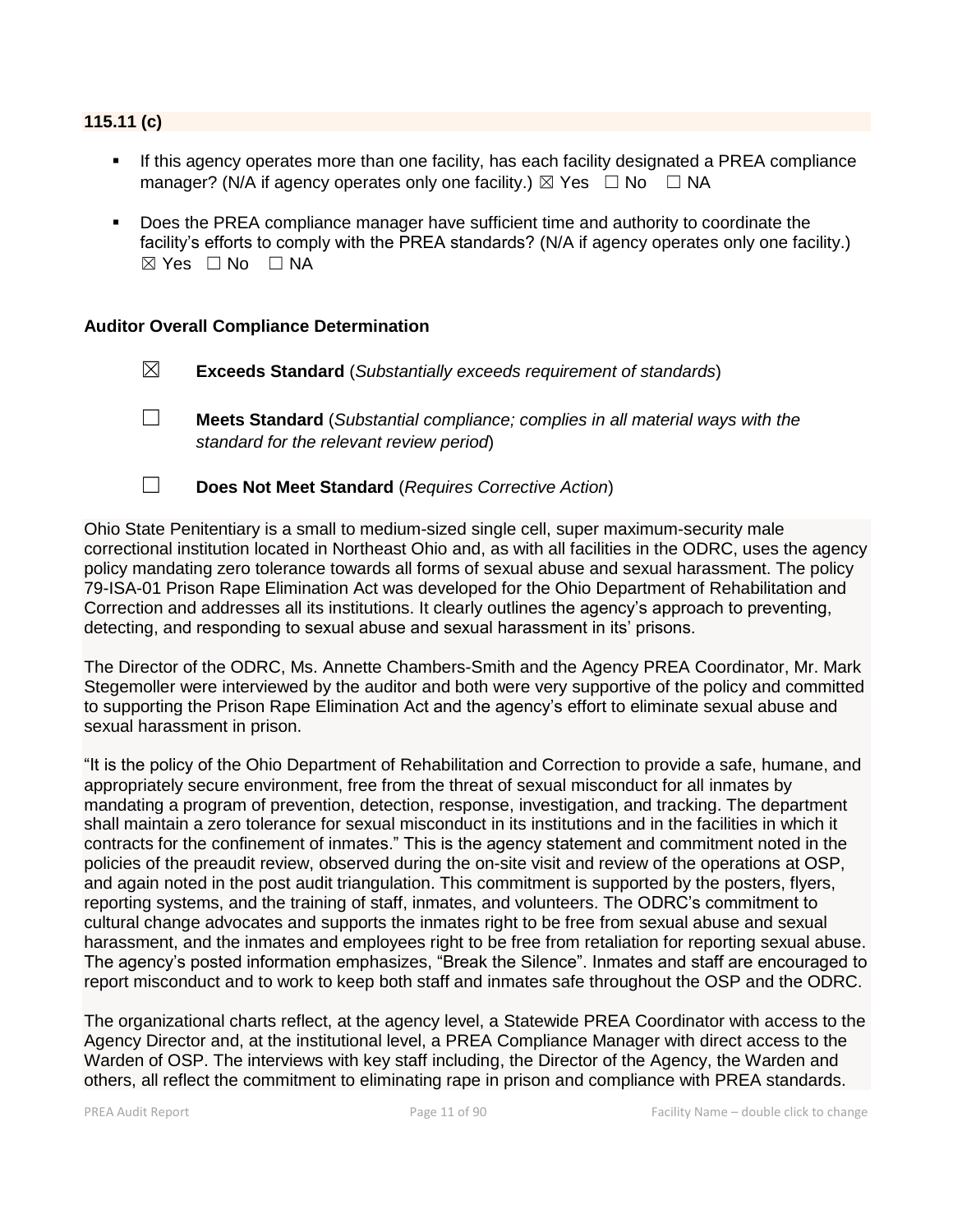The auditor believes that based on the training of staff and inmates, the information above outlined in the policies, and the testing of both staff and volunteers, that there are efforts being made for a cultural change in the ODRC. There is a commitment to safety and security of staff and inmates. Based on this, the interviews and the observation of operations at OSP this standard is assessed as "exceeds".

## **Standard 115.12: Contracting with other entities for the confinement of inmates**

### **115.12 (a)**

**.** If this agency is public and it contracts for the confinement of its inmates with private agencies or other entities including other government agencies, has the agency included the entity's obligation to comply with the PREA standards in any new contract or contract renewal signed on or after August 20, 2012? (N/A if the agency does not contract with private agencies or other entities for the confinement of inmates.)  $\boxtimes$  Yes  $\Box$  No  $\Box$  NA

#### **115.12 (b)**

Does any new contract or contract renewal signed on or after August 20, 2012 provide for agency contract monitoring to ensure that the contractor is complying with the PREA standards? (N/A if the agency does not contract with private agencies or other entities for the confinement of inmates OR the response to 115.12(a)-1 is "NO".)  $\boxtimes$  Yes  $\Box$  No  $\Box$  NA

#### **Auditor Overall Compliance Determination**

- ☐ **Exceeds Standard** (*Substantially exceeds requirement of standards*)
- ☒ **Meets Standard** (*Substantial compliance; complies in all material ways with the standard for the relevant review period*)
- ☐ **Does Not Meet Standard** (*Requires Corrective Action*)

The Ohio State Penitentiary does not contract with other entities for the confinement of inmates.

The Ohio Department of Rehabilitation and Correction has facilities with which it contracts for housing of inmates and these facilities are required to comply with PREA. The contracts requiring compliance with PREA standards were reviewed and the Contract Administrator was interviewed. The review of contracts and the interview with the Administrator detailed the agency's contract, policy, and support of PREA compliance. The ODRC complies with this standard, "meets standard".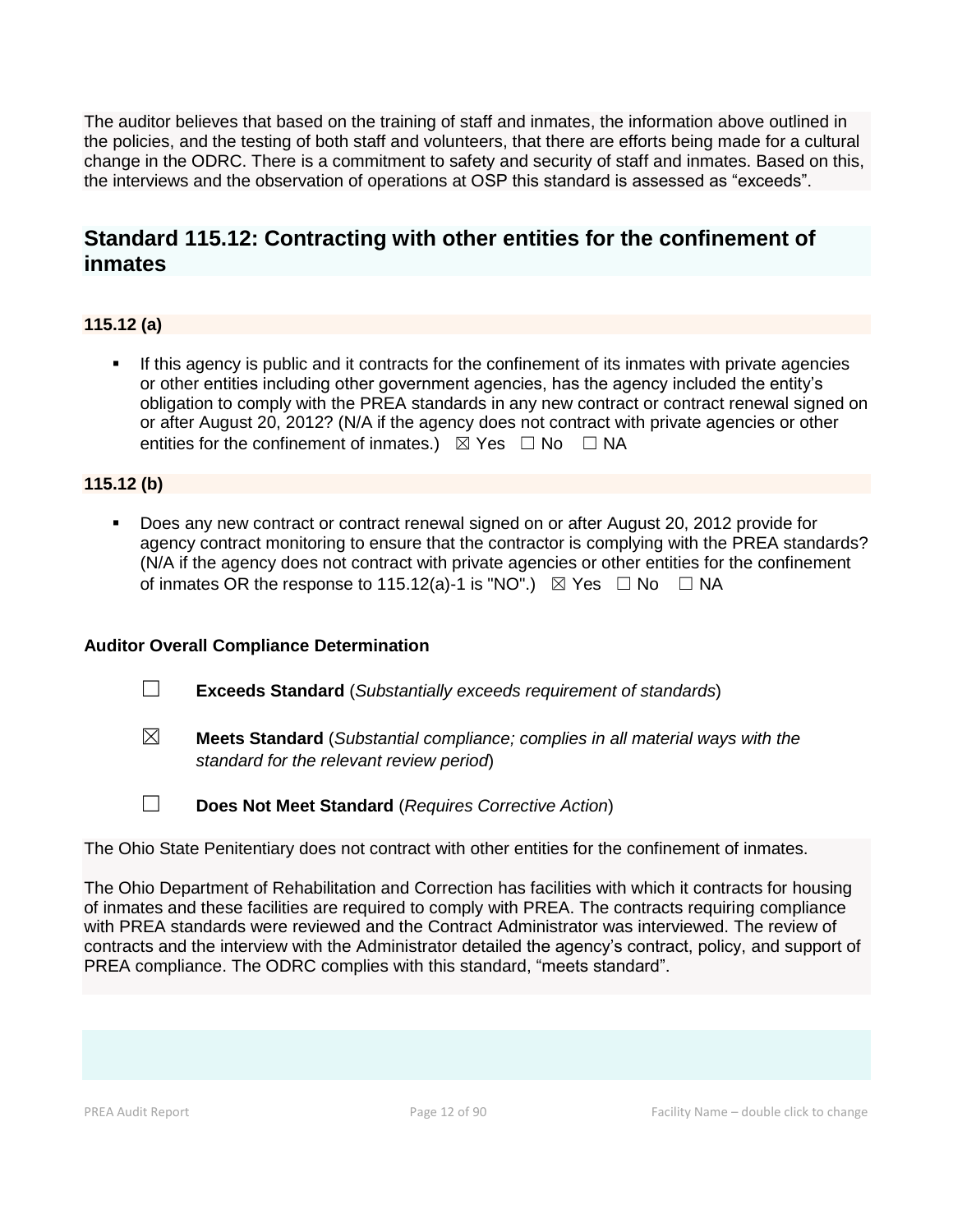## **Standard 115.13: Supervision and monitoring**

#### **115.13 (a)**

- Does the agency ensure that each facility has developed a staffing plan that provides for adequate levels of staffing and, where applicable, video monitoring, to protect inmates against sexual abuse? ⊠ Yes □ No
- Does the agency ensure that each facility has documented a staffing plan that provides for adequate levels of staffing and, where applicable, video monitoring, to protect inmates against sexual abuse?  $\boxtimes$  Yes  $\Box$  No
- Does the agency ensure that each facility's staffing plan takes into consideration the generally accepted detention and correctional practices in calculating adequate staffing levels and determining the need for video monitoring?  $\boxtimes$  Yes  $\Box$  No
- Does the agency ensure that each facility's staffing plan takes into consideration any judicial findings of inadequacy in calculating adequate staffing levels and determining the need for video monitoring? ⊠ Yes □ No
- Does the agency ensure that each facility's staffing plan takes into consideration any findings of inadequacy from Federal investigative agencies in calculating adequate staffing levels and determining the need for video monitoring?  $\boxtimes$  Yes  $\Box$  No
- Does the agency ensure that each facility's staffing plan takes into consideration any findings of inadequacy from internal or external oversight bodies in calculating adequate staffing levels and determining the need for video monitoring?  $\boxtimes$  Yes  $\Box$  No
- Does the agency ensure that each facility's staffing plan takes into consideration all components of the facility's physical plant (including "blind-spots" or areas where staff or inmates may be isolated) in calculating adequate staffing levels and determining the need for video monitoring? ☒ Yes ☐ No
- Does the agency ensure that each facility's staffing plan takes into consideration the composition of the inmate population in calculating adequate staffing levels and determining the need for video monitoring?  $\boxtimes$  Yes  $\Box$  No
- Does the agency ensure that each facility's staffing plan takes into consideration the number and placement of supervisory staff in calculating adequate staffing levels and determining the need for video monitoring?  $\boxtimes$  Yes  $\Box$  No
- Does the agency ensure that each facility's staffing plan takes into consideration the institution programs occurring on a particular shift in calculating adequate staffing levels and determining the need for video monitoring?  $\boxtimes$  Yes  $\Box$  No  $\Box$  NA
- Does the agency ensure that each facility's staffing plan takes into consideration any applicable State or local laws, regulations, or standards in calculating adequate staffing levels and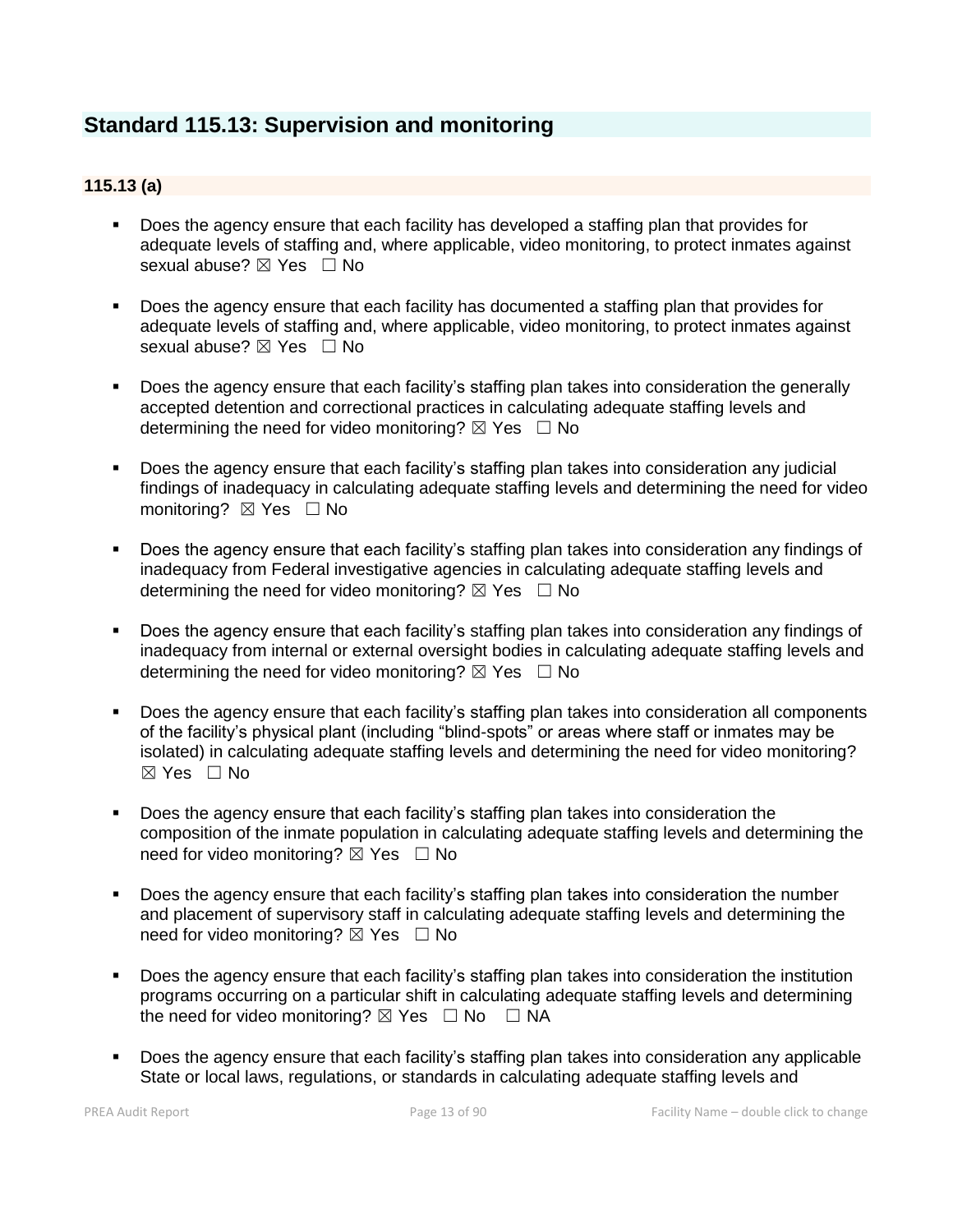determining the need for video monitoring?  $\boxtimes$  Yes  $\Box$  No

- Does the agency ensure that each facility's staffing plan takes into consideration the prevalence of substantiated and unsubstantiated incidents of sexual abuse in calculating adequate staffing levels and determining the need for video monitoring?  $\boxtimes$  Yes  $\Box$  No
- Does the agency ensure that each facility's staffing plan takes into consideration any other relevant factors in calculating adequate staffing levels and determining the need for video monitoring? ⊠ Yes □ No

#### **115.13 (b)**

In circumstances where the staffing plan is not complied with, does the facility document and justify all deviations from the plan? (N/A if no deviations from staffing plan.)  $\Box$  Yes  $\Box$  No  $\boxtimes$  NA

#### **115.13 (c)**

- In the past 12 months, has the facility, in consultation with the agency PREA Coordinator, assessed, determined, and documented whether adjustments are needed to: The staffing plan established pursuant to paragraph (a) of this section?  $\boxtimes$  Yes  $\Box$  No
- **•** In the past 12 months, has the facility, in consultation with the agency PREA Coordinator, assessed, determined, and documented whether adjustments are needed to: The facility's deployment of video monitoring systems and other monitoring technologies?  $\boxtimes$  Yes  $\Box$  No
- In the past 12 months, has the facility, in consultation with the agency PREA Coordinator, assessed, determined, and documented whether adjustments are needed to: The resources the facility has available to commit to ensure adherence to the staffing plan?  $\boxtimes$  Yes  $\Box$  No

#### **115.13 (d)**

- Has the facility/agency implemented a policy and practice of having intermediate-level or higherlevel supervisors conduct and document unannounced rounds to identify and deter staff sexual abuse and sexual harassment?  $\boxtimes$  Yes  $\Box$  No
- **■** Is this policy and practice implemented for night shifts as well as day shifts?  $\boxtimes$  Yes  $\Box$  No
- Does the facility/agency have a policy prohibiting staff from alerting other staff members that these supervisory rounds are occurring, unless such announcement is related to the legitimate operational functions of the facility?  $\boxtimes$  Yes  $\Box$  No

#### **Auditor Overall Compliance Determination**



☐ **Exceeds Standard** (*Substantially exceeds requirement of standards*)





☒ **Meets Standard** (*Substantial compliance; complies in all material ways with the standard for the relevant review period*)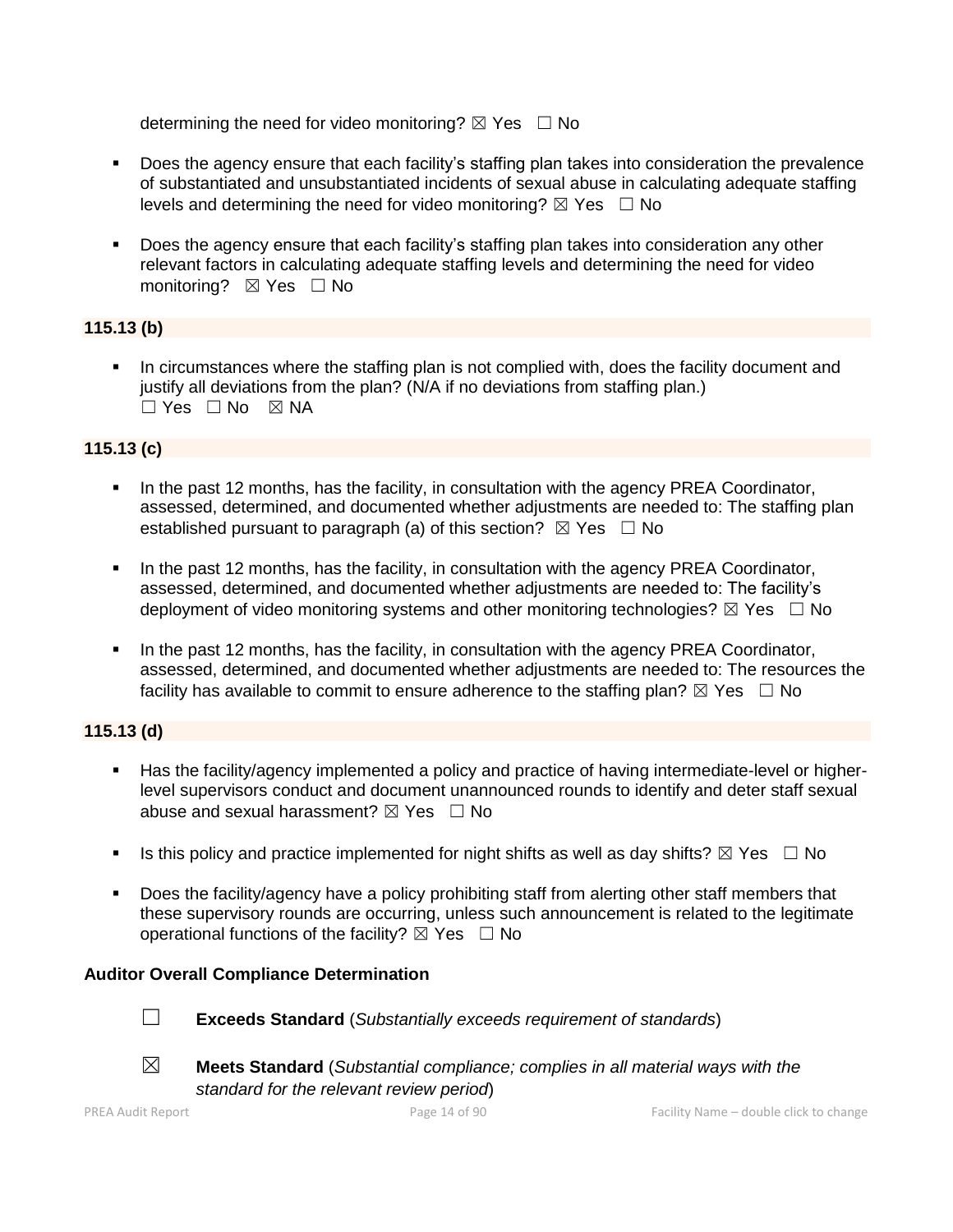☐ **Does Not Meet Standard** (*Requires Corrective Action*)

The auditor reviewed the pre-audit file folders/thumb-drive during the preaudit and the staffing plan while at the on-site visit. The following was included:

- 1) Policy 50-PAM-02 Inmate Communications/Weekly Rounds.
- 2) 79-ISA-01 Prison Rape Elimination.
- 3) Shifts, and schedules, daily rosters.
- 4) Employee Visit Record (notebooks).
- 5) Ohio State Penitentiary PREA Staffing Plan (14 pages).

The ODRC policy 79-ISA-01 Prison Rape Elimination, directs that each institution shall develop, document, and make its best efforts to comply with the staffing plan that provides for adequate levels of staff and, where applicable, supplement with video monitoring supervision, and monitoring efforts to protect inmates. The agency and the facility take into consideration those above factors, so listed in section (a).

Generally accepted detention and correctional practices.

Any judicial findings of inadequacy.

Any findings of inadequacy from Federal investigative agencies.

Any findings of inadequacy from internal or external oversight bodies.

All components of the facility's physical plant, including blind spots.

The number and placement of supervisory staff.

Institutional programs occurring on a particular shift.

Any applicable state or local laws, regulations, or standards.

The prevalence of substantiated and unsubstantiated incidences of sexual abuse.

And any other relevant factors.

ODRC policy 79-ISA-01 Prison Rape Elimination, and policy 50-PAM-02 Inmate Communications/Weekly Rounds, and the OSP Staffing Plan specifically addresses supervision, monitoring, communications, and employee visits.

The auditor reviewed the OSP PREA Staffing Plan and discussed the Plan with the Warden during both the Warden's interview and interviews with key staff throughout the on-site visit to OSP. The Warden specifically states that in the OSP, because of the nature of this "Super Max" facility, no deviations are made from the Staffing Plan. This is also documented on the annual review of the Staffing Plan.

During the tour of the facility and during the three-day on-site visit, the auditor reviewed the operations as well as the interaction between staff and inmates. It was clear there was a very high level of custody, care and control. It was also clear that safety and security of staff and inmates was a priority. It was noted that as a "Super Max" facility, supervision and monitoring was at the highest level at OSP.

There are internal and external cameras strategically placed throughout the OSP (143 surveillance cameras: 119 inside, 24 outside. Cameras consist of fixed view, 360° view, and pan-tilt-zoom view. The Chief Correctional Officer and his staff are continually monitoring, through technology, the custody, care and control of the inmates.

It is noted that the facility is sensitive to the change-of-clothing/toilet/shower issues and complies with the PREA standards. Specifically, the inmates are single celled, affording toilet and change-of-clothes within the cell and all inmates are showered singly (individual showers).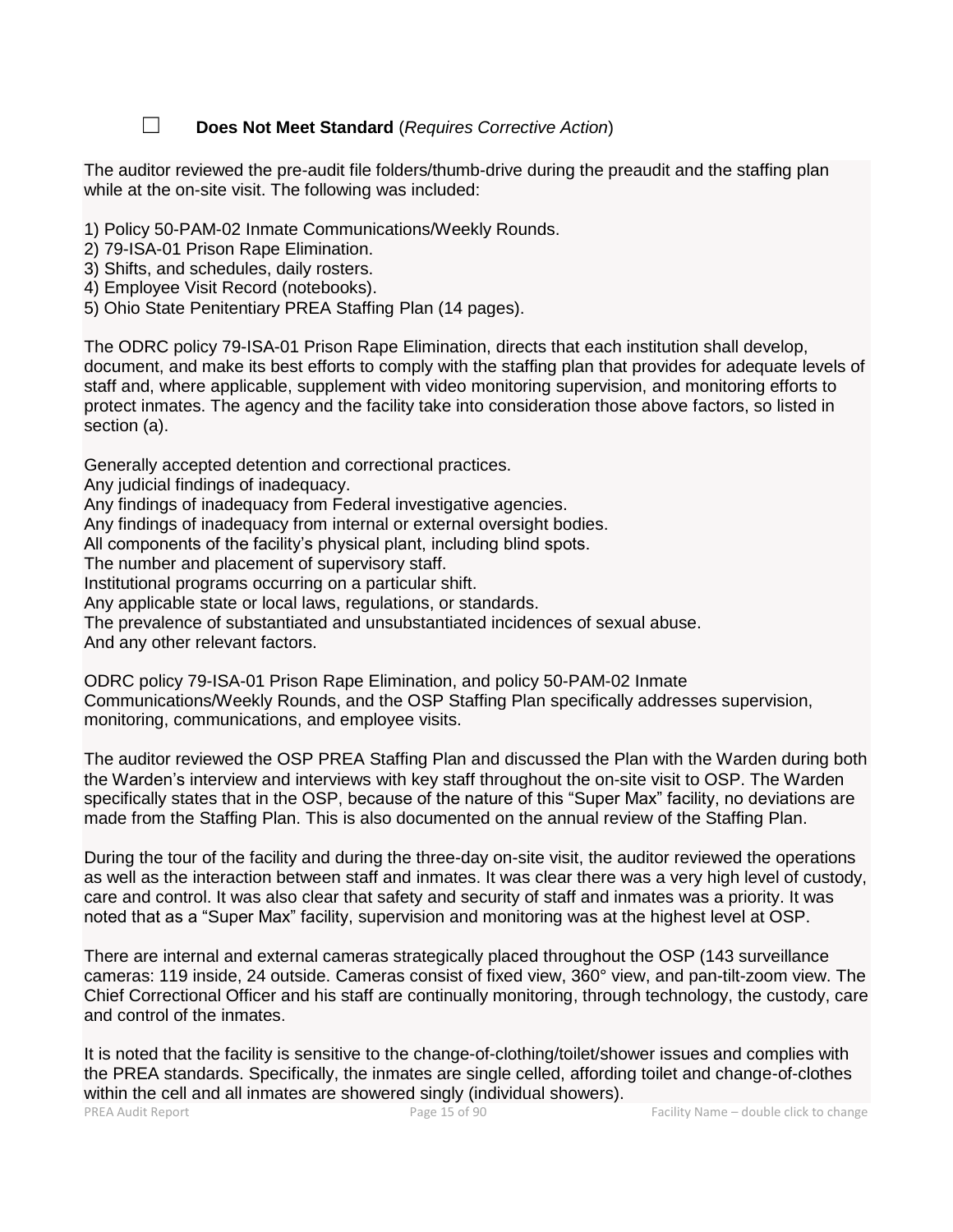Based on the above policies, reviews, camera/technology, interviews, and observations, this standard is assessed as compliant, "meets standard".

## **Standard 115.14: Youthful inmates**

#### **115.14 (a)**

**•** Does the facility place all youthful inmates in housing units that separate them from sight, sound, and physical contact with any adult inmates through use of a shared dayroom or other common space, shower area, or sleeping quarters? (N/A if facility does not have youthful inmates [inmates <18 years old].)  $\Box$  Yes  $\Box$  No  $\boxtimes$  NA

#### **115.14 (b)**

- In areas outside of housing units does the agency maintain sight and sound separation between youthful inmates and adult inmates? (N/A if facility does not have youthful inmates [inmates <18 years old].)  $\Box$  Yes  $\Box$  No  $\boxtimes$  NA
- **•** In areas outside of housing units does the agency provide direct staff supervision when youthful inmates and adult inmates have sight, sound, or physical contact? (N/A if facility does not have youthful inmates [inmates <18 years old].)  $\Box$  Yes  $\Box$  No  $\boxtimes$  NA

#### **115.14 (c)**

- Does the agency make its best efforts to avoid placing youthful inmates in isolation to comply with this provision? (N/A if facility does not have youthful inmates [inmates <18 years old].) ☐ Yes ☐ No ☒ NA
- Does the agency, while complying with this provision, allow youthful inmates daily large-muscle exercise and legally required special education services, except in exigent circumstances? (N/A if facility does not have youthful inmates [inmates <18 years old].)  $\Box$  Yes  $\Box$  No  $\boxtimes$  NA
- Do youthful inmates have access to other programs and work opportunities to the extent possible? (N/A if facility does not have youthful inmates [inmates <18 years old].)  $\Box$  Yes  $\Box$  No  $\boxtimes$  NA

#### **Auditor Overall Compliance Determination**

- ☐ **Exceeds Standard** (*Substantially exceeds requirement of standards*)
- ☒ **Meets Standard** (*Substantial compliance; complies in all material ways with the standard for the relevant review period*)
- ☐ **Does Not Meet Standard** (*Requires Corrective Action*)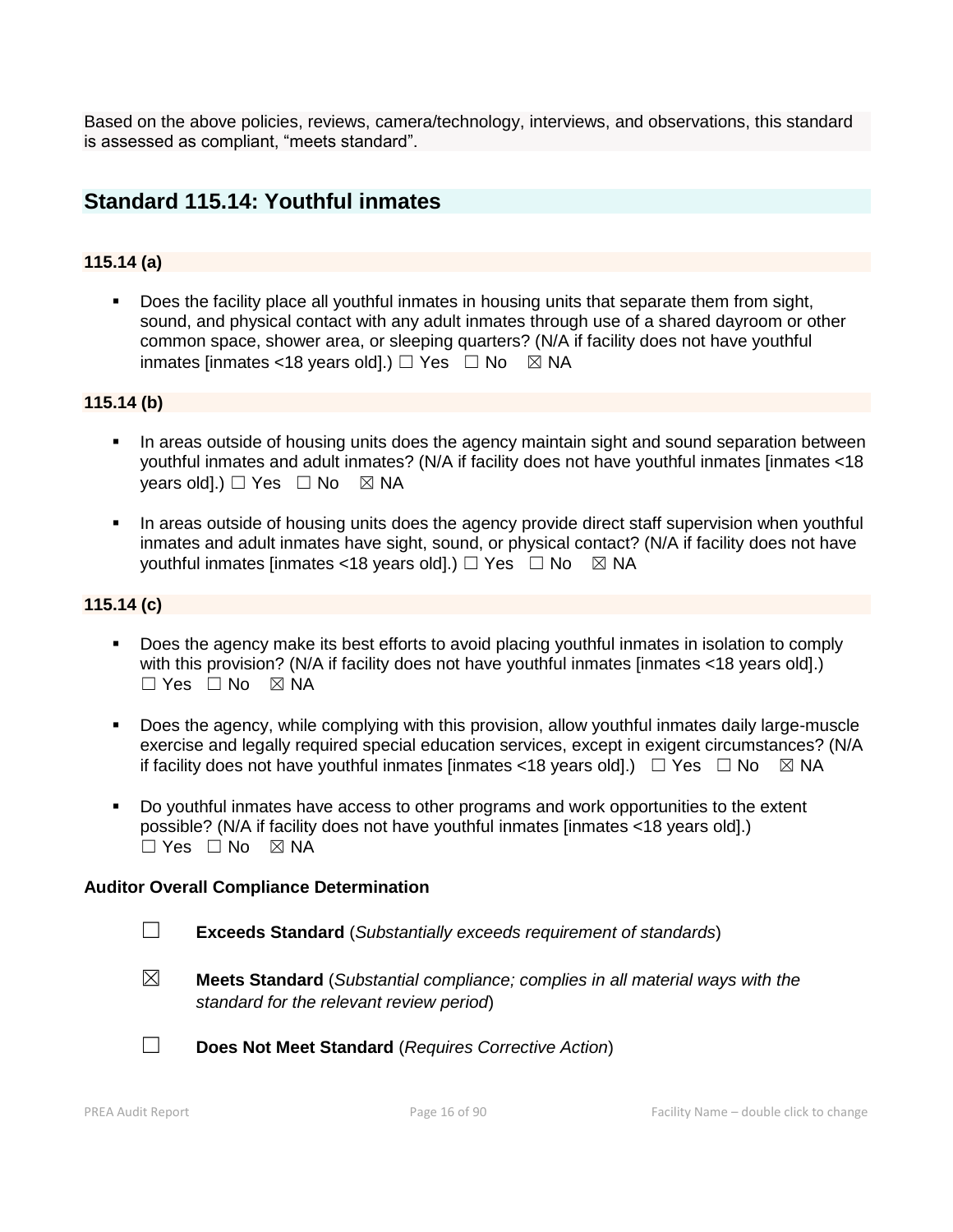The ODRC does not house inmates under the age of 18 at the Ohio State Penitentiary. The facility does not have youthful inmates. Thus, this standard is assessed as compliant, "meets standard".

## **Standard 115.15: Limits to cross-gender viewing and searches**

#### **115.15 (a)**

**•** Does the facility always refrain from conducting any cross-gender strip or cross-gender visual body cavity searches, except in exigent circumstances or by medical practitioners? ☒ Yes ☐ No

#### **115.15 (b)**

- Does the facility always refrain from conducting cross-gender pat-down searches of female inmates in non-exigent circumstances? (N/A here for facilities with less than 50 inmates before August 20,2017.)  $\Box$  Yes  $\Box$  No  $\boxtimes$  NA
- Does the facility always refrain from restricting female inmates' access to regularly available programming or other out-of-cell opportunities in order to comply with this provision? (N/A here for facilities with less than 50 inmates before August 20, 2017.)  $\Box$  Yes  $\Box$  No  $\boxtimes$  NA

#### **115.15 (c)**

- Does the facility document all cross-gender strip searches and cross-gender visual body cavity searches? ⊠ Yes □ No
- Does the facility document all cross-gender pat-down searches of female inmates? ☒ Yes ☐ No

#### **115.15 (d)**

- Does the facility implement a policy and practice that enables inmates to shower, perform bodily functions, and change clothing without nonmedical staff of the opposite gender viewing their breasts, buttocks, or genitalia, except in exigent circumstances or when such viewing is incidental to routine cell checks?  $\boxtimes$  Yes  $\Box$  No
- Does the facility require staff of the opposite gender to announce their presence when entering an inmate housing unit?  $\boxtimes$  Yes  $\Box$  No

#### **115.15 (e)**

▪ Does the facility always refrain from searching or physically examining transgender or intersex inmates for the sole purpose of determining the inmate's genital status?  $\boxtimes$  Yes  $\Box$  No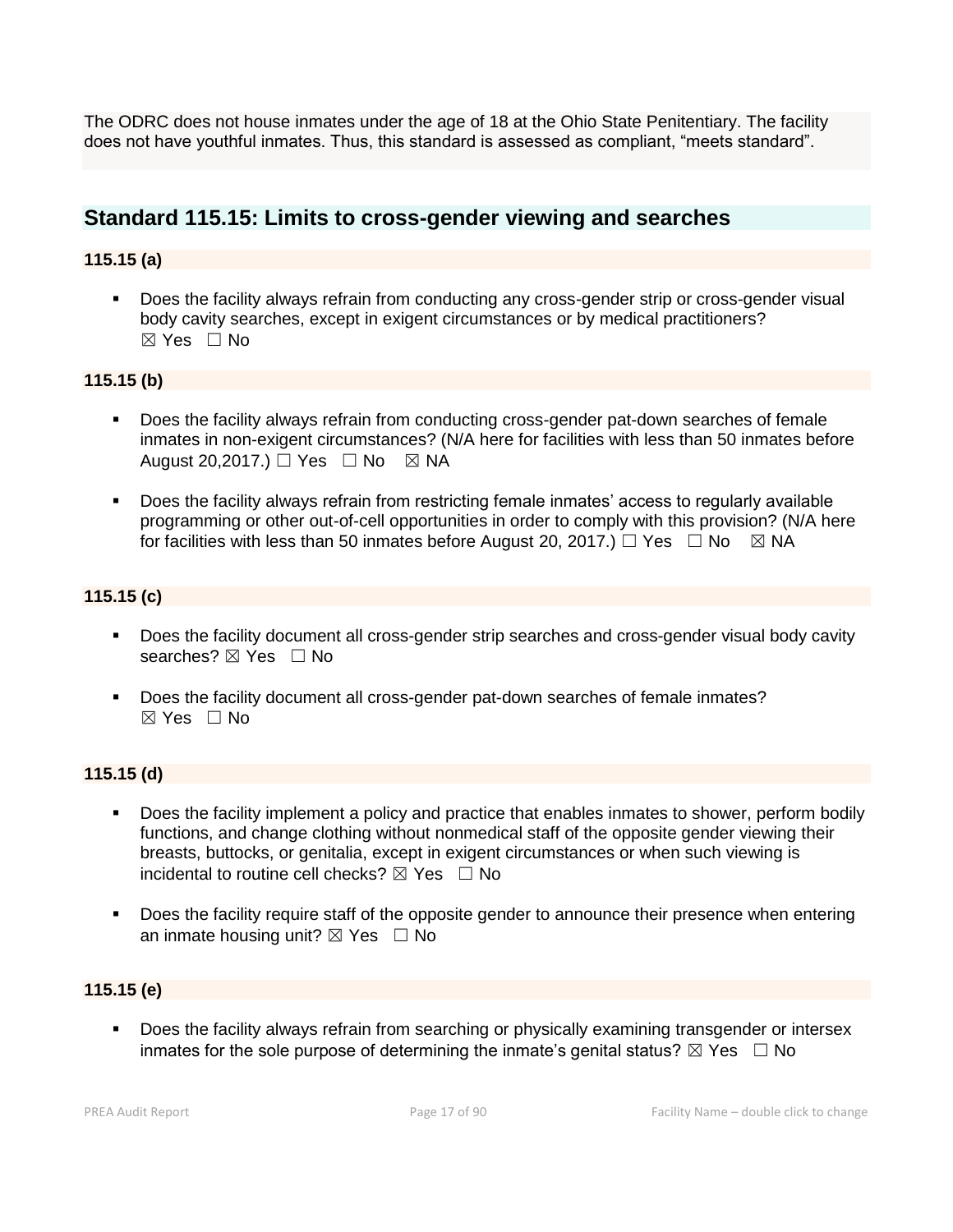▪ If an inmate's genital status is unknown, does the facility determine genital status during conversations with the inmate, by reviewing medical records, or, if necessary, by learning that information as part of a broader medical examination conducted in private by a medical practitioner? ⊠ Yes □ No

#### **115.15 (f)**

- Does the facility/agency train security staff in how to conduct cross-gender pat down searches in a professional and respectful manner, and in the least intrusive manner possible, consistent with security needs?  $\boxtimes$  Yes  $\Box$  No
- Does the facility/agency train security staff in how to conduct searches of transgender and intersex inmates in a professional and respectful manner, and in the least intrusive manner possible, consistent with security needs?  $\boxtimes$  Yes  $\Box$  No

#### **Auditor Overall Compliance Determination**

☐ **Exceeds Standard** (*Substantially exceeds requirement of standards*)

- ☒ **Meets Standard** (*Substantial compliance; complies in all material ways with the standard for the relevant review period*)
- 
- ☐ **Does Not Meet Standard** (*Requires Corrective Action*)

The auditor reviewed, during the pre-audit phase, the following policies, procedures, training, video scripts and folders (including statements of fact and rosters) concerning limits to cross gender viewing and searches.

Agency policy 79-ISA-01 Prison Rape Elimination. Agency policy 79-ISA-05 Lesbian, Gay, Bisexual, Transgender, Intersex (LBGTI.) Statement of Status (no body cavity or cross gender searches at OSP). Statement of Status (no female inmates at OSP, OSP is an all-male facility). Policy number 310-SEC-01 Inmate and Physical Plant Searches. PREA patdown video script/training and transgender video script/training.

OSP is the "Super Max" all-male correctional facility for the ODRC. No female inmates are housed or maintained at OSP.

The ODRC policy 79-ISA-01, Prison Rape Elimination, and policy 310-SEC-01 Inmates and Physical Plant Searches addresses and stipulates that the agency and its institutions will not conduct cross gender strip or cross gender visual body cavity searches, except in exigent circumstances. Note, there have been no exigent circumstances at OSP. By policy, if any searches are made involving exigent circumstances, policy requires that the searches be documented.

All security staff received annual training, video training, online training, and shift briefing trainings covering policies and procedures, searches, and the inmates right not to be sexually abused or sexually harassed. As observed by the auditor, staff at OSP are knowledgeable and professional in conducting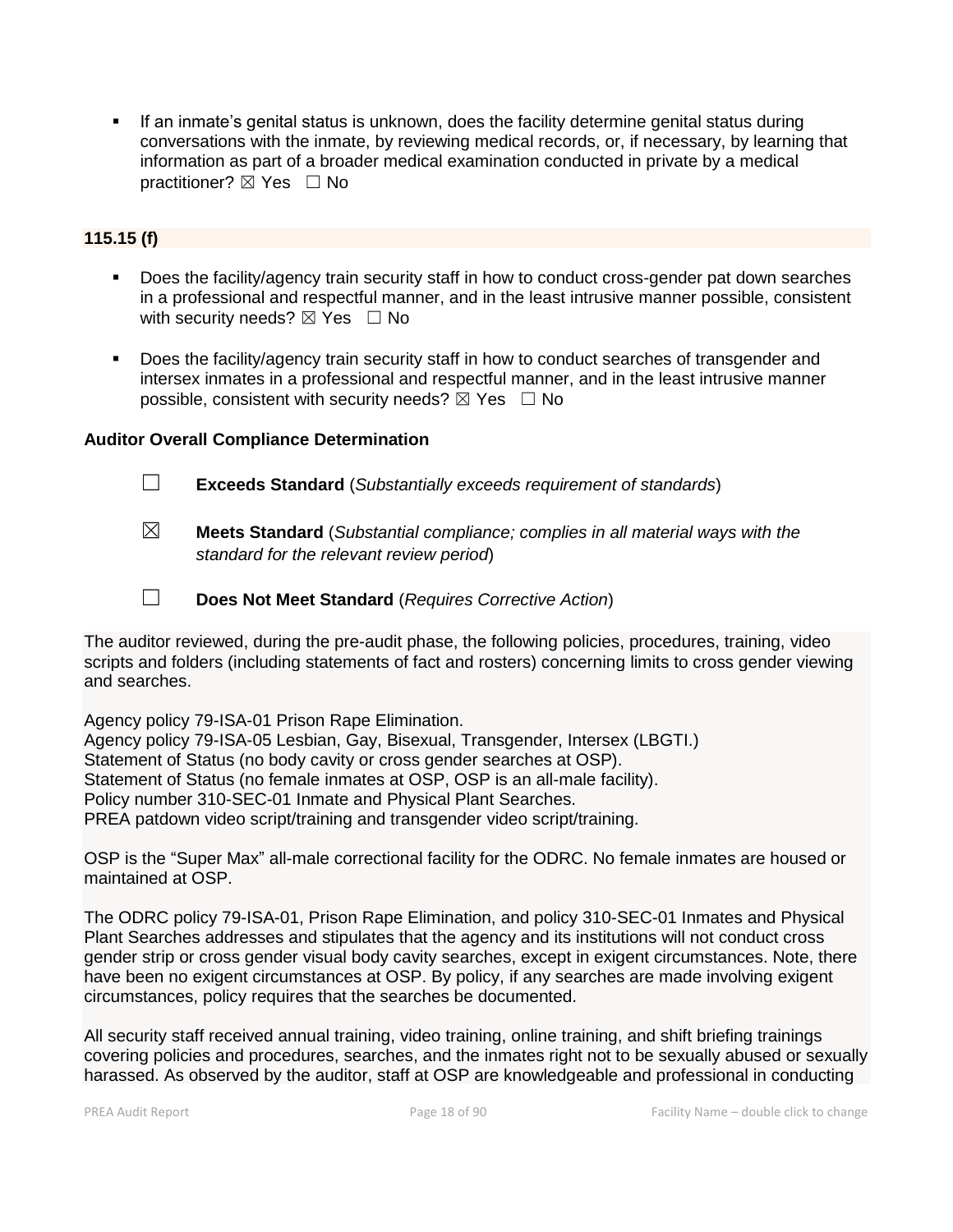searches and, when interviewed, attested to their training, and knowledge of the PREA concerning cross gender viewing and searches. 100% of all security staff have received training on conducting cross gender searches, patdown searches, and searches of transgender and intersex inmates in a professional and respectful manner consistent with security needs.

In the past 12 months there have been zero (0) number of cross gender strip and cross gender visual body cavity searches of inmates (information taken from the PAQ). This is an all-male facility and OSP does not house female inmates. The auditor visited all housing units and noted that this is a single cell facility with each inmate having his own cell with bed and toilet. Inmates shower individually and it is evident that the inmates could shower, use the toilet, and change clothes without being viewed by a staff member of the opposite gender. There were appropriate curtains for the showers to assist with this privacy. Staff members of the opposite gender have an annunciator system at OSP in which a flashing light and alarm is sounded during the waking hours at OSP and announcements are made during the late evening hours (approximately 10:00 p.m. to 5:00 a.m.). The auditor observed this process.

Agency policy 79-ISA-05 LGBTI prohibits staff from searching or physically examining a transgender or intersex inmate for determining that inmate's genital status.

Based on the review of agency policy, the procedures outlined in the policies, the review of the housing accommodations and shower accommodations, and based on staff and inmate interviews, this standard is assessed as compliant, "meets standard".

## **Standard 115.16: Inmates with disabilities and inmates who are limited English proficient**

#### **115.16 (a)**

- Does the agency take appropriate steps to ensure that inmates with disabilities have an equal opportunity to participate in or benefit from all aspects of the agency's efforts to prevent, detect, and respond to sexual abuse and sexual harassment, including: inmates who are deaf or hard of hearing?  $\boxtimes$  Yes  $\Box$  No
- Does the agency take appropriate steps to ensure that inmates with disabilities have an equal opportunity to participate in or benefit from all aspects of the agency's efforts to prevent, detect, and respond to sexual abuse and sexual harassment, including: inmates who are blind or have low vision?  $\boxtimes$  Yes  $\Box$  No
- Does the agency take appropriate steps to ensure that inmates with disabilities have an equal opportunity to participate in or benefit from all aspects of the agency's efforts to prevent, detect, and respond to sexual abuse and sexual harassment, including: inmates who have intellectual disabilities?  $\boxtimes$  Yes  $\Box$  No
- **•** Does the agency take appropriate steps to ensure that inmates with disabilities have an equal opportunity to participate in or benefit from all aspects of the agency's efforts to prevent, detect, and respond to sexual abuse and sexual harassment, including: inmates who have psychiatric disabilities?  $\boxtimes$  Yes  $\Box$  No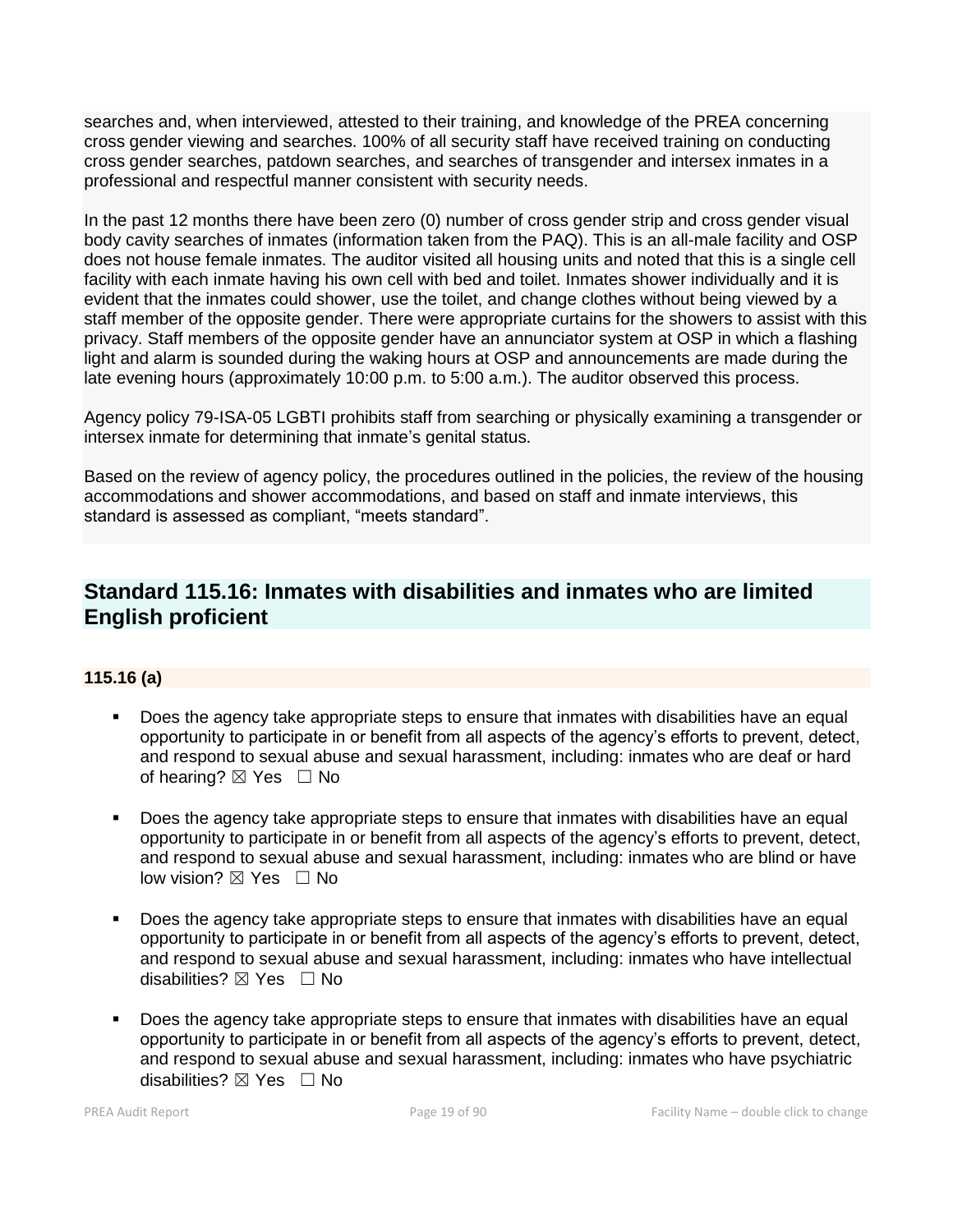- Does the agency take appropriate steps to ensure that inmates with disabilities have an equal opportunity to participate in or benefit from all aspects of the agency's efforts to prevent, detect, and respond to sexual abuse and sexual harassment, including: inmates who have speech disabilities? ☒ Yes ☐ No
- Does the agency take appropriate steps to ensure that inmates with disabilities have an equal opportunity to participate in or benefit from all aspects of the agency's efforts to prevent, detect, and respond to sexual abuse and sexual harassment, including: Other (if "other," please explain in overall determination notes)?  $\boxtimes$  Yes  $\Box$  No
- Do such steps include, when necessary, ensuring effective communication with inmates who are deaf or hard of hearing?  $\boxtimes$  Yes  $\Box$  No
- Do such steps include, when necessary, providing access to interpreters who can interpret effectively, accurately, and impartially, both receptively and expressively, using any necessary specialized vocabulary?  $\boxtimes$  Yes  $\Box$  No
- Does the agency ensure that written materials are provided in formats or through methods that ensure effective communication with inmates with disabilities including inmates who: Have intellectual disabilities?  $\boxtimes$  Yes  $\Box$  No
- **•** Does the agency ensure that written materials are provided in formats or through methods that ensure effective communication with inmates with disabilities including inmates who: Have limited reading skills?  $\boxtimes$  Yes  $\Box$  No
- Does the agency ensure that written materials are provided in formats or through methods that ensure effective communication with inmates with disabilities including inmates who: Are blind or have low vision?  $\boxtimes$  Yes  $\Box$  No

#### **115.16 (b)**

- Does the agency take reasonable steps to ensure meaningful access to all aspects of the agency's efforts to prevent, detect, and respond to sexual abuse and sexual harassment to inmates who are limited English proficient?  $\boxtimes$  Yes  $\Box$  No
- Do these steps include providing interpreters who can interpret effectively, accurately, and impartially, both receptively and expressively, using any necessary specialized vocabulary? ☒ Yes ☐ No

#### **115.16 (c)**

Does the agency always refrain from relying on inmate interpreters, inmate readers, or other types of inmate assistance except in limited circumstances where an extended delay in obtaining an effective interpreter could compromise the inmate's safety, the performance of firstresponse duties under §115.64, or the investigation of the inmate's allegations?  $\boxtimes$  Yes  $\Box$  No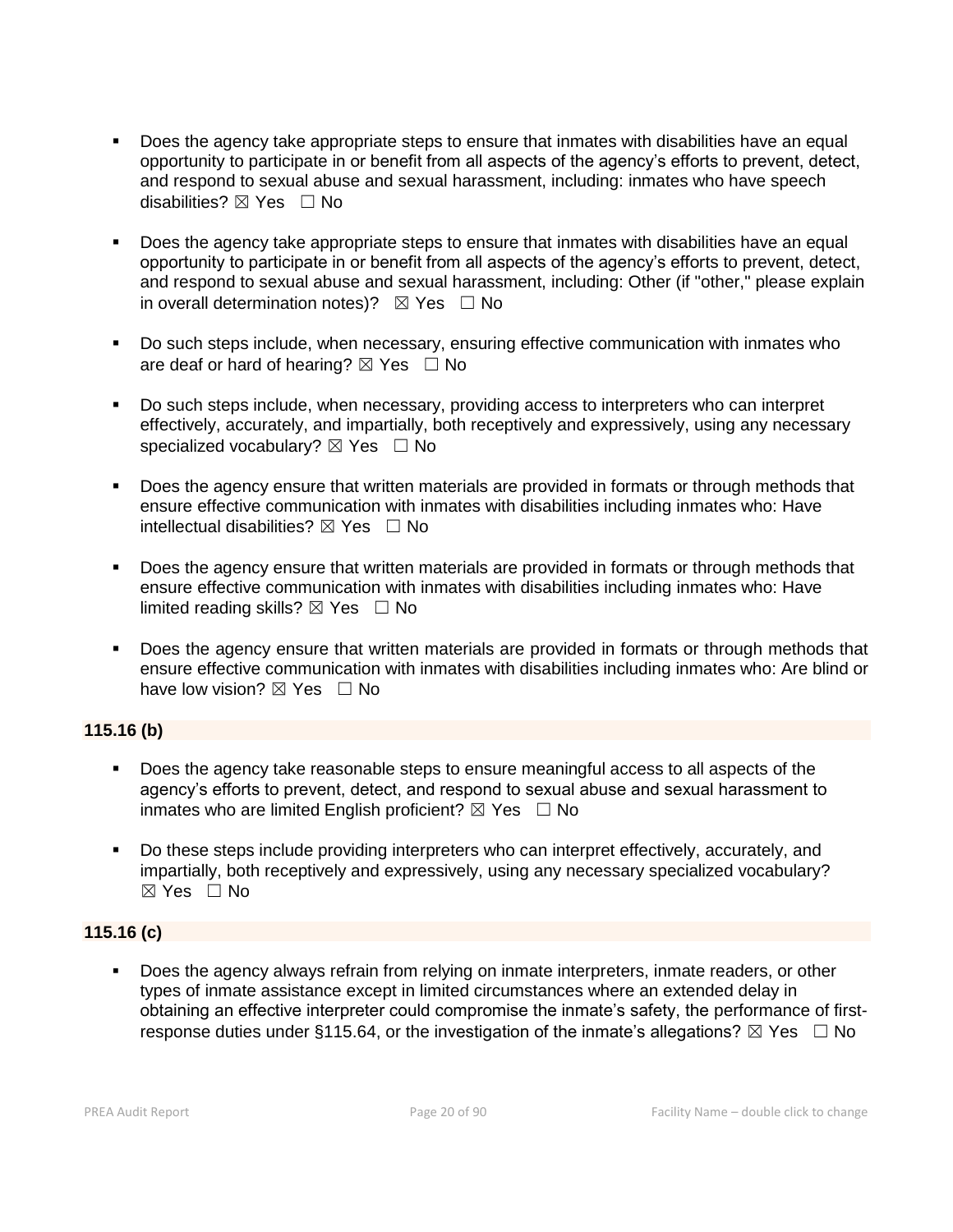#### **Auditor Overall Compliance Determination**

☐ **Exceeds Standard** (*Substantially exceeds requirement of standards*)

☒ **Meets Standard** (*Substantial compliance; complies in all material ways with the standard for the relevant review period*)



☐ **Does Not Meet Standard** (*Requires Corrective Action*)

The following areas of documentation, supplied by the ODRC, were reviewed by the auditor during the pre-audit phase and were further discussed with the Agency and Institutional PREA Coordinators while at the facility during the on-site visit:

agency policy, Inmates with Disabilities 64-DCM-02; agency policy, PREA 79-ISA-01; the Translation and Interpretive Services mandatory contract; Deaf Contract Coordination Services; inmate education video; staff PREA test questions and staff training; and Inmate Manuals (handbooks), in Spanish and English.

This standard, referencing inmates with disabilities and inmates who are Limited English Proficient (LEP) is carefully covered by the preceding policies, procedures, and trainings. It was clear to the auditor that ODRC addresses the following:

a) the inmates benefit from the agency's efforts to prevent, detect, and respond to sexual abuse and sexual harassment;

b) the inmates have meaningful access to information to prevent, detect, and respond to sexual abuse and sexual harassment, including being provided interpretation;

c) the inmates do not rely on inmate interpreters/readers except in limited circumstances; and it was determined that inmates receive such benefits and furthermore, it was noted in the PAQ that there were zero (0) number of instances where the inmate interpreters were used concerning first responder duties, or investigative duties. There was also a statement, Memo to the File, indicating that OSP has not had any instances where they had to accommodate an inmate with disabilities at OSP.

The agency policy 64-DCM-02 Inmates with Disabilities, and the policy 79-ISA-01 Prison Rape Elimination addresses inmates with low literacy levels and those who are not fluent in English, such that they may benefit from the ODRC's efforts to eliminate rape in prison. Policy 64-DCM-02 is quoted "It is the policy of the Ohio Department of Rehabilitation and Correction not to discriminate against individuals on the basis of disabilities in the provision of services, and program assignments, and other activities, as well as in making administrative decisions, and to provide reasonable accommodation to inmates when a demonstrated need exists."

Upon admission to the ODRC, inmates receive a health evaluation and screening to include intellectual and developmental disabilities. The auditor reviewed these classification procedures and the specific procedures at the OSP. The auditor also reviewed the inmate video with "signing" and with "captioned" segments within the video. The contract for translation services and the contract for deaf services were reviewed. The two services are provided. The auditor observed many Spanish-language posters also assisting with PREA information. The Inmate Manual was provided in Spanish and English.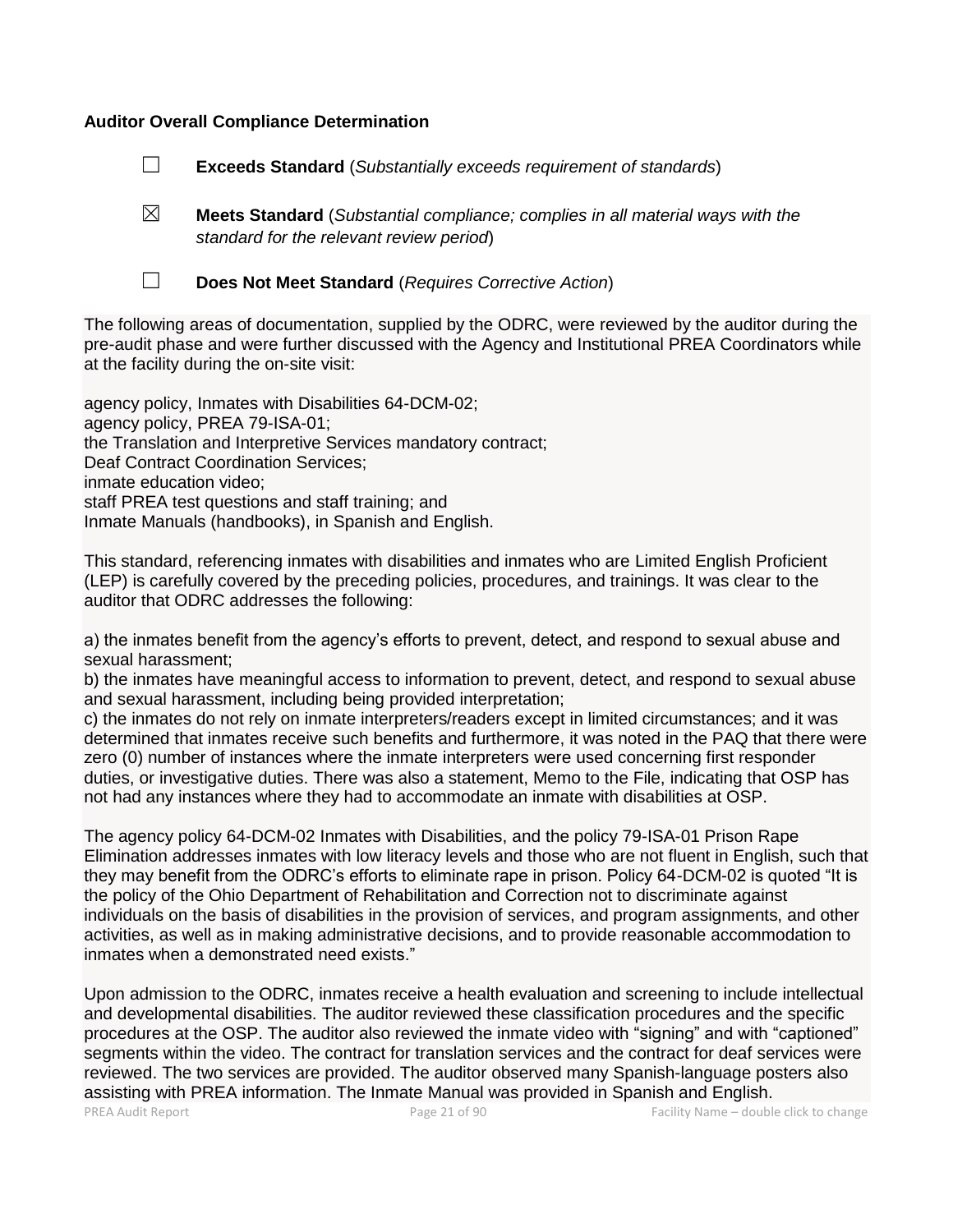Interviews with staff and inmates, and particularly interviews with the American Disabilities Act (ADA) Coordinator, and the PREA Institutional Compliance Manager, support OSP's commitment to making sure all inmates are able to access PREA information.

Based on the above and the auditor's review, this standard is assessed as compliant, and "meets standard".

## **Standard 115.17: Hiring and promotion decisions**

#### **115.17 (a)**

- **•** Does the agency prohibit the hiring or promotion of anyone who may have contact with inmates who has engaged in sexual abuse in a prison, jail, lockup, community confinement facility, juvenile facility, or other institution (as defined in 42 U.S.C. 1997)?  $\boxtimes$  Yes  $\Box$  No
- Does the agency prohibit the hiring or promotion of anyone who may have contact with inmates who has been convicted of engaging or attempting to engage in sexual activity in the community facilitated by force, overt or implied threats of force, or coercion, or if the victim did not consent or was unable to consent or refuse?  $\boxtimes$  Yes  $\Box$  No
- Does the agency prohibit the hiring or promotion of anyone who may have contact with inmates who has been civilly or administratively adjudicated to have engaged in the activity described in the question immediately above?  $\boxtimes$  Yes  $\Box$  No
- Does the agency prohibit the enlistment of services of any contractor who may have contact with inmates who has engaged in sexual abuse in a prison, jail, lockup, community confinement facility, juvenile facility, or other institution (as defined in 42 U.S.C. 1997)?  $\boxtimes$  Yes  $\Box$  No
- Does the agency prohibit the enlistment of services of any contractor who may have contact with inmates who has been convicted of engaging or attempting to engage in sexual activity in the community facilitated by force, overt or implied threats of force, or coercion, or if the victim did not consent or was unable to consent or refuse?  $\boxtimes$  Yes  $\Box$  No
- Does the agency prohibit the enlistment of services of any contractor who may have contact with inmates who has been civilly or administratively adjudicated to have engaged in the activity described in the question immediately above?  $\boxtimes$  Yes  $\Box$  No

#### **115.17 (b)**

Does the agency consider any incidents of sexual harassment in determining whether to hire or promote anyone, or to enlist the services of any contractor, who may have contact with inmates? ☒ Yes ☐ No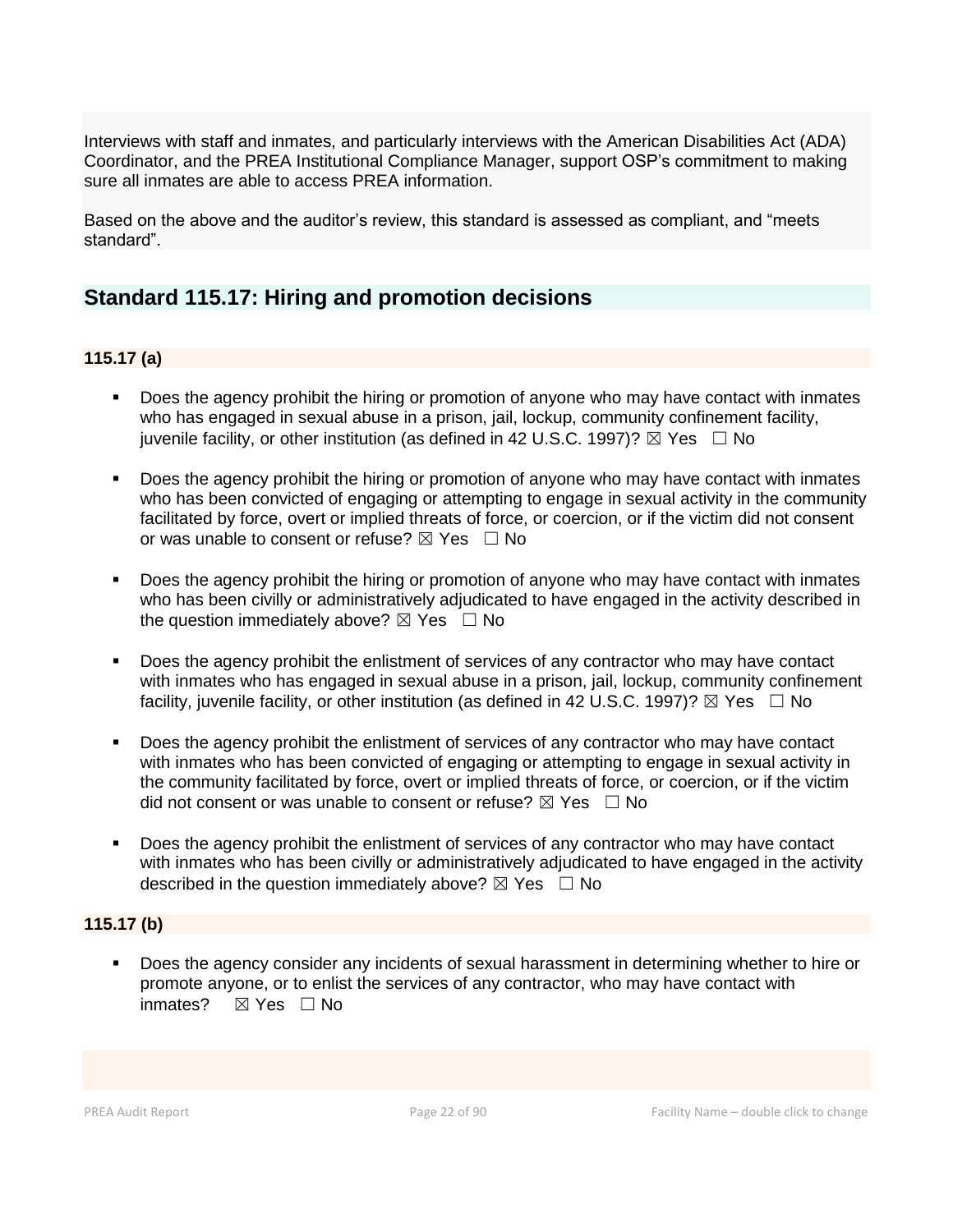#### **115.17 (c)**

- Before hiring new employees, who may have contact with inmates, does the agency: perform a criminal background records check?  $\boxtimes$  Yes  $\Box$  No
- **EXEL Before hiring new employees, who may have contact with inmates, does the agency: consistent** with Federal, State, and local law, make its best efforts to contact all prior institutional employers for information on substantiated allegations of sexual abuse or any resignation during a pending investigation of an allegation of sexual abuse?  $\boxtimes$  Yes  $\Box$  No

#### **115.17 (d)**

▪ Does the agency perform a criminal background records check before enlisting the services of any contractor who may have contact with inmates?  $\boxtimes$  Yes  $\Box$  No

#### **115.17 (e)**

Does the agency either conduct criminal background records checks at least every five years of current employees and contractors who may have contact with inmates or have in place a system for otherwise capturing such information for current employees?  $\boxtimes$  Yes  $\Box$  No

#### **115.17 (f)**

- **•** Does the agency ask all applicants and employees who may have contact with inmates directly about previous misconduct described in paragraph (a) of this section in written applications or interviews for hiring or promotions?  $\boxtimes$  Yes  $\Box$  No
- Does the agency ask all applicants and employees who may have contact with inmates directly about previous misconduct described in paragraph (a) of this section in any interviews or written self-evaluations conducted as part of reviews of current employees?  $\boxtimes$  Yes  $\Box$  No
- Does the agency impose upon employees a continuing affirmative duty to disclose any such misconduct?  $\boxtimes$  Yes  $\Box$  No

#### **115.17 (g)**

▪ Does the agency consider material omissions regarding such misconduct, or the provision of materially false information, grounds for termination?  $\boxtimes$  Yes  $\Box$  No

#### **115.17 (h)**

▪ Does the agency provide information on substantiated allegations of sexual abuse or sexual harassment involving a former employee upon receiving a request from an institutional employer for whom such employee has applied to work? (N/A if providing information on substantiated allegations of sexual abuse or sexual harassment involving a former employee is prohibited by law.)  $\boxtimes$  Yes  $\Box$  No  $\Box$  NA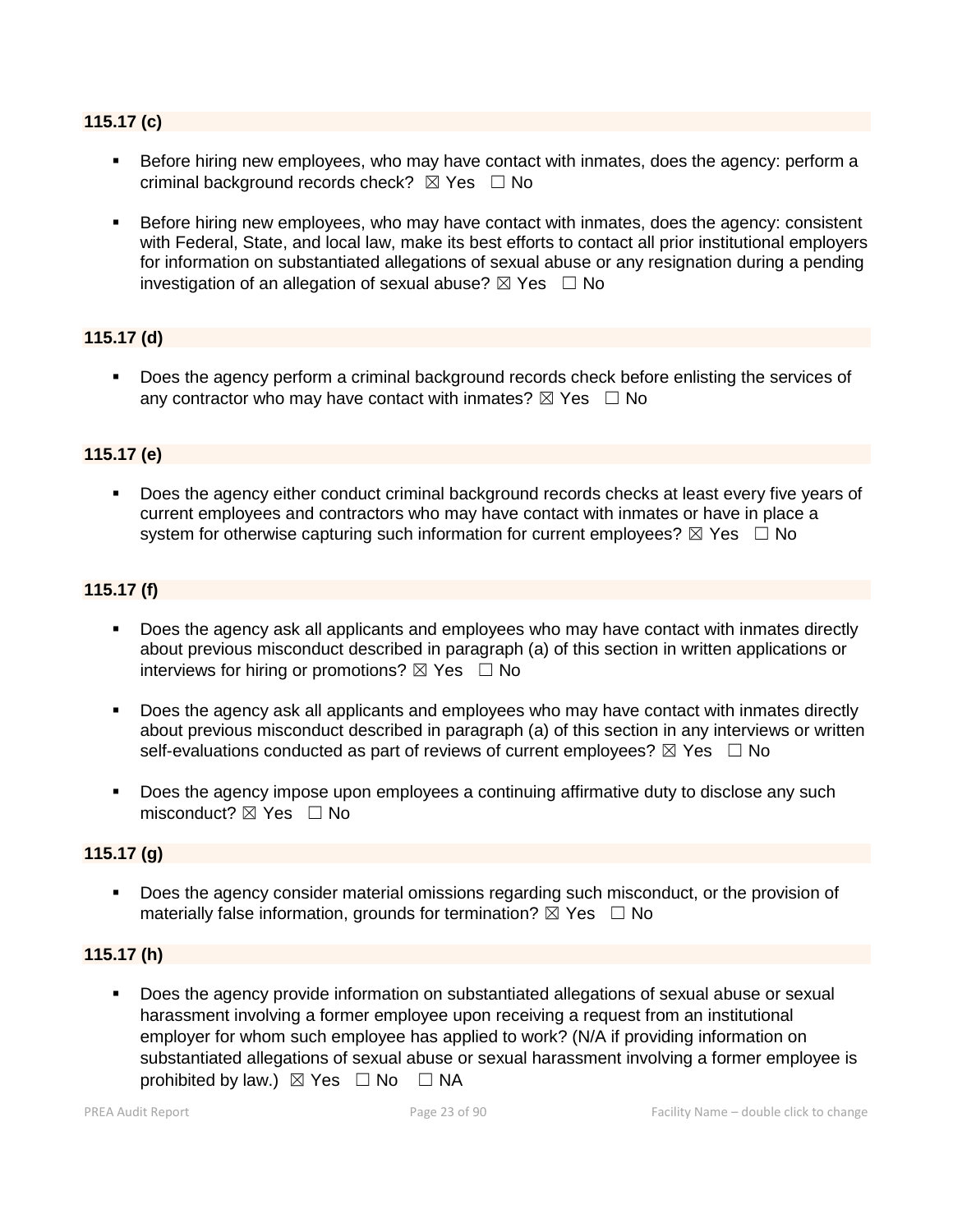#### **Auditor Overall Compliance Determination**

☐ **Exceeds Standard** (*Substantially exceeds requirement of standards*)

☒ **Meets Standard** (*Substantial compliance; complies in all material ways with the standard for the relevant review period*)



☐ **Does Not Meet Standard** (*Requires Corrective Action*)

To assess compliance, the auditor reviewed the following documentation supplied by the ODRC Bureau of Compliance (BOC folders) in the first phase of triangulation, the Pre-Audit Questionnaire /information.

1) agency policy 31-SEM-02 Standards of Employee Conduct.

- 2) agency policy 34-PRO-07 Background Investigation.
- 3) agency policy 79-ISA-01 PREA.

4) background checklists including; general information, fingerprints, leads, local law enforcement checks, education, personal references, employment, etc.

- 5) PREA related background checks.
- 6) background checklists, logs, and spreadsheets.
- 7) the employee PREA annual acknowledgment concerning PREA.

Hiring and promotion decisions at the ODRC and specifically at the Ohio State Penitentiary are crucial to the safety of the public, the staff, the inmates, and the operations, management, and conditions of confinement. OSP's Human Resources/Personnel Department, in coordination with the ODRC Personnel Office in Columbus Ohio, coordinates background information, background checks, and personal history checks required to employ staff, and to approve volunteers, contractors, and interns.

There are eight (8) subsections for this standard (a-h), addressing hiring, promotion, and background checks which were carefully reviewed by the auditor prior to the on-site visit using information supplied. Further, background checks were discussed with the Warden and the Human Resource Manager. The review consisted of the policies and forms of the ODRC and the State of Ohio (including civil service applications, law enforcement checks, and personal disclosures).

Policy 31-SEM-02 of the ODRC Standards of Employee Conduct, and policy 34-PRO-07 Background Investigations outline the specific procedures for employment. The procedures prohibit hiring or promoting anyone who may have contact with inmates who has engaged in sexual abuse in a jail, in a lockup, in a community confinement facility, in a juvenile facility, or in other institutions. Also prohibited from hiring is anyone who has been convicted of engaging or attempting to engage in sexual activity in the community, facilitated by force, or who has been criminally or administratively adjudicated to have engaged in sexual abuse. The procedures further outlined directions on how to appropriately complete background checks by using the agency "Background Checklist" form for staff, and the "Contractor Background Spreadsheet" for contractors and interns. Volunteers are also vetted for sexual abuse.

Employee Standards of Conduct requires employees to self-report any criminal activity, sexual abuse and/or sexual harassment behavior activity.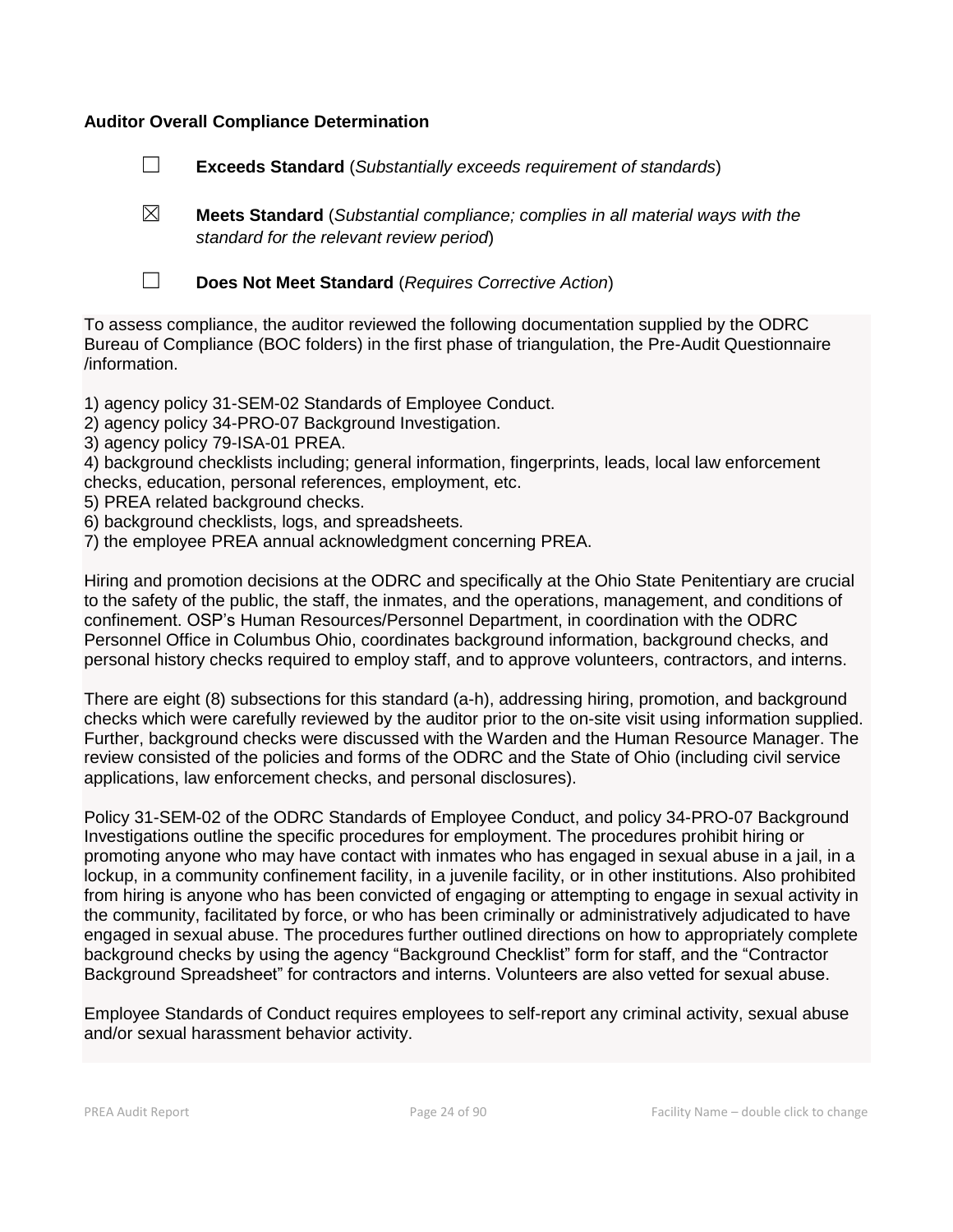Self-reporting acknowledgment forms are documented and maintained by the agency along with acknowledgment PREA forms concerning background checks signed by volunteers, contractors, and interns.

Based on the auditor's reviews of the above information and interviews with key staff including the Warden and Human Resource Manager, the auditor assesses this standard as compliant, "meets standard".

## **Standard 115.18: Upgrades to facilities and technologies**

#### **115.18 (a)**

**■** If the agency designed or acquired any new facility or planned any substantial expansion or modification of existing facilities, did the agency consider the effect of the design, acquisition, expansion, or modification upon the agency's ability to protect inmates from sexual abuse? (N/A if agency/facility has not acquired a new facility or made a substantial expansion to existing facilities since August 20, 2012, or since the last PREA audit, whichever is later.) ☐ Yes ☐ No ☒ NA

#### **115.18 (b)**

If the agency installed or updated a video monitoring system, electronic surveillance system, or other monitoring technology, did the agency consider how such technology may enhance the agency's ability to protect inmates from sexual abuse? (N/A if agency/facility has not installed or updated a video monitoring system, electronic surveillance system, or other monitoring technology since August 20, 2012, or since the last PREA audit, whichever is later.)  $\boxtimes$  Yes  $\Box$  No  $\Box$  NA

#### **Auditor Overall Compliance Determination**

- ☐ **Exceeds Standard** (*Substantially exceeds requirement of standards*)
- ☒ **Meets Standard** (*Substantial compliance; complies in all material ways with the standard for the relevant review period*)
- ☐ **Does Not Meet Standard** (*Requires Corrective Action*)

"The Ohio State Penitentiary has not designed or acquired any new facility, nor has it substantially expanded or modified the existing prison." This memo to the file was shared with the auditor concerning any substantial expansions since the last PREA audit as outlined in the PAQ. Standard 115.18 subsection a is not applicable and subsection b is a yes answer indicating in subsection b that the agency has updated some of its video monitoring systems and electronic surveillance systems.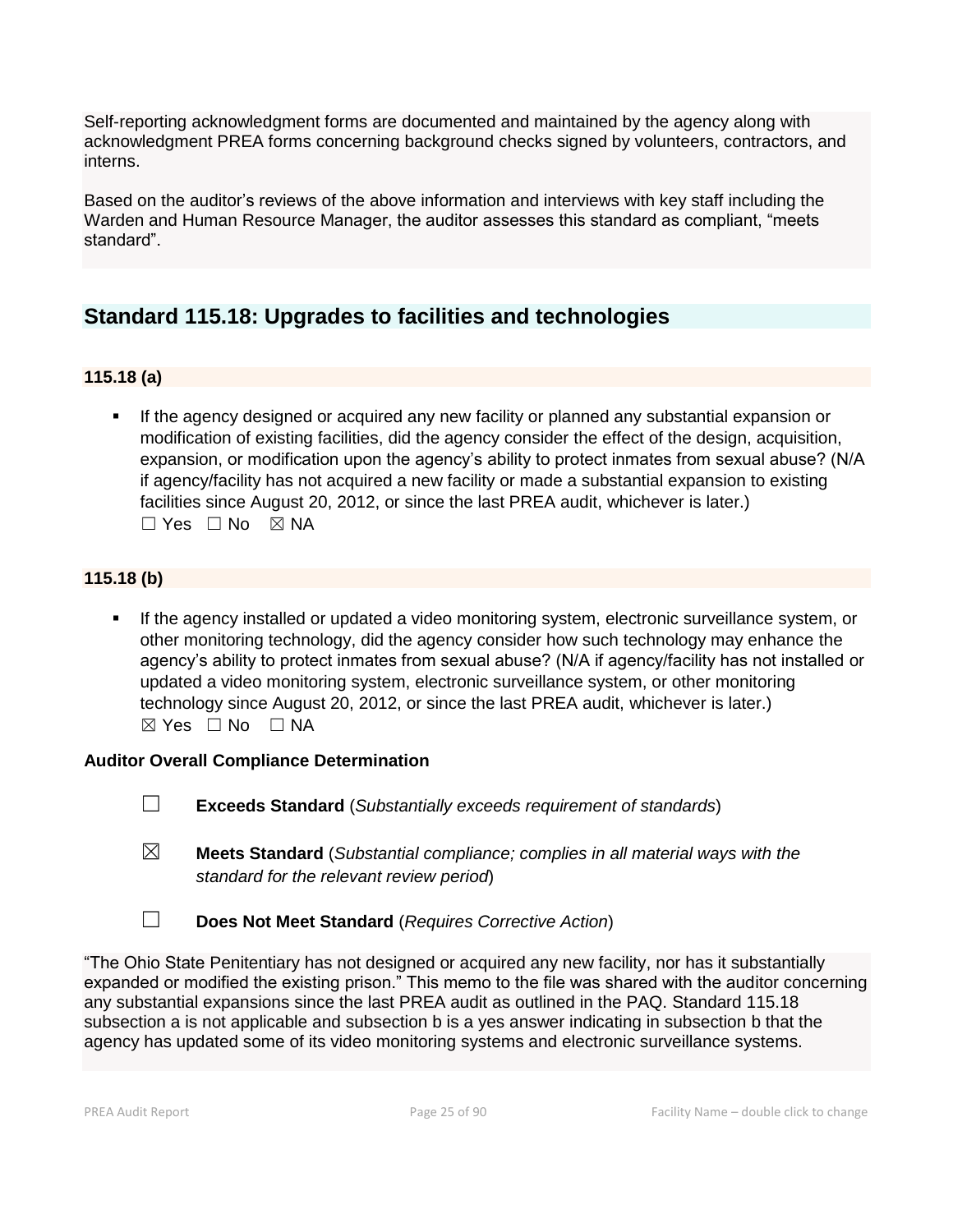OSP has closed its adjacent low security/minimum custody camp and all inmates are at the Penitentiary, main building for the purpose of this PREA audit.

The Annual PREA Staffing Plan for OSP indicates that the penitentiary has taken into consideration those staffing issues mentioned in 115.13, including reviewing blind spots or areas where staff and inmates may be isolated. The Staffing Plan also addresses both inside and outside cameras helping assist in supervision and monitoring. The auditor reviewed this PREA Staffing Plan with the Warden and key staff and notes that the Plan is submitted annually from the Warden to the Regional Director, to the Office of Administration and to the Agency PREA Coordinator.

Based on the above documentation from the PAQ, the auditor's on-site visit and camera review, and the Agency's Annual Staffing Plan, this standard is assessed as compliant, "meets standard".

# **RESPONSIVE PLANNING**

## **Standard 115.21: Evidence protocol and forensic medical examinations**

#### **115.21 (a)**

**.** If the agency is responsible for investigating allegations of sexual abuse, does the agency follow a uniform evidence protocol that maximizes the potential for obtaining usable physical evidence for administrative proceedings and criminal prosecutions? (N/A if the agency/facility is not responsible for conducting any form of criminal OR administrative sexual abuse investigations.)  $\boxtimes$  Yes  $\Box$  No  $\Box$  NA

#### **115.21 (b)**

- Is this protocol developmentally appropriate for youth where applicable? (N/A if the agency/facility is not responsible for conducting any form of criminal OR administrative sexual abuse investigations.)  $\boxtimes$  Yes  $\Box$  No  $\Box$  NA
- Is this protocol, as appropriate, adapted from or otherwise based on the most recent edition of the U.S. Department of Justice's Office on Violence Against Women publication, "A National Protocol for Sexual Assault Medical Forensic Examinations, Adults/Adolescents," or similarly comprehensive and authoritative protocols developed after 2011? (N/A if the agency/facility is not responsible for conducting any form of criminal OR administrative sexual abuse investigations.)  $\boxtimes$  Yes  $\Box$  No  $\Box$  NA

#### **115.21 (c)**

Does the agency offer all victims of sexual abuse access to forensic medical examinations, whether on-site or at an outside facility, without financial cost, where evidentiarily or medically appropriate?  $\boxtimes$  Yes  $\Box$  No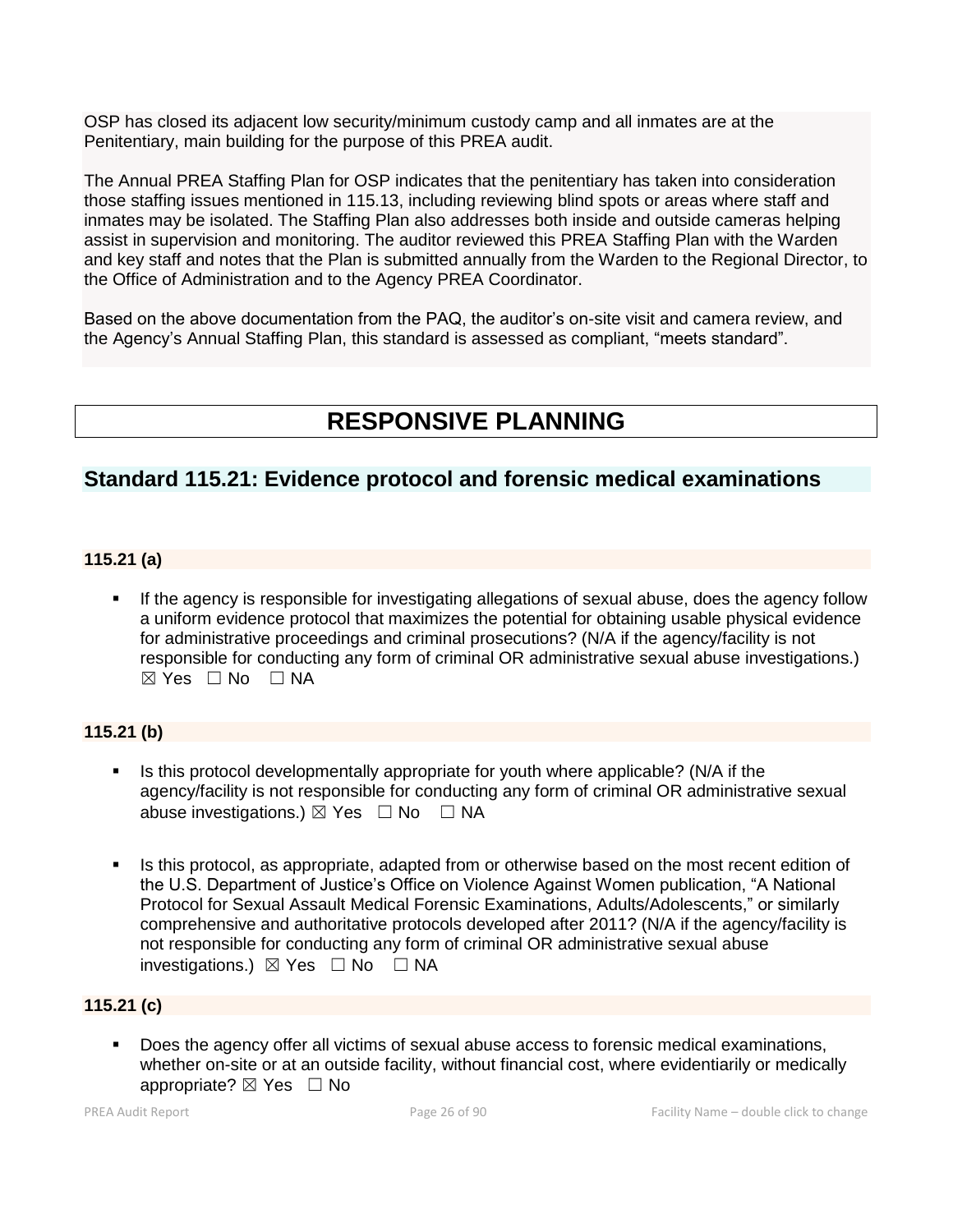- Are such examinations performed by Sexual Assault Forensic Examiners (SAFEs) or Sexual Assault Nurse Examiners (SANEs) where possible?  $\boxtimes$  Yes  $\Box$  No
- **.** If SAFEs or SANEs cannot be made available, is the examination performed by other qualified medical practitioners (they must have been specifically trained to conduct sexual assault forensic exams)?  $\boxtimes$  Yes  $\Box$  No
- **■** Has the agency documented its efforts to provide SAFEs or SANEs?  $\boxtimes$  Yes  $\Box$  No

#### **115.21 (d)**

- Does the agency attempt to make available to the victim a victim advocate from a rape crisis center? ☒ Yes ☐ No
- **.** If a rape crisis center is not available to provide victim advocate services, does the agency make available to provide these services a qualified staff member from a community-based organization, or a qualified agency staff member?  $\boxtimes$  Yes  $\Box$  No
- Has the agency documented its efforts to secure services from rape crisis centers?  $\boxtimes$  Yes  $\Box$  No

#### **115.21 (e)**

- As requested by the victim, does the victim advocate, qualified agency staff member, or qualified community-based organization staff member accompany and support the victim through the forensic medical examination process and investigatory interviews?  $\boxtimes$  Yes  $\Box$  No
- As requested by the victim, does this person provide emotional support, crisis intervention, information, and referrals?  $\boxtimes$  Yes  $\Box$  No

#### **115.21 (f)**

**.** If the agency itself is not responsible for investigating allegations of sexual abuse, has the agency requested that the investigating entity follow the requirements of paragraphs (a) through (e) of this section? (N/A if the agency/facility is responsible for conducting criminal AND administrative sexual abuse investigations.)  $\boxtimes$  Yes  $\Box$  No  $\Box$  NA

#### **115.21 (g)**

■ Auditor is not required to audit this provision.

#### **115.21 (h)**

If the agency uses a qualified agency staff member or a qualified community-based staff member for the purposes of this section, has the individual been screened for appropriateness to serve in this role and received education concerning sexual assault and forensic examination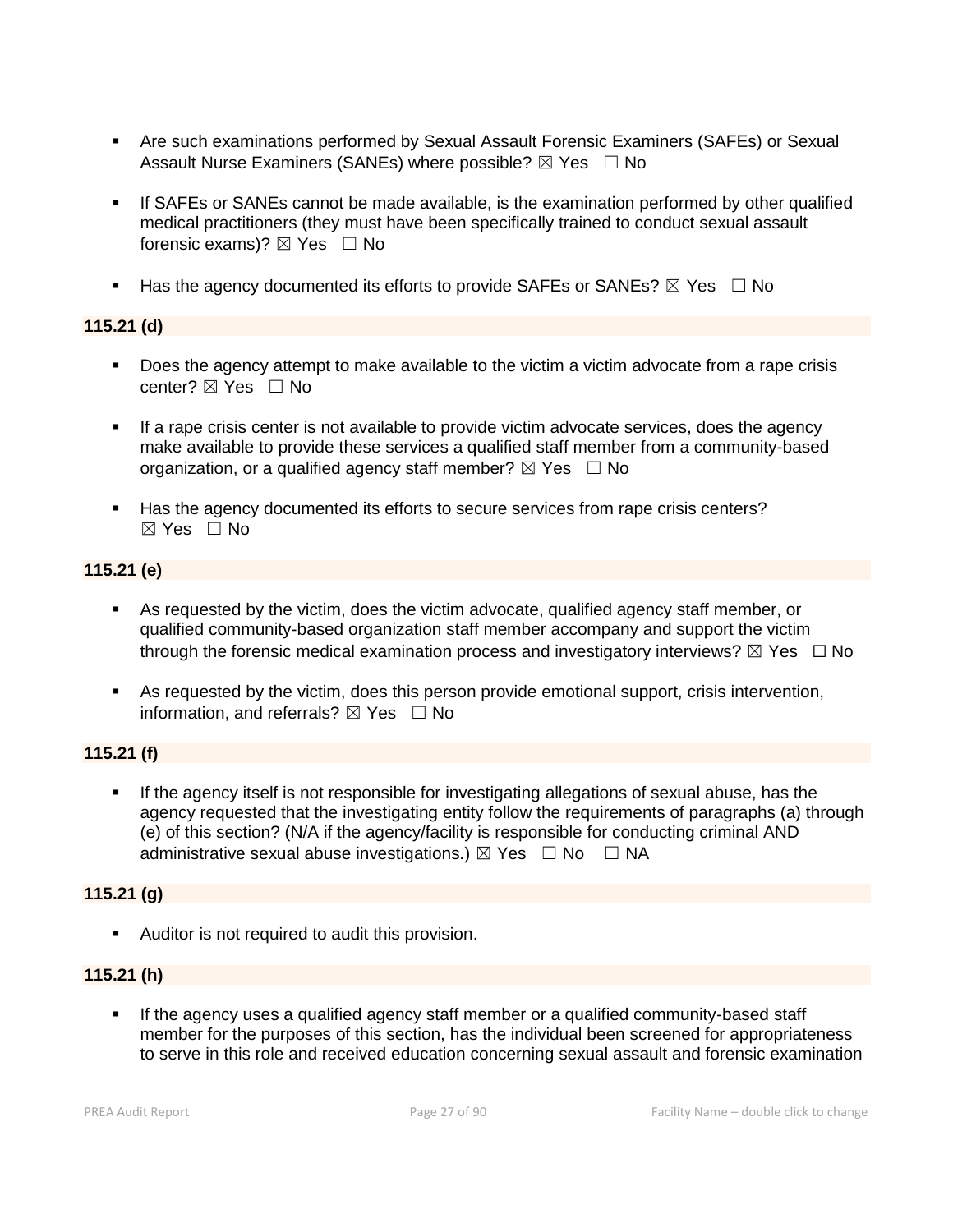issues in general? [N/A if agency attempts to make a victim advocate from a rape crisis center available to victims per 115.21(d) above.]  $\boxtimes$  Yes  $\Box$  No  $\Box$  NA

### **Auditor Overall Compliance Determination**

☒ **Exceeds Standard** (*Substantially exceeds requirement of standards*)

☐ **Meets Standard** (*Substantial compliance; complies in all material ways with the standard for the relevant review period*)

☐ **Does Not Meet Standard** (*Requires Corrective Action*)

The PREA auditor reviewed the following PAQ information and the Bureau of Compliance folder for this evidence protocol and forensic medical examinations standard:

1) ODRC policy 79-ISA-01 Prison Rape Elimination. Agency general overview of policy and procedures.

2) ODRC policy 79-ISA-02 Prison Sexual Misconduct, Reporting, Response, Investigation, and Prevention of Retaliation. Specifics concerning the investigation.

3) Medical Service Agreement between Ohio State University Hospital and the ODRC stipulating forensic examinations.

4) Memo to all concerned (institutions) indicating that ODRC does not contract for forensic examinations, and appropriate and lawful forensic examinations will be performed at local hospitals or the Ohio State University Hospital for the ODRC (as required by state law).

5) Bureau of Medical Services, Medical Guidelines for Sexual Conduct or Recent Sexual Abuse number B-11.

6) Bureau of Medical Services policy 68-MDC-15, Co-payment Procedures (no copayment required for victims of sexual abuse).

7) Victim Support Persons (VSP's) list of persons at OSP and contact information.

8) Memorandum of Understanding (MOU) between the OSP and the Compress Family and Community Services, crisis center.

9) Memorandum of Understanding between the ODRC and the Ohio State Highway Patrol (OSHP) outlining investigative responsibilities.

10) OSHP evidence protocol directions.

11) OSHP investigative policy.

Evidence protocol and forensic medical examinations compliance assessment begin with the review of the following key documents: the Memorandums of Understanding with the OSHP; the Compass Family and Community Services, crisis center; and the agreement with the Ohio State University Medical Services. These documents and supporting documents mentioned above, covered all aspects of standard 115.21. Moreover, the agreements, protocols, and MOU's supported a thorough and comprehensive effort by ODRC/OSP to ensure the most appropriate investigation, and attention to sexual abuse and sexual harassment in prison.

Every allegation of sexual abuse and sexual harassment is investigated. The OSHP is involved from the beginning and detailed follow-up is assured by law enforcement and medical protocols.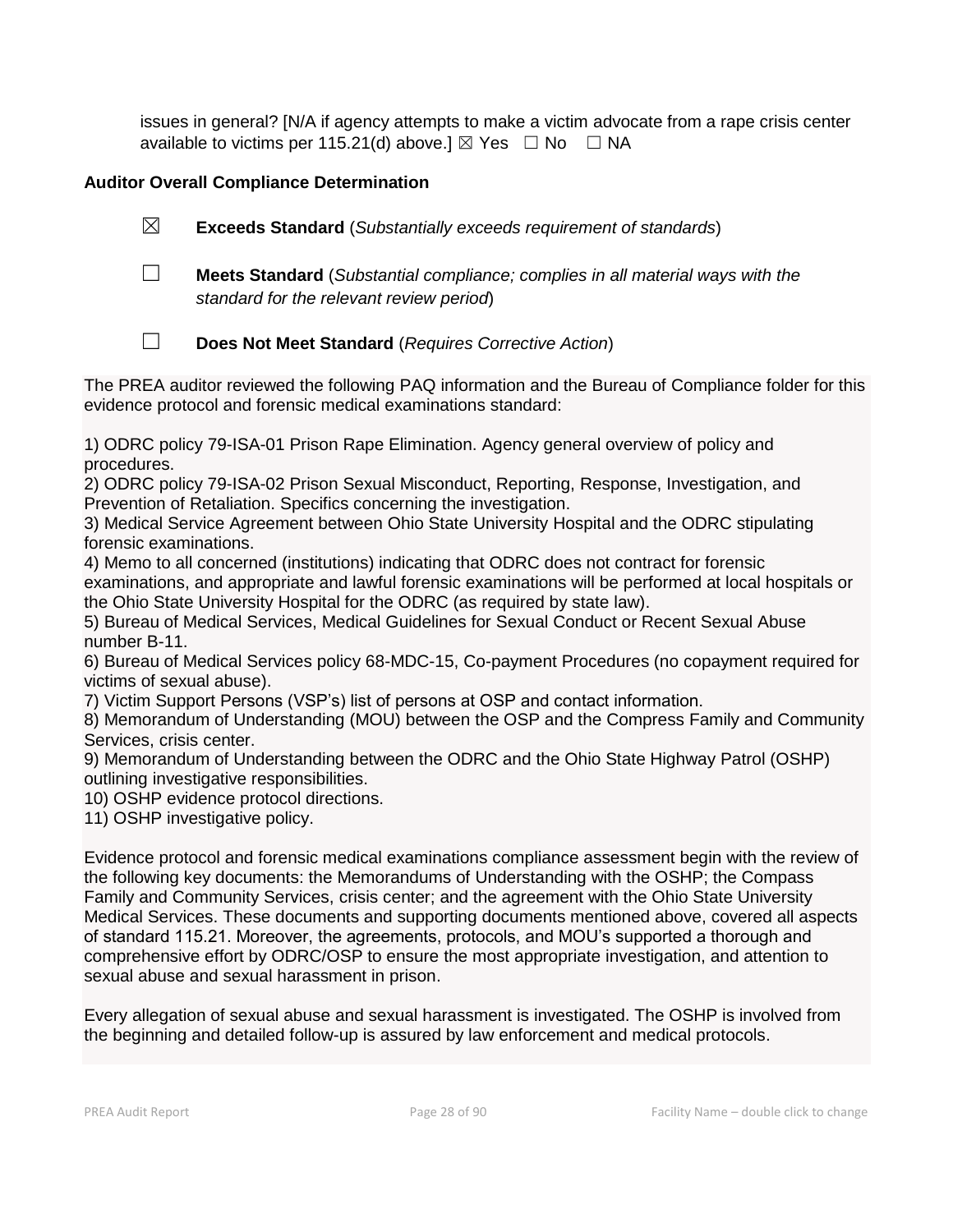It is noted that OSP had zero (0) number of forensic medical exams conducted during the past 12 months. OSP is a single cell, "Super Max" facility which ensures maximum supervision and monitoring. It is also noted in the PAQ that there were zero (0) number of criminal, or administrative investigations completed by OSP in the past 12 months. Also noted that there were zero (0) number of allegations of sexual abuse that the facility received from other facilities. And there were zero (0) number of times that the facility determined an inmate was subject to a substantial risk of imminent sexual abuse.

"The Ohio State Penitentiary has not had any sexual abuse or harassment cases during the past year." This, from Memo to File, PREA file number 115.22a, B1 No allegations of sexual abuse or sexual harassment have been reported to the Ohio State Highway Patrol. This documented by memo and maintained in the Bureau of Compliance standard file folders. (See standards 115.22, and 115.71 & 73).

The auditor also reviewed OSHP guidelines on investigative policy and evidence protocol. Investigations begin with the notification to the OSHP.

The auditor also reviewed training logs for Victim Support Persons (VSPs). There are 22 VSPs at OSP to assist with victim support services outlined in policy.

Services are provided to victims of sexual abuse or sexual harassment without cost.

The auditor interviewed numerous specialized staff, including the Warden, the OSHP officer stationed for the penitentiary, the Institutional PREA Manager, and others, all of whom were very positive in their overview of OSP and its commitment to safety and security, including staff, inmates, and the general public. Based on the information above in the protocols, procedures, memorandums and agreements listed, the auditor assesses this standard not only as compliant, but assesses this standard as "exceeds".

## **Standard 115.22: Policies to ensure referrals of allegations for investigations**

#### **115.22 (a)**

- Does the agency ensure an administrative or criminal investigation is completed for all allegations of sexual abuse?  $\boxtimes$  Yes  $\Box$  No
- Does the agency ensure an administrative or criminal investigation is completed for all allegations of sexual harassment?  $\boxtimes$  Yes  $\Box$  No

#### **115.22 (b)**

Does the agency have a policy and practice in place to ensure that allegations of sexual abuse or sexual harassment are referred for investigation to an agency with the legal authority to conduct criminal investigations, unless the allegation does not involve potentially criminal behavior? **⊠** Yes □ No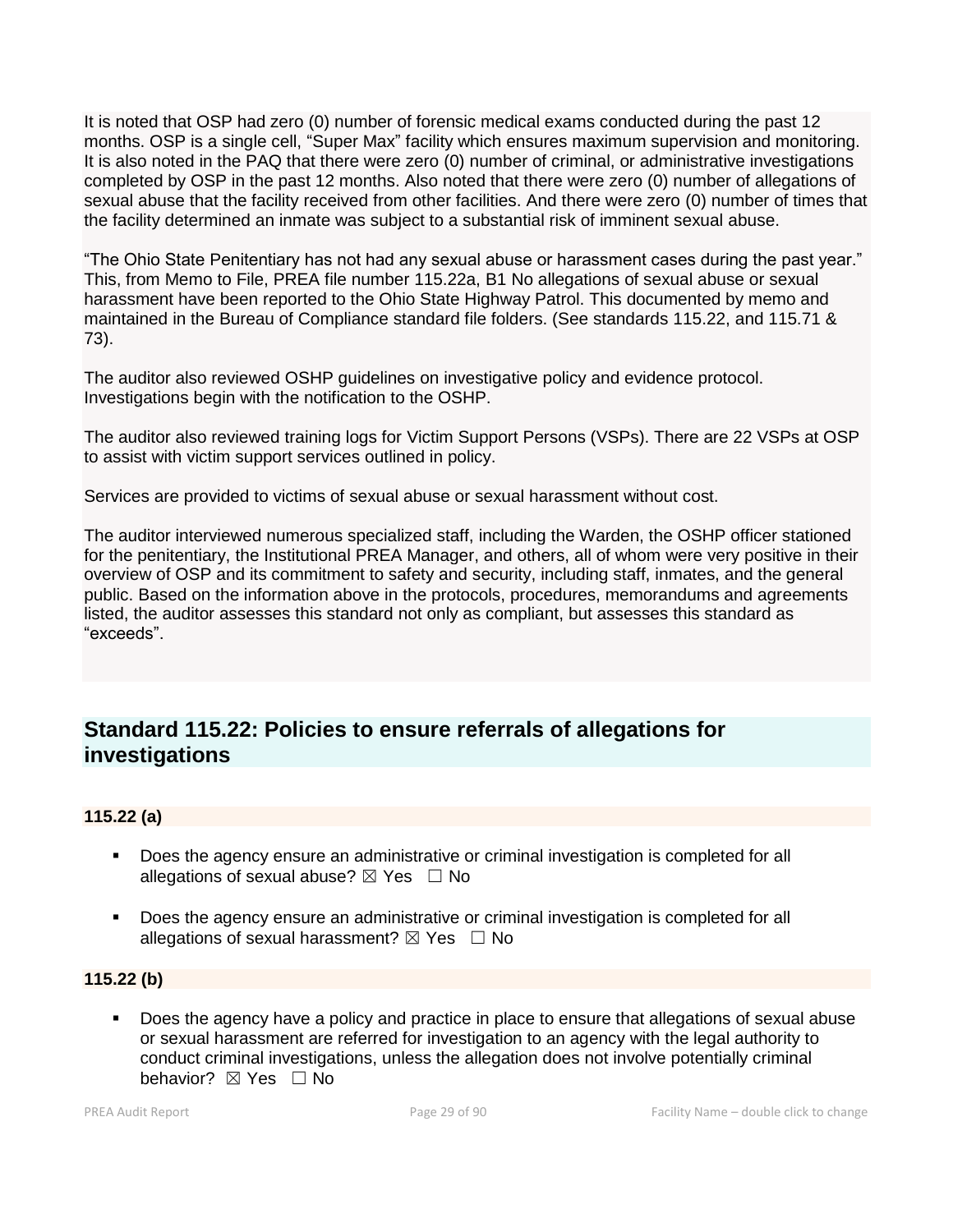- Has the agency published such policy on its website or, if it does not have one, made the policy available through other means?  $\boxtimes$  Yes  $\Box$  No
- **•** Does the agency document all such referrals?  $\boxtimes$  Yes  $\Box$  No

#### **115.22 (c)**

**•** If a separate entity is responsible for conducting criminal investigations, does such publication describe the responsibilities of both the agency and the investigating entity? [N/A if the agency/facility is responsible for criminal investigations. See 115.21(a).]  $\boxtimes$  Yes  $\Box$  No  $\Box$  NA

#### **115.22 (d)**

■ Auditor is not required to audit this provision.

#### **115.22 (e)**

**EXEC** Auditor is not required to audit this provision.

#### **Auditor Overall Compliance Determination**

- ☐ **Exceeds Standard** (*Substantially exceeds requirement of standards*)
- ☒ **Meets Standard** (*Substantial compliance; complies in all material ways with the standard for the relevant review period*)
- ☐ **Does Not Meet Standard** (*Requires Corrective Action*)

As with the previous standard, the auditor reviewed a significant amount of information during the preaudit stage of compliance assessment. Included in the review were the following:

1) ODRC policy 79-ISA-01 Prison Rape Elimination. General overview.

2) ODRC policy 79-ISA-02 Prison Sexual Misconduct, Reporting, Response, Investigation, and Prevention of Retaliation. This policy published on the ODRC website.

- 3) ODRC investigative protocol.
- 4) OSHP investigator protocol
- 5) Ohio Administrative Code, Incident Reporting and Investigation OAC 5920-9-24

The agency policy 79-ISA-01 Prison Rape Elimination, and the policy 79-ISA-02 Prison Sexual Misconduct, Reporting, Response, Investigation, and Prevention of Retaliation, direct the duties and actions for security and non-security first responders. There is a checklist attached to these policies and the checklist itself is a step-by-step action process that is thorough and comprehensive and helps ensure appropriate referrals. The above procedures and policies also address and ensure that all allegations are properly investigated.

All allegations of sexual abuse and sexual harassment at OSP are investigated. There have been no allegations nor investigations at OSP. This documented in the PAQ and by memo and the PREA file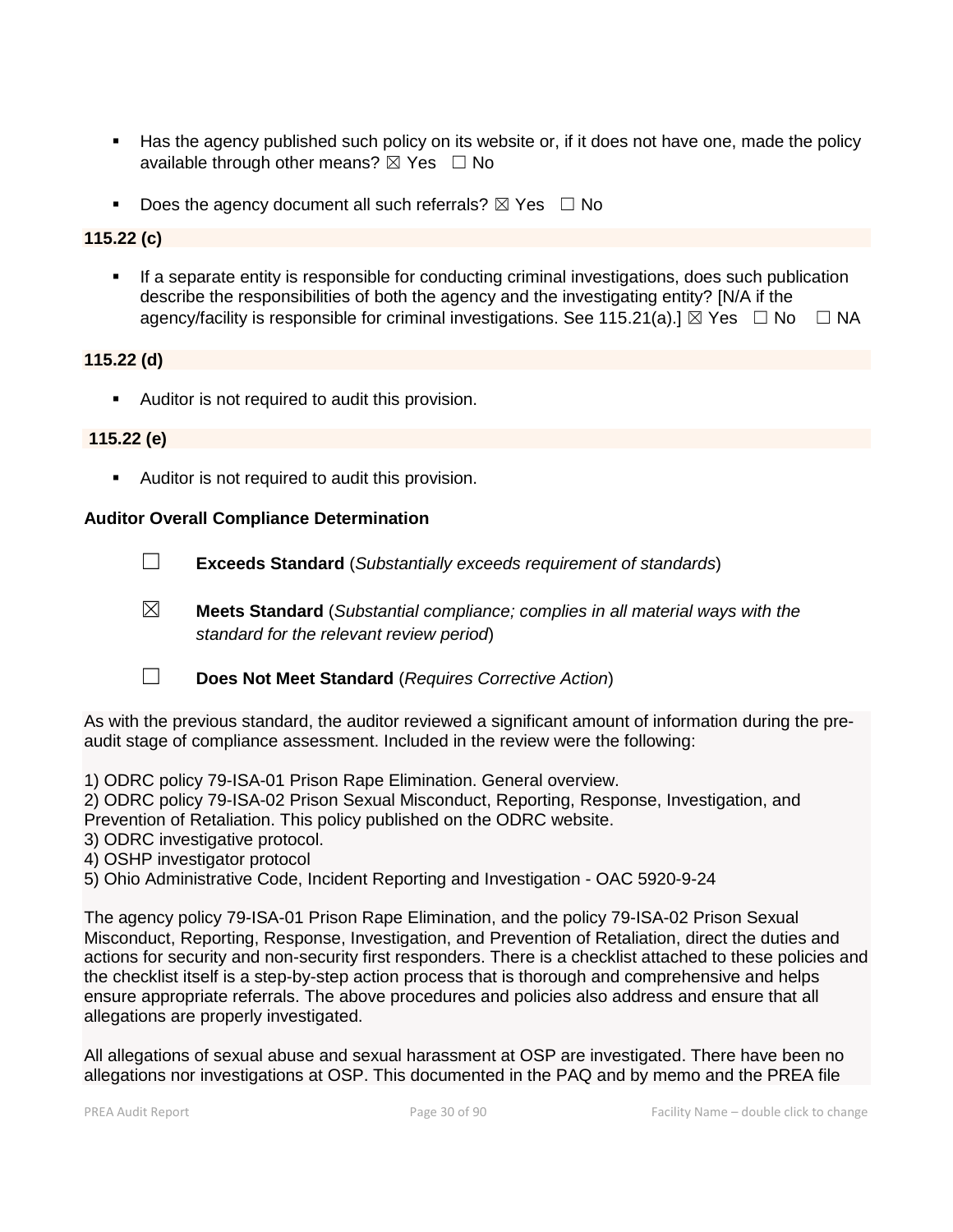folders of the Bureau of Compliance. During the past 12 months, there have been zero (0) number of allegations of sexual abuse and sexual harassment that were received. During the past 12 months there have been zero (0) number of allegations resulting in an administrative investigation. During the past 12 months, there have been zero (0) number of allegations referred for criminal investigation. Again, all allegations must be investigated, and staff have a duty to report.

Based on the above information, and based on the auditor's interviews, both formal and informal with staff and inmates, and based on the review of operations at OSP, the auditor assesses this standard as compliant, "meets standard".

# **TRAINING AND EDUCATION**

## **Standard 115.31: Employee training**

#### **115.31 (a)**

- Does the agency train all employees who may have contact with inmates on its zero-tolerance policy for sexual abuse and sexual harassment?  $\boxtimes$  Yes  $\Box$  No
- **•** Does the agency train all employees who may have contact with inmates on how to fulfill their responsibilities under agency sexual abuse and sexual harassment prevention, detection, reporting, and response policies and procedures?  $\boxtimes$  Yes  $\Box$  No
- Does the agency train all employees who may have contact with inmates on inmates' right to be free from sexual abuse and sexual harassment  $\boxtimes$  Yes  $\Box$  No
- Does the agency train all employees who may have contact with inmates on the right of inmates and employees to be free from retaliation for reporting sexual abuse and sexual harassment?  $\boxtimes$  Yes  $\Box$  No
- Does the agency train all employees who may have contact with inmates on the dynamics of sexual abuse and sexual harassment in confinement?  $\boxtimes$  Yes  $\Box$  No
- Does the agency train all employees who may have contact with inmates on the common reactions of sexual abuse and sexual harassment victims?  $\boxtimes$  Yes  $\Box$  No
- Does the agency train all employees who may have contact with inmates on how to detect and respond to signs of threatened and actual sexual abuse?  $\boxtimes$  Yes  $\Box$  No
- Does the agency train all employees who may have contact with inmates on how to avoid inappropriate relationships with inmates?  $\boxtimes$  Yes  $\Box$  No
- Does the agency train all employees who may have contact with inmates on how to communicate effectively and professionally with inmates, including lesbian, gay, bisexual, transgender, intersex, or gender nonconforming inmates?  $\boxtimes$  Yes  $\Box$  No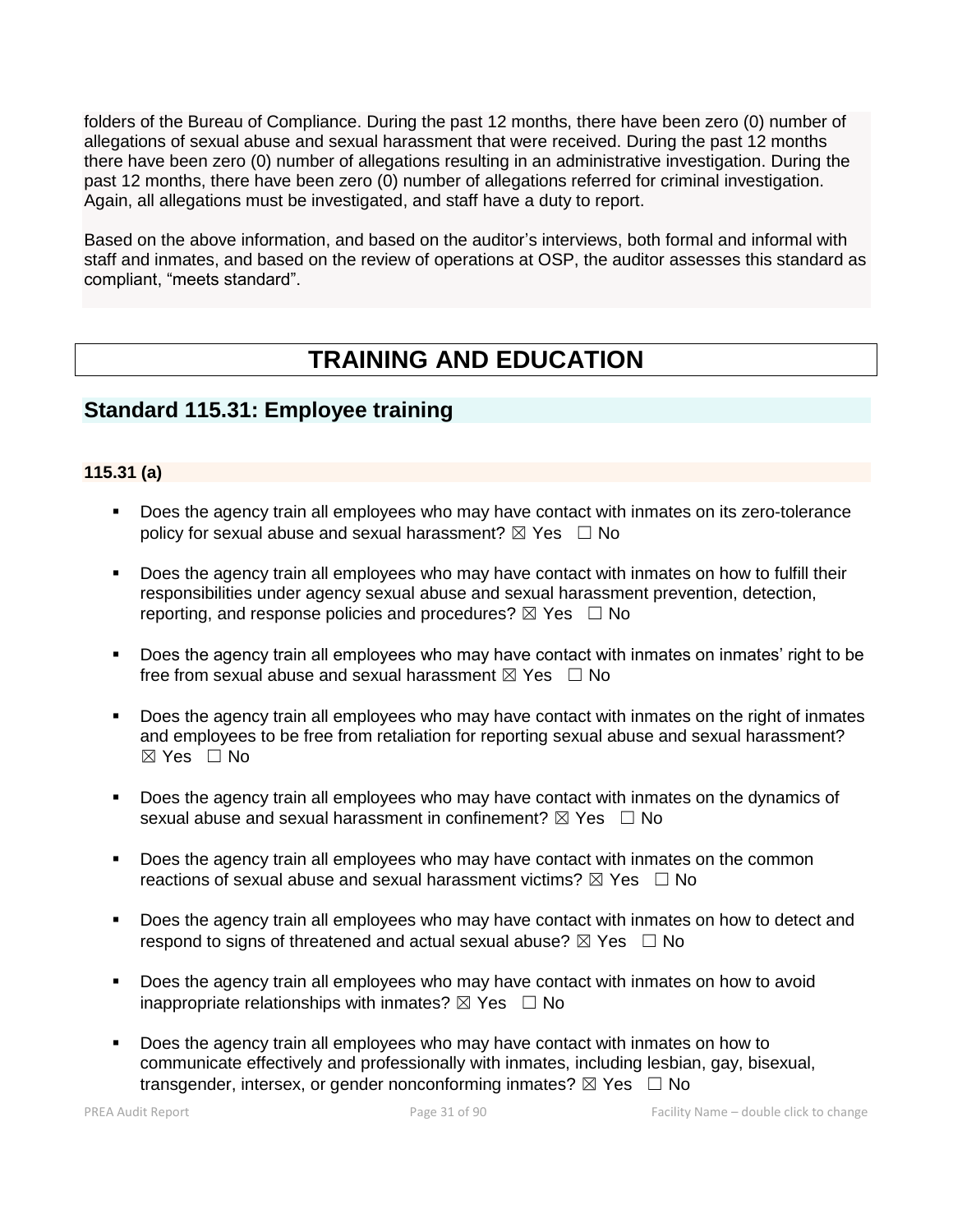■ Does the agency train all employees who may have contact with inmates on how to comply with relevant laws related to mandatory reporting of sexual abuse to outside authorities? ☒ Yes ☐ No

#### **115.31 (b)**

- **■** Is such training tailored to the gender of the inmates at the employee's facility?  $\boxtimes$  Yes  $\Box$  No
- **EXED** Have employees received additional training if reassigned from a facility that houses only male inmates to a facility that houses only female inmates, or vice versa?  $\boxtimes$  Yes  $\Box$  No

#### **115.31 (c)**

- Have all current employees who may have contact with inmates received such training?  $\boxtimes$  Yes  $\Box$  No
- **•** Does the agency provide each employee with refresher training every two years to ensure that all employees know the agency's current sexual abuse and sexual harassment policies and procedures? ⊠ Yes □ No
- In years in which an employee does not receive refresher training, does the agency provide refresher information on current sexual abuse and sexual harassment policies?  $\boxtimes$  Yes  $\Box$  No

#### **115.31 (d)**

**•** Does the agency document, through employee signature or electronic verification, that employees understand the training they have received?  $\boxtimes$  Yes  $\Box$  No

#### **Auditor Overall Compliance Determination**

- ☒ **Exceeds Standard** (*Substantially exceeds requirement of standards*)
- ☐ **Meets Standard** (*Substantial compliance; complies in all material ways with the standard for the relevant review period*)
- ☐ **Does Not Meet Standard** (*Requires Corrective Action*)

The auditor reviewed the pre-audit information, including the following:

ODRC policy, 39-TRN-18 Employee Orientation Training; ODRC policy 79-ISA-01 Prison Rape Elimination (section, employee training); E-learning training logs with dates, scores, titles, and names; PREA training for all staff, video script, and curriculum; Lesson Outline/Plan PREA Appropriate Supervision of the LGBTI; Intranet Web the ODRC PREA Information.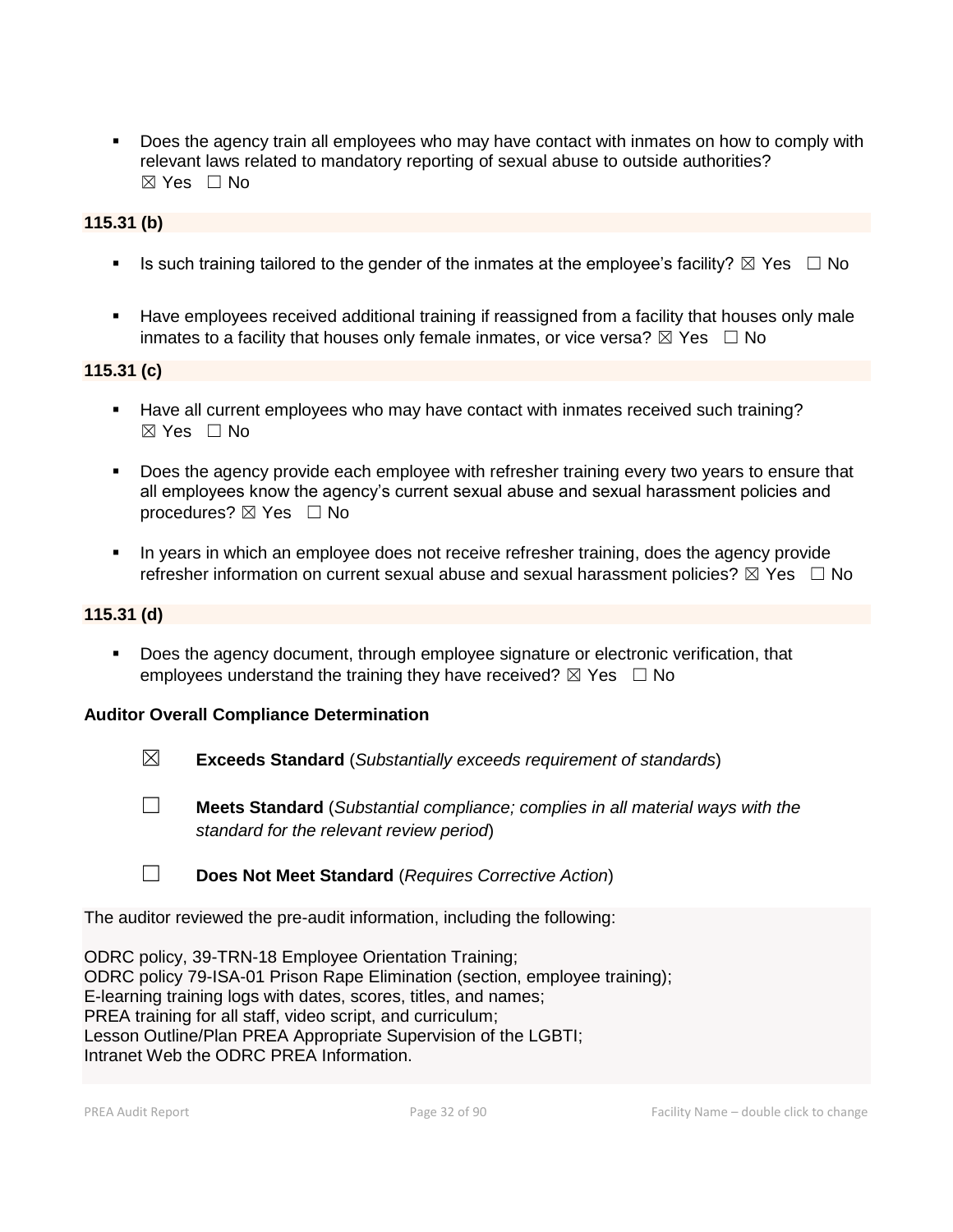Staff training is expert, and training is done annually (exceeding the required training every two years), thus, this standard, based on staff training, based on staff testing scores, based on interviews with staff and inmates, and based on OSP's daily operations exceeds the requirement of the standard. Specifically, staff were knowledgeable concerning the following:

- 1) agency zero-tolerance policy,
- 2) how to fulfill PREA responsibilities,
- 3) inmates' right to be free from sexual abuse,
- 4) inmates' and staff's right to be free from retaliation for reporting sexual abuse,
- 5) the dynamics of sexual abuse in confinement,
- 6) common reactions of sexual abuse/sexual harassment victims,
- 7) how to detect and respond to signs of threatened and actual sexual abuse,
- 8) how to avoid inappropriate relationships,

9) how to communicate effectively and professionally with inmates including lesbian, gay, bisexual, transgender, and intersex inmates, and

10) how to comply with relevant laws related to mandatory reporting of sexual abuse.

These questions were asked directly in random staff interviews on all shifts at OSP, and without fail all were answered appropriately exhibiting a knowledge of PREA.

New employee orientation, internet training, annual in-service training, and continuous briefings and alerts for employees at OSP supplement staff knowledge and understanding of PREA. It is clear that the emphasis on training at OSP assists with PREA compliance and the safety and security of staff and inmates. 429 staff employed by OSP who have contact with inmates were trained or retrained on PREA requirements listed above (this information substantiated in the PAQ).

It was noted by the auditor that during interviews, both formal and informal, with staff and inmates, when asked the question if they felt safe, all answered to the effect that they felt safe or as safe as possible within a prison setting. Again, this is a single cell, maximum security penitentiary.

Based on the information above and many interviews conducted with staff and inmates, the auditor assesses employee training as compliant, "exceeds standard".

## **Standard 115.32: Volunteer and contractor training**

#### **115.32 (a)**

Has the agency ensured that all volunteers and contractors who have contact with inmates have been trained on their responsibilities under the agency's sexual abuse and sexual harassment prevention, detection, and response policies and procedures?  $\boxtimes$  Yes  $\Box$  No

#### **115.32 (b)**

Have all volunteers and contractors who have contact with inmates been notified of the agency's zero-tolerance policy regarding sexual abuse and sexual harassment and informed how to report such incidents (the level and type of training provided to volunteers and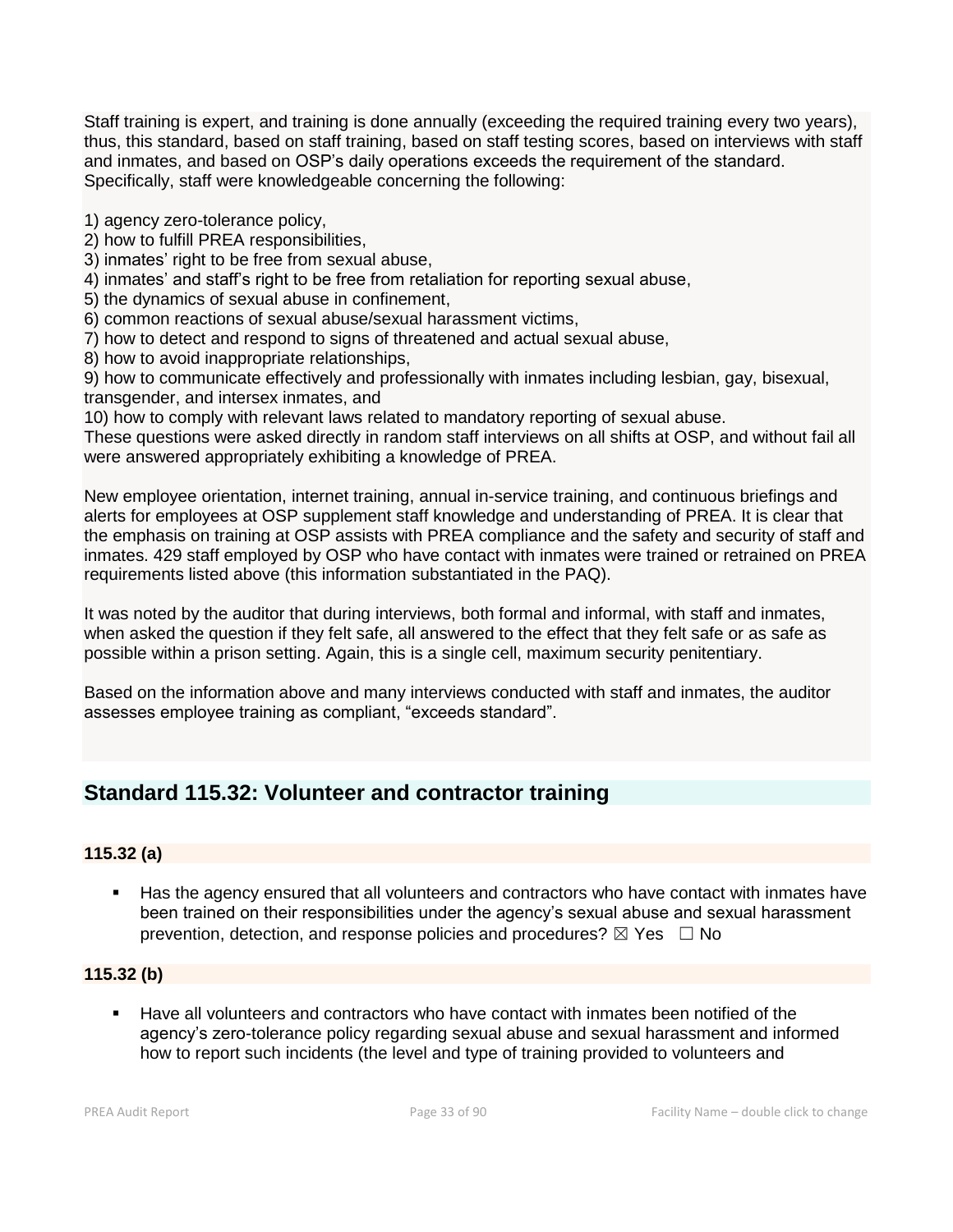contractors shall be based on the services they provide and level of contact they have with inmates)?  $\boxtimes$  Yes  $\Box$  No

#### **115.32 (c)**

■ Does the agency maintain documentation confirming that volunteers and contractors understand the training they have received?  $\boxtimes$  Yes  $\Box$  No

#### **Auditor Overall Compliance Determination**

- ☐ **Exceeds Standard** (*Substantially exceeds requirement of standards*)
- 
- ☒ **Meets Standard** (*Substantial compliance; complies in all material ways with the standard for the relevant review period*)
- 
- ☐ **Does Not Meet Standard** (*Requires Corrective Action*)

Prior to the on-site visit, the auditor reviewed the following information;

- a) volunteers/contractors/interns training module
- b) PREA contractors training report
- c) contractors and volunteers Acknowledgment Form

d) training script for contractors and volunteers and video, including the Zero-Tolerance Training Policy for Contractors, Volunteers, and Interns

The auditor interviewed volunteers and contractors at OSP. Staff and inmates were also interviewed. These interviews supported the training of volunteers, contractors, and interns concerning PREA. Moreover, the auditor reviewed signed Acknowledgment Forms that documented PREA training. This training, information, and documentation is maintained.

In the past 12 months, 102 volunteers and contractors, who have contact with inmates, have been trained in agency's policies and procedures regarding sexual abuse/sexual harassment.

Based on the above interviews while on-site and review of the pre-audit information, this standard is assessed as compliant, "meets standard".

## **Standard 115.33: Inmate education**

#### **115.33 (a)**

- **EXT** During intake, do inmates receive information explaining the agency's zero-tolerance policy regarding sexual abuse and sexual harassment?  $\boxtimes$  Yes  $\Box$  No
- During intake, do inmates receive information explaining how to report incidents or suspicions of sexual abuse or sexual harassment?  $\boxtimes$  Yes  $\Box$  No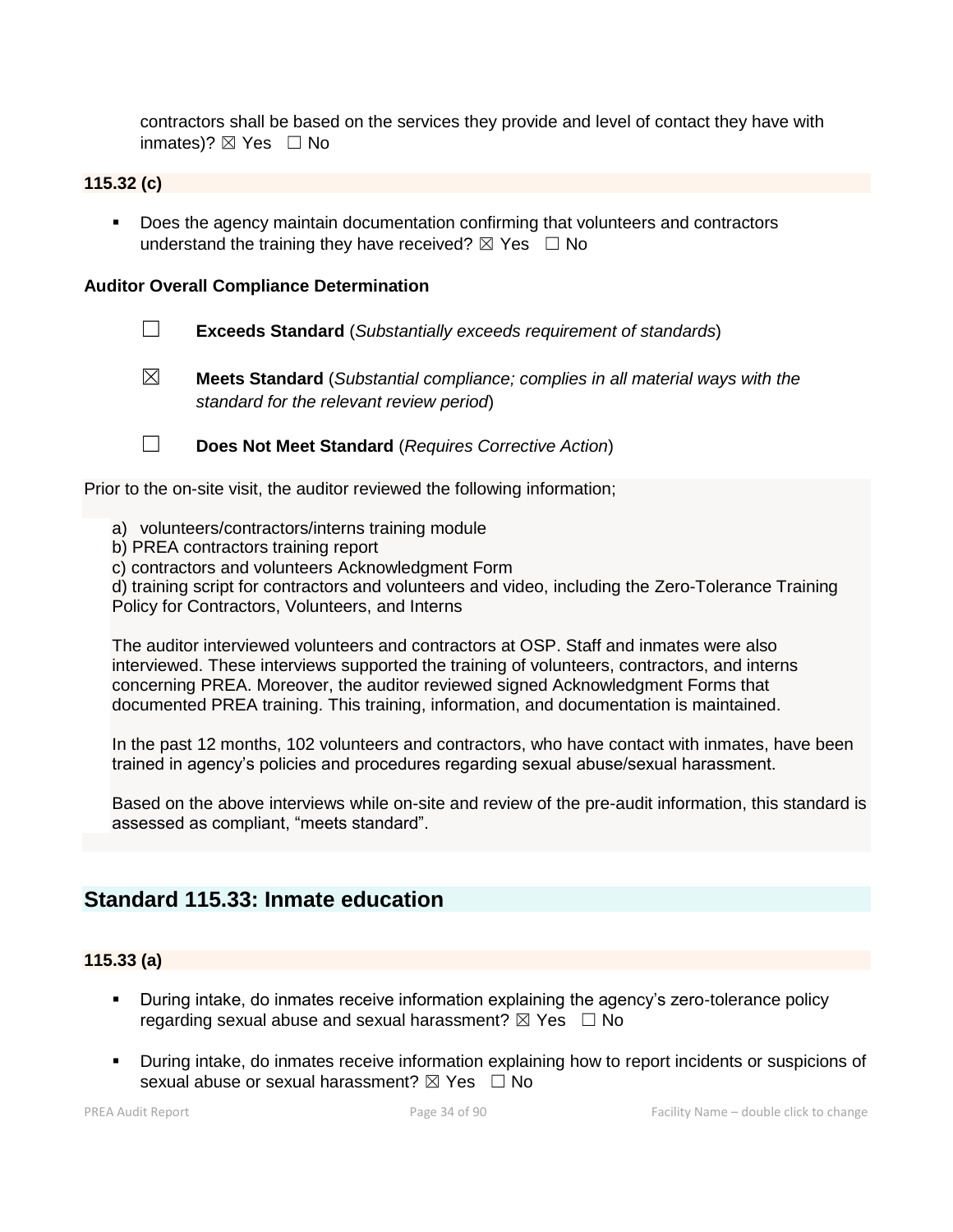#### **115.33 (b)**

- Within 30 days of intake, does the agency provide comprehensive education to inmates either in person or through video regarding: Their rights to be free from sexual abuse and sexual harassment? ⊠ Yes □ No
- Within 30 days of intake, does the agency provide comprehensive education to inmates either in person or through video regarding: Their rights to be free from retaliation for reporting such incidents? ⊠ Yes □ No
- Within 30 days of intake, does the agency provide comprehensive education to inmates either in person or through video regarding: Agency policies and procedures for responding to such incidents? ⊠ Yes □ No

#### **115.33 (c)**

- **■** Have all inmates received such education?  $\boxtimes$  Yes  $\Box$  No
- Do inmates receive education upon transfer to a different facility to the extent that the policies and procedures of the inmate's new facility differ from those of the previous facility?  $\boxtimes$  Yes  $\Box$  No

#### **115.33 (d)**

- **•** Does the agency provide inmate education in formats accessible to all inmates including those who are limited English proficient?  $\boxtimes$  Yes  $\Box$  No
- Does the agency provide inmate education in formats accessible to all inmates including those who are deaf?  $\boxtimes$  Yes  $\Box$  No
- Does the agency provide inmate education in formats accessible to all inmates including those who are visually impaired?  $\boxtimes$  Yes  $\Box$  No
- Does the agency provide inmate education in formats accessible to all inmates including those who are otherwise disabled?  $\boxtimes$  Yes  $\Box$  No
- Does the agency provide inmate education in formats accessible to all inmates including those who have limited reading skills?  $\boxtimes$  Yes  $\Box$  No

#### **115.33 (e)**

▪ Does the agency maintain documentation of inmate participation in these education sessions? ☒ Yes ☐ No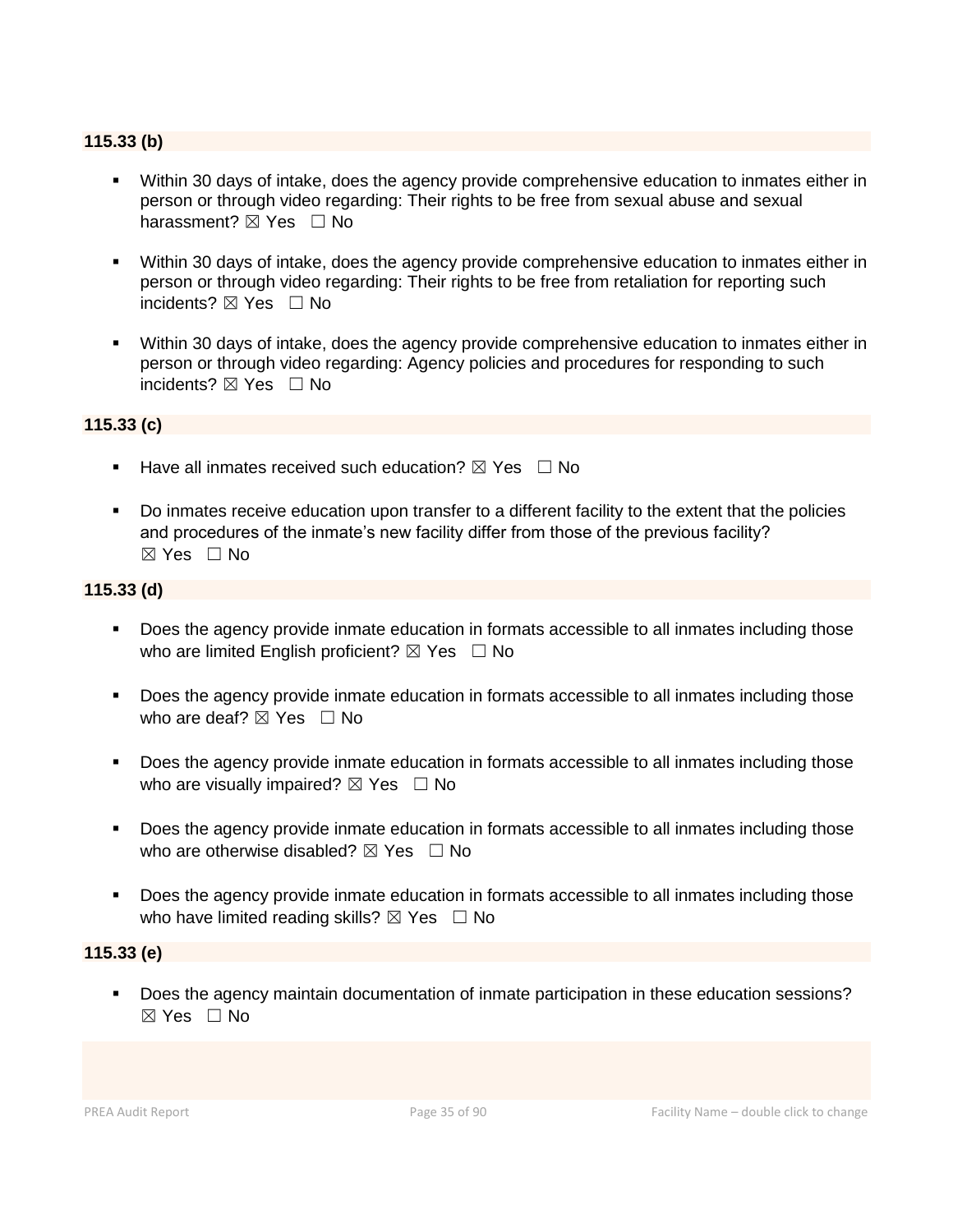#### **115.33 (f)**

In addition to providing such education, does the agency ensure that key information is continuously and readily available or visible to inmates through posters, inmate handbooks, or other written formats?  $\boxtimes$  Yes  $\Box$  No

#### **Auditor Overall Compliance Determination**

- ☐ **Exceeds Standard** (*Substantially exceeds requirement of standards*)
- ☒ **Meets Standard** (*Substantial compliance; complies in all material ways with the standard for the relevant review period*)
- 
- ☐ **Does Not Meet Standard** (*Requires Corrective Action*)

The auditor reviewed the following policies, procedures, and information concerning inmate training, during the pre-audit phase, including the following:

- a) pictures of posted PREA information
- b) Inmates with Disabilities policy 64-DCM-02
- c) Inmate Orientation including documentation of all inmates trained
- d) Inmate orientation checklist (extensive list) completed on each inmate
- e) ODRC policy 79-ISA-01 PREA
- f) Inmate transfer list
- g) Inmate Manual (handbook), including the handbook in Spanish

The auditor also reviewed the PAQ detailing the information that inmates receive concerning the zero tolerance policy and much of the information listed above. The PAQ indicates that 326 inmates were given information concerning PREA during intake at OSP. 326 inmates, during the past 12 months, were assigned to the facility for 30 days or more and received this information. All were educated and trained reference PREA.

Inmates transferred from one facility to another are educated regarding their rights to be free from both sexual abuse and sexual harassment.

Inmates with disabilities have access to PREA information as outlined in policy 64-DCM-02. This covers limited English proficient, deaf, visually impaired, or otherwise disabled, and limited in reading skills as noted in the PAQ.

Importantly, the agency ensures they key information about the agency's PREA policy is continuously and readily available or visual through posters and handbooks.

Based on the above information, and training, and based on interviews with staff and inmates, this standard is assessed as compliant, "meets standard".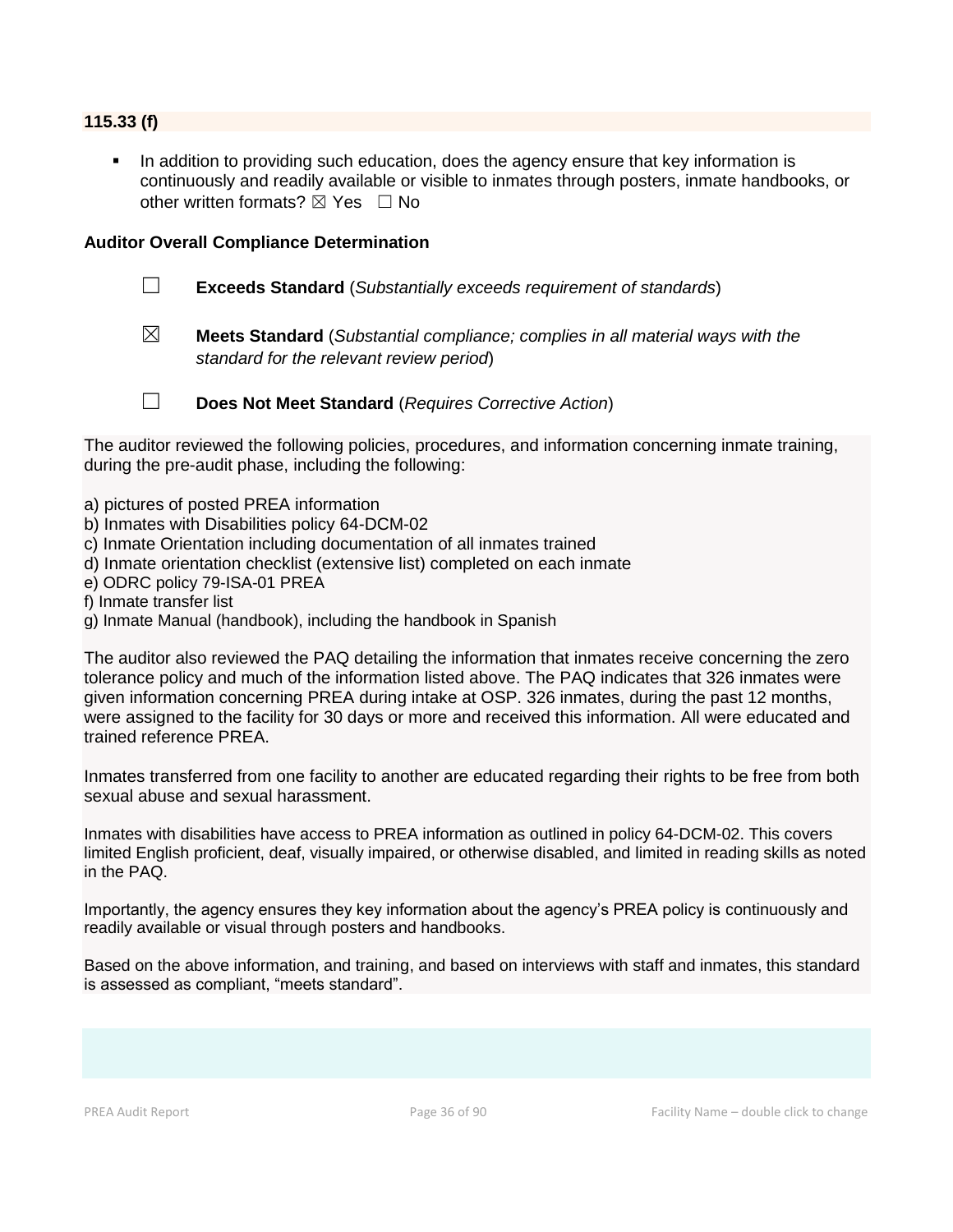### **Standard 115.34: Specialized training: Investigations**

### **115.34 (a)**

In addition to the general training provided to all employees pursuant to §115.31, does the agency ensure that, to the extent the agency itself conducts sexual abuse investigations, its investigators have received training in conducting such investigations in confinement settings? (N/A if the agency does not conduct any form of administrative or criminal sexual abuse investigations. See 115.21(a).)  $\boxtimes$  Yes  $\Box$  No  $\Box$  NA

### **115.34 (b)**

- Does this specialized training include techniques for interviewing sexual abuse victims? [N/A if the agency does not conduct any form of administrative or criminal sexual abuse investigations. See 115.21(a).] ⊠ Yes □ No □ NA
- Does this specialized training include proper use of Miranda and Garrity warnings? [N/A if the agency does not conduct any form of administrative or criminal sexual abuse investigations. See 115.21(a).]  $\boxtimes$  Yes  $\Box$  No  $\Box$  NA
- Does this specialized training include sexual abuse evidence collection in confinement settings? [N/A if the agency does not conduct any form of administrative or criminal sexual abuse investigations. See 115.21(a).]  $\boxtimes$  Yes  $\Box$  No  $\Box$  NA
- Does this specialized training include the criteria and evidence required to substantiate a case for administrative action or prosecution referral? [N/A if the agency does not conduct any form of administrative or criminal sexual abuse investigations. See 115.21(a).]  $\boxtimes$  Yes  $\Box$  No  $\Box$  NA

### **115.34 (c)**

**• Does the agency maintain documentation that agency investigators have completed the** required specialized training in conducting sexual abuse investigations? [N/A if the agency does not conduct any form of administrative or criminal sexual abuse investigations. See 115.21(a).]  $\boxtimes$  Yes  $\Box$  No  $\Box$  NA

#### **115.34 (d)**

■ Auditor is not required to audit this provision.

#### **Auditor Overall Compliance Determination**



☐ **Exceeds Standard** (*Substantially exceeds requirement of standards*)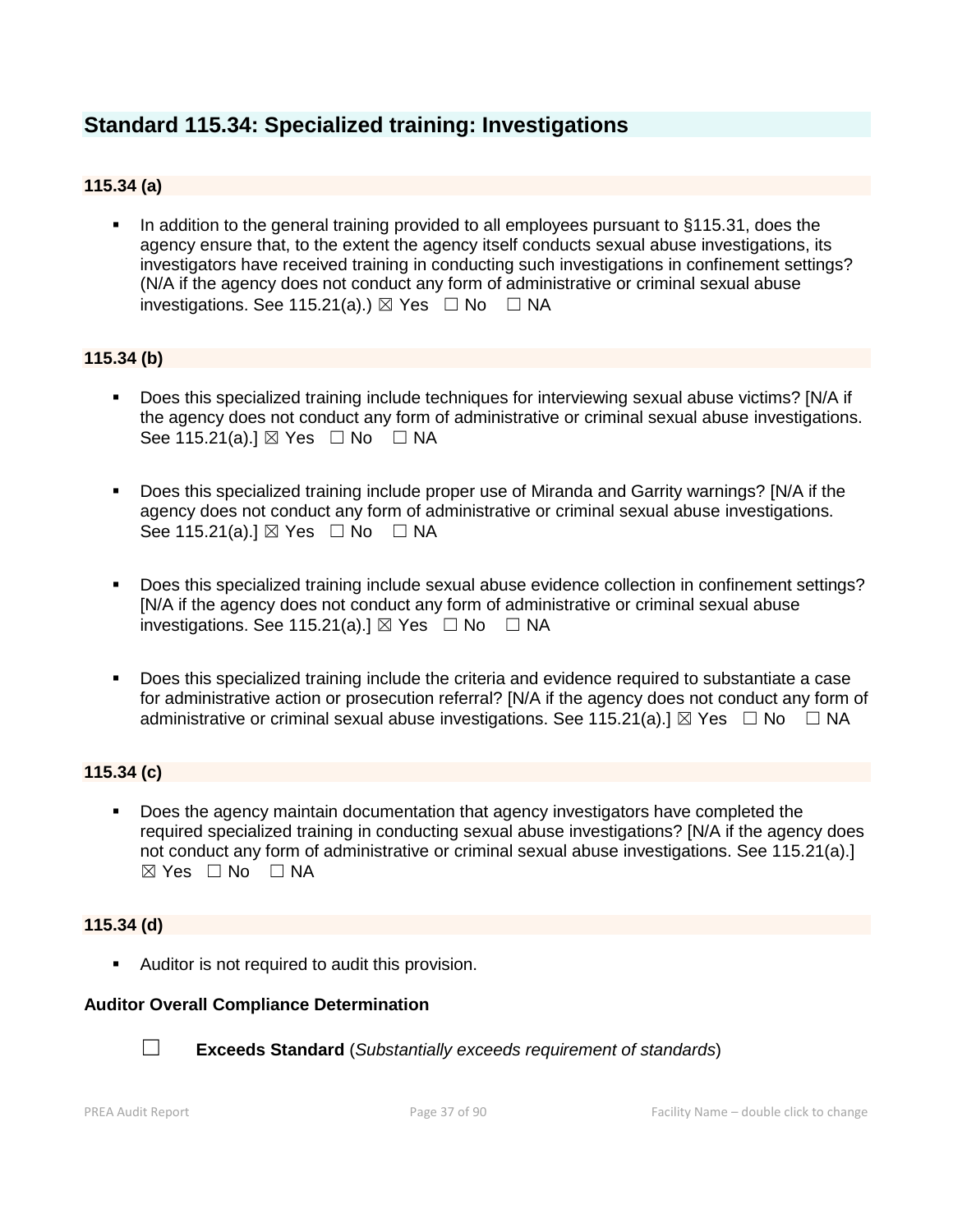- ☒ **Meets Standard** (*Substantial compliance; complies in all material ways with the standard for the relevant review period*)
- ☐ **Does Not Meet Standard** (*Requires Corrective Action*)

National Institute of Corrections (NIC) training is extended to, and required for, Ohio State Highway Patrol investigators who are assigned (have an office) at each correctional facility. This NIC training addresses, investigating sexual abuse in confinement settings and supplements OSHP investigative training. Note: standard 115.21 Evidence Protocol and Forensic Exams addresses these special investigations/forensic exams for PREA. Agency policy 79-ISA-01 PREA, agency policy 79-ISA-02 Prison Sexual Misconduct, Reporting, Response, Investigation, and Prevention of Retaliation; the ODRC investigative policy, the OSHP evidence protocol directions/outline and the OSHP investigative policy, all supplement the specialized training required of investigative staff. Specialized training includes the following:

interviewing techniques for sexual abuse victims proper use of Miranda and Garrity warnings sexual abuse evidence collection the criteria and evidence required to substantiate any case for administrative action prosecution referral and additional issues such as abuse investigations in correctional settings, legal issues, agency liability, first response, the audit process, forensics exams, and investigative scenarios.

There is a Memorandum of Understanding (MOU) between the ODRC and the OSHP concerning the cooperative effort and emphasizing the elimination of rape in prison. Both investigative staff of the ODRC and the OSHP were interviewed.

Based on the interviews above, the MOU, the training curriculum, and the documentation of training, the auditor assesses this standard as compliant, "meets standard".

### **Standard 115.35: Specialized training: Medical and mental health care**

### **115.35 (a)**

- Does the agency ensure that all full- and part-time medical and mental health care practitioners who work regularly in its facilities have been trained in how to detect and assess signs of sexual abuse and sexual harassment?  $\boxtimes$  Yes  $\Box$  No
- Does the agency ensure that all full- and part-time medical and mental health care practitioners who work regularly in its facilities have been trained in how to preserve physical evidence of sexual abuse? ⊠ Yes □ No
- Does the agency ensure that all full- and part-time medical and mental health care practitioners who work regularly in its facilities have been trained in how to respond effectively and professionally to victims of sexual abuse and sexual harassment?  $\boxtimes$  Yes  $\Box$  No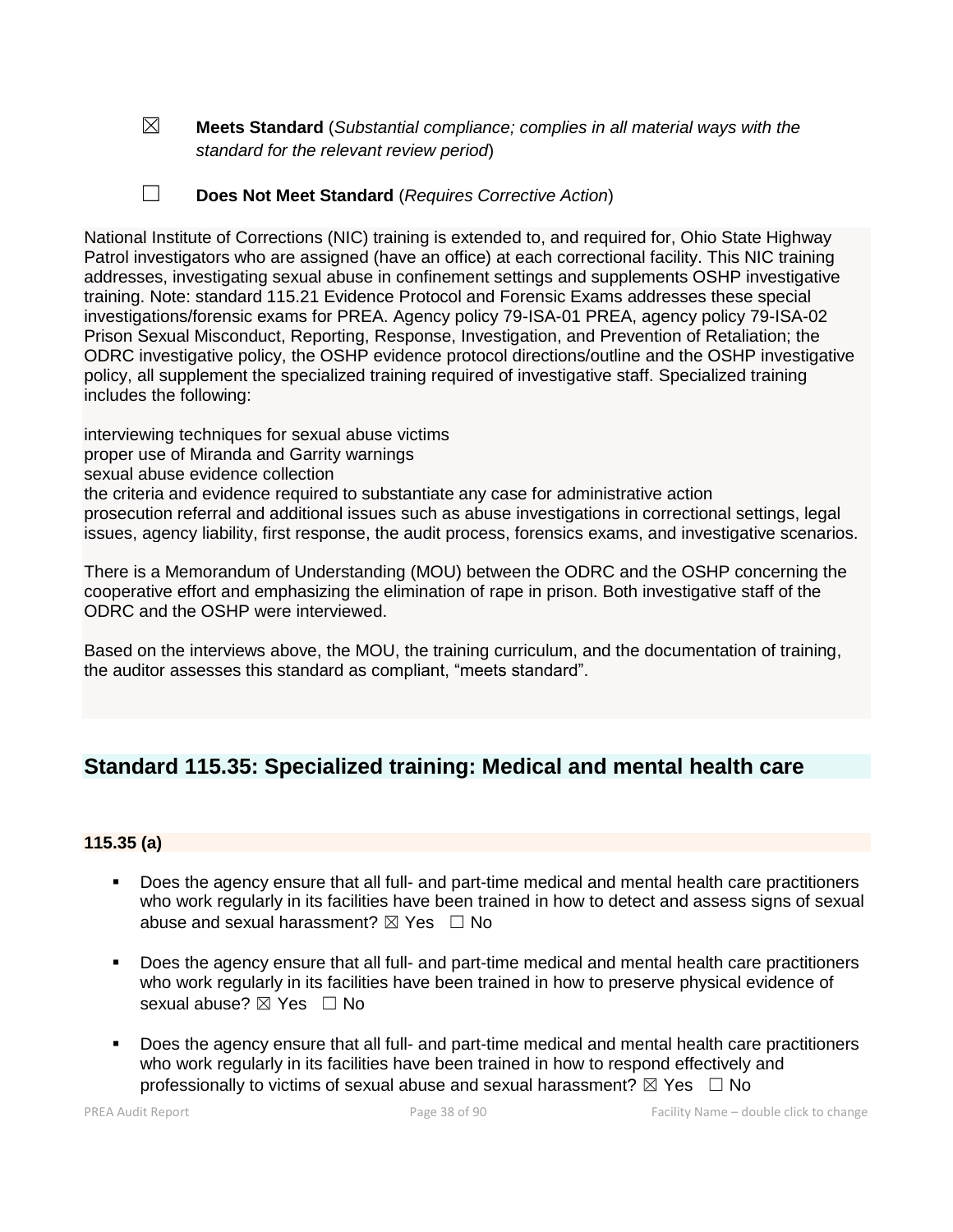Does the agency ensure that all full- and part-time medical and mental health care practitioners who work regularly in its facilities have been trained in how and to whom to report allegations or suspicions of sexual abuse and sexual harassment?  $\boxtimes$  Yes  $\Box$  No

### **115.35 (b)**

**EXED If medical staff employed by the agency conduct forensic examinations, do such medical staff** receive appropriate training to conduct such examinations? (N/A if agency medical staff at the facility do not conduct forensic exams.)  $\boxtimes$  Yes  $\Box$  No  $\Box$  NA

### **115.35 (c)**

Does the agency maintain documentation that medical and mental health practitioners have received the training referenced in this standard either from the agency or elsewhere?  $\boxtimes$  Yes  $\Box$  No

### **115.35 (d)**

- Do medical and mental health care practitioners employed by the agency also receive training mandated for employees by §115.31?  $\boxtimes$  Yes  $\Box$  No
- Do medical and mental health care practitioners contracted by and volunteering for the agency also receive training mandated for contractors and volunteers by §115.32?  $\boxtimes$  Yes  $\Box$  No

### **Auditor Overall Compliance Determination**

- ☒ **Exceeds Standard** (*Substantially exceeds requirement of standards*)
- ☐ **Meets Standard** (*Substantial compliance; complies in all material ways with the standard for the relevant review period*)
- ☐ **Does Not Meet Standard** (*Requires Corrective Action*)

To establish overall compliance for specialized training of medical staff, the auditor reviewed policy 79- ISA-01 Prison Rape Elimination; reviewed contractor orientation; infirmary and mental health training; and the PREA medical/mental health video. Medical staff are tested on their e-learning and training concerning PREA. ODRC goes beyond the requirement of the standards for its medical staff training.

Policy 79-ISA-01 Prison Rape Elimination, directs the following: "all full and part-time medical and mental health staff, and contractors receive specialized training to include, but not limited to: a. How to detect and assess signs of sexual misconduct; b. How to preserve physical evidence of sexual abuse; c. How to respond effectively and professionally to victims of sexual misconduct; and d. How to and to whom to report allegations or suspicions of sexual misconduct."

The E-learning Report that listed the names of those who accomplished this specialized medical training; the PREA Training Session Report, which included names of staff who received training; the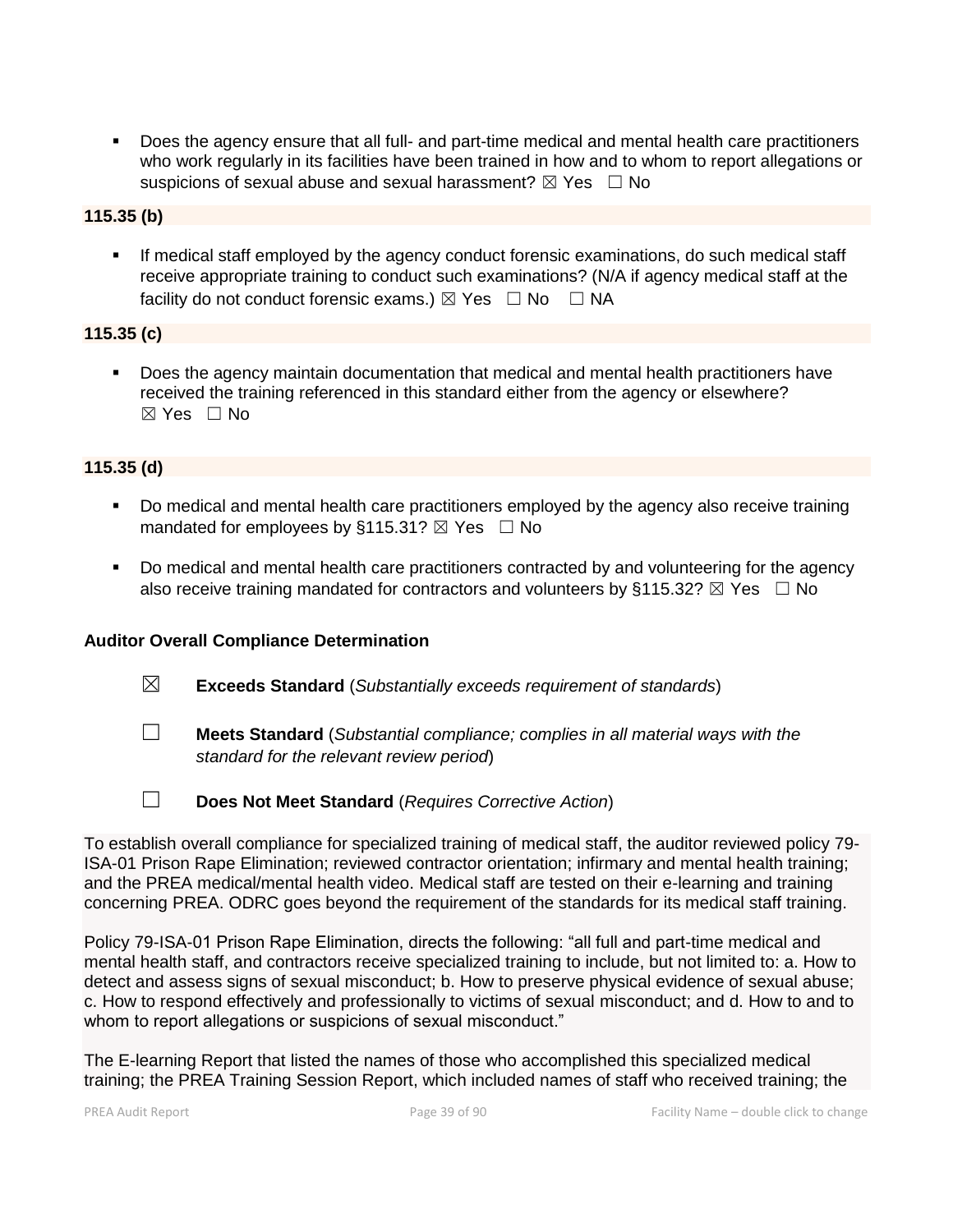Specialized Mental Health Training Report, with a list of the attendees; and the Contractor/Volunteer/Intern Training Acknowledgment Form were reviewed by the auditor.

Twenty-nine (29) Medical and Mental Healthcare practitioners and staff who work regularly at OSP have received training required by the agency policy. This is 100% as outlined in the PAQ.

All training is documented and maintained at OSP.

No staff at the facility conduct forensic medical exams.

During the OSP on-site audit, the auditor reviewed healthcare operations, and interviewed staff and inmates about healthcare. This healthcare, based on interviews and review, was assessed to be comparable to, or better than, the community level of health care. Staff were knowledgeable, professional, and impressive when discussing health care and PREA with the auditor.

Based on the above information, reviews and interviews, the auditor assesses this standard as compliant, "exceeds standard".

# **SCREENING FOR RISK OF SEXUAL VICTIMIZATION AND ABUSIVENESS**

### **Standard 115.41: Screening for risk of victimization and abusiveness**

### **115.41 (a)**

- Are all inmates assessed during an intake screening for their risk of being sexually abused by other inmates or sexually abusive toward other inmates?  $\boxtimes$  Yes  $\Box$  No
- **EXT** Are all inmates assessed upon transfer to another facility for their risk of being sexually abused by other inmates or sexually abusive toward other inmates?  $\boxtimes$  Yes  $\Box$  No

### **115.41 (b)**

▪ Do intake screenings ordinarily take place within 72 hours of arrival at the facility? ☒ Yes ☐ No

### **115.41 (c)**

■ Are all PREA screening assessments conducted using an objective screening instrument? ☒ Yes ☐ No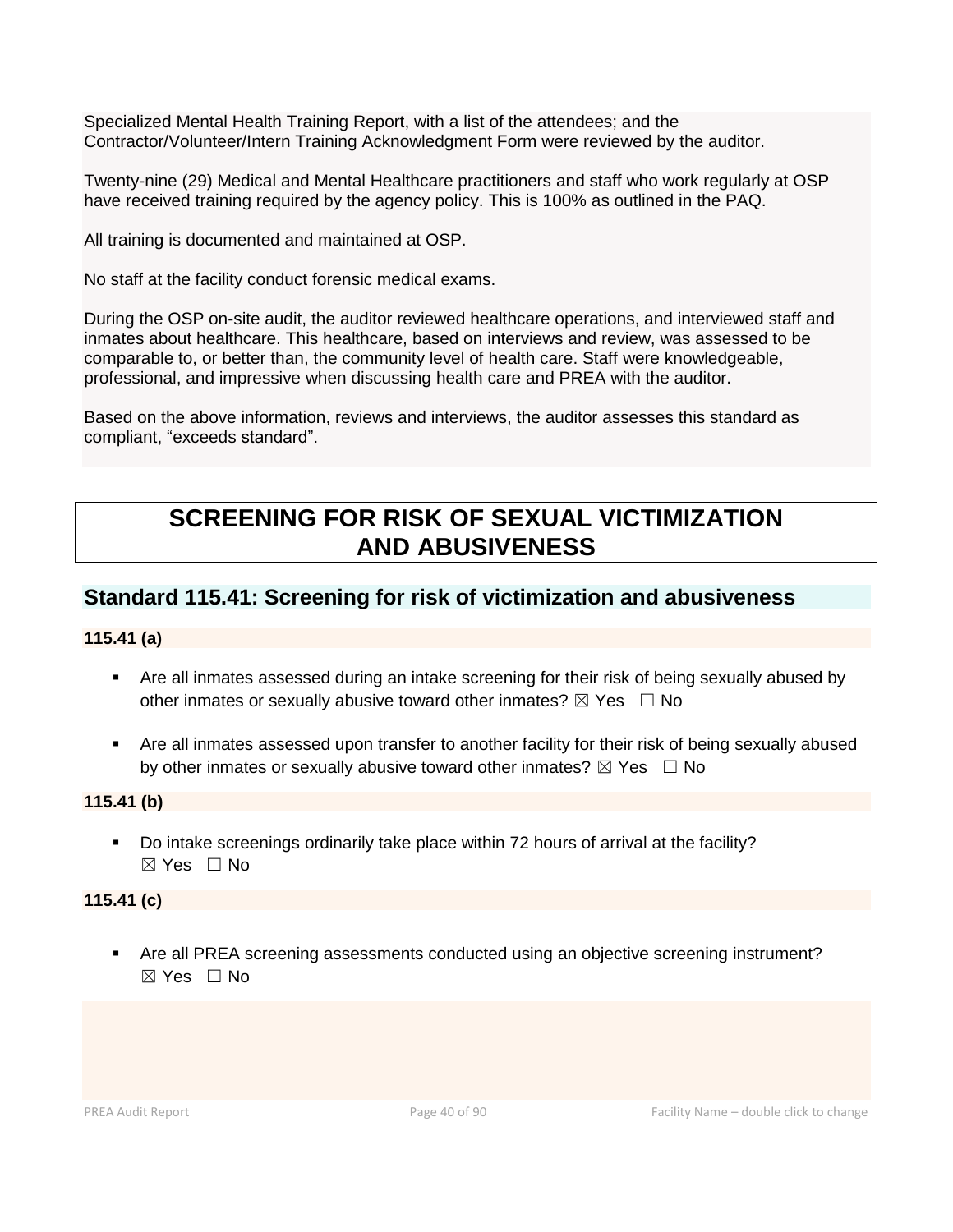### **115.41 (d)**

- Does the intake screening consider, at a minimum, the following criteria to assess inmates for risk of sexual victimization: (1) Whether the inmate has a mental, physical, or developmental disability? ⊠ Yes □ No
- Does the intake screening consider, at a minimum, the following criteria to assess inmates for risk of sexual victimization: (2) The age of the inmate?  $\boxtimes$  Yes  $\Box$  No
- Does the intake screening consider, at a minimum, the following criteria to assess inmates for risk of sexual victimization: (3) The physical build of the inmate?  $\boxtimes$  Yes  $\Box$  No
- Does the intake screening consider, at a minimum, the following criteria to assess inmates for risk of sexual victimization: (4) Whether the inmate has previously been incarcerated? ☒ Yes ☐ No
- Does the intake screening consider, at a minimum, the following criteria to assess inmates for risk of sexual victimization: (5) Whether the inmate's criminal history is exclusively nonviolent? ☒ Yes ☐ No
- Does the intake screening consider, at a minimum, the following criteria to assess inmates for risk of sexual victimization: (6) Whether the inmate has prior convictions for sex offenses against an adult or child?  $\boxtimes$  Yes  $\Box$  No
- Does the intake screening consider, at a minimum, the following criteria to assess inmates for risk of sexual victimization: (7) Whether the inmate is or is perceived to be gay, lesbian, bisexual, transgender, intersex, or gender nonconforming (the facility affirmatively asks the inmate about his/her sexual orientation and gender identity AND makes a subjective determination based on the screener's perception whether the inmate is gender non-conforming or otherwise may be perceived to be LGBTI)?  $\boxtimes$  Yes  $\Box$  No
- Does the intake screening consider, at a minimum, the following criteria to assess inmates for risk of sexual victimization: (8) Whether the inmate has previously experienced sexual victimization? **⊠** Yes □ No
- Does the intake screening consider, at a minimum, the following criteria to assess inmates for risk of sexual victimization: (9) The inmate's own perception of vulnerability?  $\boxtimes$  Yes  $\Box$  No
- Does the intake screening consider, at a minimum, the following criteria to assess inmates for risk of sexual victimization: (10) Whether the inmate is detained solely for civil immigration purposes? ⊠ Yes □ No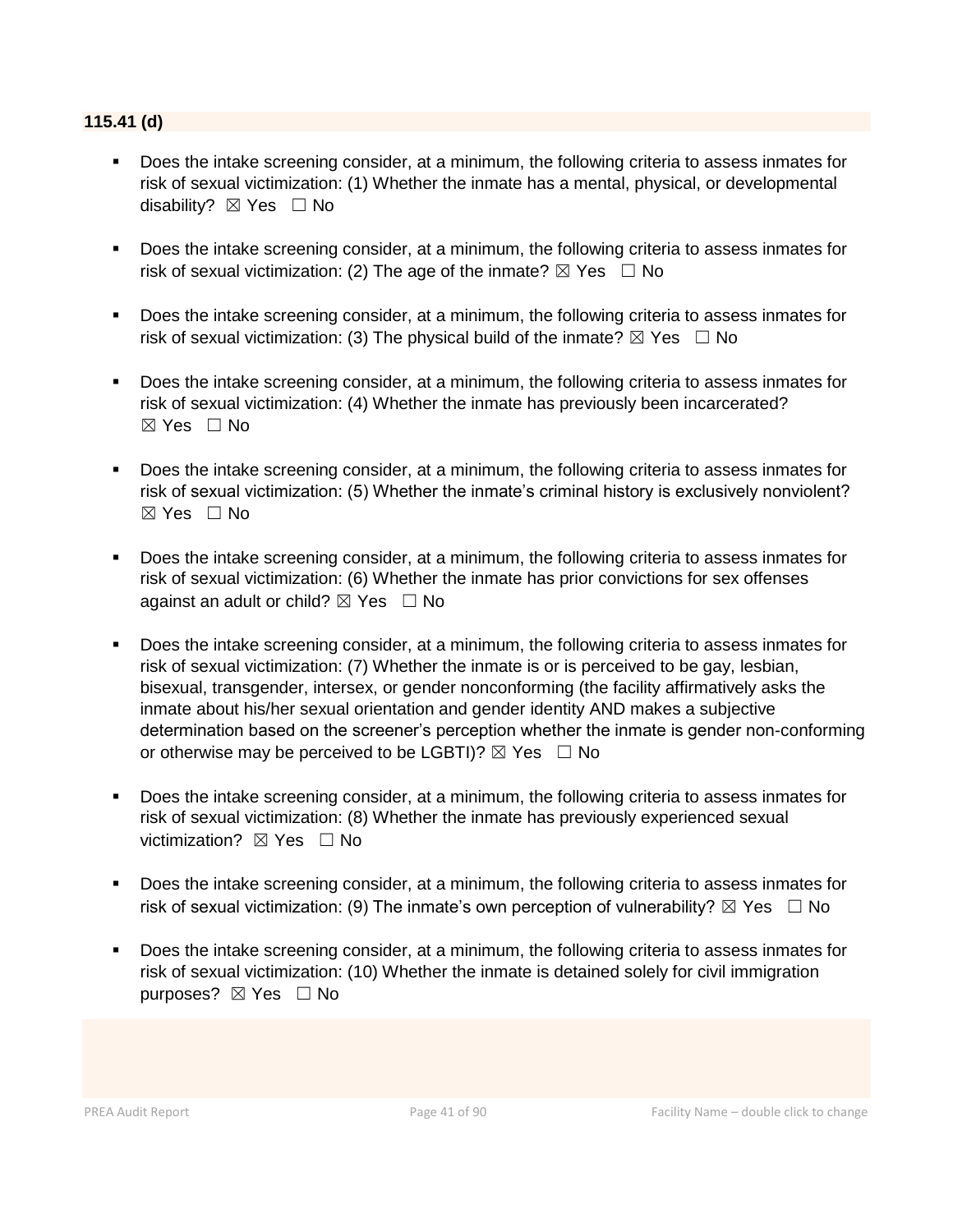### **115.41 (e)**

- In assessing inmates for risk of being sexually abusive, does the initial PREA risk screening consider, when known to the agency: prior acts of sexual abuse?  $\boxtimes$  Yes  $\Box$  No
- **■** In assessing inmates for risk of being sexually abusive, does the initial PREA risk screening consider, when known to the agency: prior convictions for violent offenses?  $\boxtimes$  Yes  $\Box$  No
- **•** In assessing inmates for risk of being sexually abusive, does the initial PREA risk screening consider, when known to the agency: history of prior institutional violence or sexual abuse? ☒ Yes ☐ No

### **115.41 (f)**

▪ Within a set time period not more than 30 days from the inmate's arrival at the facility, does the facility reassess the inmate's risk of victimization or abusiveness based upon any additional, relevant information received by the facility since the intake screening?  $\boxtimes$  Yes  $\Box$  No

#### **115.41 (g)**

- Does the facility reassess an inmate's risk level when warranted due to a: Referral? ☒ Yes ☐ No
- Does the facility reassess an inmate's risk level when warranted due to a: Request?  $\boxtimes$  Yes  $\Box$  No
- Does the facility reassess an inmate's risk level when warranted due to a: Incident of sexual abuse? ⊠ Yes □ No
- Does the facility reassess an inmate's risk level when warranted due to a: Receipt of additional information that bears on the inmate's risk of sexual victimization or abusiveness?  $\boxtimes$  Yes  $\Box$  No

#### **115.41 (h)**

Is it the case that inmates are not ever disciplined for refusing to answer, or for not disclosing complete information in response to, questions asked pursuant to paragraphs (d)(1), (d)(7), (d)(8), or (d)(9) of this section?  $\boxtimes$  Yes  $\Box$  No

#### **115.41 (i)**

Has the agency implemented appropriate controls on the dissemination within the facility of responses to questions asked pursuant to this standard in order to ensure that sensitive information is not exploited to the inmate's detriment by staff or other inmates?  $\boxtimes$  Yes  $\Box$  No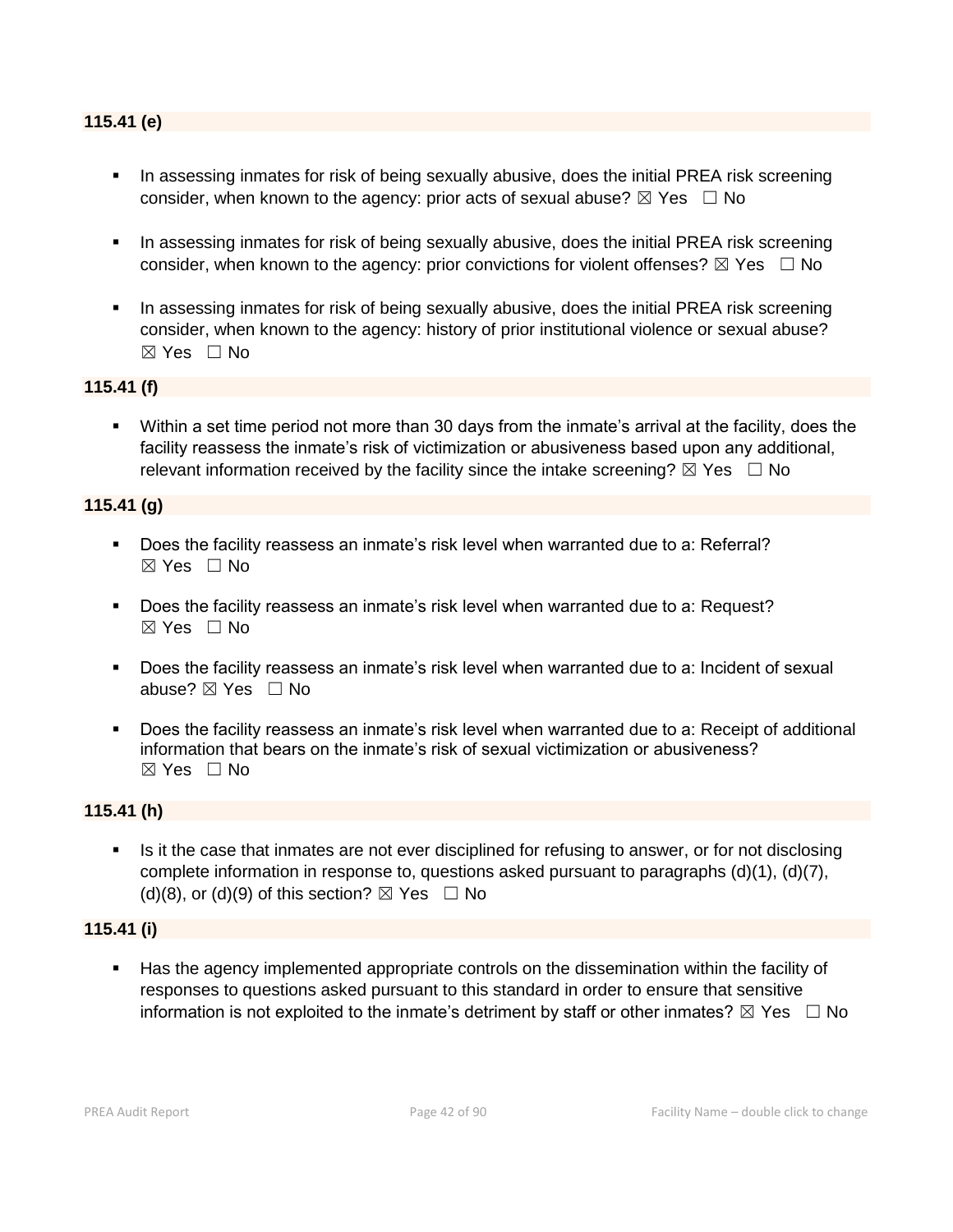### **Auditor Overall Compliance Determination**

☒ **Exceeds Standard** (*Substantially exceeds requirement of standards*)

☐ **Meets Standard** (*Substantial compliance; complies in all material ways with the standard for the relevant review period*)



☐ **Does Not Meet Standard** (*Requires Corrective Action*)

Before the on-site visit and the final report, the auditor reviewed the following pre-audit information and documentation concerning screening for risk of victimization and abusiveness:

ODRC policy 79-ISA-01 Prison Rape Elimination (general overview), ODRC policy 79-ISA-04 PREA Risk Assessment and Accommodation Strategies, PREA Assessment Screen, PREA Assessment Form (Medical and/or Case Manager Form), Inmate Orientation Checklist, Inmate transfer list video screen, inmate transfer list form, and PREA Assessment Process (directions, information, and PREA classifications).

The auditor's review of the assessment process that is used throughout the ODRC and his review of the agency's policy, PREA Risk Assessment and Accommodation Strategies as well as in-depth interviews with Unit Management staff and with inmates support an "exceeds" assessment of this standard. While no assessment can be perfect and no assessment of human behavior is exact, the assessment process that ODRC/OSP uses accomplishes a very individualized and careful review of the particular inmate, being assessed. The auditor believes the emphasis on individualization and the emphasis on safety and security, not only complies with the standard, but exceeds the standard. The screening process at OSP was impressive and positive in ensuring appropriate custody, care and control.

The assessment process at OSP ensures that inmates are screened within 72 hours of intake, and the following items are accomplished upon arrival: a) receipt of Inmate Manual/handbook; b) verbal information on prevention, self-protection, reporting, treatment, and counseling; c) verbal and written explanation of the grievance system; and d) verbal and written explanation of how to access Medical/Mental Health services. Additionally, inmates received information within seven days on everything from the inmate disciplinary process through the rules and regulations of the facility. After receiving this orientation, the inmate indicates that "I hereby acknowledge that I have received orientation on the above area from staff as indicated.".

Inmates are not disciplined for refusing to answer or for not disclosing their own perception of gender, previous victimization, or information about their own perception of vulnerability, but these questions are asked and are an indication of staff and agency's concern in obtaining complete information about the individual.

Staff (Medical and Mental Health staff, Unit Management staff, and staff with the need to know) is welltrained in the PREA assessment process and, as indicated in the following standard 115.42, use of screening information. Such information is carefully used to provide for the safety and security of the inmate.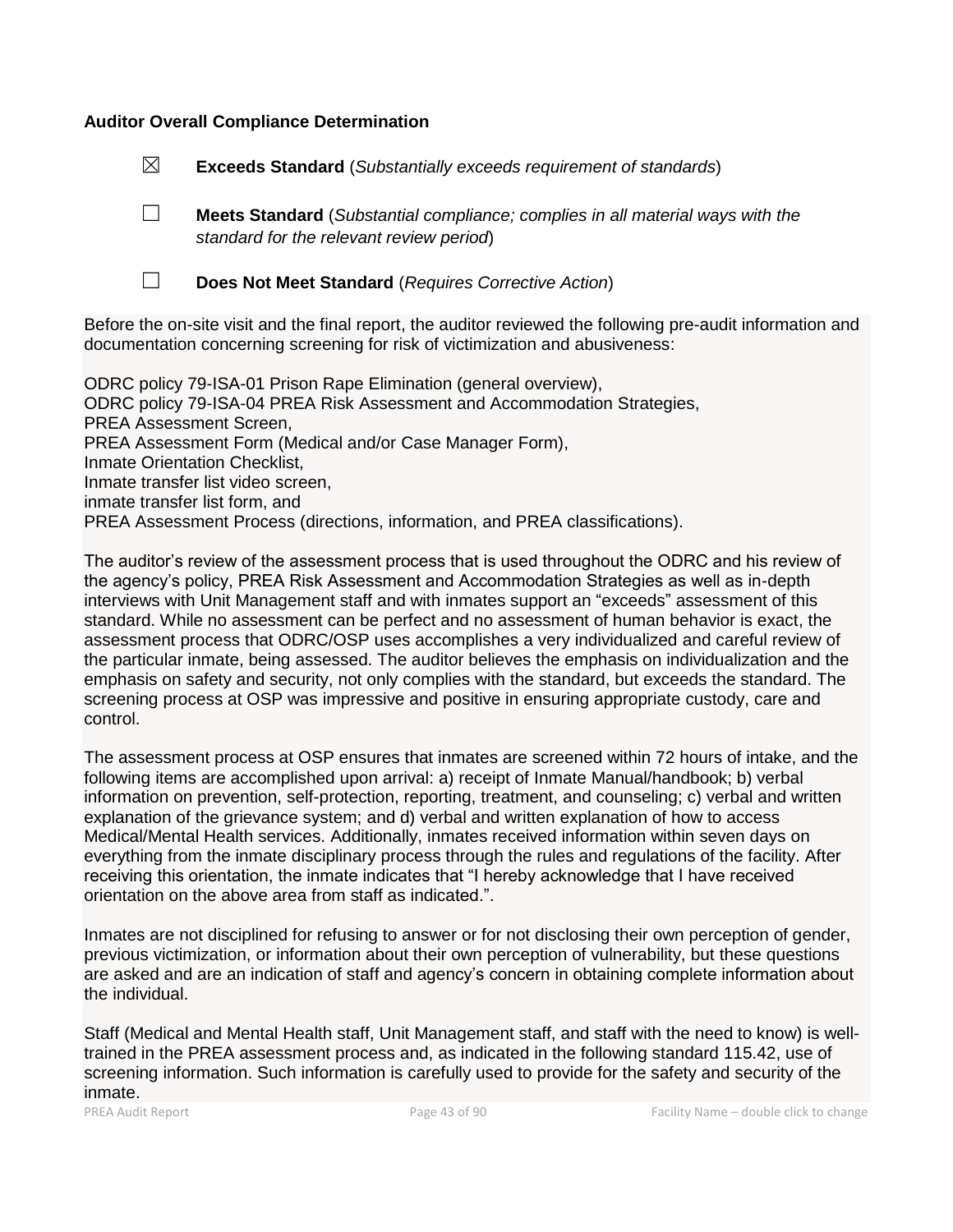As a summary for the assessment process within ODRC/OSP, it exceeds the standard. This assessment is based on the multidisciplinary format that is used by professional and knowledgeable staff, and the management and monitoring of individuals appropriately within the system. Furthermore, based on the ODRC classification system, the Departmental Offender Tracking System (DOTS), and this auditor's review of operations, policy and procedures, this standard is assessed as "exceeds standard".

### **Standard 115.42: Use of screening information**

### **115.42 (a)**

- **Does the agency use information from the risk screening required by**  $\S$  **115.41, with the goal of** keeping separate those inmates at high risk of being sexually victimized from those at high risk of being sexually abusive, to inform: Housing Assignments?  $\boxtimes$  Yes  $\Box$  No
- **•** Does the agency use information from the risk screening required by  $\S$  115.41, with the goal of keeping separate those inmates at high risk of being sexually victimized from those at high risk of being sexually abusive, to inform: Bed assignments?  $\boxtimes$  Yes  $\Box$  No
- Does the agency use information from the risk screening required by § 115.41, with the goal of keeping separate those inmates at high risk of being sexually victimized from those at high risk of being sexually abusive, to inform: Work Assignments?  $\boxtimes$  Yes  $\Box$  No
- **•** Does the agency use information from the risk screening required by  $\S$  115.41, with the goal of keeping separate those inmates at high risk of being sexually victimized from those at high risk of being sexually abusive, to inform: Education Assignments?  $\boxtimes$  Yes  $\Box$  No
- **•** Does the agency use information from the risk screening required by  $\S$  115.41, with the goal of keeping separate those inmates at high risk of being sexually victimized from those at high risk of being sexually abusive, to inform: Program Assignments?  $\boxtimes$  Yes  $\Box$  No

### **115.42 (b)**

■ Does the agency make individualized determinations about how to ensure the safety of each inmate? ⊠ Yes □ No

### **115.42 (c)**

▪ When deciding whether to assign a transgender or intersex inmate to a facility for male or female inmates, does the agency consider on a case-by-case basis whether a placement would ensure the inmate's health and safety, and whether a placement would present management or security problems (NOTE: if an agency by policy or practice assigns inmates to a male or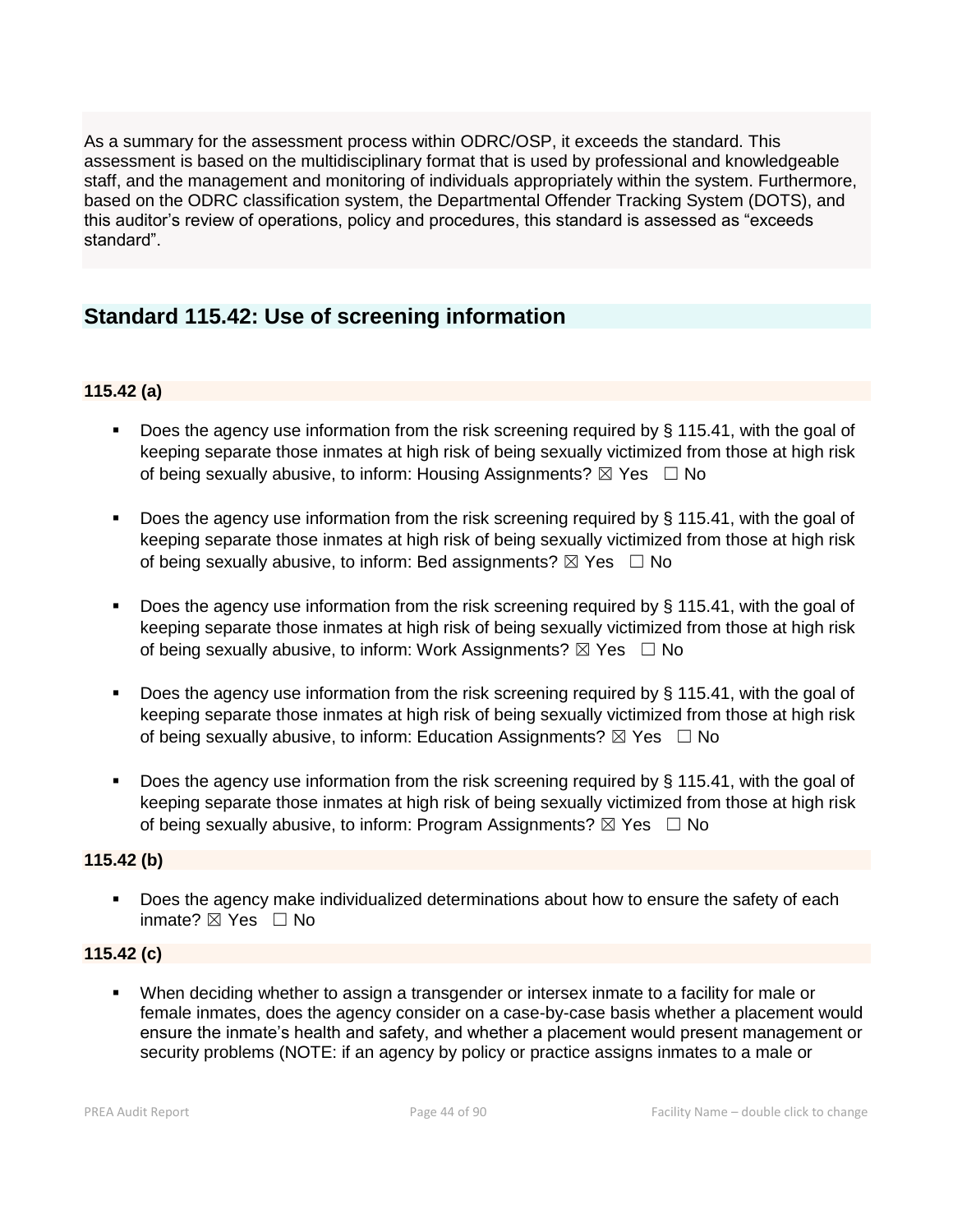female facility on the basis of anatomy alone, that agency is not in compliance with this standard)?  $\boxtimes$  Yes  $\Box$  No

■ When making housing or other program assignments for transgender or intersex inmates, does the agency consider on a case-by-case basis whether a placement would ensure the inmate's health and safety, and whether a placement would present management or security problems?  $\boxtimes$  Yes  $\Box$  No

### **115.42 (d)**

**• Are placement and programming assignments for each transgender or intersex inmate** reassessed at least twice each year to review any threats to safety experienced by the inmate?  $\boxtimes$  Yes  $\Box$  No

### **115.42 (e)**

■ Are each transgender or intersex inmate's own views with respect to his or her own safety given serious consideration when making facility and housing placement decisions and programming assignments?  $\boxtimes$  Yes  $\Box$  No

### **115.42 (f)**

**• Are transgender and intersex inmates given the opportunity to shower separately from other** inmates? ⊠ Yes □ No

### **115.42 (g)**

- Unless placement is in a dedicated facility, unit, or wing established in connection with a consent decree, legal settlement, or legal judgment for the purpose of protecting lesbian, gay, bisexual, transgender, or intersex inmates, does the agency always refrain from placing: lesbian, gay, and bisexual inmates in dedicated facilities, units, or wings solely on the basis of such identification or status?  $\boxtimes$  Yes  $\Box$  No
- Unless placement is in a dedicated facility, unit, or wing established in connection with a consent decree, legal settlement, or legal judgment for the purpose of protecting lesbian, gay, bisexual, transgender, or intersex inmates, does the agency always refrain from placing: transgender inmates in dedicated facilities, units, or wings solely on the basis of such identification or status?  $\boxtimes$  Yes  $\Box$  No
- Unless placement is in a dedicated facility, unit, or wing established in connection with a consent decree, legal settlement, or legal judgment for the purpose of protecting lesbian, gay, bisexual, transgender, or intersex inmates, does the agency always refrain from placing: intersex inmates in dedicated facilities, units, or wings solely on the basis of such identification or status?  $\boxtimes$  Yes  $\Box$  No

### **Auditor Overall Compliance Determination**



☐ **Exceeds Standard** (*Substantially exceeds requirement of standards*)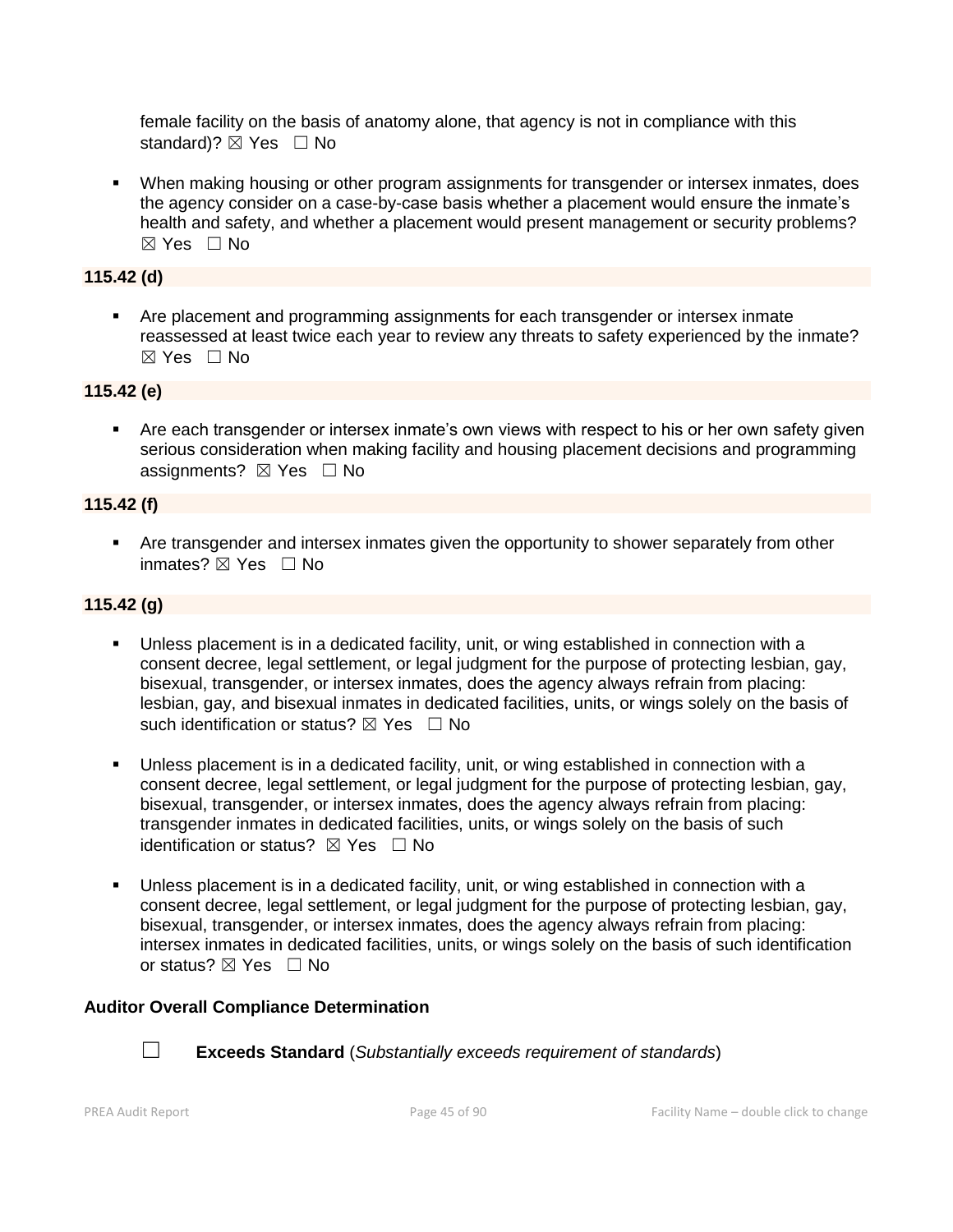☒ **Meets Standard** (*Substantial compliance; complies in all material ways with the standard for the relevant review period*)

☐ **Does Not Meet Standard** (*Requires Corrective Action*)

The auditor's pre-audit review included the following items of policy, procedure and practice:

ODRC policy 79-ISA-04 PREA Risk Assessments and Accommodation Strategies. ODRC policy 79-ISA-05 Lesbian, Gay, Bisexual, Transgender, and Intersex (LGBTI) policy. PREA Assessment Process instructions.

PREA Accommodation Strategy Team (PAST) computer review screen.

List of LGBTI inmates (as applicable).

PREA Classification Reports on the Unit Management computer screens.

The assessment tool, as developed by the ODRC and addressed in standard 115.41 is used to prevent, detect, report, and eliminate rape in prison. This key document is used by the Unit Management Teams in conjunction with the Healthcare and the Security Departments to assist in, individualized treatment, and individualized security of each and every inmate at OSP. The information is used by authorized individuals (security is maintained through password-protected computer information). These authorized individuals assist in screening inmates for proper placement in housing locations, work locations, and programs assignments, and to identify special needs of inmates, and special accommodations that are required to accomplish this safely. It is noted again that this is a single cell, "Super Max" security institution with many of its 478 inmates securely confined and only allowed out of their cells under very strict supervision.

Unit Management Teams are professional and have been well-trained in addressing special needs and special accommodations and insure individualized treatment of each inmate at OSP. All housing assignments at OSP are single cell assignments.

Based on the auditor's review of the above policies, procedures, and documents and interviews with Unit Management staff and intake and assessment staff, as well as the random interviews with inmates and staff, this standard is assessed as compliant, "meets standard".

### **Standard 115.43: Protective Custody**

### **115.43 (a)**

- Does the facility always refrain from placing inmates at high risk for sexual victimization in involuntary segregated housing unless an assessment of all available alternatives has been made, and a determination has been made that there is no available alternative means of separation from likely abusers?  $\boxtimes$  Yes  $\Box$  No
- If a facility cannot conduct such an assessment immediately, does the facility hold the inmate in involuntary segregated housing for less than 24 hours while completing the assessment?  $\boxtimes$  Yes  $\Box$  No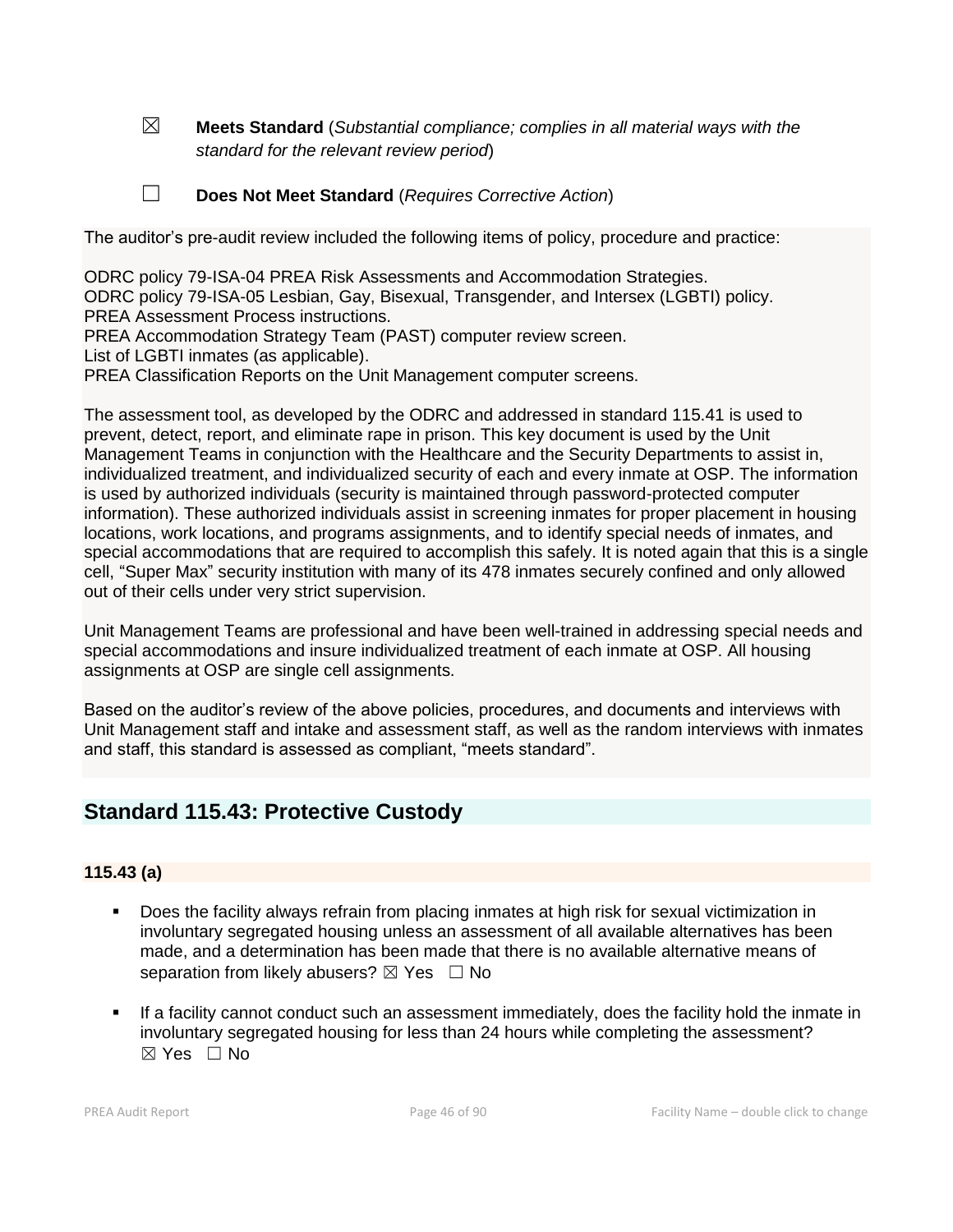### **115.43 (b)**

- Do inmates who are placed in segregated housing because they are at high risk of sexual victimization have access to: Programs to the extent possible?  $\boxtimes$  Yes  $\Box$  No
- Do inmates who are placed in segregated housing because they are at high risk of sexual victimization have access to: Privileges to the extent possible?  $\boxtimes$  Yes  $\Box$  No
- Do inmates who are placed in segregated housing because they are at high risk of sexual victimization have access to: Education to the extent possible?  $\boxtimes$  Yes  $\Box$  No
- Do inmates who are placed in segregated housing because they are at high risk of sexual victimization have access to: Work opportunities to the extent possible?  $\boxtimes$  Yes  $\Box$  No
- **EXECT** If the facility restricts access to programs, privileges, education, or work opportunities, does the facility document: The opportunities that have been limited?  $\boxtimes$  Yes  $\Box$  No
- **•** If the facility restricts access to programs, privileges, education, or work opportunities, does the facility document: The duration of the limitation?  $\boxtimes$  Yes  $\Box$  No
- If the facility restricts access to programs, privileges, education, or work opportunities, does the facility document: The reasons for such limitations?  $\boxtimes$  Yes  $\Box$  No

### **115.43 (c)**

- Does the facility assign inmates at high risk of sexual victimization to involuntary segregated housing only until an alternative means of separation from likely abusers can be arranged? ☒ Yes ☐ No
- **•** Does such an assignment not ordinarily exceed a period of 30 days?  $\boxtimes$  Yes  $\Box$  No

### **115.43 (d)**

- If an involuntary segregated housing assignment is made pursuant to paragraph (a) of this section, does the facility clearly document: The basis for the facility's concern for the inmate's safety? ⊠ Yes □ No
- If an involuntary segregated housing assignment is made pursuant to paragraph (a) of this section, does the facility clearly document: The reason why no alternative means of separation can be arranged?  $\boxtimes$  Yes  $\Box$  No

### **115.43 (e)**

In the case of each inmate who is placed in involuntary segregation because he/she is at high risk of sexual victimization, does the facility afford a review to determine whether there is a continuing need for separation from the general population EVERY 30 DAYS?  $\boxtimes$  Yes  $\Box$  No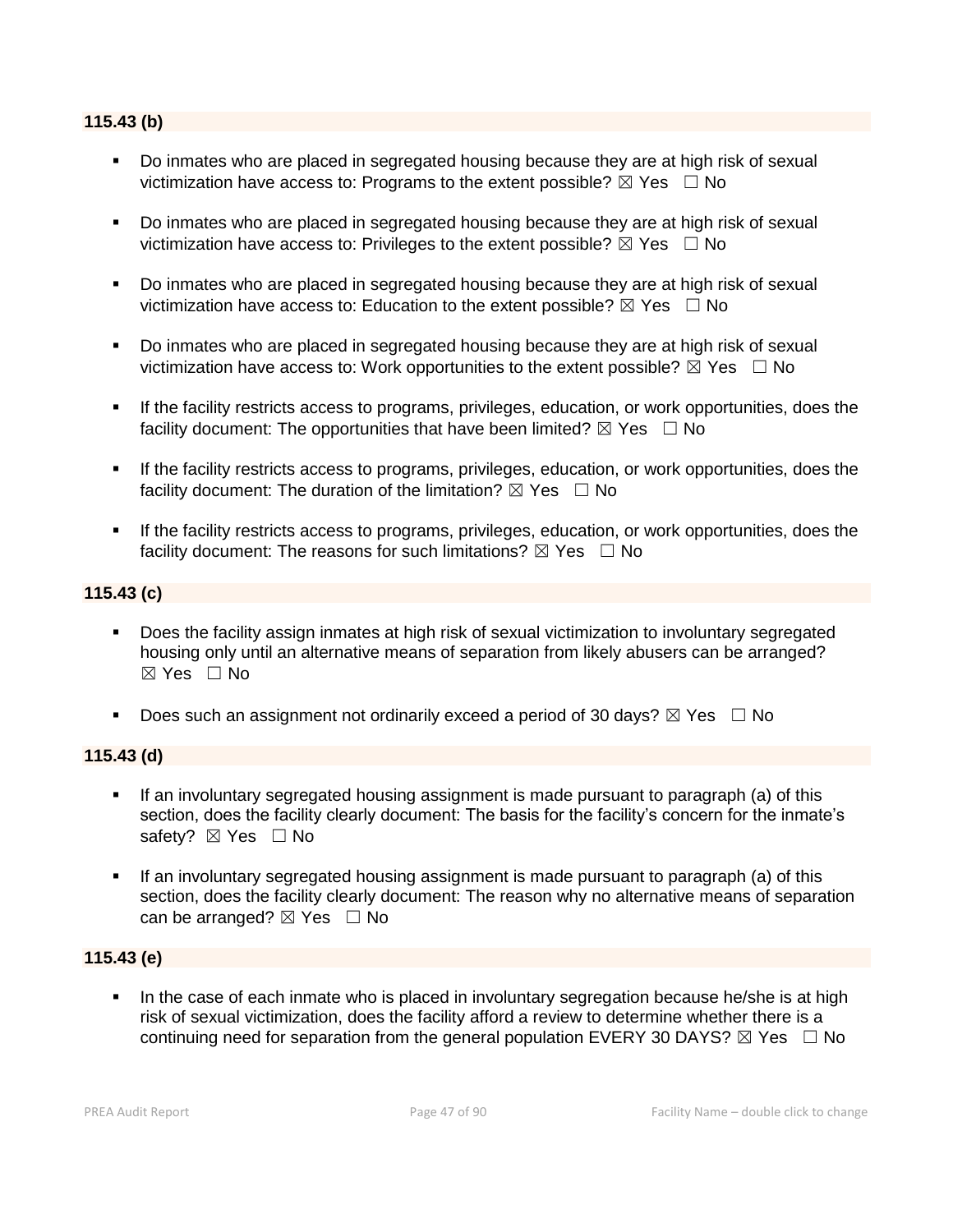### **Auditor Overall Compliance Determination**

- ☐ **Exceeds Standard** (*Substantially exceeds requirement of standards*)
- ☒ **Meets Standard** (*Substantial compliance; complies in all material ways with the standard for the relevant review period*)



☐ **Does Not Meet Standard** (*Requires Corrective Action*)

OSP is a single cell, "Super Max" all-male penitentiary. The very nature of the facility assures maximum security.

Concerning this standard for protective custody, by the nature of the facility, one might say that every inmate is in protective custody or in effect is under maximum security, assuring staff, inmates, and the general public the best security possible.

By ODRC policy 79-ISA-02, Prison Sexual Misconduct, Reporting, Response, Investigation, and Prevention of Retaliation "Inmates at high risk for victimization shall not be placed in involuntary, restricted housing or limited privilege housing, unless an assessment of all available alternatives have been made and a determination has been made that there is no available alternative means of separation from likely abusers." Again, it is noted that all inmates at OSP are securely confined in single cells.

Two important points of note:

1) the Ohio State Penitentiary has not had any sexual abuse or sexual harassment cases during the past year (this noted in a PREA memo to file, and in standards 115.22 and 115.71) 2) the Ohio State Penitentiary has not had any inmates placed in involuntary segregation (this noted in a PREA memo to file standard 115.43).

Based on the review of the policies/procedures, review of cell assignments, Restricted Housing (RH), Limited Restricted Housing (LRH), and each of the housing areas of OSP, and the information obtained during the on-site visit, this standard is assessed as compliant, "meets standard".

# **REPORTING**

### **Standard 115.51: Inmate reporting**

### **115.51 (a)**

▪ Does the agency provide multiple internal ways for inmates to privately report: Sexual abuse and sexual harassment?  $\boxtimes$  Yes  $\Box$  No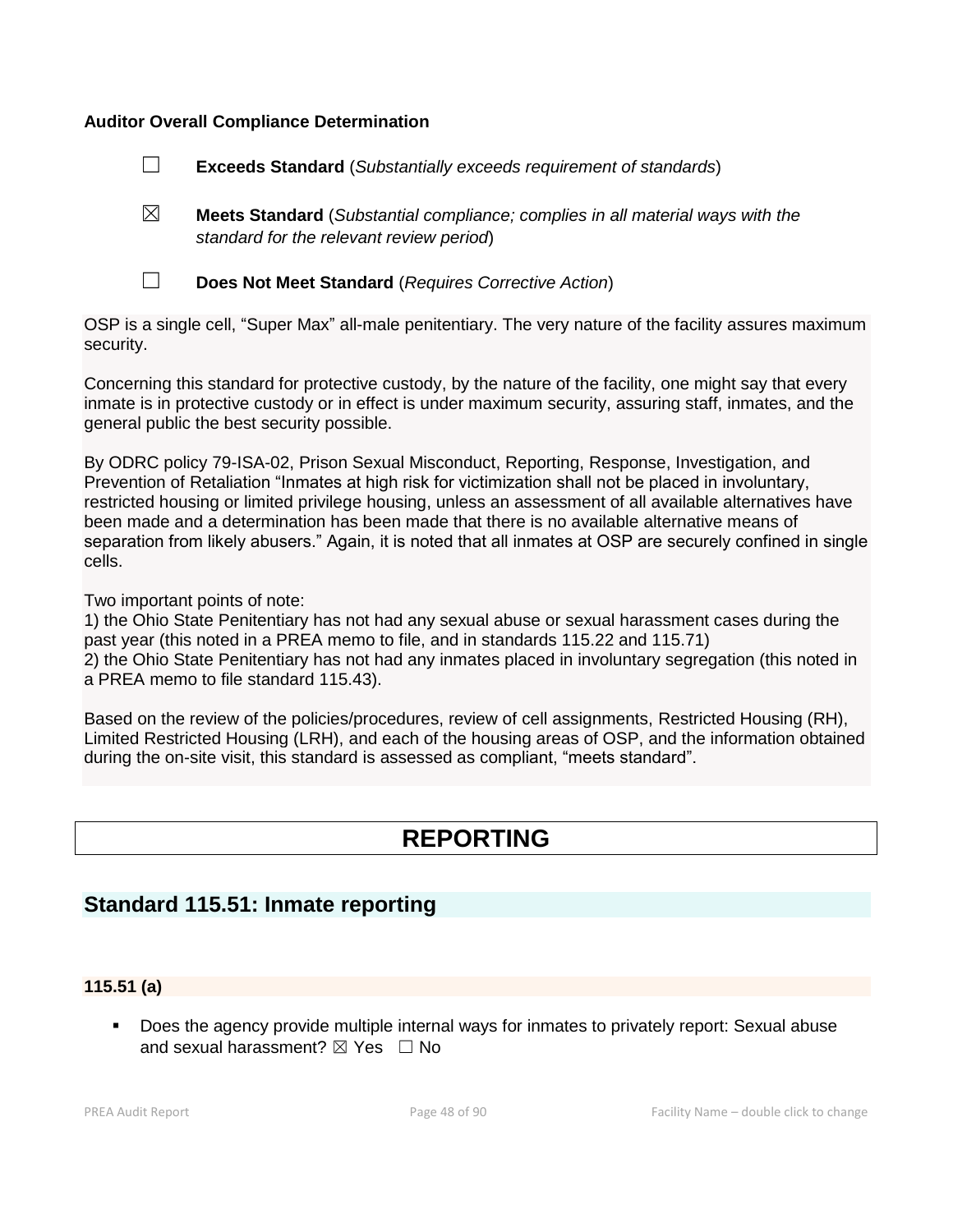- Does the agency provide multiple internal ways for inmates to privately report: Retaliation by other inmates or staff for reporting sexual abuse and sexual harassment?  $\boxtimes$  Yes  $\Box$  No
- Does the agency provide multiple internal ways for inmates to privately report: Staff neglect or violation of responsibilities that may have contributed to such incidents?  $\boxtimes$  Yes  $\Box$  No

### **115.51 (b)**

- Does the agency also provide at least one way for inmates to report sexual abuse or sexual harassment to a public or private entity or office that is not part of the agency?  $\boxtimes$  Yes  $\Box$  No
- **.** Is that private entity or office able to receive and immediately forward inmate reports of sexual abuse and sexual harassment to agency officials?  $\boxtimes$  Yes  $\Box$  No
- Does that private entity or office allow the inmate to remain anonymous upon request? ☒ Yes ☐ No
- Are inmates detained solely for civil immigration purposes provided information on how to contact relevant consular officials and relevant officials at the Department of Homeland Security? ⊠ Yes □ No

### **115.51 (c)**

- Does staff accept reports of sexual abuse and sexual harassment made verbally, in writing, anonymously, and from third parties?  $\boxtimes$  Yes  $\Box$  No
- Does staff promptly document any verbal reports of sexual abuse and sexual harassment? ☒ Yes ☐ No

### **115.51 (d)**

Does the agency provide a method for staff to privately report sexual abuse and sexual harassment of inmates?  $\boxtimes$  Yes  $\Box$  No

### **Auditor Overall Compliance Determination**

- ☒ **Exceeds Standard** (*Substantially exceeds requirement of standards*)
- ☐ **Meets Standard** (*Substantial compliance; complies in all material ways with the standard for the relevant review period*)
- 
- ☐ **Does Not Meet Standard** (*Requires Corrective Action*)

The auditor reviewed materials pre-audit, including policy, procedures, and supplemental information that outlined ODRC's and OSP's commitment to changing the culture in corrections. ODRC has a commitment to "Break the Silence". The auditor noted the references to report and there is a clear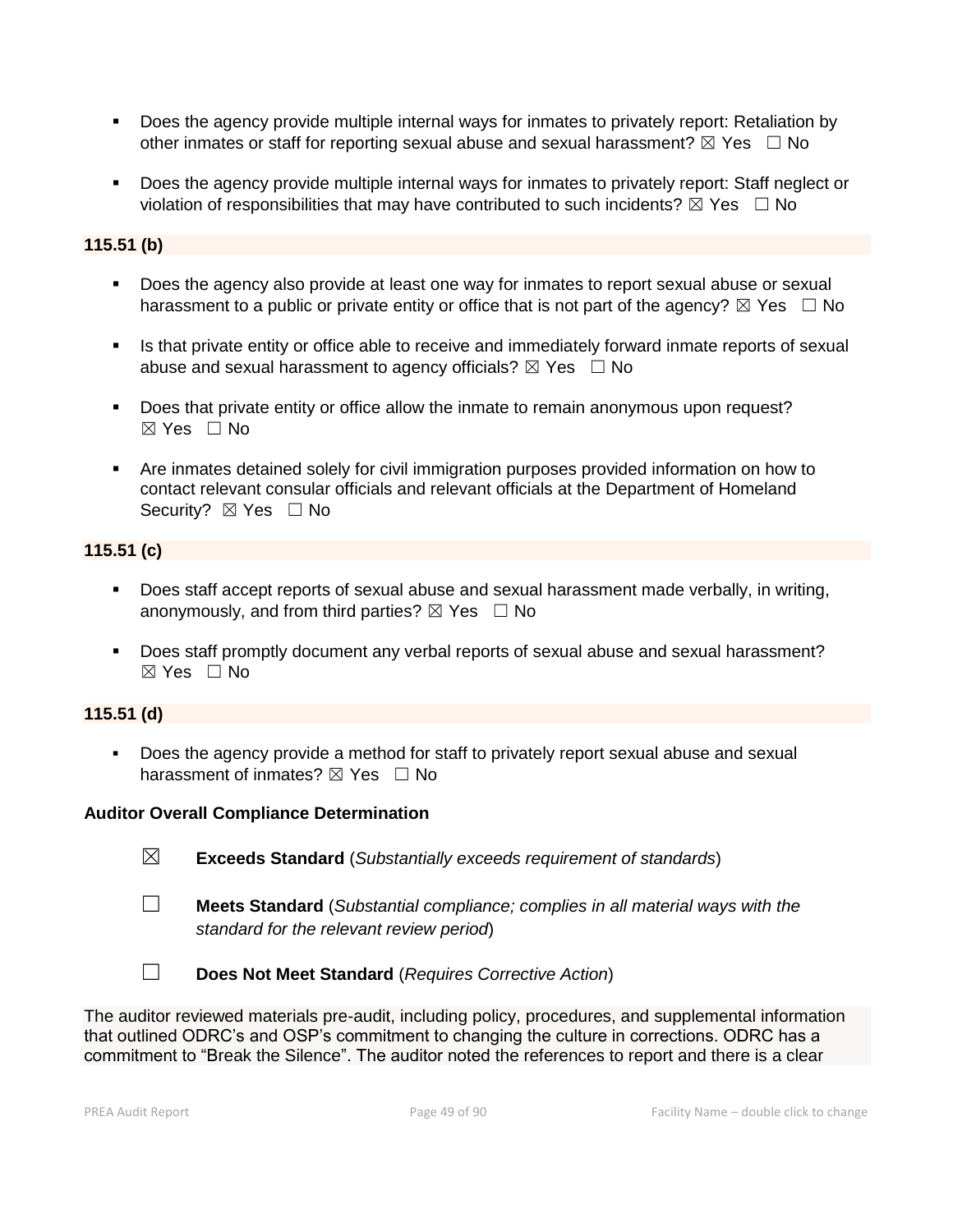indication that staff have the duty to report sexual abuse and sexual harassment and that inmates can report sexual abuse and sexual harassment.

While on-site, the auditor took many opportunities to review inmate reporting procedures. Reporting procedures were posted on bulletin boards, phone numbers and hotline numbers were placed near telephones, and information was included throughout the facility, emphasizing the opportunity to report.

Inmates can report internally, externally, and anonymously, including the following:

>verbally to any staff member >in writing to any staff member >to the operations support center >the outside agency hotline phone, \*89 >in writing to the Ohio Bureau Chief of the Office of Quality Assurance and Improvement Department of Youth Services

The auditor used \*89, the outside agency hotline number, to test this outside option. It was accomplished and it offered anonymity. This was done from an inmate phone in a cell block.

The ODRC requires documentation of reports of sexual abuse and sexual harassment, whether made verbally, in writing, anonymously, or from third parties. Staff can also report, privately, sexual abuse and sexual harassment of inmates.

Knowing that reports/allegations of sexual abuse will ultimately be investigated, there was an indication to the auditor (based on interviews with staff and inmates) that generally the reporting process is accomplishing the goal of helping reduce sexual abuse and sexual harassment in prison.

Again, it must be repeated, that OSP is a maximum-security facility in which inmates are very closely supervised and monitored, and that each inmate has their own single cell, which limits opportunities for sexual abuse. As previously quoted, "the Ohio State Penitentiary has not had any sexual abuse or harassment cases during the past year."

Based on the above information, the efforts of ODRC to change the culture emphasizing the inmates right to be free from sexual abuse and sexual harassment and based on the interviews with staff and inmates at the OSP, this standard is assessed as "exceeds standard".

## **Standard 115.52: Exhaustion of administrative remedies**

### **115.52 (a)**

Is the agency exempt from this standard? NOTE: The agency is exempt ONLY if it does not have administrative procedures to address inmate grievances regarding sexual abuse. This does not mean the agency is exempt simply because an inmate does not have to or is not ordinarily expected to submit a grievance to report sexual abuse. This means that as a matter of explicit policy, the agency does not have an administrative remedies process to address sexual abuse. ⊠ Yes □ No □ NA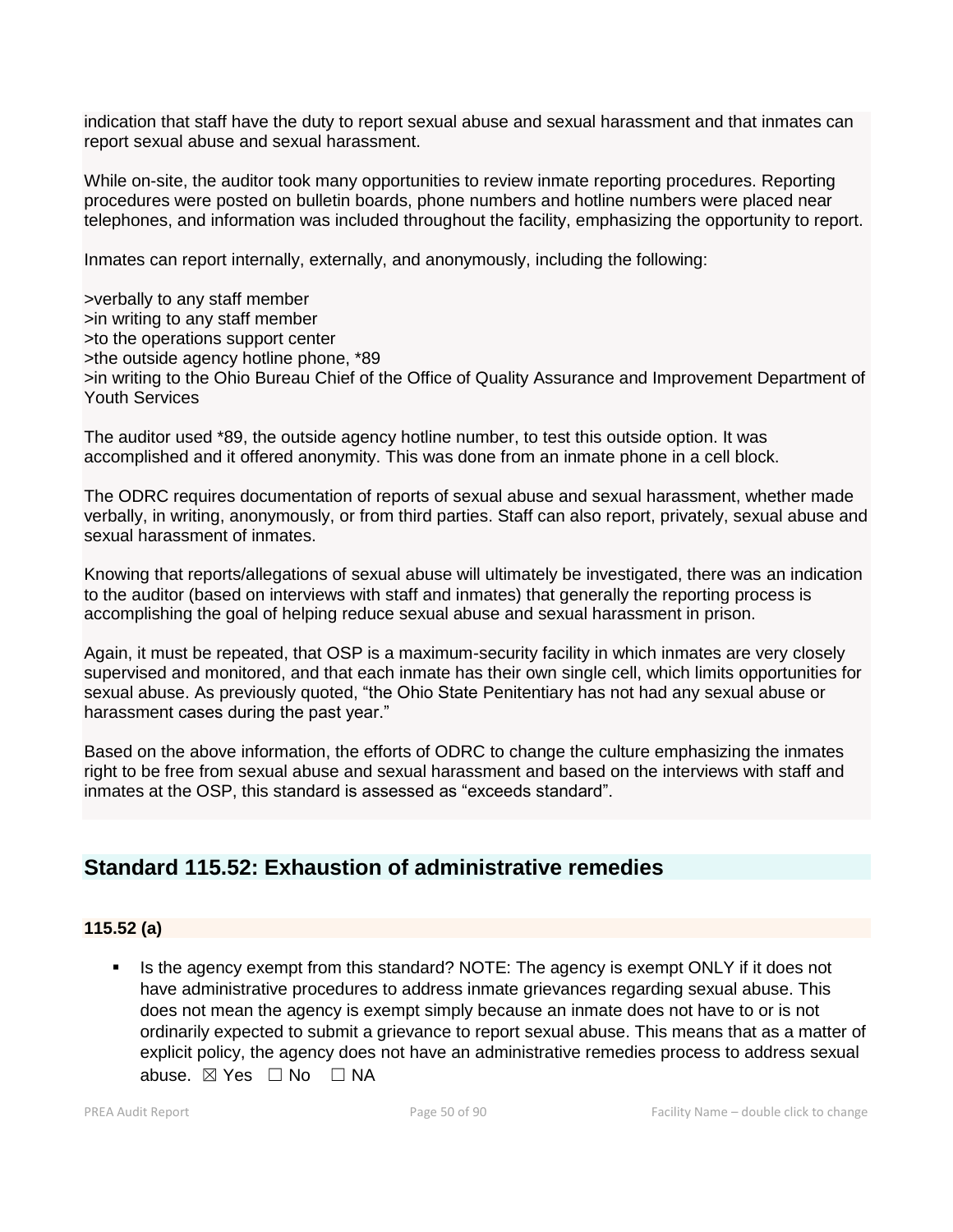### **115.52 (b)**

- Does the agency permit inmates to submit a grievance regarding an allegation of sexual abuse without any type of time limits? (The agency may apply otherwise-applicable time limits to any portion of a grievance that does not allege an incident of sexual abuse.) (N/A if agency is exempt from this standard.)  $\boxtimes$  Yes  $\Box$  No  $\Box$  NA
- Does the agency always refrain from requiring an inmate to use any informal grievance process, or to otherwise attempt to resolve with staff, an alleged incident of sexual abuse? (N/A if agency is exempt from this standard.)  $\boxtimes$  Yes  $\Box$  No  $\Box$  NA

### **115.52 (c)**

- Does the agency ensure that: An inmate who alleges sexual abuse may submit a grievance without submitting it to a staff member who is the subject of the complaint? (N/A if agency is exempt from this standard.)  $\boxtimes$  Yes  $\Box$  No  $\Box$  NA
- Does the agency ensure that: Such grievance is not referred to a staff member who is the subject of the complaint? (N/A if agency is exempt from this standard.)  $\boxtimes$  Yes  $\Box$  No  $\Box$  NA

### **115.52 (d)**

- Does the agency issue a final agency decision on the merits of any portion of a grievance alleging sexual abuse within 90 days of the initial filing of the grievance? (Computation of the 90-day time period does not include time consumed by inmates in preparing any administrative appeal.) (N/A if agency is exempt from this standard.)  $\boxtimes$  Yes  $\Box$  No  $\Box$  NA
- **.** If the agency claims the maximum allowable extension of time to respond of up to 70 days per 115.52(d)(3) when the normal time period for response is insufficient to make an appropriate decision, does the agency notify the inmate in writing of any such extension and provide a date by which a decision will be made? (N/A if agency is exempt from this standard.)  $\boxtimes$  Yes  $\Box$  No  $\Box$  NA
- At any level of the administrative process, including the final level, if the inmate does not receive a response within the time allotted for reply, including any properly noticed extension, may an inmate consider the absence of a response to be a denial at that level? (N/A if agency is exempt from this standard.)  $\boxtimes$  Yes  $\Box$  No  $\Box$  NA

### **115.52 (e)**

- Are third parties, including fellow inmates, staff members, family members, attorneys, and outside advocates, permitted to assist inmates in filing requests for administrative remedies relating to allegations of sexual abuse? (N/A if agency is exempt from this standard.)  $\boxtimes$  Yes  $\Box$  No  $\Box$  NA
- Are those third parties also permitted to file such requests on behalf of inmates? (If a third-party files such a request on behalf of an inmate, the facility may require as a condition of processing the request that the alleged victim agree to have the request filed on his or her behalf, and may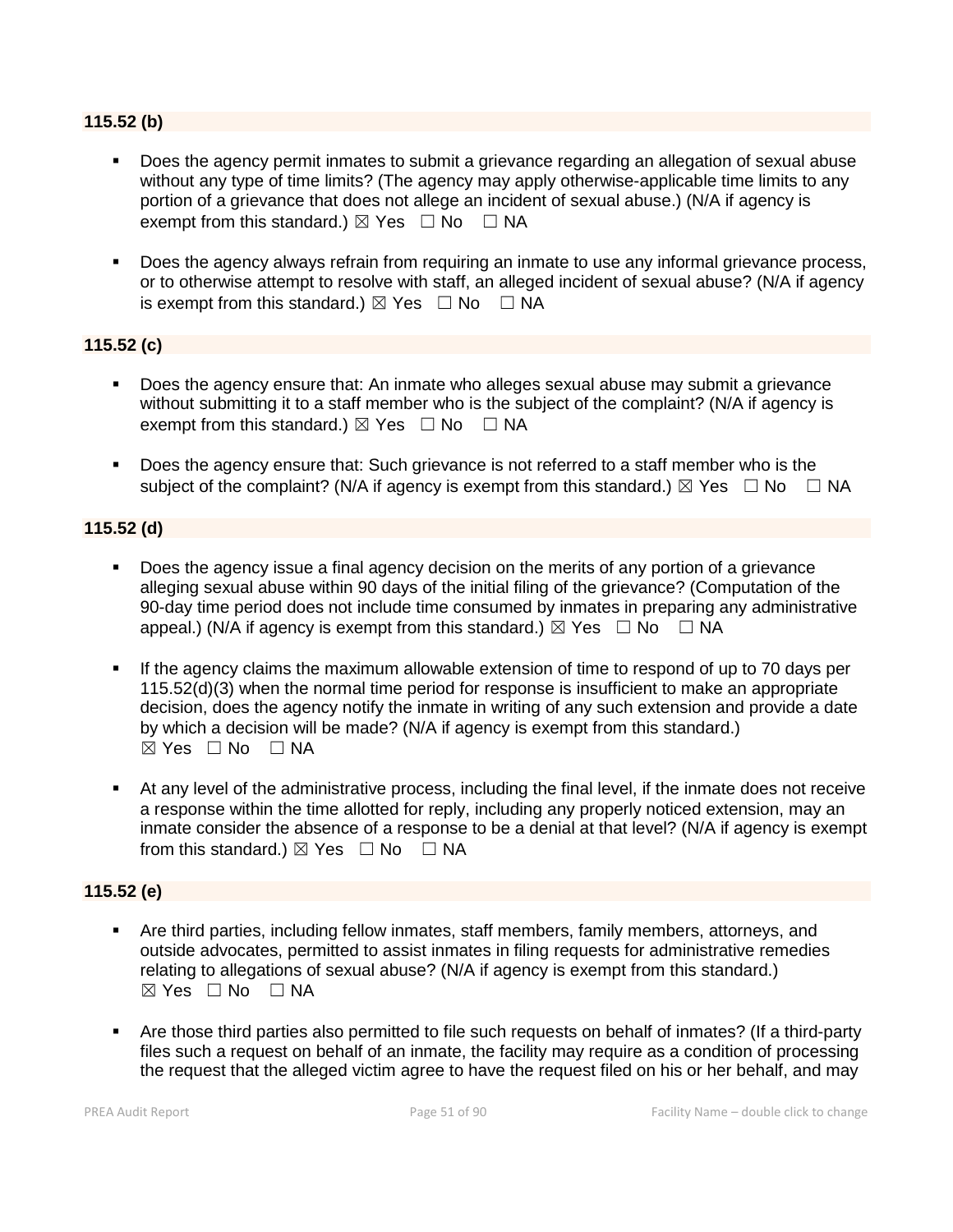also require the alleged victim to personally pursue any subsequent steps in the administrative remedy process.) (N/A if agency is exempt from this standard.)  $\boxtimes$  Yes  $\Box$  No  $\Box$  NA

**.** If the inmate declines to have the request processed on his or her behalf, does the agency document the inmate's decision? (N/A if agency is exempt from this standard.)  $\boxtimes$  Yes  $\Box$  No  $\Box$  NA

### **115.52 (f)**

- **■** Has the agency established procedures for the filing of an emergency grievance alleging that an inmate is subject to a substantial risk of imminent sexual abuse? (N/A if agency is exempt from this standard.)  $\boxtimes$  Yes  $\Box$  No  $\Box$  NA
- **EXECT** After receiving an emergency grievance alleging an inmate is subject to a substantial risk of imminent sexual abuse, does the agency immediately forward the grievance (or any portion thereof that alleges the substantial risk of imminent sexual abuse) to a level of review at which immediate corrective action may be taken? (N/A if agency is exempt from this standard.).  $\boxtimes$  Yes  $\Box$  No  $\Box$  NA
- **EXECT** After receiving an emergency grievance described above, does the agency provide an initial response within 48 hours? (N/A if agency is exempt from this standard.)  $\boxtimes$  Yes  $\Box$  No  $\Box$  NA
- **EXECT** After receiving an emergency grievance described above, does the agency issue a final agency decision within 5 calendar days? (N/A if agency is exempt from this standard.) ☒ Yes ☐ No ☐ NA
- Does the initial response and final agency decision document the agency's determination whether the inmate is in substantial risk of imminent sexual abuse? (N/A if agency is exempt from this standard.)  $\boxtimes$  Yes  $\Box$  No  $\Box$  NA
- Does the initial response document the agency's action(s) taken in response to the emergency grievance? (N/A if agency is exempt from this standard.)  $\boxtimes$  Yes  $\Box$  No  $\Box$  NA
- Does the agency's final decision document the agency's action(s) taken in response to the emergency grievance? (N/A if agency is exempt from this standard.)  $\boxtimes$  Yes  $\Box$  No  $\Box$  NA

#### **115.52 (g)**

**.** If the agency disciplines an inmate for filing a grievance related to alleged sexual abuse, does it do so ONLY where the agency demonstrates that the inmate filed the grievance in bad faith? (N/A if agency is exempt from this standard.)  $\Box$  Yes  $\Box$  No  $\boxtimes$  NA

### **Auditor Overall Compliance Determination**



☐ **Exceeds Standard** (*Substantially exceeds requirement of standards*)





☒ **Meets Standard** (*Substantial compliance; complies in all material ways with the standard for the relevant review period*)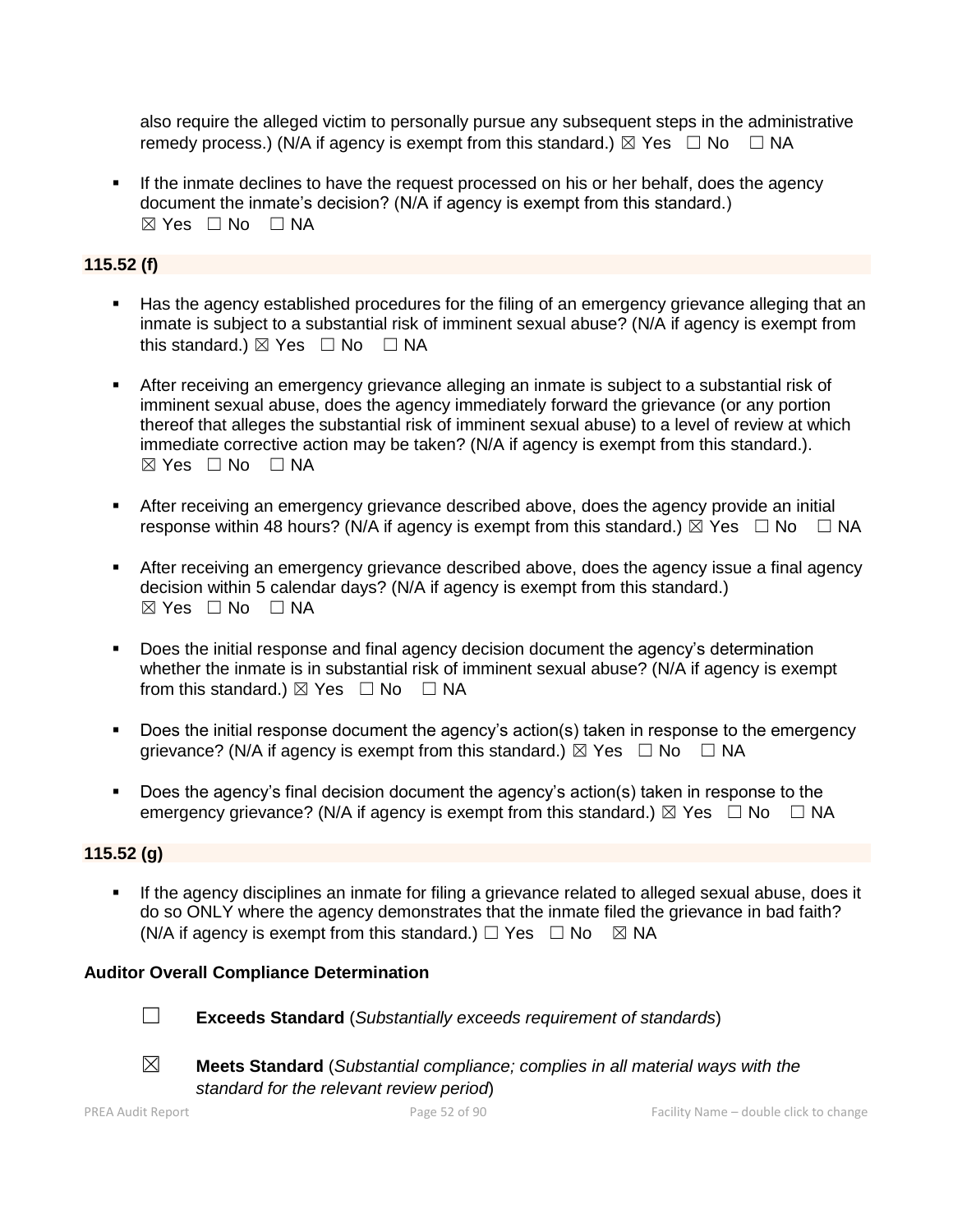☐ **Does Not Meet Standard** (*Requires Corrective Action*)

The ODRC does not use an inmate grievance process for reports of allegations of sexual abuse or sexual harassment.

A memo from the Agency PREA Coordinator details the process for reporting and the timeframe required to comply with PREA. The ODRC does educate the inmate that grievance forms filled out will immediately be channeled to the Institutional Investigator for proper handling.

If a grievance form is completed alleging sexual abuse or sexual harassment, the form is immediately forwarded to the Institutional Investigator and is not handled through the grievance process. Thus, this standard is non-applicable and is assessed as "meets standard".

### **Standard 115.53: Inmate access to outside confidential support services**

### **115.53 (a)**

- Does the facility provide inmates with access to outside victim advocates for emotional support services related to sexual abuse by giving inmates mailing addresses and telephone numbers, including toll-free hotline numbers where available, of local, State, or national victim advocacy or rape crisis organizations?  $\boxtimes$  Yes  $\Box$  No
- Does the facility provide persons detained solely for civil immigration purposes mailing addresses and telephone numbers, including toll-free hotline numbers where available of local, State, or national immigrant services agencies?  $\boxtimes$  Yes  $\Box$  No
- Does the facility enable reasonable communication between inmates and these organizations and agencies, in as confidential a manner as possible?  $\boxtimes$  Yes  $\Box$  No

### **115.53 (b)**

■ Does the facility inform inmates, prior to giving them access, of the extent to which such communications will be monitored and the extent to which reports of abuse will be forwarded to authorities in accordance with mandatory reporting laws?  $\boxtimes$  Yes  $\Box$  No

### **115.53 (c)**

- **•** Does the agency maintain or attempt to enter into memoranda of understanding or other agreements with community service providers that are able to provide inmates with confidential emotional support services related to sexual abuse?  $\boxtimes$  Yes  $\Box$  No
- Does the agency maintain copies of agreements or documentation showing attempts to enter into such agreements?  $\boxtimes$  Yes  $\Box$  No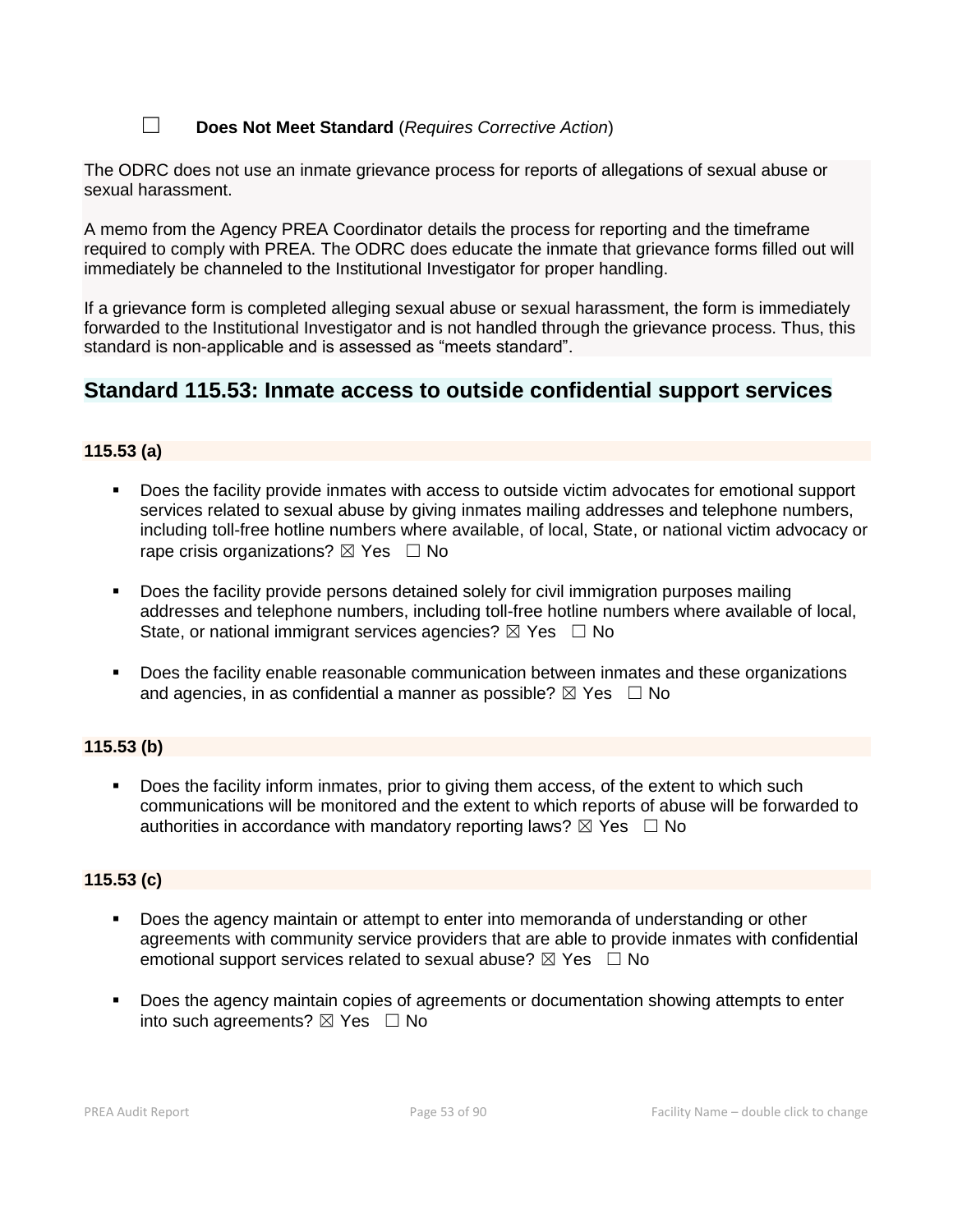### **Auditor Overall Compliance Determination**

- ☐ **Exceeds Standard** (*Substantially exceeds requirement of standards*)
- ☒ **Meets Standard** (*Substantial compliance; complies in all material ways with the standard for the relevant review period*)
- 
- ☐ **Does Not Meet Standard** (*Requires Corrective Action*)

The auditor reviewed the following pre-audit information:

1) the ODRC policy 79-ISA-01 Prison Rape Elimination.

2) the MOU between OSP and the local crisis center, Compress Family and Community Services. 3) the posters, including PREA Fight Back Through Awareness (for confidential emotional support you can write to the Rape Crisis Team, address given).

4) the Inmate Manual (handbook) listing national and local rape crisis centers.

While on-site, the auditor reviewed confidential support services, with Health Care staff, Unit Management staff, the Institutional PREA Coordinator, and with Victim Support Persons (VSP's).

The auditor also tested the \*89 hotline for confidential reporting.

Based on the above and based on the inmates and staff's knowledge of confidential reporting, the auditor assesses this standard as compliant, "meets standard".

### **Standard 115.54: Third-party reporting**

### **115.54 (a)**

- Has the agency established a method to receive third-party reports of sexual abuse and sexual harassment? ⊠ Yes □ No
- Has the agency distributed publicly information on how to report sexual abuse and sexual harassment on behalf of an inmate?  $\boxtimes$  Yes  $\Box$  No

#### **Auditor Overall Compliance Determination**

- ☐ **Exceeds Standard** (*Substantially exceeds requirement of standards*)
- ☒ **Meets Standard** (*Substantial compliance; complies in all material ways with the standard for the relevant review period*)
- 
- ☐ **Does Not Meet Standard** (*Requires Corrective Action*)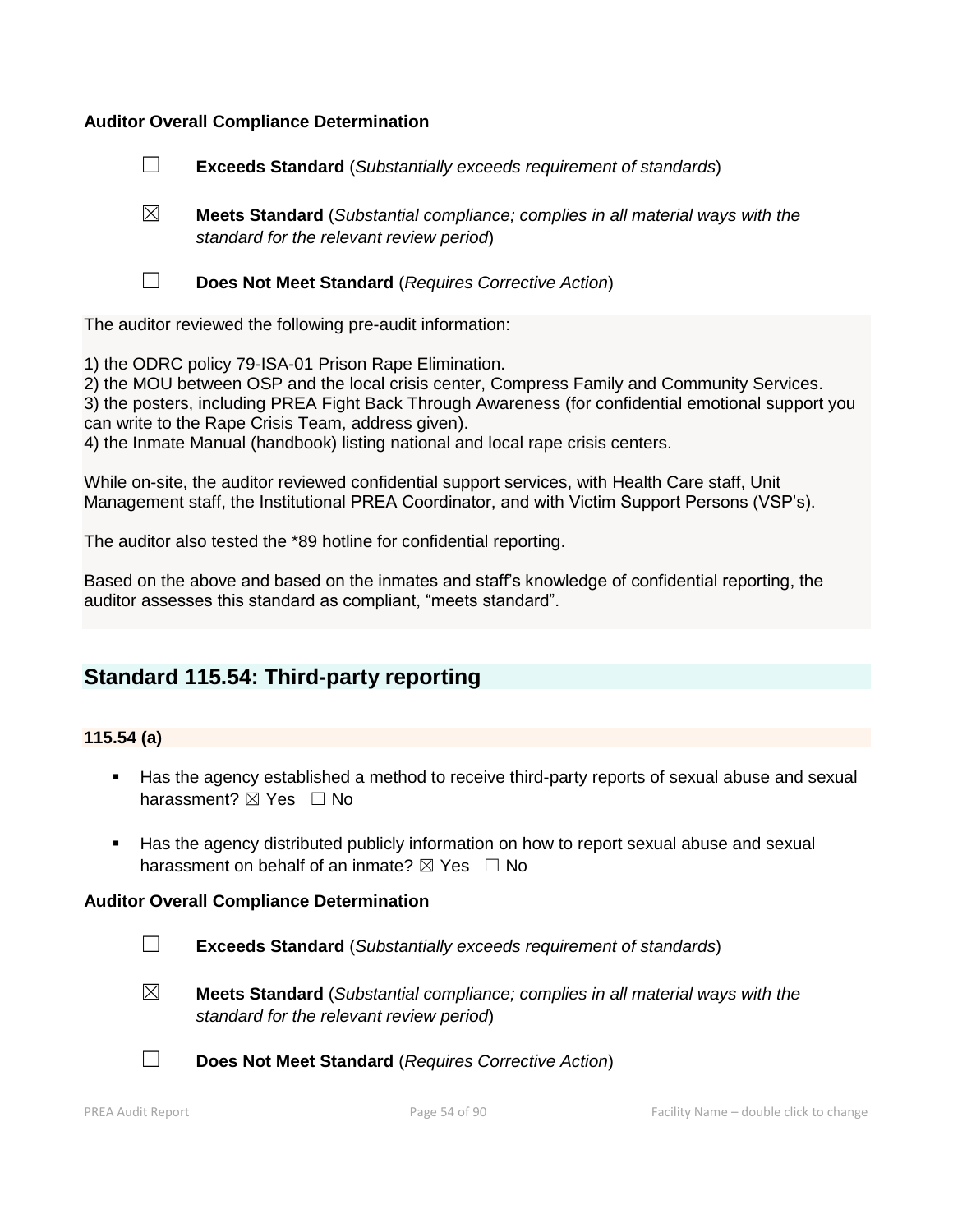In conjunction with standard 115.51 Inmate Reporting, inmates can accomplish third party reporting simply by having a friend or family member contact the agency through the phone number (614) 995- 3584 or by emailing the ODRC.

This emailing can be accomplished through <DRC.ReportSexualMisconduct@odrc.state.ohio .us>. This is indicative of the ODRC's efforts to help eliminate sexual abuse and sexual harassment in prison.

Based on the above, and after review of policy and procedures, the Inmate Manual, the agency website, interviews with staff and inmates, and based on the observation of posters throughout the facility, the auditor assesses this standard as compliant, "meets standard".

# **OFFICIAL RESPONSE FOLLOWING AN INMATE REPORT**

### **Standard 115.61: Staff and agency reporting duties**

### **115.61 (a)**

- Does the agency require all staff to report immediately and according to agency policy any knowledge, suspicion, or information regarding an incident of sexual abuse or sexual harassment that occurred in a facility, whether or not it is part of the agency?  $\boxtimes$  Yes  $\Box$  No
- **•** Does the agency require all staff to report immediately and according to agency policy any knowledge, suspicion, or information regarding retaliation against inmates or staff who reported an incident of sexual abuse or sexual harassment?  $\boxtimes$  Yes  $\Box$  No
- Does the agency require all staff to report immediately and according to agency policy any knowledge, suspicion, or information regarding any staff neglect or violation of responsibilities that may have contributed to an incident of sexual abuse or sexual harassment or retaliation? ☒ Yes ☐ No

### **115.61 (b)**

Apart from reporting to designated supervisors or officials, does staff always refrain from revealing any information related to a sexual abuse report to anyone other than to the extent necessary, as specified in agency policy, to make treatment, investigation, and other security and management decisions?  $\boxtimes$  Yes  $\Box$  No

#### **115.61 (c)**

- Unless otherwise precluded by Federal, State, or local law, are medical and mental health practitioners required to report sexual abuse pursuant to paragraph (a) of this section? ☒ Yes ☐ No
- Are medical and mental health practitioners required to inform inmates of the practitioner's duty to report, and the limitations of confidentiality, at the initiation of services?  $\boxtimes$  Yes  $\Box$  No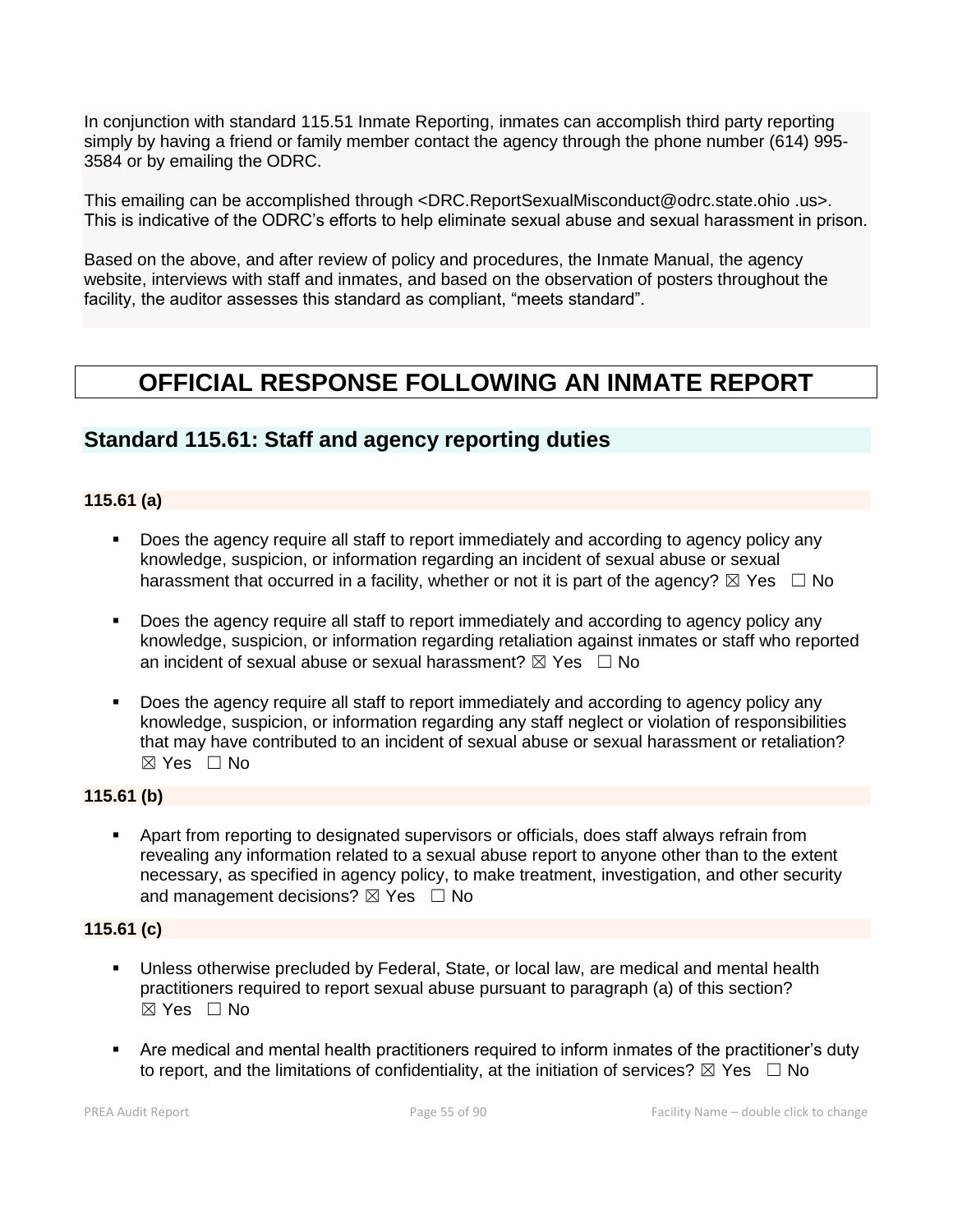#### **115.61 (d)**

**.** If the alleged victim is under the age of 18 or considered a vulnerable adult under a State or local vulnerable persons statute, does the agency report the allegation to the designated State or local services agency under applicable mandatory reporting laws?  $\boxtimes$  Yes  $\Box$  No

#### **115.61 (e)**

Does the facility report all allegations of sexual abuse and sexual harassment, including thirdparty and anonymous reports, to the facility's designated investigators?  $\boxtimes$  Yes  $\Box$  No

#### **Auditor Overall Compliance Determination**

- ☐ **Exceeds Standard** (*Substantially exceeds requirement of standards*)
- ☒ **Meets Standard** (*Substantial compliance; complies in all material ways with the standard for the relevant review period*)
- ☐ **Does Not Meet Standard** (*Requires Corrective Action*)

All staff at Ohio State Penitentiary are required to report immediately and according to ODRC policy 79- ISA-02, Sexual Misconduct, Reporting, Response, Investigation, and Prevention of Retaliation; any knowledge, suspicion, or information they receive regarding an incident of sexual abuse or sexual harassment that occurs at this facility.

Staff must report, immediately, any allegation of sexual abuse or sexual harassment. The ODRC policies also stipulates that retaliation and third-party and anonymous reports must be reviewed and forwarded to the Institutional Investigator. This is the cultural change that the ODRC has made: sexual abuse and sexual harassment is not ignored or "swept under the rug".

The Institutional Investigator is responsible for monitoring retaliation, and for working with the OSHP on allegations of sexual abuse. The Institutional Investigator was interviewed. He is knowledgeable, professional and he takes his duties and responsibilities seriously.

The policies and procedures of the ODRC require the completion of a checklist/form titled "Sexual Abuse-First Responder Checklist". This checklist is for security and non-security staff who are made aware of sexual abuse. The checklist requires the completion of an Incident Report which ensures follow-up of each of the staff members "duty to report". Random staff were formally interviewed on each shift and included in these interviews, was the question, does the agency "require all staff to report any knowledge, suspicion, or information regarding an incident of sexual abuse or sexual harassment that occurred at the facility?" This question directly asked of the staff was without fail answered affirmatively. This was a significant indicator of the staff's knowledge of PREA responsibilities and knowledge of their duty to report as required by the ODRC, the institution and PREA law.

Training was reviewed by the auditor and confirmed that the staff were well aware and have been trained in their duties and responsibilities concerning PREA. All staff were trained. Records are maintained of all staff training.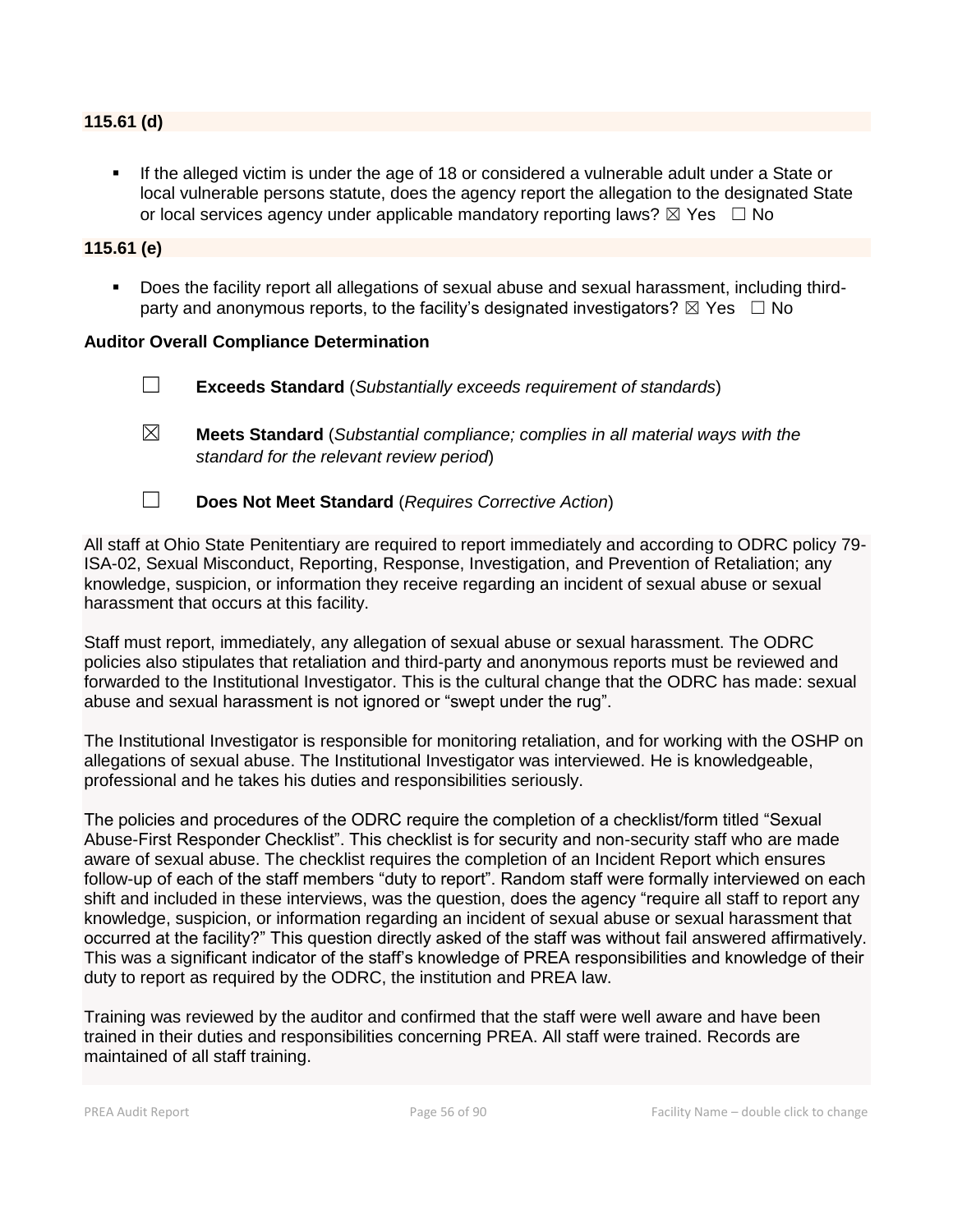Based on the above, the auditor assesses this standard as compliant, "meets standard".

### **Standard 115.62: Agency protection duties**

### **115.62 (a)**

▪ When the agency learns that an inmate is subject to a substantial risk of imminent sexual abuse, does it take immediate action to protect the inmate?  $\boxtimes$  Yes  $\Box$  No

### **Auditor Overall Compliance Determination**

| $\Box$ |  | <b>Exceeds Standard</b> (Substantially exceeds requirement of standards) |
|--------|--|--------------------------------------------------------------------------|
|--------|--|--------------------------------------------------------------------------|

- ☒ **Meets Standard** (*Substantial compliance; complies in all material ways with the standard for the relevant review period*)
- ☐ **Does Not Meet Standard** (*Requires Corrective Action*)

Again, OSP is a single cell, "Super Max" penitentiary where custody and security are of primary focus. Inmates are monitored and supervised whenever out of their cells. Thus, inmates are closely monitored during individual recreation times, during individual showering times, during individual programmatic times, etc. The protection of inmates is extended 24/7, protection duties are constant and by the very nature of this facility, inmates are protected and monitored as if the inmate or staff member is at risk at all times.

OSP is the most secure facility in the ODRC and protective duties are constant on each and every shift, each and every day.

The ODRC policy requires immediate action to protect an inmate as outlined in policy 79-ISA-02 Prison Sexual Misconduct, Response, Investigation, and Prevention of Retaliation. A form exists, Imminent Risk of Sexual Abuse, and is to be completed if such risk is assessed.

In the past 12 months there have been zero (0) number of times that the facility has determined that an inmate was subject to a substantial risk of imminent sexual abuse. This information furnished on the PAQ for standard 115.62. Further, documentation indicates no incidents of sexual abuse at OSP.

Based on the policy and procedures of the ODRC, the information above, as well as the formal and informal interviews of staff and inmates, the auditor assesses this standard as compliant, "meets standard".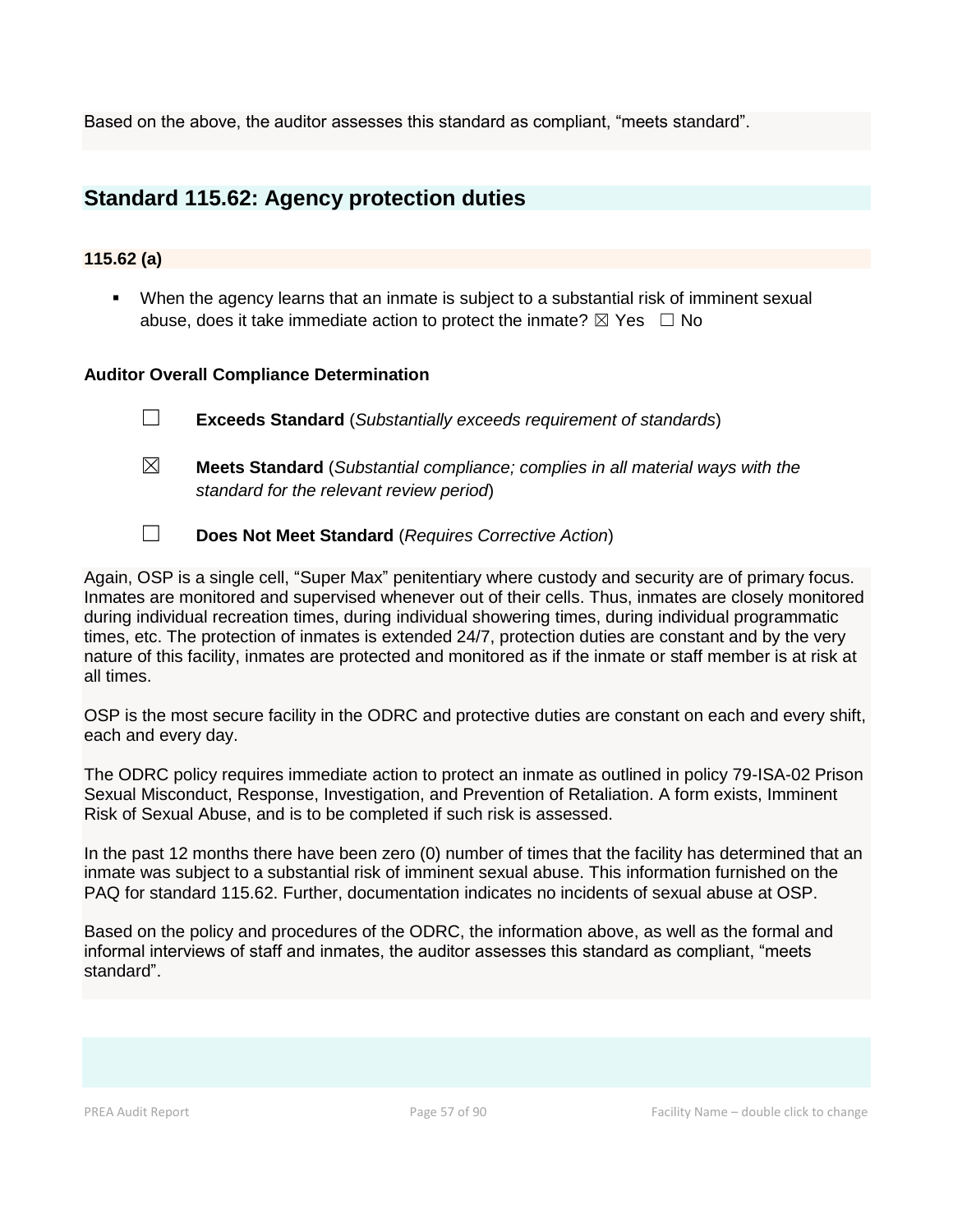### **Standard 115.63: Reporting to other confinement facilities**

### **115.63 (a)**

▪ Upon receiving an allegation that an inmate was sexually abused while confined at another facility, does the head of the facility that received the allegation notify the head of the facility or appropriate office of the agency where the alleged abuse occurred?  $\boxtimes$  Yes  $\Box$  No

### **115.63 (b)**

**.** Is such notification provided as soon as possible, but no later than 72 hours after receiving the allegation?  $\boxtimes$  Yes  $\Box$  No

### **115.63 (c)**

**•** Does the agency document that it has provided such notification?  $\boxtimes$  Yes  $\Box$  No

### **115.63 (d)**

■ Does the facility head or agency office that receives such notification ensure that the allegation is investigated in accordance with these standards?  $\boxtimes$  Yes  $\Box$  No

### **Auditor Overall Compliance Determination**

- ☐ **Exceeds Standard** (*Substantially exceeds requirement of standards*)
- ☒ **Meets Standard** (*Substantial compliance; complies in all material ways with the standard for the relevant review period*)
- ☐ **Does Not Meet Standard** (*Requires Corrective Action*)

The ODRC has a policy 79-ISA-02, Sexual Misconduct, Reporting, Response, Investigation, and Prevention of Retaliation that directs that upon receiving an allegation that an inmate was sexually abused while confined at another facility, the Managing Officer of the receiving facility must notify the head of the facility or appropriate office of the agency/facility where the sexual abuse is alleged to have occurred. It is noted that visits to several ODRC facilities and the on-site visit to OSP has reinforced the fact that there is good communication between institutions and facilities of the ODRC. Unit Management Teams at all facilities have access to DOTS, the classification system. The PREA Institutional Compliance Managers have access to all PREA information, including that of other ODRC facilities. The sharing of information on a need to know basis is a reality and demonstrates ODRC's commitment to PREA compliance, and appropriate inter- and intra-institutional communications.

During the past 12 months, there has been one (1) allegation the facility has received that an inmate was abused while confined at another facility. This inmate at OSP, as with other inmates, receives single cell housing, and maximum security, custody, care and control. The housing is not related to the sexual abuse but is related to the assignment at OSP for classification purposes. The communications were appropriate between facilities and investigations were appropriately completed.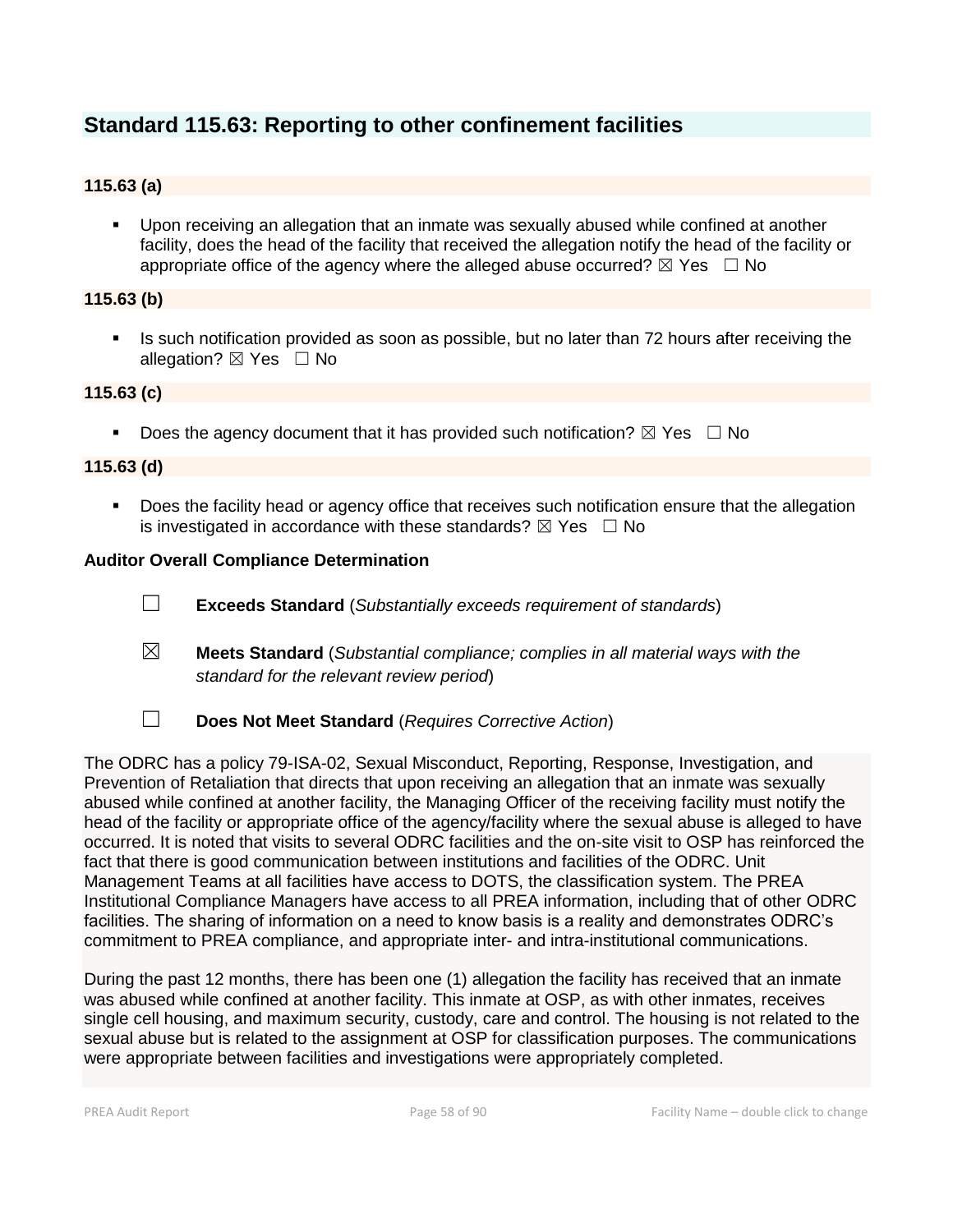Importantly, in the past 12 months, there have been zero (0) number of allegations that were received from other facilities of sexual abuse occurrences at OSP. This zero (0) number is consistent with the findings of zero (0) number of instances of sexual abuse as documented at OSP within the last 12 months.

Based on the policy and procedures of ODRC and based on the supporting documentation, and interviews with the Institutional Investigator, the PREA Compliance Manager, and the Warden, this standard is assessed as compliant, "meets standard".

### **Standard 115.64: Staff first responder duties**

### **115.64 (a)**

during the past 12 months, there has been one

- Upon learning of an allegation that an inmate was sexually abused, is the first security staff member to respond to the report required to: Separate the alleged victim and abuser? ☒ Yes ☐ No
- Upon learning of an allegation that an inmate was sexually abused, is the first security staff member to respond to the report required to: Preserve and protect any crime scene until appropriate steps can be taken to collect any evidence?  $\boxtimes$  Yes  $\Box$  No
- Upon learning of an allegation that an inmate was sexually abused, is the first security staff member to respond to the report required to: Request that the alleged victim not take any actions that could destroy physical evidence, including, as appropriate, washing, brushing teeth, changing clothes, urinating, defecating, smoking, drinking, or eating, if the abuse occurred within a time period that still allows for the collection of physical evidence?  $\boxtimes$  Yes  $\Box$  No
- Upon learning of an allegation that an inmate was sexually abused, is the first security staff member to respond to the report required to: Ensure that the alleged abuser does not take any actions that could destroy physical evidence, including, as appropriate, washing, brushing teeth, changing clothes, urinating, defecating, smoking, drinking, or eating, if the abuse occurred within a time period that still allows for the collection of physical evidence?  $\boxtimes$  Yes  $\Box$  No

### **115.64 (b)**

If the first staff responder is not a security staff member, is the responder required to request that the alleged victim not take any actions that could destroy physical evidence, and then notify security staff?  $\boxtimes$  Yes  $\Box$  No

### **Auditor Overall Compliance Determination**



☐ **Exceeds Standard** (*Substantially exceeds requirement of standards*)



- 
- 

☒ **Meets Standard** (*Substantial compliance; complies in all material ways with the standard for the relevant review period*)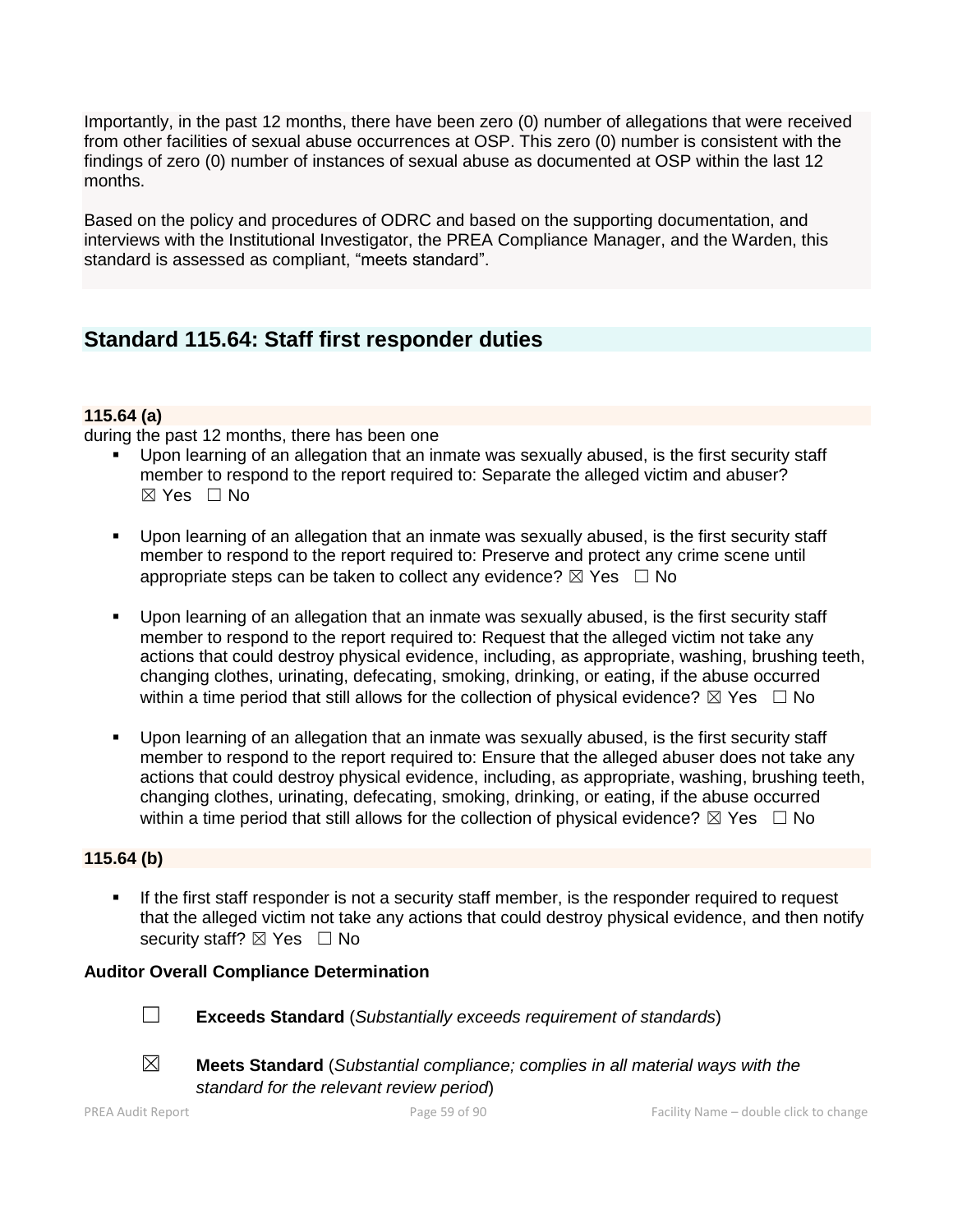### ☐ **Does Not Meet Standard** (*Requires Corrective Action*)

ODRC policy 79-ISA-01 Prison Rape Elimination, directs first responder duties for the staff of the ODRC and the staff at OSP. The staff are well trained and when random staff were interviewed formally on all shifts, and when staff throughout the facility were informally asked about first responder duties, the interviews and questions revealed knowledge and understanding of PREA and the requirements needed and met to be a first responder. Many staff had first responder cards that assisted in making sure duties and responsibilities were accomplished.

There is a Sexual Abuse First Responder Checklist (Appendix D of ODRC policy 79-ISA-02 Prison Sexual Misconduct, Reporting, Response, Investigation, and Prevention of Retaliation), which is to be used upon the reporting of an allegation of inmate sexual abuse. Staff duties are clearly outlined in the policies, in the policy appendices, and on "information pocket cards" including the following details: 1) the first responder, non-security, separates victim and abuser, addresses victim not to destroy any evidence, and completes the incident report (notification).

2) the first responder, security, will separate the victim and abuser; preserve and protect the crime scene; review the time.; contact Medical Services; notify the Investigator/OSHP, the PREA Manager, Victim Support Services; and complete the PREA Incident Report. (The steps taken directly from policy).

OSP is a maximum-security facility with maximum supervision, custody, care, and control. In the past 12 months there have been zero (0) allegations that an inmate was sexually abused. This information taken from the PAQ and documented in the Bureau of Compliance file folders. During the pre-audit review and on-site visit (including the observation of operations and many formal and informal interviews) this information was verified, zero (0) number of allegations of sexual abuse at OSP.

Again, the staff is well trained, and the training is documented and maintained by the facility.

Based on the above policy and procedure, and interviews with staff and inmates, the auditor confirms compliance, "meets standard".

### **Standard 115.65: Coordinated response**

### **115.65 (a)**

■ Has the facility developed a written institutional plan to coordinate actions among staff first responders, medical and mental health practitioners, investigators, and facility leadership taken in response to an incident of sexual abuse?  $\boxtimes$  Yes  $\Box$  No

### **Auditor Overall Compliance Determination**



☐ **Exceeds Standard** (*Substantially exceeds requirement of standards*)





☒ **Meets Standard** (*Substantial compliance; complies in all material ways with the standard for the relevant review period*)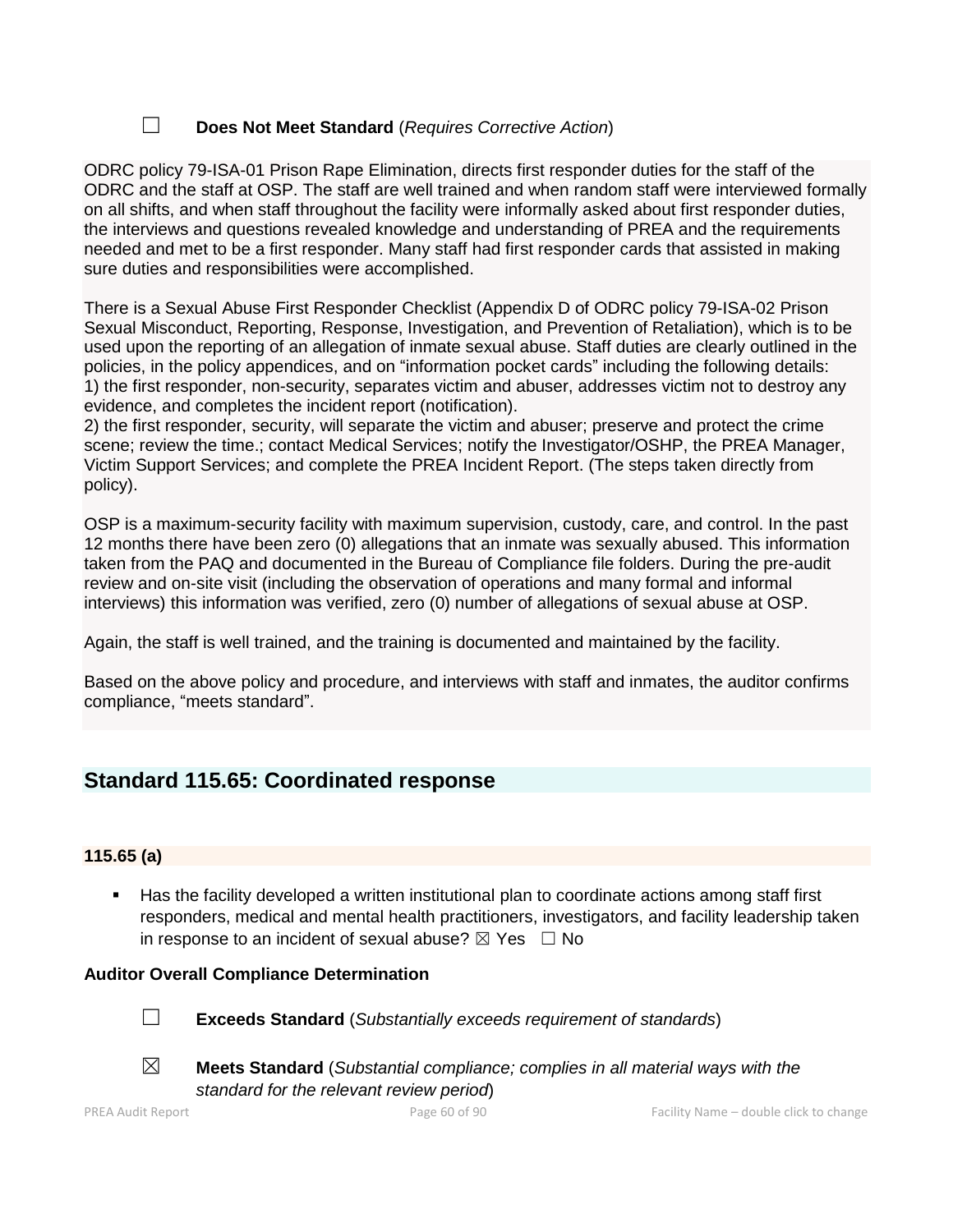### ☐ **Does Not Meet Standard** (*Requires Corrective Action*)

The OSP has a policy 03E-OSP-02, titled OSP Sexual Abuse Coordinated Response Plan. The Purpose of the Plan is "to establish the facility's coordinated actions taken in response to an incident of sexual abuse, among staff first responders, medical and mental health staff, investigators, and institutional leadership. This plan shall be used as a supplement to the Department Policy 79-ISA-02 Prison Sexual Misconduct, Reporting, Response, Investigation, and Prevention of Retaliation.". The Plan details the following:

- I. Authority
- II. Purpose
- III. Applicability
- IV. Definitions
- V. Policy.
- VI. Procedures.
	- A. First responders.
	- B. Medical responsibilities.
	- C. Mental Health responsibilities.
	- D. Investigator.
	- E. Facility leadership.

Appendix A, Investigator Protocol; Checklist for attempted or completed recent (less than 96 hours) sexual abuse; checklist for attempted or completed, not recent (greater than 96 hours) sexual abuse. Appendix D, Sexual Abuse-First Responder Checklist.

The Institutional PREA Manager (Compliance Manager) is responsible for documenting and overseeing the institutional prevention, detection, and response to sexual abuses and sexual harassment. The PREA Manager is also the Chair of the Sexual Abuse Response Team (SART-standard 115.86) reviewing sexual abuse cases, thus helping ensure a coordinated response and a comprehensive review period.

Based on the above information outlined in the policies, and based on interviews with the Warden, the Institutional PREA Manager, institutional leadership, and medical and mental health staff, the Sexual Abuse Response Team, and the Agency PREA Coordinator, this standard is assessed as compliant, "meets standard".

### **Standard 115.66: Preservation of ability to protect inmates from contact with abusers**

### **115.66 (a)**

.

Are both the agency and any other governmental entities responsible for collective bargaining on the agency's behalf prohibited from entering into or renewing any collective bargaining agreement or other agreement that limits the agency's ability to remove alleged staff sexual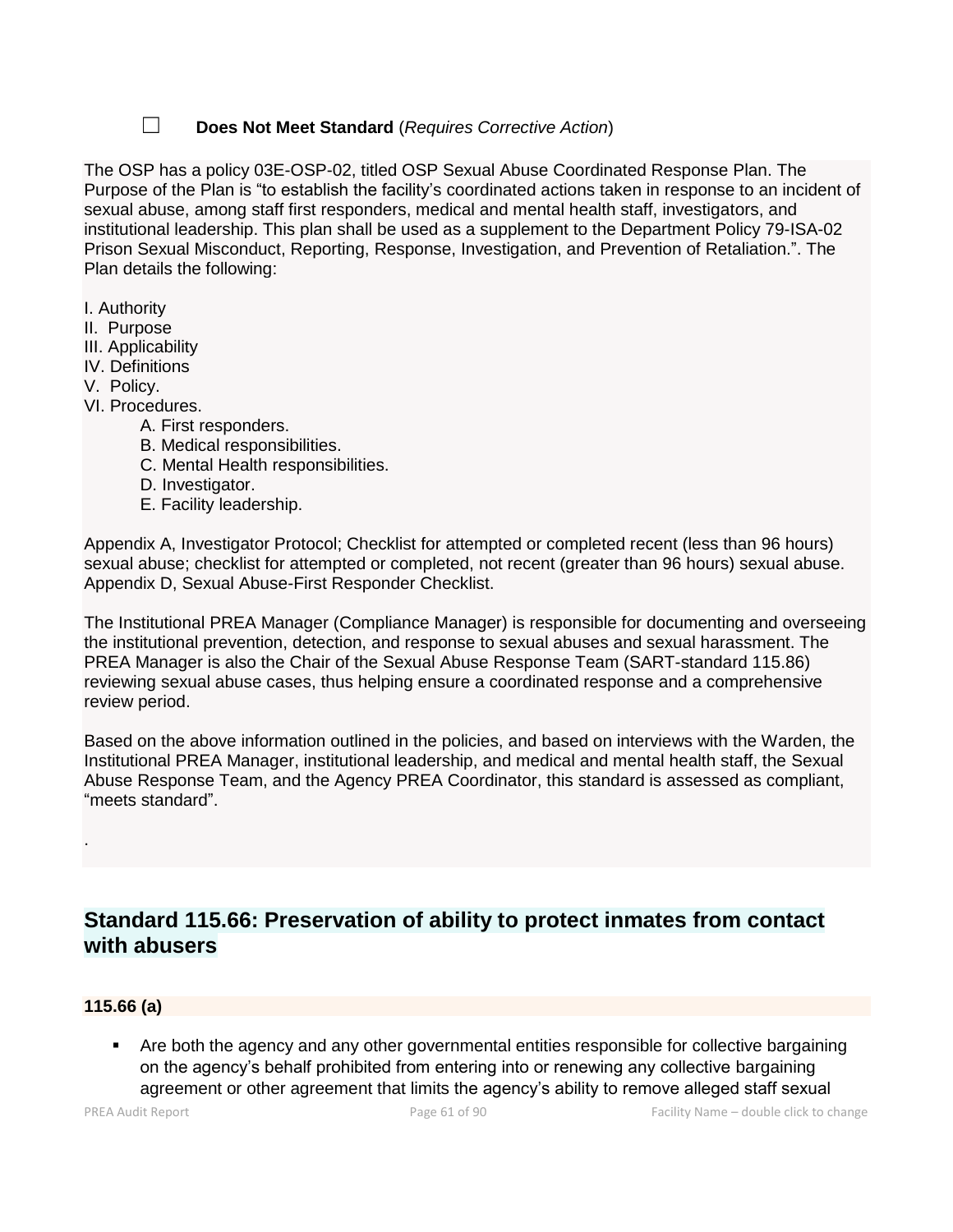abusers from contact with any inmates pending the outcome of an investigation or of a determination of whether and to what extent discipline is warranted?  $\boxtimes$  Yes  $\Box$  No

### **115.66 (b)**

■ Auditor is not required to audit this provision.

### **Auditor Overall Compliance Determination**

- ☐ **Exceeds Standard** (*Substantially exceeds requirement of standards*)
- 

☒ **Meets Standard** (*Substantial compliance; complies in all material ways with the standard for the relevant review period*)

☐ **Does Not Meet Standard** (*Requires Corrective Action*)

The auditor was furnished pre-audit information in the Bureau of Compliance folders highlighting areas of the agency's bargaining agreements with the following listed unions:

OCSEA/AFSCME (civil service employees) SCOPE, OEA, NEA (professional educator employees) SEIU 1199\*, including Health Care and Social Service Union (service employees international)

These Agreements allow for the preservation of the ability of the ODRC to protect inmates from contact with abusers. Specifically, in the area of Management Rights, addressing hiring, transfer, and work assignments, there is language that allows management the ability to protect inmates from contact with abusers.

Based on the above, the review of union contracts, and discussions and interviews with the Warden, the Agency PREA Coordinator, the Institutional PREA Manager, and key staff, the auditor assesses this standard as compliant, "meets standard".

### **Standard 115.67: Agency protection against retaliation**

### **115.67 (a)**

- Has the agency established a policy to protect all inmates and staff who report sexual abuse or sexual harassment or cooperate with sexual abuse or sexual harassment investigations from retaliation by other inmates or staff?  $\boxtimes$  Yes  $\Box$  No
- Has the agency designated which staff members or departments are charged with monitoring retaliation? ⊠ Yes □ No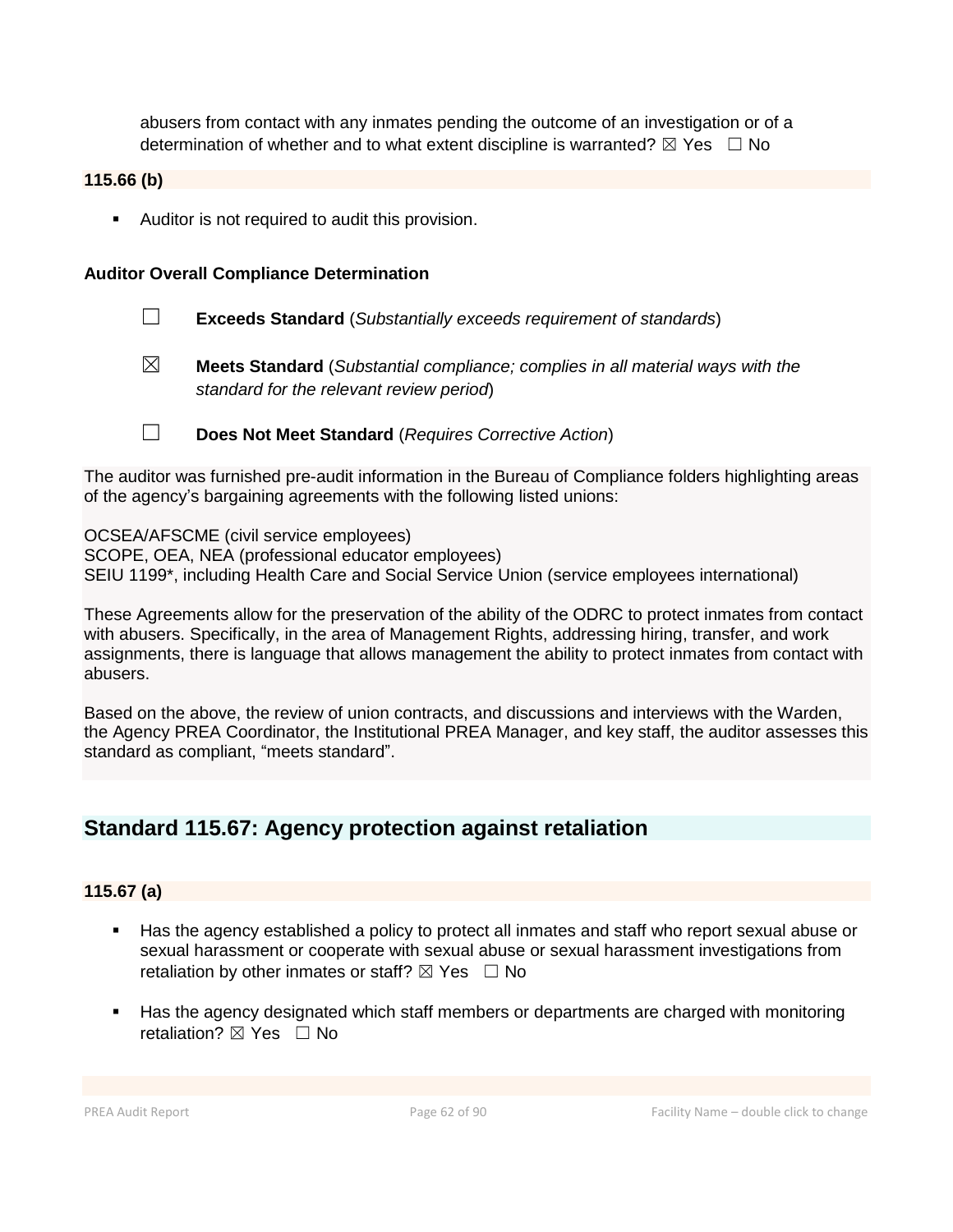### **115.67 (b)**

Does the agency employ multiple protection measures, such as housing changes or transfers for inmate victims or abusers, removal of alleged staff or inmate abusers from contact with victims, and emotional support services for inmates or staff who fear retaliation for reporting sexual abuse or sexual harassment or for cooperating with investigations?  $\boxtimes$  Yes  $\Box$  No

### **115.67 (c)**

- Except in instances where the agency determines that a report of sexual abuse is unfounded, for at least 90 days following a report of sexual abuse, does the agency: Monitor the conduct and treatment of inmates or staff who reported the sexual abuse to see if there are changes that may suggest possible retaliation by inmates or staff?  $\boxtimes$  Yes  $\Box$  No
- Except in instances where the agency determines that a report of sexual abuse is unfounded, for at least 90 days following a report of sexual abuse, does the agency: Monitor the conduct and treatment of inmates who were reported to have suffered sexual abuse to see if there are changes that may suggest possible retaliation by inmates or staff?  $\boxtimes$  Yes  $\Box$  No
- Except in instances where the agency determines that a report of sexual abuse is unfounded, for at least 90 days following a report of sexual abuse, does the agency: Act promptly to remedy any such retaliation?  $\boxtimes$  Yes  $\Box$  No
- Except in instances where the agency determines that a report of sexual abuse is unfounded, for at least 90 days following a report of sexual abuse, does the agency: Monitor any inmate disciplinary reports?  $\boxtimes$  Yes  $\Box$  No
- Except in instances where the agency determines that a report of sexual abuse is unfounded, for at least 90 days following a report of sexual abuse, does the agency: Monitor inmate housing changes? ⊠ Yes □ No
- Except in instances where the agency determines that a report of sexual abuse is unfounded, for at least 90 days following a report of sexual abuse, does the agency: Monitor inmate program changes?  $\boxtimes$  Yes  $\Box$  No
- Except in instances where the agency determines that a report of sexual abuse is unfounded, for at least 90 days following a report of sexual abuse, does the agency: Monitor negative performance reviews of staff?  $\boxtimes$  Yes  $\Box$  No
- Except in instances where the agency determines that a report of sexual abuse is unfounded, for at least 90 days following a report of sexual abuse, does the agency: Monitor reassignments of staff? ⊠ Yes □ No
- Does the agency continue such monitoring beyond 90 days if the initial monitoring indicates a continuing need?  $\boxtimes$  Yes  $\Box$  No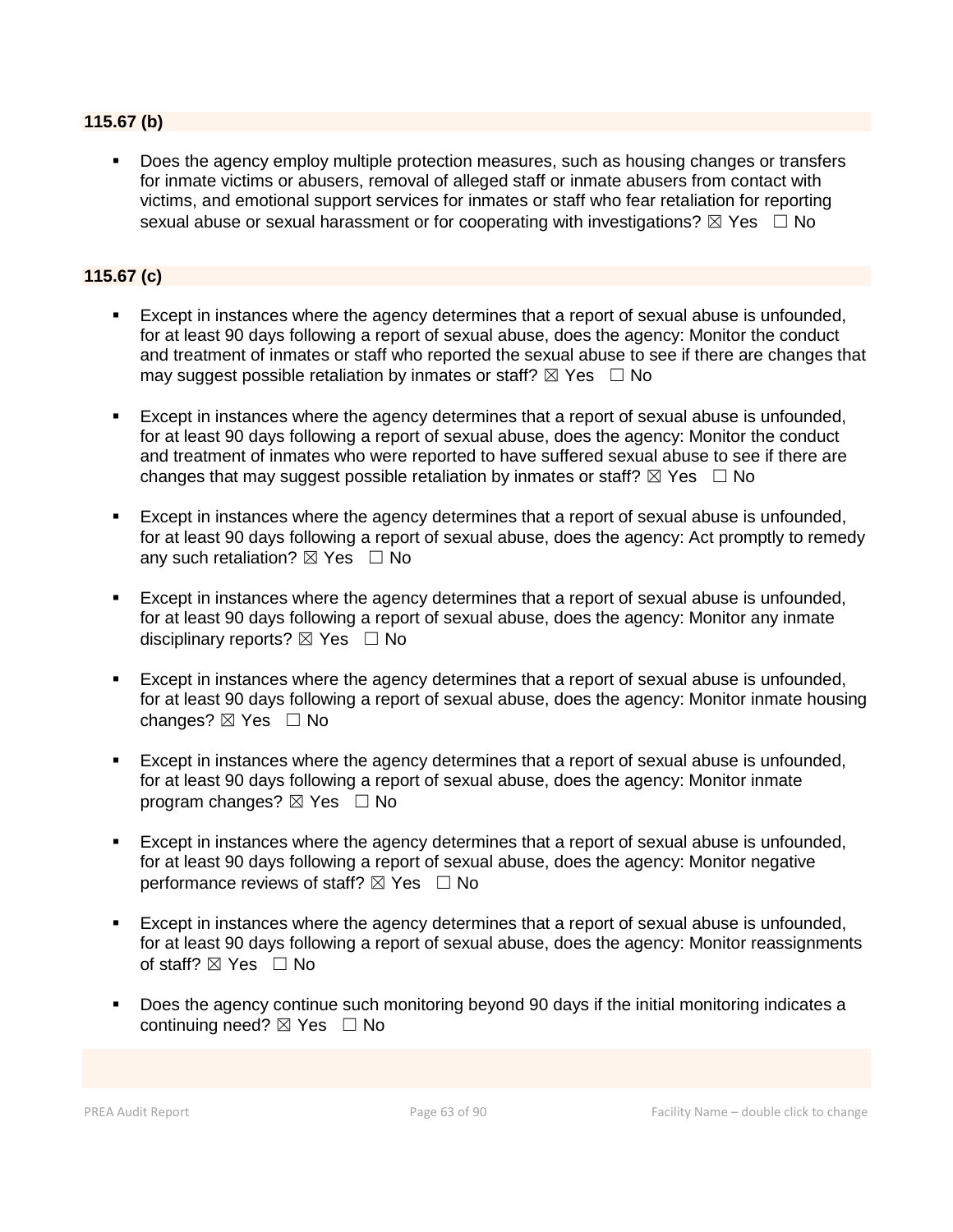#### **115.67 (d)**

In the case of inmates, does such monitoring also include periodic status checks?  $\boxtimes$  Yes  $\Box$  No

### **115.67 (e)**

If any other individual who cooperates with an investigation expresses a fear of retaliation, does the agency take appropriate measures to protect that individual against retaliation? ☒ Yes ☐ No

### **115.67 (f)**

■ Auditor is not required to audit this provision.

#### **Auditor Overall Compliance Determination**



☐ **Exceeds Standard** (*Substantially exceeds requirement of standards*)

- ☒ **Meets Standard** (*Substantial compliance; complies in all material ways with the standard for the relevant review period*)
- 
- ☐ **Does Not Meet Standard** (*Requires Corrective Action*)

The pre-audit review by the PREA auditor included the following:

1) ODRC policy 79-ISA-02 Prison Sexual Misconduct, Reporting, Response, Investigation, and Prevention of Retaliation.

- 2) The Mission and vision/direction of OSP as the state's only Penitentiary
- 3) Previous ACA Accreditation Report.
- 4) Staff Standards of Conduct and Staffing Plan.

The above policy 79-ISA-02 protects inmates and staff who report sexual abuse or sexual harassment or who cooperate with sexual abuse or sexual harassment investigations from retaliation by other inmates or staff. Furthermore, the federal PREA law, state law, and the staff Standards of Conduct prohibit sexual abuse and harassment.

There has been no retaliation at OSP for inmates or staff who report sexual abuse or sexual harassment or cooperate with sexual abuse or sexual harassment investigations.

The Institutional Investigator is responsible for monitoring staff and inmate retaliation, as outlined in the ODRC policies.

Based on the above, and based on interviews with the Warden, Agency PREA Coordinator, Institutional PREA Manager, Institutional Investigator, and staff and inmates at OSP this standard is assessed as compliant, "meets standard".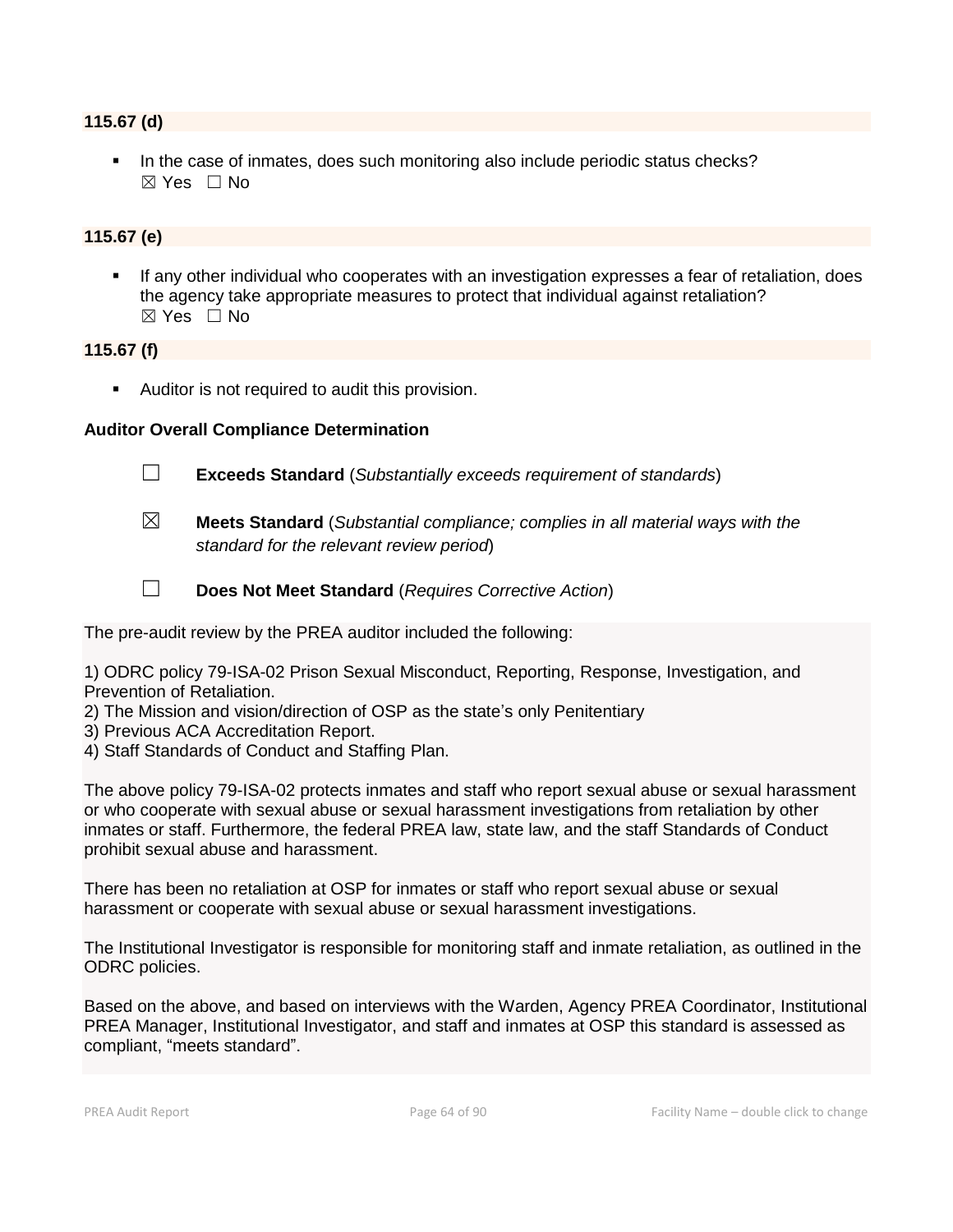### **Standard 115.68: Post-allegation protective custody**

### **115.68 (a)**

**EXECT** Is any and all use of segregated housing to protect an inmate who is alleged to have suffered sexual abuse subject to the requirements of § 115.43?  $\boxtimes$  Yes  $\Box$  No

### **Auditor Overall Compliance Determination**

- ☐ **Exceeds Standard** (*Substantially exceeds requirement of standards*)
- ☒ **Meets Standard** (*Substantial compliance; complies in all material ways with the standard for the relevant review period*)
- ☐ **Does Not Meet Standard** (*Requires Corrective Action*)

The ODRC uses involuntary segregation of inmates only as a last resort for protection from sexual abuse. Ohio State Penitentiary is in fact a last resort. It is the "Super Max" of the Ohio Department of Rehabilitation and Correction. This "Super Max" requires extensive monitoring, supervision, custody, care and control. All inmates at OSP are securely confined, housed separately in single cells, and carefully monitored 24/7.

The Ohio State Penitentiary has not had any inmates placed in involuntary segregation for protective custody or post-allegation of sexual abuse protection. This documented in the Bureau of Compliance. Memo to File.

The OSP does fall under the ODRC policy 79-ISA-04 Risk Assessment and Accommodation Strategies, which clearly outlines the ODRC policy. The policy states "inmates at high risk for victimization shall not be placed in involuntary Transitional Program Unit under Restricted Housing or Limited Privilege Housing conditions, unless an assessment of all available alternatives has been made and a determination has been made that there is no available alternative means of separation from likely abusers." Again, no inmates at OSP have been placed in involuntary segregation for protective custody.

Unit Management Teams individually assess inmates and keep track of inmates at OSP, through the DOTS and ensure appropriate housing assignments and accommodations as required and as appropriate. The number of inmates who allege to have suffered sexual abuse who were held in involuntary segregated housing in the past 12 months at OSP was zero (0). If for some reason an involuntary segregated housing assignment is made, the Unit Management Team would review every 30 days to determine whether there was a continuing need for such.

From the auditor's review of case files, there are zero (0) number of inmates who were held in involuntary segregated housing in the past 12 months.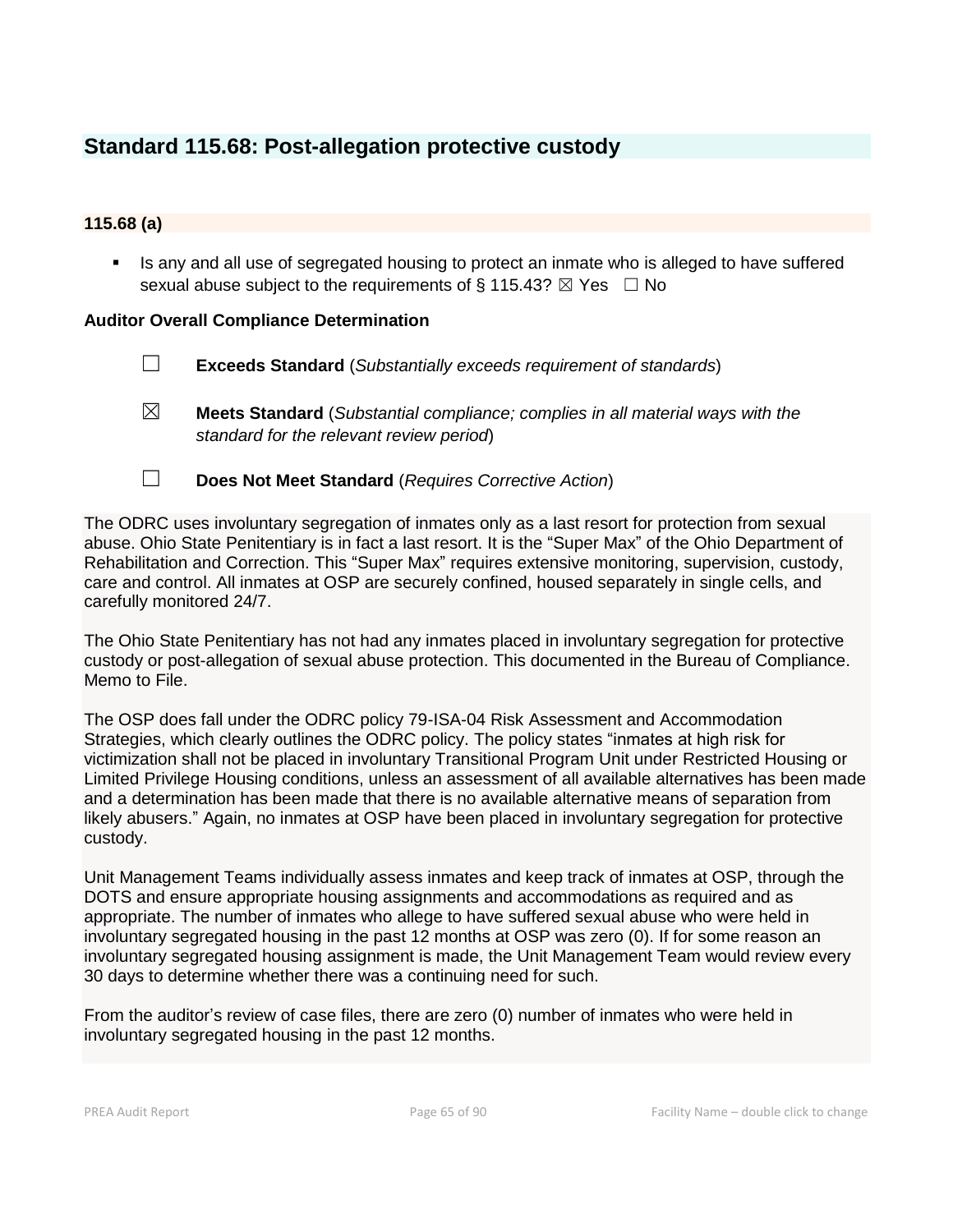Based on the above policy, classification, information, and based on the fact that no inmates were held in involuntary segregated housing at OSP, this standard is assessed as compliant, "meets standard".

# **INVESTIGATIONS**

### **Standard 115.71: Criminal and administrative agency investigations**

### **115.71 (a)**

- When the agency conducts its own investigations into allegations of sexual abuse and sexual harassment, does it do so promptly, thoroughly, and objectively? [N/A if the agency/facility is not responsible for conducting any form of criminal OR administrative sexual abuse investigations. See 115.21(a).]  $\boxtimes$  Yes  $\Box$  No  $\Box$  NA
- Does the agency conduct such investigations for all allegations, including third party and anonymous reports? [N/A if the agency/facility is not responsible for conducting any form of criminal OR administrative sexual abuse investigations. See 115.21(a).]  $\boxtimes$  Yes  $\Box$  No  $\Box$  NA

### **115.71 (b)**

**•** Where sexual abuse is alleged, does the agency use investigators who have received specialized training in sexual abuse investigations as required by 115.34?  $\boxtimes$  Yes  $\Box$  No

### **115.71 (c)**

- Do investigators gather and preserve direct and circumstantial evidence, including any available physical and DNA evidence and any available electronic monitoring data?  $\boxtimes$  Yes  $\Box$  No
- Do investigators interview alleged victims, suspected perpetrators, and witnesses?  $\boxtimes$  Yes  $\Box$  No
- Do investigators review prior reports and complaints of sexual abuse involving the suspected perpetrator? ⊠ Yes □ No

### **115.71 (d)**

When the quality of evidence appears to support criminal prosecution, does the agency conduct compelled interviews only after consulting with prosecutors as to whether compelled interviews may be an obstacle for subsequent criminal prosecution?  $\boxtimes$  Yes  $\Box$  No

### **115.71 (e)**

Do agency investigators assess the credibility of an alleged victim, suspect, or witness on an individual basis and not on the basis of that individual's status as inmate or staff?  $\boxtimes$  Yes  $\Box$  No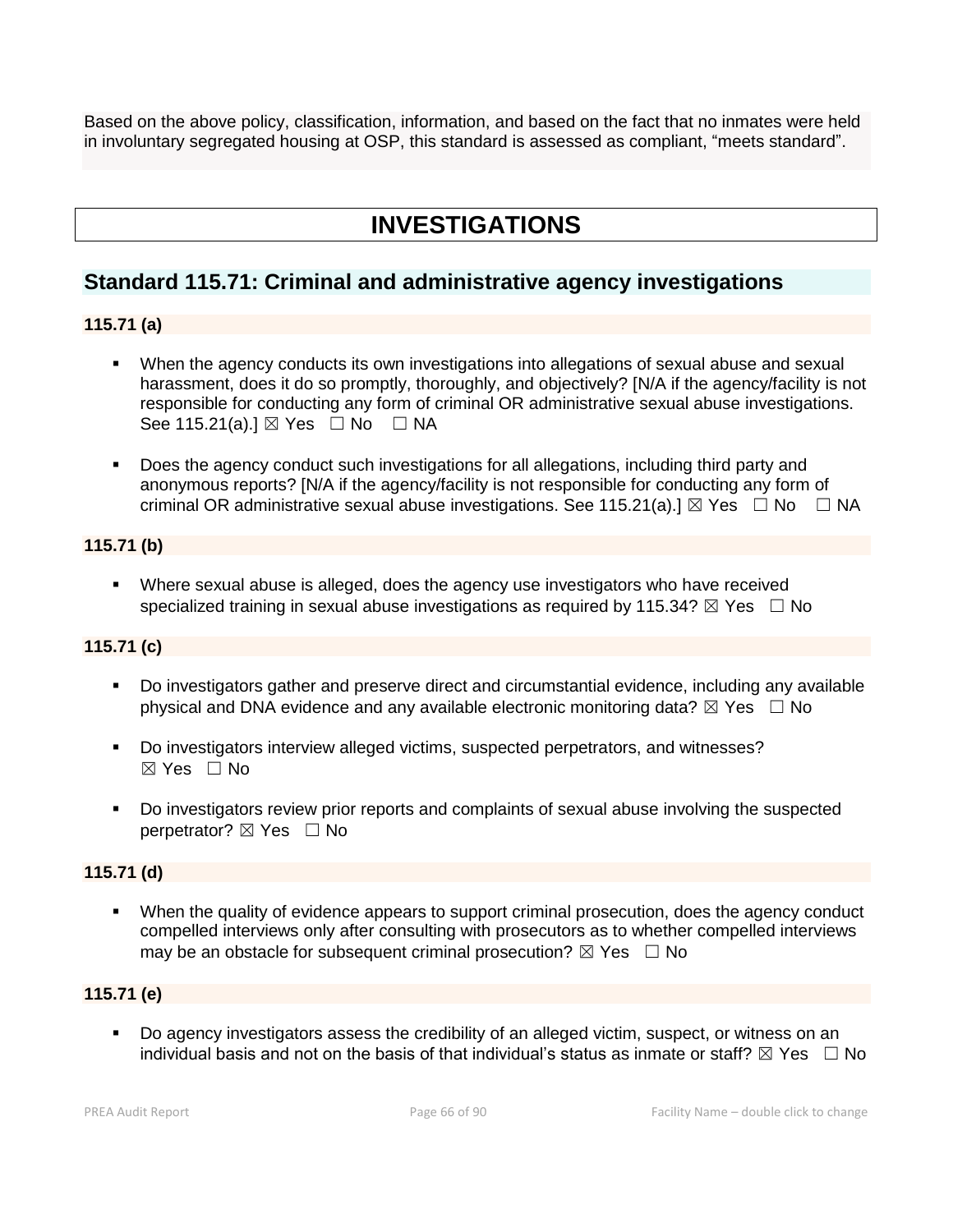▪ Does the agency investigate allegations of sexual abuse without requiring an inmate who alleges sexual abuse to submit to a polygraph examination or other truth-telling device as a condition for proceeding?  $\boxtimes$  Yes  $\Box$  No

### **115.71 (f)**

- Do administrative investigations include an effort to determine whether staff actions or failures to act contributed to the abuse?  $\boxtimes$  Yes  $\Box$  No
- Are administrative investigations documented in written reports that include a description of the physical evidence and testimonial evidence, the reasoning behind credibility assessments, and investigative facts and findings?  $\boxtimes$  Yes  $\Box$  No

### **115.71 (g)**

Are criminal investigations documented in a written report that contains a thorough description of the physical, testimonial, and documentary evidence and attaches copies of all documentary evidence where feasible?  $\boxtimes$  Yes  $\Box$  No

### **115.71 (h)**

■ Are all substantiated allegations of conduct that appears to be criminal referred for prosecution? ☒ Yes ☐ No

### **115.71 (i)**

**•** Does the agency retain all written reports referenced in 115.71(f) and (g) for as long as the alleged abuser is incarcerated or employed by the agency, plus five years?  $\boxtimes$  Yes  $\Box$  No

### **115.71 (j)**

Does the agency ensure that the departure of an alleged abuser or victim from the employment or control of the agency does not provide a basis for terminating an investigation? ☒ Yes ☐ No

### **115.71 (k)**

■ Auditor is not required to audit this provision.

### **115.71 (l)**

When an outside entity investigates sexual abuse, does the facility cooperate with outside investigators and endeavor to remain informed about the progress of the investigation? (N/A if an outside agency does not conduct administrative or criminal sexual abuse investigations. See 115.21(a).) ⊠ Yes □ No □ NA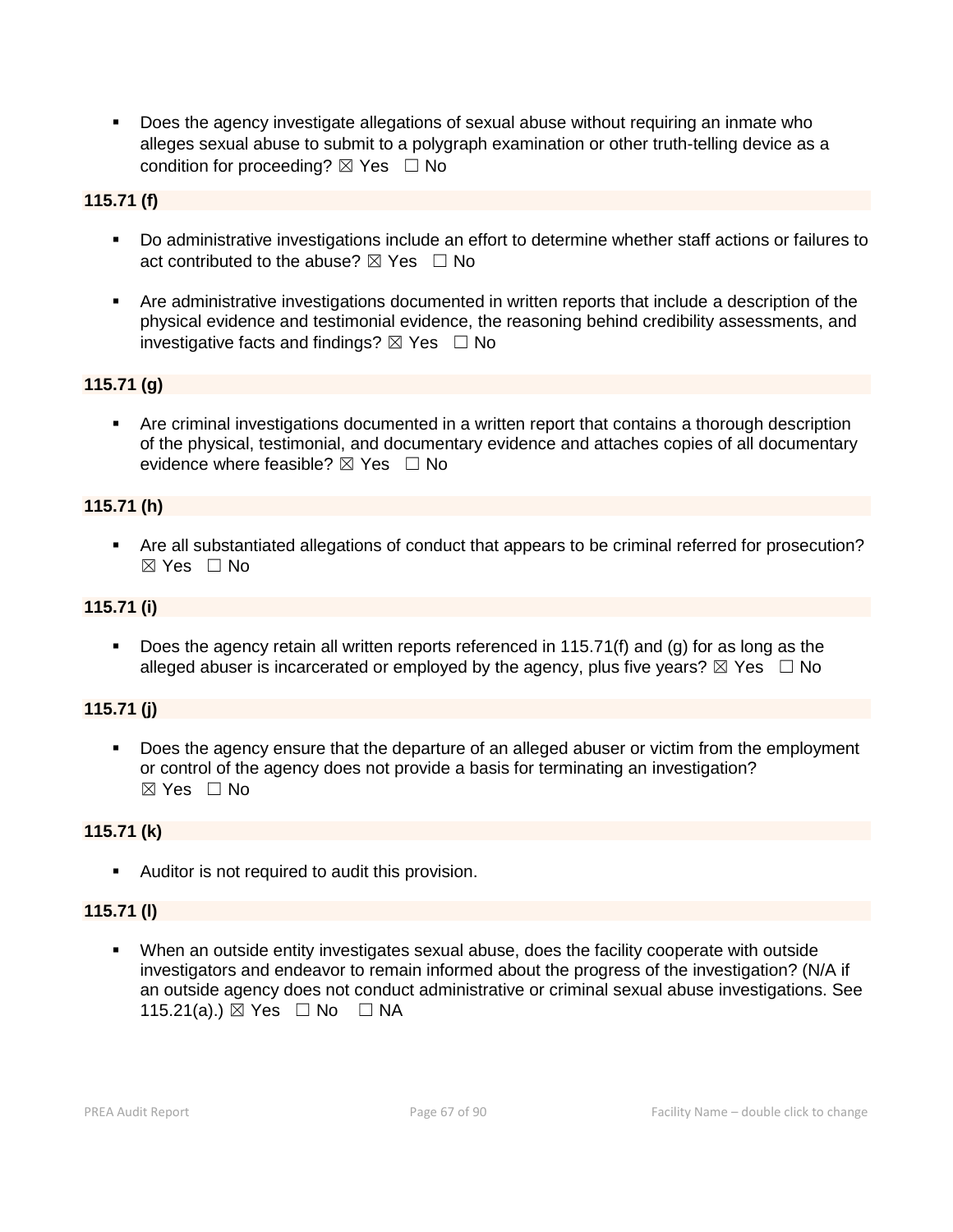### **Auditor Overall Compliance Determination**

☐ **Exceeds Standard** (*Substantially exceeds requirement of standards*)

- ☒ **Meets Standard** (*Substantial compliance; complies in all material ways with the standard for the relevant review period*)
- 

☐ **Does Not Meet Standard** (*Requires Corrective Action*)

The ODRC has a policy related to criminal and administrative investigations and has a MOU between the ODRC and the OSHP concerning this investigative process. Generally, this standard, 115.71 Investigations accents the excellent communications, cooperation, and teamwork between the OSHP and the ODRC Institutional Investigative Services. For OSP, there is excellent communication, cooperation, and teamwork between the facility and the OSHP, but in reality, there have been no criminal or substantiated allegations/investigations at OSP. There have been zero (0) number of substantiated allegations of sexual abuse conduct that appear to be criminal. This information supplied by the PAQ.

The following two memos further document information concerning this standard, 115.71 investigations:

1) Memo to File. 115.71 c "The Ohio State Penitentiary has not had any allegations of sexual abuse" 2) Memo to File. 115.71 d "The Ohio State Penitentiary has not had any instances where an inmate reported being sexually abused."

The OSHP has an office and a trooper assigned to OSP who assists the Institutional Investigator with investigations. The MOU outlines procedural details for PREA incident investigations. The details include the following:

Victims of sexual abuse medical examinations Victim advocate/rape crisis center assistance Specialized training Investigator evidence collection Investigator interviews Credibility of victims, witnesses Documentation Substantiated allegation referral, and Departure of victim or abuser from employment or control of the facility.

The Ohio State Records Retention Schedule requires that special investigation case files be retained for 10 years after an inmate has reached final release or 10 years after an employee is no longer employed by the agency. The OSHP requires that records are to be held indefinitely for all criminal investigations.

Based on the above information, and interviews held on-site at the facility with the OSHP Investigator, Institutional Investigator, and other key staff, this standard is assessed as compliant, "meets standard".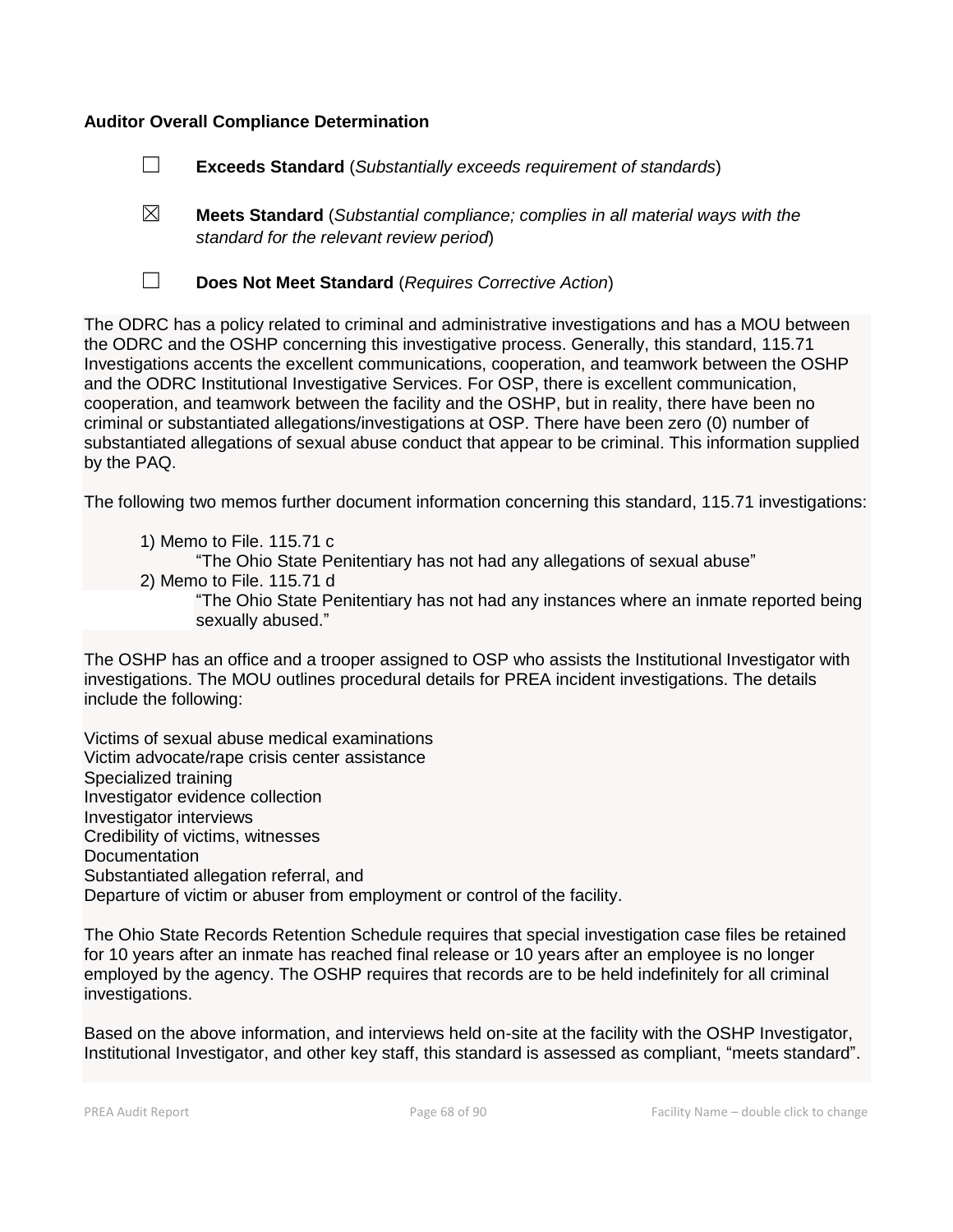### **Standard 115.72: Evidentiary standard for administrative investigations**

### **115.72 (a)**

Is it true that the agency does not impose a standard higher than a preponderance of the evidence in determining whether allegations of sexual abuse or sexual harassment are substantiated?  $\boxtimes$  Yes  $\Box$  No

### **Auditor Overall Compliance Determination**

- ☐ **Exceeds Standard** (*Substantially exceeds requirement of standards*)
- ☒ **Meets Standard** (*Substantial compliance; complies in all material ways with the standard for the relevant review period*)
- ☐ **Does Not Meet Standard** (*Requires Corrective Action*)

The ODRC policy 79-ISA-02 Prison Sexual Misconduct, Reporting, Response, Investigations, and Prevention of Retaliation, states that the agency "imposes a standard no higher than a preponderance of the evidence for administrative investigations".

The agency policy and interviews with the Institutional Investigator and the Warden support compliance for this evidentiary standard.

Based on the auditor's review of policy and procedure and interviews mentioned above, this standard is assessed as compliant, "meets standard".

### **Standard 115.73: Reporting to inmates**

### **115.73 (a)**

■ Following an investigation into an inmate's allegation that he or she suffered sexual abuse in an agency facility, does the agency inform the inmate as to whether the allegation has been determined to be substantiated, unsubstantiated, or unfounded?  $\boxtimes$  Yes  $\Box$  No

### **115.73 (b)**

If the agency did not conduct the investigation into an inmate's allegation of sexual abuse in an agency facility, does the agency request the relevant information from the investigative agency in order to inform the inmate? (N/A if the agency/facility is responsible for conducting administrative and criminal investigations.)  $\boxtimes$  Yes  $\Box$  No  $\Box$  NA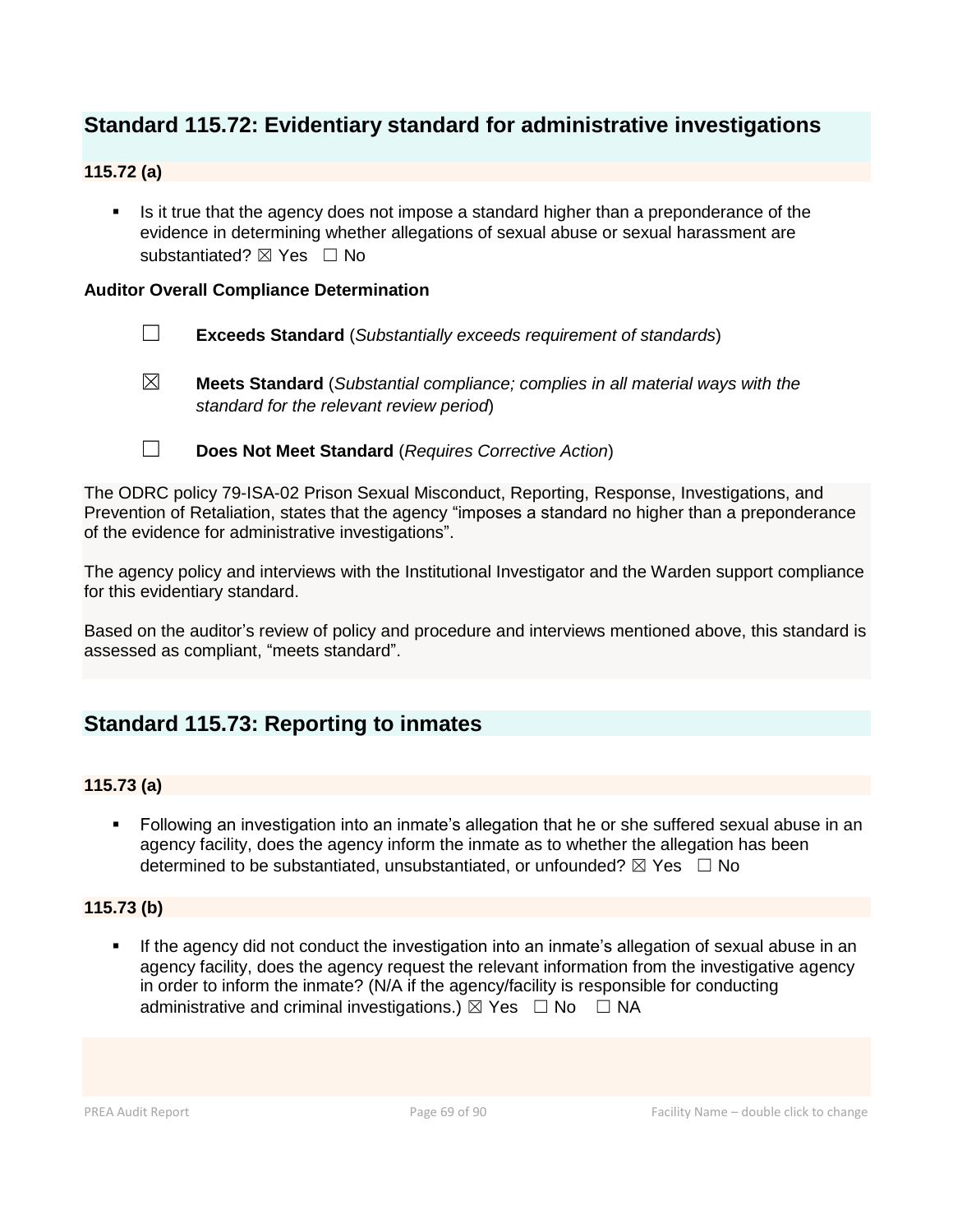### **115.73 (c)**

- Following an inmate's allegation that a staff member has committed sexual abuse against the inmate, unless the agency has determined that the allegation is unfounded, or unless the inmate has been released from custody, does the agency subsequently inform the inmate whenever: The staff member is no longer posted within the inmate's unit?  $\boxtimes$  Yes  $\Box$  No
- Following an inmate's allegation that a staff member has committed sexual abuse against the inmate, unless the agency has determined that the allegation is unfounded, or unless the inmate has been released from custody, does the agency subsequently inform the inmate whenever: The staff member is no longer employed at the facility?  $\boxtimes$  Yes  $\Box$  No
- Following an inmate's allegation that a staff member has committed sexual abuse against the inmate, unless the agency has determined that the allegation is unfounded, or unless the inmate has been released from custody, does the agency subsequently inform the inmate whenever: The agency learns that the staff member has been indicted on a charge related to sexual abuse in the facility?  $\boxtimes$  Yes  $\Box$  No
- Following an inmate's allegation that a staff member has committed sexual abuse against the inmate, unless the agency has determined that the allegation is unfounded, or unless the inmate has been released from custody, does the agency subsequently inform the inmate whenever: The agency learns that the staff member has been convicted on a charge related to sexual abuse within the facility?  $\boxtimes$  Yes  $\Box$  No

### **115.73 (d)**

- Following an inmate's allegation that he or she has been sexually abused by another inmate, does the agency subsequently inform the alleged victim whenever: The agency learns that the alleged abuser has been indicted on a charge related to sexual abuse within the facility? ☒ Yes ☐ No
- Following an inmate's allegation that he or she has been sexually abused by another inmate, does the agency subsequently inform the alleged victim whenever: The agency learns that the alleged abuser has been convicted on a charge related to sexual abuse within the facility?  $\boxtimes$  Yes  $\Box$  No

### **115.73 (e)**

**•** Does the agency document all such notifications or attempted notifications?  $\boxtimes$  Yes  $\Box$  No

#### **115.73 (f)**

■ Auditor is not required to audit this provision.

#### **Auditor Overall Compliance Determination**



☐ **Exceeds Standard** (*Substantially exceeds requirement of standards*)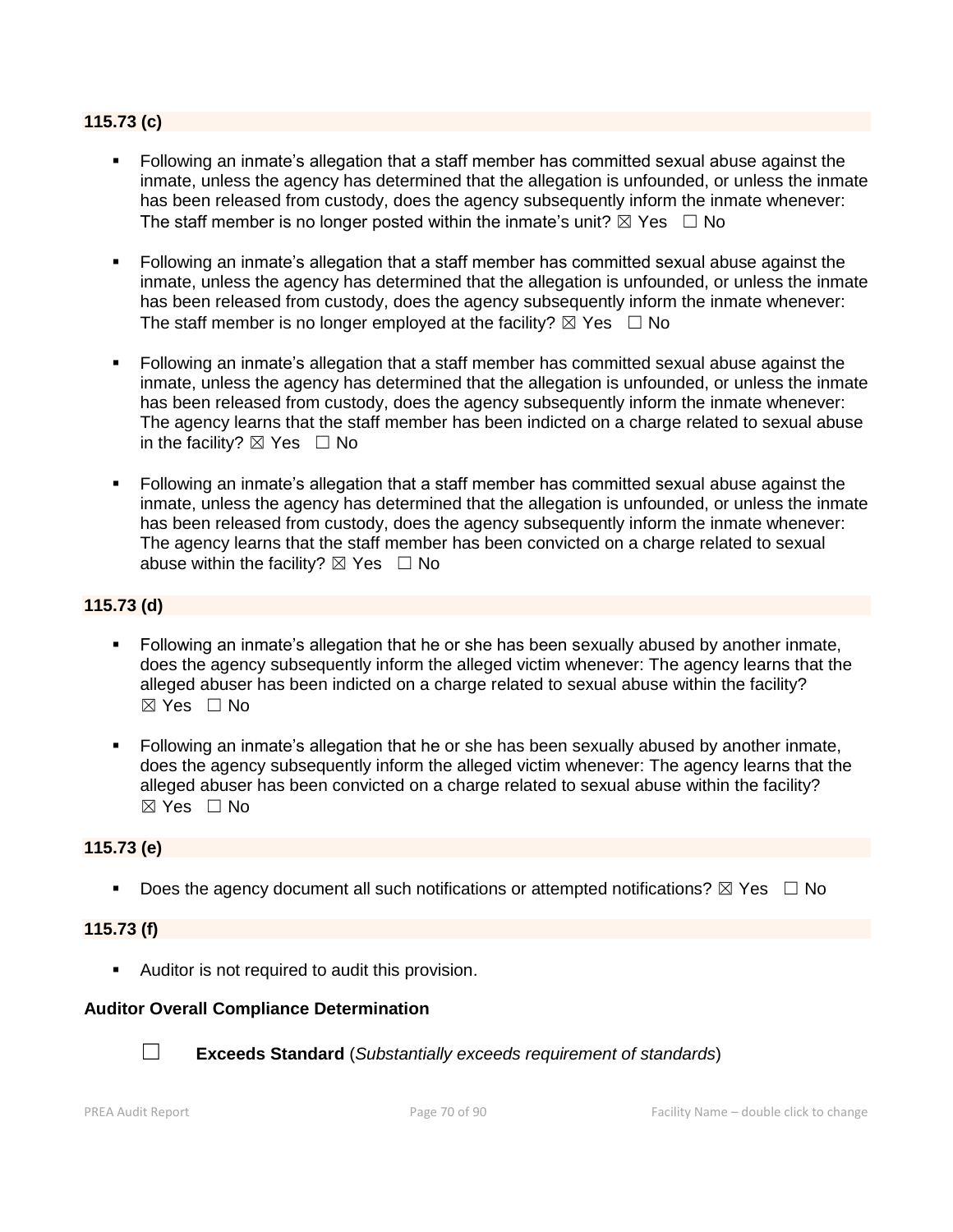- ☒ **Meets Standard** (*Substantial compliance; complies in all material ways with the standard for the relevant review period*)
- ☐ **Does Not Meet Standard** (*Requires Corrective Action*)

The ODRC policy 79-ISA-02 Prison Sexual Misconduct, Reporting, Response, Investigation, and Prevention of Retaliation requires that when an inmate makes an allegation of sexual abuse, he is informed verbally or in writing as to whether the allegation has been determined to be substantiated, unsubstantiated, are unfounded following an investigation. This is the agency policy requiring that an inmate be informed.

In the past 12 months there have been zero (0) number of criminal and/or administrative investigations of alleged inmate abuse that were completed by the agency/facility. Additionally, there were zero (0) number of alleged sexual abuse investigations that were completed by an outside agency (OSHP). Thus, zero (0) number of inmates were notified at OSP.

Interviews with staff indicate that if an investigation were completed an inmate would be notified as to whether it was substantiated, unsubstantiated or unfounded following such an investigation. The auditor, based on the above information and review of the agency policy, and based on interviews with key staff assesses this standard as compliant, "meets standard".

# **DISCIPLINE**

### **Standard 115.76: Disciplinary sanctions for staff**

### **115.76 (a)**

**•** Are staff subject to disciplinary sanctions up to and including termination for violating agency sexual abuse or sexual harassment policies?  $\boxtimes$  Yes  $\Box$  No

### **115.76 (b)**

**EXTE:** Is termination the presumptive disciplinary sanction for staff who have engaged in sexual abuse? ☒ Yes ☐ No

#### **115.76 (c)**

▪ Are disciplinary sanctions for violations of agency policies relating to sexual abuse or sexual harassment (other than actually engaging in sexual abuse) commensurate with the nature and circumstances of the acts committed, the staff member's disciplinary history, and the sanctions imposed for comparable offenses by other staff with similar histories?  $\boxtimes$  Yes  $\Box$  No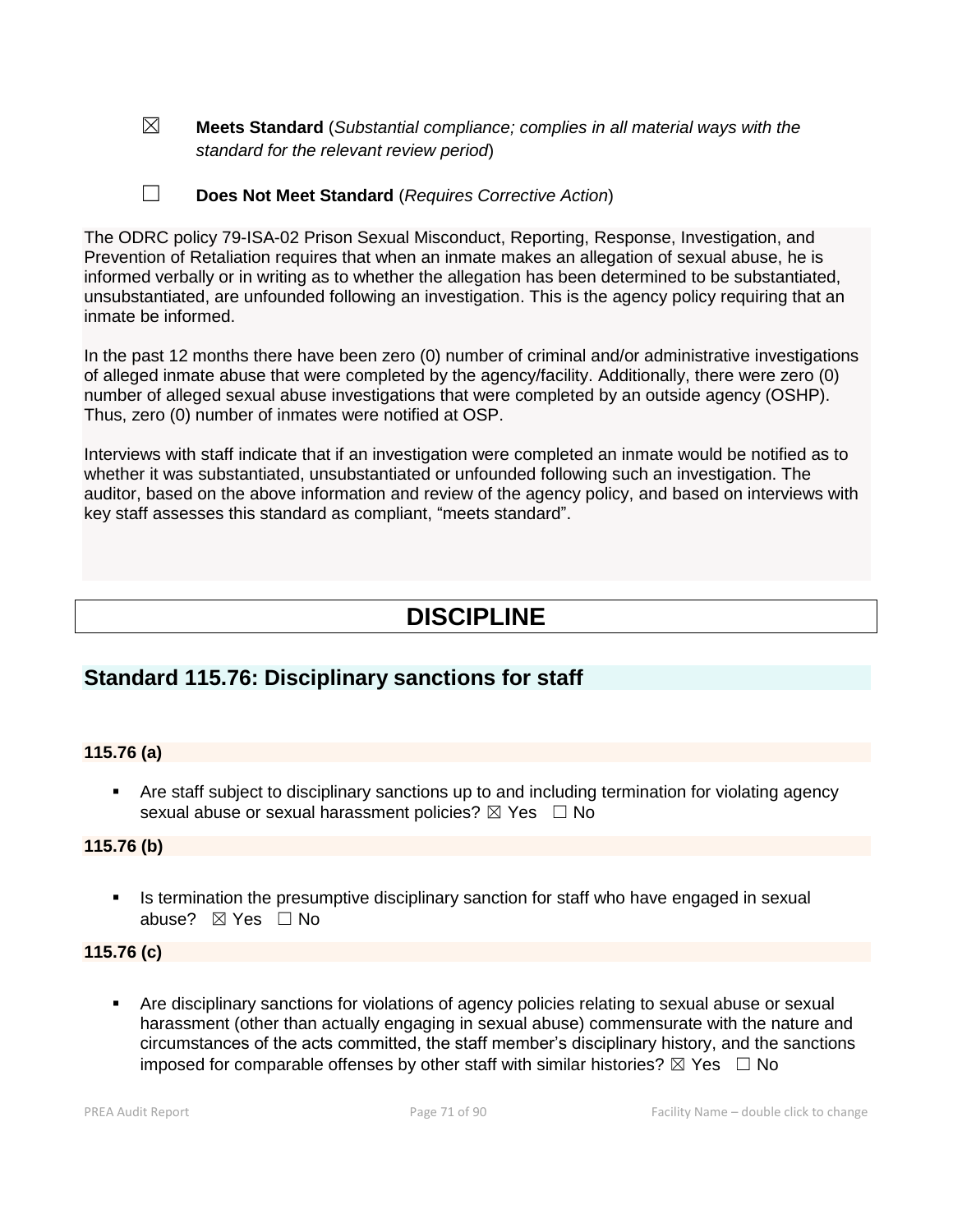### **115.76 (d)**

- Are all terminations for violations of agency sexual abuse or sexual harassment policies, or resignations by staff who would have been terminated if not for their resignation, reported to: Law enforcement agencies (unless the activity was clearly not criminal)?  $\boxtimes$  Yes  $\Box$  No
- Are all terminations for violations of agency sexual abuse or sexual harassment policies, or resignations by staff who would have been terminated if not for their resignation, reported to: Relevant licensing bodies?  $\boxtimes$  Yes  $\Box$  No

#### **Auditor Overall Compliance Determination**

- ☐ **Exceeds Standard** (*Substantially exceeds requirement of standards*)
- ☒ **Meets Standard** (*Substantial compliance; complies in all material ways with the standard for the relevant review period*)
- ☐ **Does Not Meet Standard** (*Requires Corrective Action*)

The ODRC policy 79-ISA-01 Prison Rape Elimination, and the Personnel Policy 31-SEM-02 Standards of Employee Conduct, and Personnel Policy 31-SEM-07 Unauthorized Relationships, all stipulate that staff is subject to disciplinary sanctions up to and including termination for violating the agency sexual abuse and sexual harassment policy. The ODRC takes sexual abuse and sexual harassment very seriously as documented by the PREA training of staff, inmates, contractors and volunteers, and by the policies and procedures addressing the Prison Rape Elimination Act.

Further, the State of Ohio takes seriously criminal activity and abuse of inmates. Pursuant the Ohio Revised Code, sexual contact with an inmate or anyone under the supervision of ODRC is considered criminal. It also outlines, the ODRC will refer and pursue all cases of such sexual contact and abuse for criminal prosecution.

All staff are trained annually concerning this above information, PREA information, and PREA compliance. Duties and responsibilities for staff are clearly outlined.

In the past 12 months there have been zero (0) number of staff from the facility who have been terminated or resigned prior to termination for violating agency sexual abuse or sexual harassment policies. There have also been zero (0) number of staff who have been disciplined short of termination, for violation of agency sexual abuse or sexual harassment policies. This information taken from the PAQ, and further outlined in the Bureau of Compliance (BOC) folders referencing this standard in the pre-audit review.

Based on the above information and review of personnel and agency policies, and interviews with the Warden, and the investigative staff, this standard is assessed as compliant, "meets standard".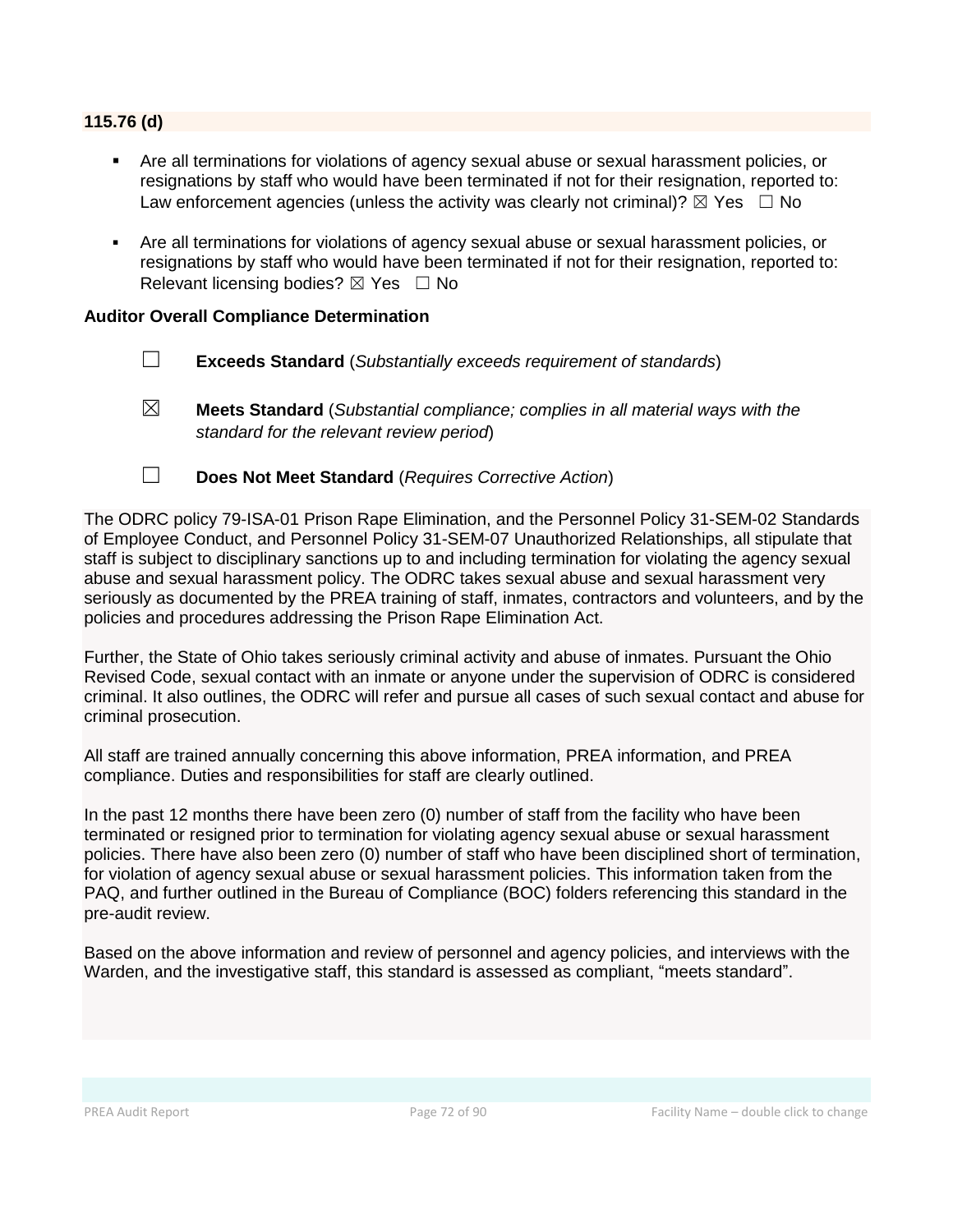# **Standard 115.77: Corrective action for contractors and volunteers**

#### **115.77 (a)**

- Is any contractor or volunteer who engages in sexual abuse prohibited from contact with inmates? ⊠ Yes □ No
- Is any contractor or volunteer who engages in sexual abuse reported to: Law enforcement agencies (unless the activity was clearly not criminal)?  $\boxtimes$  Yes  $\Box$  No
- **EXT** Is any contractor or volunteer who engages in sexual abuse reported to: Relevant licensing bodies? ⊠ Yes □ No

#### **115.77 (b)**

In the case of any other violation of agency sexual abuse or sexual harassment policies by a contractor or volunteer, does the facility take appropriate remedial measures, and consider whether to prohibit further contact with inmates?  $\boxtimes$  Yes  $\Box$  No

#### **Auditor Overall Compliance Determination**

- ☐ **Exceeds Standard** (*Substantially exceeds requirement of standards*)
- ☒ **Meets Standard** (*Substantial compliance; complies in all material ways with the standard for the relevant review period*)
- 
- ☐ **Does Not Meet Standard** (*Requires Corrective Action*)

Corrective action and discipline for contractors and volunteers is defined by policy 79-ISA-01 Prison Rape Elimination and 71-SOC-01, Standards of Conduct for Contractors and Volunteers. The Ohio Revised Code may also apply as noted in Standard 115.76.

Specifically, policy 79-ISA-01 states "In accordance with the ODRC policy 71-SOC-01, Recruitment, Training and Supervision of Volunteers, and ODRC policy, 39 -TRN -12 Contractor Orientation, any contractor or volunteer who engages in sexual conduct is prohibited from contact with inmates and shall be reported to law enforcement agencies, unless the activity was clearly not criminal, and to relevant licensing boards." Contractors, volunteers and others who fall under the standard have been trained in and alerted to these policies, rules, and regulations.

The auditor reviewed the "Acknowledgment of Receipt of the Standards of Conduct for Contractors, Volunteers and Interns". This form indicates that the volunteer, contractor, or intern has read and understands the rules and regulations in the Standards of Conduct and that they are entering a correctional institution that carries a responsibility to ensure safety and security at the facility.

A memo to the file indicates that no volunteer or contractor has engaged in sexual abuse of inmates. Further, the PAQ indicates that there have been zero (0) number of contractors or volunteers reported to law enforcement or licensing boards for sexual abuse or sexual harassment.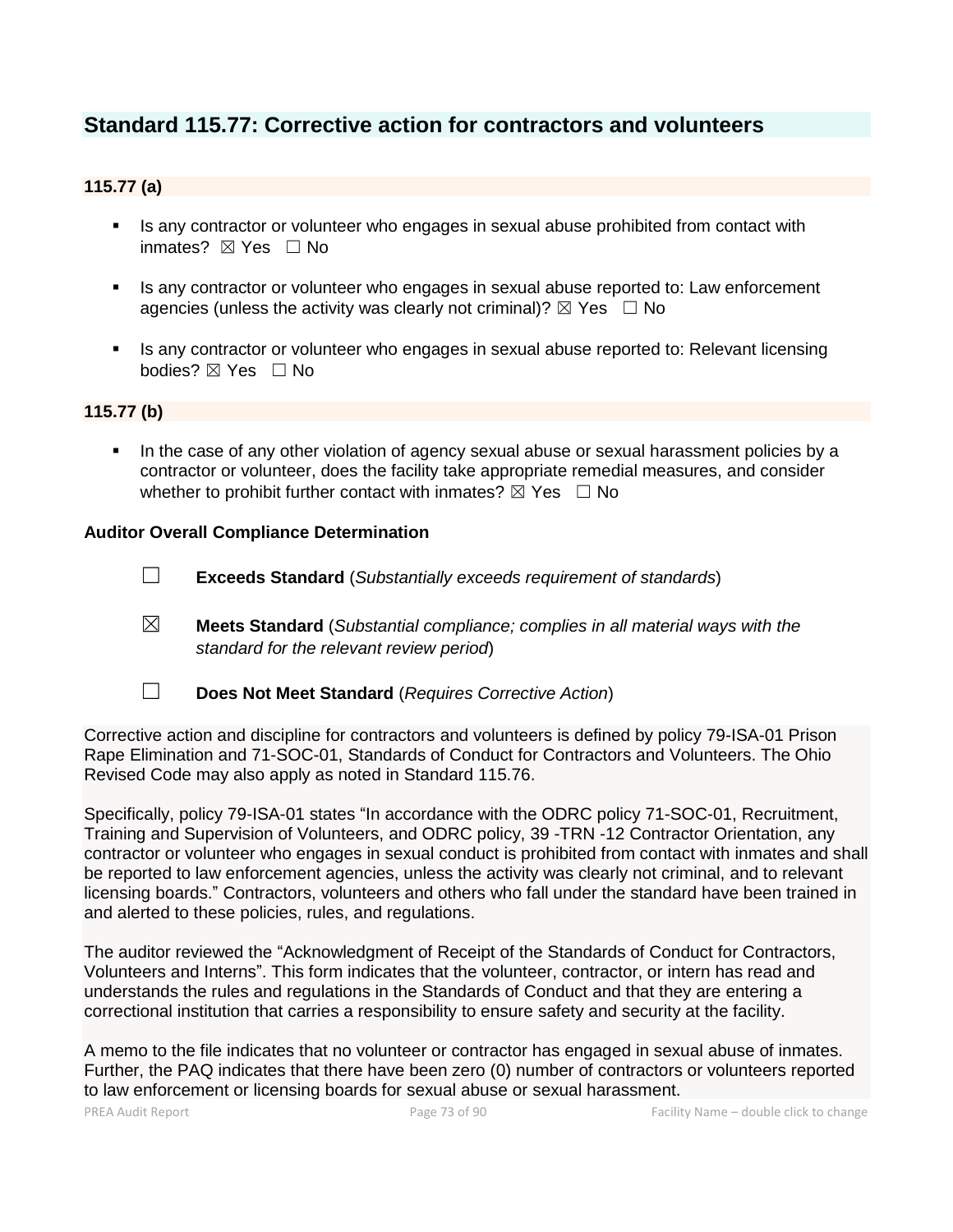Based on the Standards of Conduct, policy and procedures above, and interviews with contractors, volunteers and interns. The auditor assesses this standard as compliant, "meets standard".

# **Standard 115.78: Disciplinary sanctions for inmates**

# **115.78 (a)**

■ Following an administrative finding that an inmate engaged in inmate-on-inmate sexual abuse, or following a criminal finding of guilt for inmate-on-inmate sexual abuse, are inmates subject to disciplinary sanctions pursuant to a formal disciplinary process?  $\boxtimes$  Yes  $\Box$  No

#### **115.78 (b)**

▪ Are sanctions commensurate with the nature and circumstances of the abuse committed, the inmate's disciplinary history, and the sanctions imposed for comparable offenses by other inmates with similar histories?  $\boxtimes$  Yes  $\Box$  No

# **115.78 (c)**

▪ When determining what types of sanction, if any, should be imposed, does the disciplinary process consider whether an inmate's mental disabilities or mental illness contributed to his or her behavior? ⊠ Yes □ No

#### **115.78 (d)**

If the facility offers therapy, counseling, or other interventions designed to address and correct underlying reasons or motivations for the abuse, does the facility consider whether to require the offending inmate to participate in such interventions as a condition of access to programming and other benefits?  $\boxtimes$  Yes  $\Box$  No

#### **115.78 (e)**

■ Does the agency discipline an inmate for sexual contact with staff only upon a finding that the staff member did not consent to such contact?  $\boxtimes$  Yes  $\Box$  No

#### **115.78 (f)**

For the purpose of disciplinary action does a report of sexual abuse made in good faith based upon a reasonable belief that the alleged conduct occurred NOT constitute falsely reporting an incident or lying, even if an investigation does not establish evidence sufficient to substantiate the allegation?  $\boxtimes$  Yes  $\Box$  No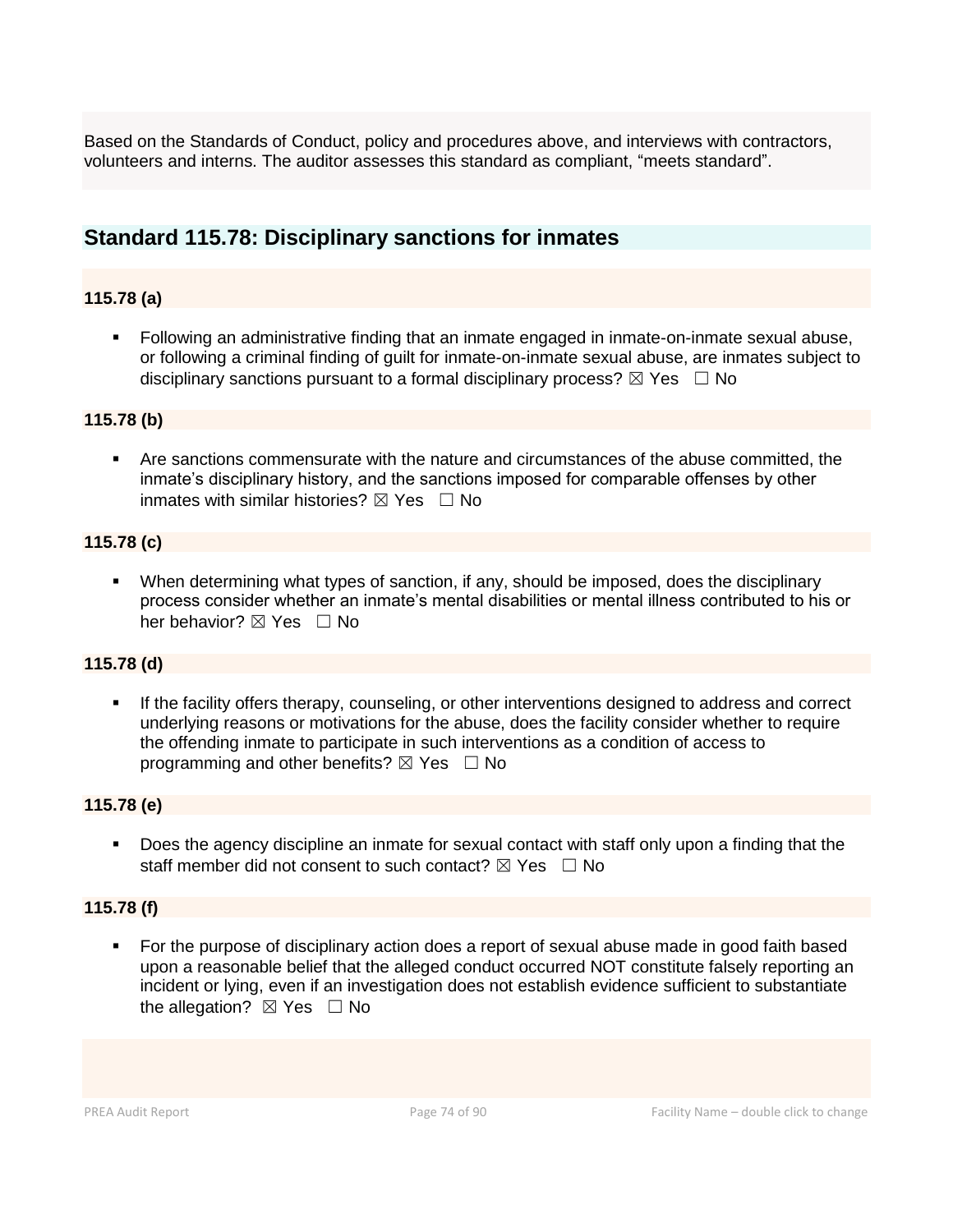#### **115.78 (g)**

Does the agency always refrain from considering non-coercive sexual activity between inmates to be sexual abuse? (N/A if the agency does not prohibit all sexual activity between inmates.)  $\boxtimes$  Yes  $\Box$  No  $\Box$  NA

#### **Auditor Overall Compliance Determination**

- ☐ **Exceeds Standard** (*Substantially exceeds requirement of standards*)
- ☒ **Meets Standard** (*Substantial compliance; complies in all material ways with the standard for the relevant review period*)
- ☐ **Does Not Meet Standard** (*Requires Corrective Action*)

Disciplinary sanctions for inmates are guided by the ODRC, by the Inmate Rules of Conduct 5120-9-06, by the State of Ohio Administrative Code, by the Rules Violations/Disciplinary Violations, and by the Inmate Disciplinary Process.

Administrative Code 5120-9-07, and Administrative Code 5120-9-08 define and list the Disposition of Rule Violations. This information is available to the inmates in the Inmate Manual, handouts, and the Law Library.

Inmates are subject to sexual abuse criminal prosecution after an investigation, and referral by the OSHP. Referral is made to the appropriate state prosecutors/judicial authorities or administratively subject to disciplinary sanctions only pursuant to a formal disciplinary process following an administrative finding.

In the past 12 months there have been zero (0) number of administrative findings of inmate on inmate sexual abuse that have occurred at the facility. In the past 12 months there have been zero (0) number of criminal findings of guilt for inmate on inmate sexual abuse that occurred at the facility. This taken directly from the PAQ. The PAQ also notes the following: the facility offers therapy, counseling, or other intervention; the agency disciplines inmates for sexual conduct with staff only upon finding that the staff member did not consent to such contact; the agency prohibits disciplinary action for a report filed in good faith; and the agency prohibits all sexual activity between inmates. Again, this taken from the PAQ.

Based on the auditor's review of the PREA information, disciplinary policies, observation of the actual disciplinary process (Rules Infraction Board, RIB), and based on interviews with staff and inmates, this standard is assessed as compliant, "meets standard".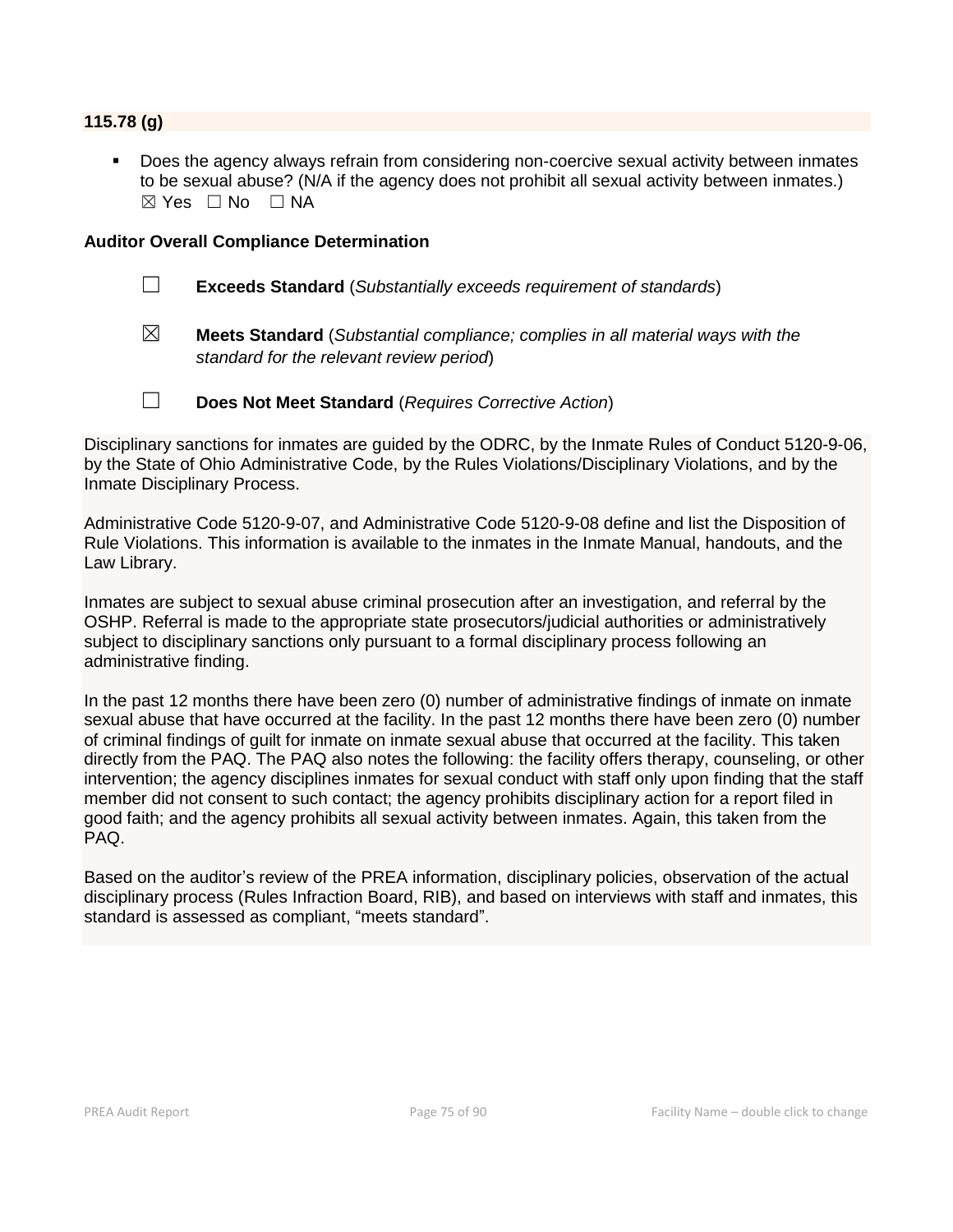# **MEDICAL AND MENTAL CARE**

# **Standard 115.81: Medical and mental health screenings; history of sexual abuse**

# **115.81 (a)**

If the screening pursuant to  $\S$  115.41 indicates that a prison inmate has experienced prior sexual victimization, whether it occurred in an institutional setting or in the community, do staff ensure that the inmate is offered a follow-up meeting with a medical or mental health practitioner within 14 days of the intake screening? (N/A if the facility is not a prison.)  $\boxtimes$  Yes  $\Box$  No  $\Box$  NA

#### **115.81 (b)**

If the screening pursuant to  $\S$  115.41 indicates that a prison inmate has previously perpetrated sexual abuse, whether it occurred in an institutional setting or in the community, do staff ensure that the inmate is offered a follow-up meeting with a mental health practitioner within 14 days of the intake screening? (N/A if the facility is not a prison.)  $\boxtimes$  Yes  $\Box$  No  $\Box$  NA

# **115.81 (c)**

If the screening pursuant to  $\S$  115.41 indicates that a jail inmate has experienced prior sexual victimization, whether it occurred in an institutional setting or in the community, do staff ensure that the inmate is offered a follow-up meeting with a medical or mental health practitioner within 14 days of the intake screening?  $\boxtimes$  Yes  $\Box$  No

# **115.81 (d)**

Is any information related to sexual victimization or abusiveness that occurred in an institutional setting strictly limited to medical and mental health practitioners and other staff as necessary to inform treatment plans and security management decisions, including housing, bed, work, education, and program assignments, or as otherwise required by Federal, State, or local law?  $\boxtimes$  Yes  $\Box$  No

# **115.81 (e)**

Do medical and mental health practitioners obtain informed consent from inmates before reporting information about prior sexual victimization that did not occur in an institutional setting, unless the inmate is under the age of 18?  $\boxtimes$  Yes  $\Box$  No

#### **Auditor Overall Compliance Determination**



☐ **Exceeds Standard** (*Substantially exceeds requirement of standards*)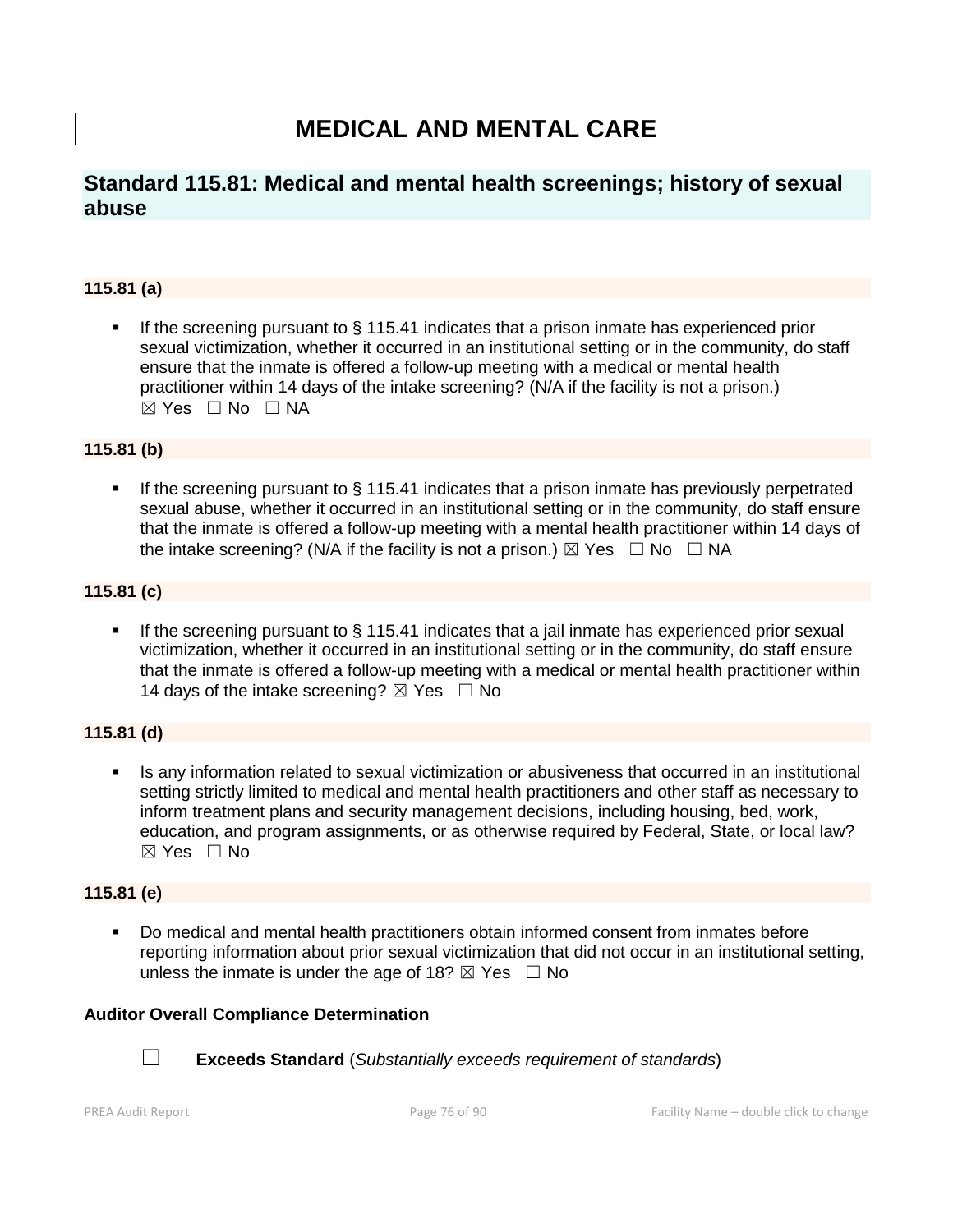☒ **Meets Standard** (*Substantial compliance; complies in all material ways with the standard for the relevant review period*)

# ☐ **Does Not Meet Standard** (*Requires Corrective Action*)

The pre-audit review consisted of the following items which were reviewed prior to the on-site visit and further reviewed when visiting the facility and interviewing, specialized staff.

ODRC policy 79-ISA-02 Prison Sexual Misconduct, Reporting, Response, Investigation, and Prevention of Retaliation. ODRC policy 79-ISA-04, Risk Assessments and Accommodation strategies. PREA Assessment Process Form. PREA assessment details. Referral to Mental Health Services.

Informed Consent Form (not applicable).

PREA classification screen.

ODRC policy 79-ISA-02, addresses information related to sexual victimization or abusiveness that occurred in an institutional setting. This policy also directs the access to such information and the use of such information.

ODRC policy 79-ISA-04, requires that all inmates at any ODRC facility who have disclosed prior sexual victimization during assessment screening, pursuant standard 115.41 are offered a follow-up with a medical or mental health practitioner. It is also noted, during assessment screening of offenders who have previously perpetrated abuse as indicated in standard 115.41, that the offenders are offered a follow-up meeting with a mental health practitioner. These follow-up meetings for the victim or the abuser are offered within 14 days of screening. This is a key step in changing the culture of prison incarceration and the ODRC is taking such steps to ensure healthcare and mental health care followup. ODRC is addressing the elimination of rape in prison as directed by PREA Law.

In the past 12 months, 100% of the inmates who disclosed prior victimization during screening were offered a follow-up meeting with a medical or mental health practitioner. This information detailed in the PAQ and supported by interviews with intake and assessment staff during the on-site visit.

As indicated previously, the assessment process used by the ODRC is thorough and comprehensive and an institutional team effort. Information related to sexual victimization or abusiveness is strictly limited. This information is used only to make appropriate assignments for treatment, housing, and programs.

Based on review of policy and procedures, risk assessments, the intake process, and the auditor's interviews with staff and inmates, this standard is assessed as compliant, "meets standard".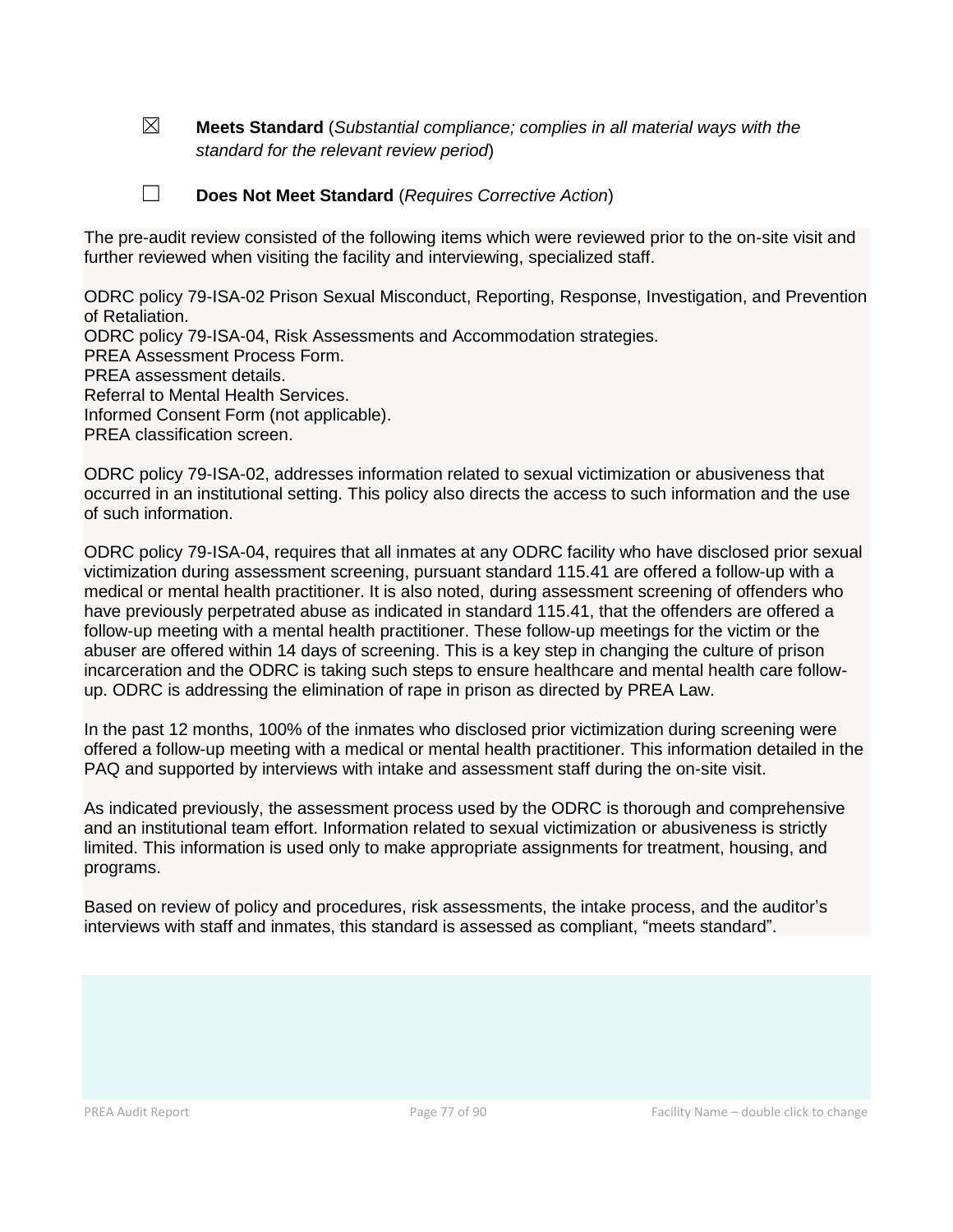# **Standard 115.82: Access to emergency medical and mental health services**

# **115.82 (a)**

▪ Do inmate victims of sexual abuse receive timely, unimpeded access to emergency medical treatment and crisis intervention services, the nature and scope of which are determined by medical and mental health practitioners according to their professional judgment?  $\boxtimes$  Yes  $\Box$  No

# **115.82 (b)**

- If no qualified medical or mental health practitioners are on duty at the time a report of recent sexual abuse is made, do security staff first responders take preliminary steps to protect the victim pursuant to § 115.62?  $\boxtimes$  Yes  $\Box$  No
- Do security staff first responders immediately notify the appropriate medical and mental health practitioners?  $\boxtimes$  Yes  $\Box$  No

# **115.82 (c)**

▪ Are inmate victims of sexual abuse offered timely information about and timely access to emergency contraception and sexually transmitted infections prophylaxis, in accordance with professionally accepted standards of care, where medically appropriate?  $\boxtimes$  Yes  $\Box$  No

# **115.82 (d)**

**•** Are treatment services provided to the victim without financial cost and regardless of whether the victim names the abuser or cooperates with any investigation arising out of the incident?  $\boxtimes$  Yes  $\Box$  No

#### **Auditor Overall Compliance Determination**

- ☐ **Exceeds Standard** (*Substantially exceeds requirement of standards*)
- ☒ **Meets Standard** (*Substantial compliance; complies in all material ways with the standard for the relevant review period*)
- ☐ **Does Not Meet Standard** (*Requires Corrective Action*)

Inmates receive unimpeded access to medical and mental health treatment and crisis intervention at OSP. Medical and Emergency Medical Services are available on-site at the institution, 24/7. Mental Health Services are available daily. For late evening, night and holiday, services are available on-call. For emergencies there is emergency transportation services through 9/11; emergency room services through Mercy Health/St. Elizabeth Hospital, Youngstown area. Specialty Medical Services can be offered through the Franklin Medical Center (FMC) and the Ohio State University (OSU) Hospital, Columbus, Ohio.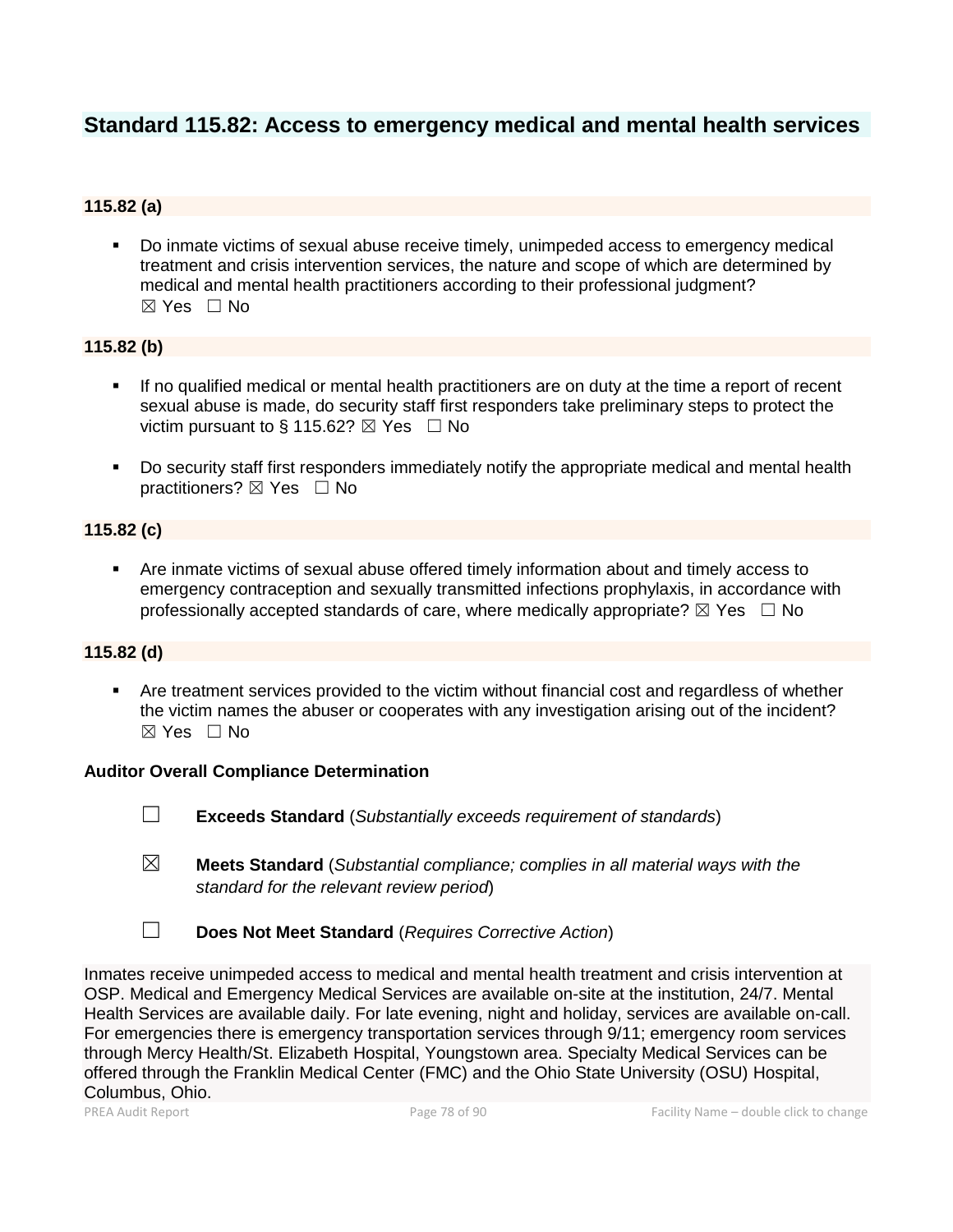Forensic Healthcare Services are not available at OSP but can be extended to victims of sexual abuse at FMC or OSU. If of an emergency nature, forensic exams, as defined by the State of Ohio, can be accomplished at local hospitals.

Treatment services in the ODRC are provided for every victim of sexual abuse without financial cost to the victim. Inmates of sexual abuse are provided timely information about transmitted infections prophylaxis in accordance with professionally accepted standards and with care where medically appropriate.

The following documents were also reviewed by the auditor, 67-MNH-09, Suicide Prevention; Medical Protocol B-11, Medical Guidelines for Sexual Conduct or Recent Sexual Abuse; on-call schedules and healthcare staff schedules.

A scripted question from the PREA specialized staff questionnaire asks, "is the health care at the facility comparable to the healthcare in the community?" The auditor was informed by all specialized staff who answered, that the quality was as good or better as that in the community.

Based on the above information, and interviews with Medical and Mental Health Care staff, specialized staff, and random staff and inmates. This standard is assessed as compliant, "meets standard".

# **Standard 115.83: Ongoing medical and mental health care for sexual abuse victims and abusers**

# **115.83 (a)**

▪ Does the facility offer medical and mental health evaluation and, as appropriate, treatment to all inmates who have been victimized by sexual abuse in any prison, jail, lockup, or juvenile facility?  $\boxtimes$  Yes  $\Box$  No

# **115.83 (b)**

▪ Does the evaluation and treatment of such victims include, as appropriate, follow-up services, treatment plans, and, when necessary, referrals for continued care following their transfer to, or placement in, other facilities, or their release from custody?  $\boxtimes$  Yes  $\Box$  No

# **115.83 (c)**

■ Does the facility provide such victims with medical and mental health services consistent with the community level of care?  $\boxtimes$  Yes  $\Box$  No

# **115.83 (d)**

**EXT** Are inmate victims of sexually abusive vaginal penetration while incarcerated offered pregnancy tests? (N/A if all-male facility.)  $\Box$  Yes  $\Box$  No  $\boxtimes$  NA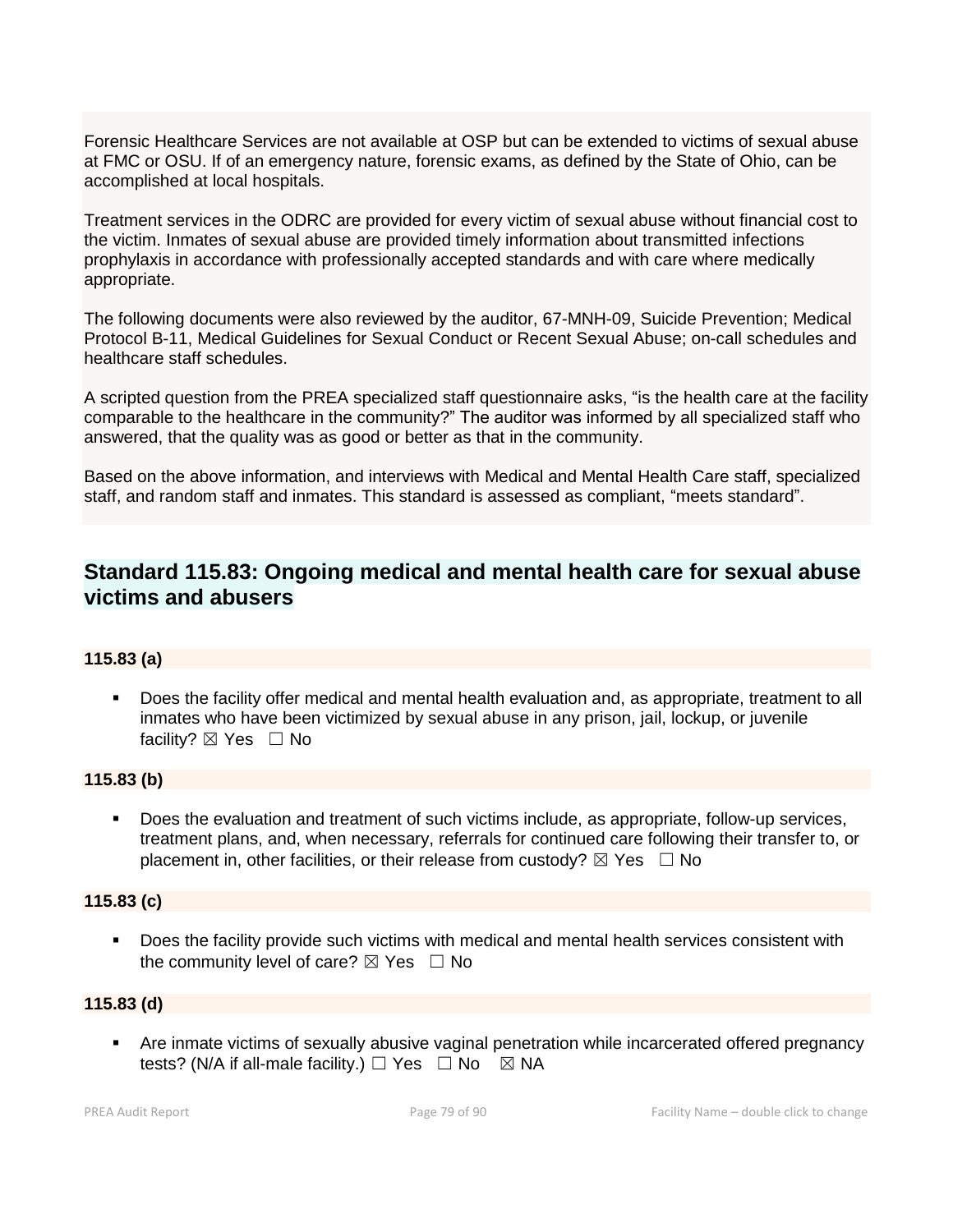#### **115.83 (e)**

If pregnancy results from the conduct described in paragraph  $\S$  115.83(d), do such victims receive timely and comprehensive information about and timely access to all lawful pregnancyrelated medical services? (N/A if all-male facility.)  $\Box$  Yes  $\Box$  No  $\boxtimes$  NA

# **115.83 (f)**

▪ Are inmate victims of sexual abuse while incarcerated offered tests for sexually transmitted infections as medically appropriate?  $\boxtimes$  Yes  $\Box$  No

#### **115.83 (g)**

Are treatment services provided to the victim without financial cost and regardless of whether the victim names the abuser or cooperates with any investigation arising out of the incident?  $\boxtimes$  Yes  $\Box$  No

#### **115.83 (h)**

**.** If the facility is a prison, does it attempt to conduct a mental health evaluation of all known inmate-on-inmate abusers within 60 days of learning of such abuse history and offer treatment when deemed appropriate by mental health practitioners? (NA if the facility is a jail.)  $\boxtimes$  Yes  $\Box$  No  $\Box$  NA

#### **Auditor Overall Compliance Determination**

- ☐ **Exceeds Standard** (*Substantially exceeds requirement of standards*)
- ☒ **Meets Standard** (*Substantial compliance; complies in all material ways with the standard for the relevant review period*)
- ☐ **Does Not Meet Standard** (*Requires Corrective Action*)

ODRC policy 79-ISA-02 Prison Sexual Misconduct, Reporting, Response, Investigation and Prevention of Retaliation; the ODRC Medical Protocol, B-11, Medical Care Guidelines for Sexual Contact, or Recent Sexual Abuse; policy 67-MNH-02, Mental Health Screening and Classification; policy 67-MNH-04 Transfer and Discharge of Mental Health Caseload; and policy 67-MNH-15, Mental Health Treatment; all offer and direct medical and mental health evaluation and care, as appropriate, to all inmates who have been victimized by sexual abuse in any prison, jail, etc.

Ongoing medical and mental health care for those victimized by sexual abuse is available for inmates at OSP. Ongoing mental health treatment and evaluation of all inmate on inmate abusers is available at the facility also. Abusers are evaluated within 60 days of learning of such abuse history, and offered treatment, as deemed appropriate by a mental health practitioner.

ODRC is making the effort to treat victims of sexual abuse and abusers, both changing the culture of prison incarceration and helping with reentry of the inmate population to society.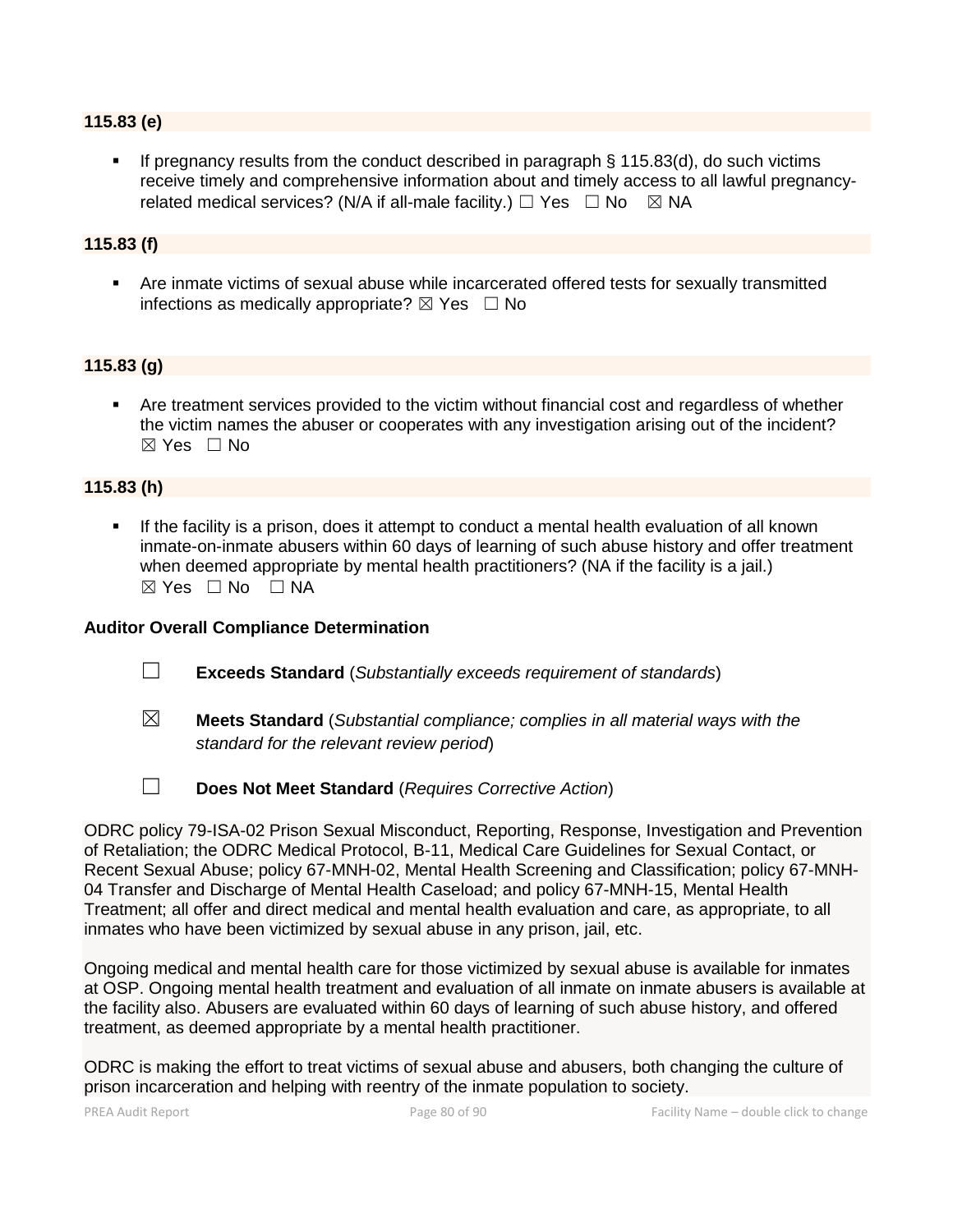The auditor's review of the above policies and procedures, the formal and informal interviews with inmates and staff, and with specialized medical and mental health staff confirmed the institution's compliance with this standard. This standard is assessed as compliant, "meets standard".

# **DATA COLLECTION AND REVIEW**

# **Standard 115.86: Sexual abuse incident reviews**

# **115.86 (a)**

Does the facility conduct a sexual abuse incident review at the conclusion of every sexual abuse investigation, including where the allegation has not been substantiated, unless the allegation has been determined to be unfounded?  $\boxtimes$  Yes  $\Box$  No

#### **115.86 (b)**

■ Does such review ordinarily occur within 30 days of the conclusion of the investigation?  $\boxtimes$  Yes  $\Box$  No

# **115.86 (c)**

■ Does the review team include upper-level management officials, with input from line supervisors, investigators, and medical or mental health practitioners?  $\boxtimes$  Yes  $\Box$  No

#### **115.86 (d)**

- Does the review team: Consider whether the allegation or investigation indicates a need to change policy or practice to better prevent, detect, or respond to sexual abuse?  $\boxtimes$  Yes  $\Box$  No
- Does the review team: Consider whether the incident or allegation was motivated by race; ethnicity; gender identity; lesbian, gay, bisexual, transgender, or intersex identification, status, or perceived status; gang affiliation; or other group dynamics at the facility?  $\boxtimes$  Yes  $\Box$  No
- Does the review team: Examine the area in the facility where the incident allegedly occurred to assess whether physical barriers in the area may enable abuse?  $\boxtimes$  Yes  $\Box$  No
- Does the review team: Assess the adequacy of staffing levels in that area during different shifts? ⊠ Yes □ No
- Does the review team: Assess whether monitoring technology should be deployed or augmented to supplement supervision by staff?  $\boxtimes$  Yes  $\Box$  No
- Does the review team: Prepare a report of its findings, including but not necessarily limited to determinations made pursuant to §§ 115.86(d)(1) - (d)(5), and any recommendations for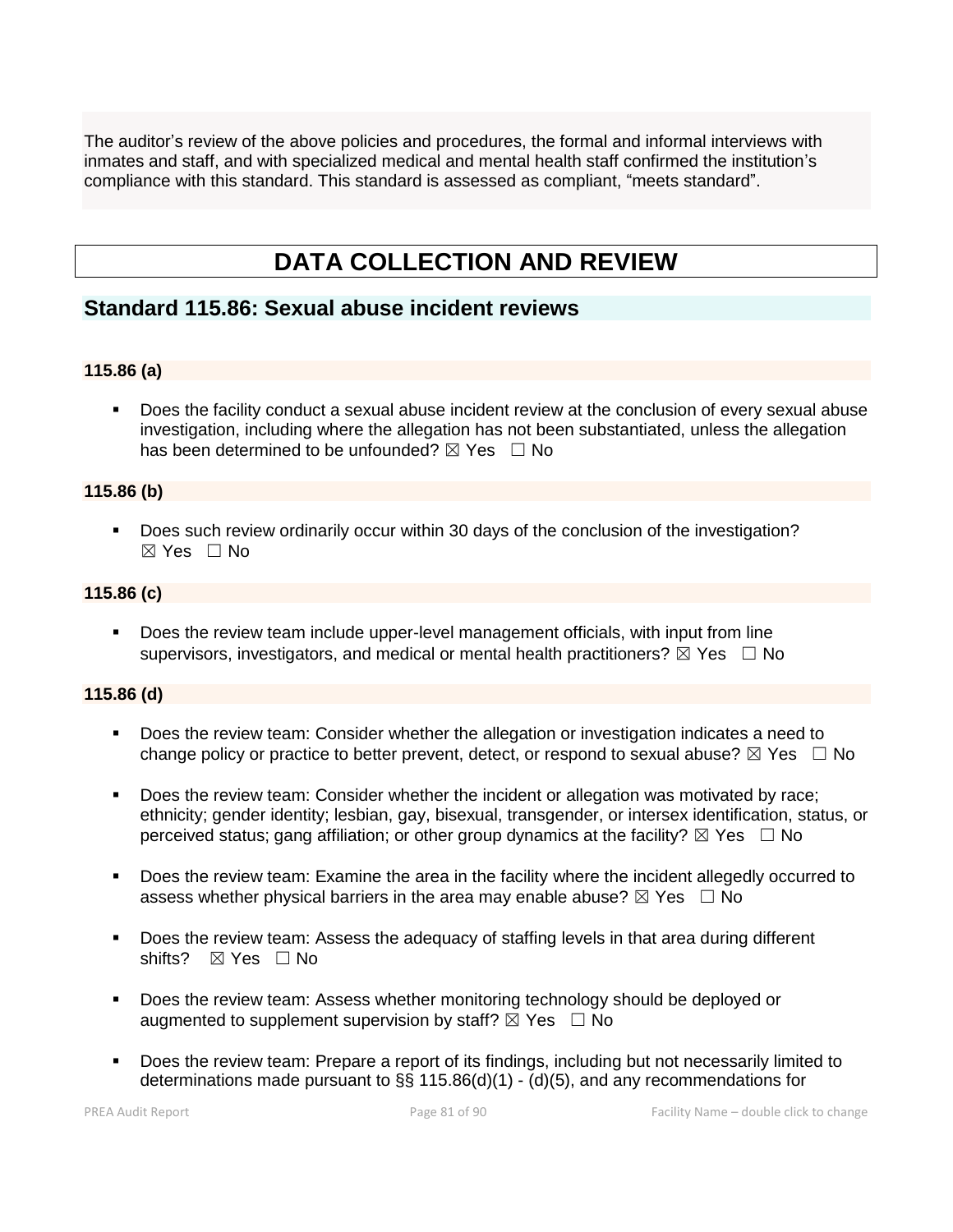improvement and submit such report to the facility head and PREA compliance manager?  $\boxtimes$  Yes  $\Box$  No

### **115.86 (e)**

■ Does the facility implement the recommendations for improvement, or document its reasons for not doing so?  $\boxtimes$  Yes  $\Box$  No

#### **Auditor Overall Compliance Determination**

- ☐ **Exceeds Standard** (*Substantially exceeds requirement of standards*)
- 

☒ **Meets Standard** (*Substantial compliance; complies in all material ways with the standard for the relevant review period*)

☐ **Does Not Meet Standard** (*Requires Corrective Action*)

The Ohio State Penitentiary in conjunction with the ODRC policy 79-ISA-03 Sexual Abuse Review Team (SART), requires its key staff to review all sexual abuse incidents unless determined to be unfounded. These reviews must occur within 30 days of the conclusion of the investigation. This policy directs that the Managing Officer will establish a Sexual Abuse Review Team that includes, at a minimum, the following:

1) Institutional Operation Compliance Manager (OCM), Chair-PREA Manager.

2) a Deputy Warden

3) Institutional Investigator

4) designated Victim Support Person (VSP)

5) any other staff that may have relevant input, such as line supervisors, medical and mental health professionals.

The SART team uses a checklist such that it will consider issues in the following areas:

> Inmate's concern;

> Committee considerations (which include change in policy or procedure, motivation, physical barriers, inadequate staffing, and monitoring technology);

- > Committee recommendations;
- > Committee referrals;
- > Committee signatures;
- > Warden's comments/actions ordered; and
- > Committee recommendations approved (yes or no).

In the past 12 months there have been zero (0) of criminal and/or administrative investigations of alleged sexual abuse completed at the OSP, excluding only "unfounded" incidents. In the past 12 months there have been zero (0) number of criminal or administrative sexual abuse incident reviews within 30 days of the conclusion of the sexual abuse investigation because there had been no investigations. As outlined in several other standards, OSP is a "Super Max" facility and there have been no incidents of sexual abuse. This information provided in the PAQ and noted in the other standards. Additionally, the PAQ notes that ODRC facilities: ordinarily conduct a criminal or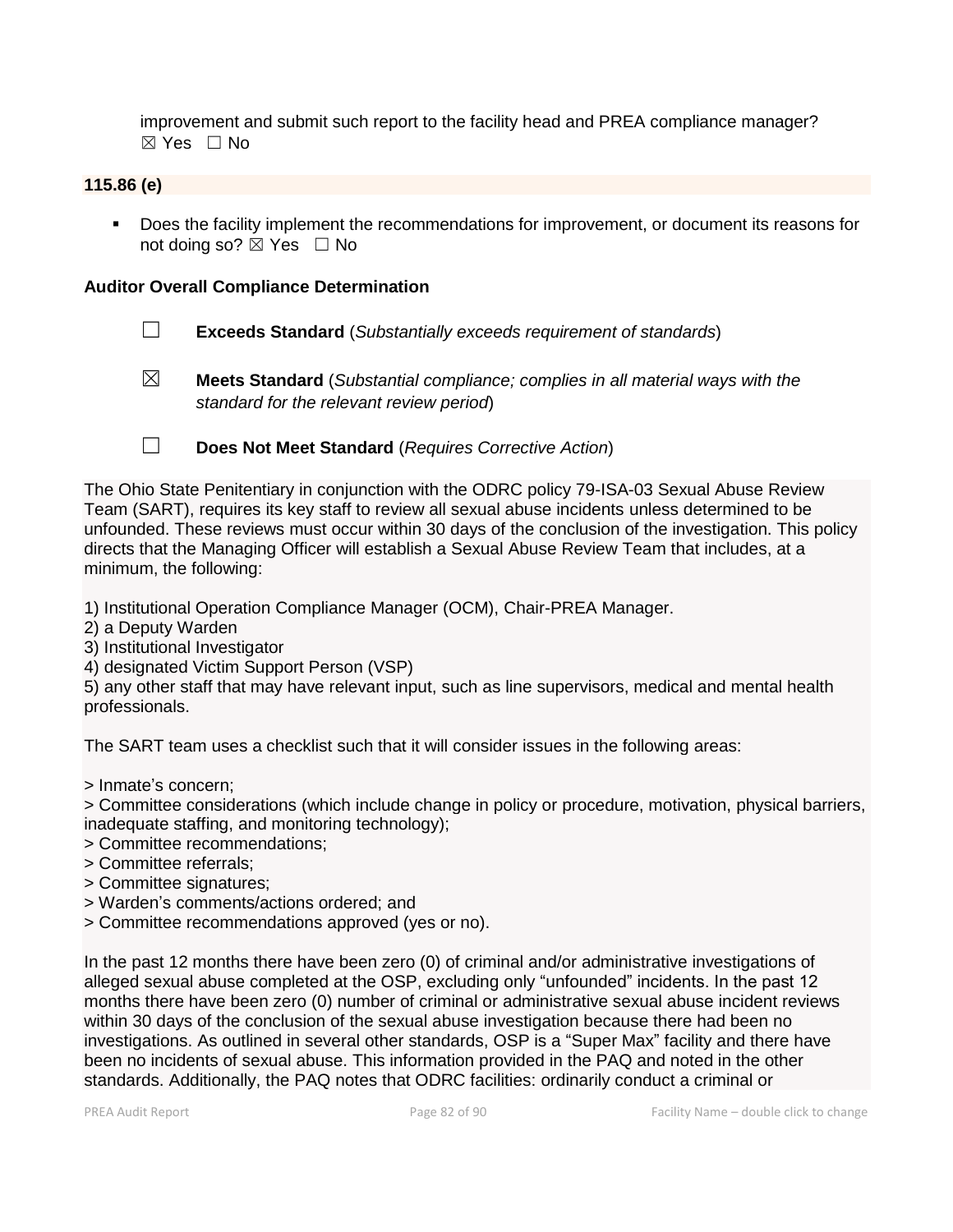administrative sexual abuse incident review within 30 days; it also indicated that the Sexual Abuse Incident Review Team includes upper-level management officials (as outlined in the SART membership above); and the facility implements the recommendations for improvement or documents its reasons for not doing so.

There have been no reviews at OSP. If there were incidents/cause for reviews, such would be documented. There was discussion with the Warden and the Institutional PREA Manager, and there will be consideration of mock team reviews for this standard.

Based on the information above, the ODRC SART policy, and based on interviews with key staff at OSP this standard is assessed as compliant, "meets standard".

# **Standard 115.87: Data collection**

# **115.87 (a)**

Does the agency collect accurate, uniform data for every allegation of sexual abuse at facilities under its direct control using a standardized instrument and set of definitions?  $\boxtimes$  Yes  $\Box$  No

#### **115.87 (b)**

■ Does the agency aggregate the incident-based sexual abuse data at least annually?  $\boxtimes$  Yes  $\Box$  No

# **115.87 (c)**

▪ Does the incident-based data include, at a minimum, the data necessary to answer all questions from the most recent version of the Survey of Sexual Violence conducted by the Department of Justice? ☒ Yes ☐ No

#### **115.87 (d)**

Does the agency maintain, review, and collect data as needed from all available incident-based documents, including reports, investigation files, and sexual abuse incident reviews?  $\boxtimes$  Yes  $\Box$  No

#### **115.87 (e)**

Does the agency also obtain incident-based and aggregated data from every private facility with which it contracts for the confinement of its inmates? (N/A if agency does not contract for the confinement of its inmates.)  $\boxtimes$  Yes  $\Box$  No  $\Box$  NA

#### **115.87 (f)**

Does the agency, upon request, provide all such data from the previous calendar year to the Department of Justice no later than June 30? (N/A if DOJ has not requested agency data.)  $\boxtimes$  Yes  $\Box$  No  $\Box$  NA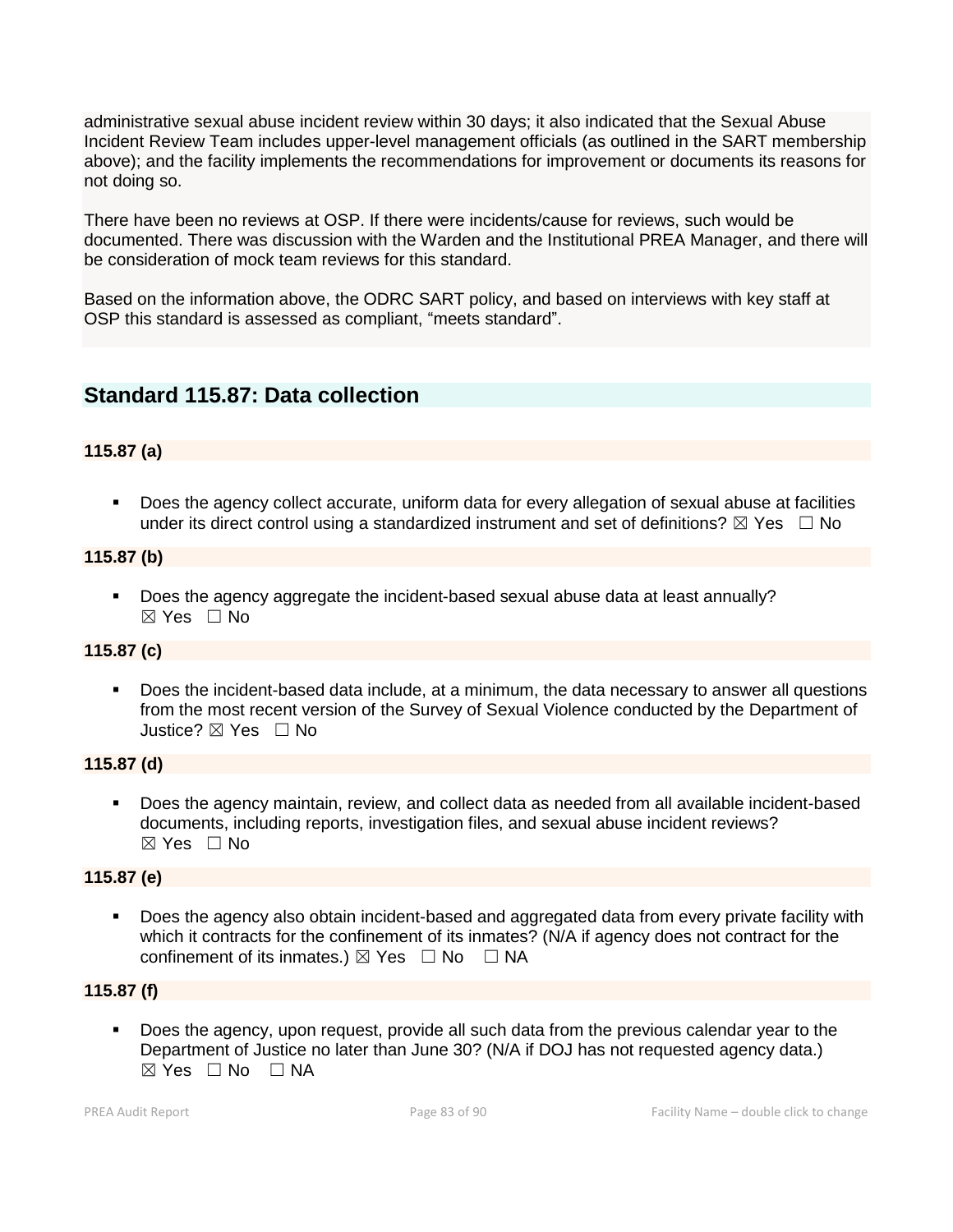### **Auditor Overall Compliance Determination**

☐ **Exceeds Standard** (*Substantially exceeds requirement of standards*)

☒ **Meets Standard** (*Substantial compliance; complies in all material ways with the standard for the relevant review period*)

☐ **Does Not Meet Standard** (*Requires Corrective Action*)

The Ohio Department of Rehabilitation and Correction collects accurate, uniform data for every allegation of sexual abuse at facilities under its direct control.

ODRC policy 79-ISA-01 Prison Rape Elimination, directs eight steps of data collection and monitoring:

1) Monthly reports will be made by the Institutional Investigators.

2) The automated reporting modules shall be accurately completed and aggregated at least annually.

3) The Agency PREA Coordinator, and other employees will review the aggregate data.

4) The report shall be approved by the Director and posted on the ODRC Internet website.

5) The Agency PREA Coordinator will ensure that the aggregated data concerning sexual misconduct will be made available to the public, at least annually on the Internet site.

6) All personal identifiers will be removed from public availability.

7) The DOTS portal screens will be used to identify abusers and victims (restricted access).

8) All data of sexual misconduct, findings and recommendations, etc. will be securely retained in accordance with the ODRC Records Retention Schedule.

The ODRC policies and procedures relating to sexual misconduct; many of the documents and investigations of sexual abuse and sexual harassment within the ODRC; the ODRC 2018 Annual Internal Report on Sexual Assault Data; the Survey on Sexual Violence (SSV); and the privately operated facilities report, were all reviewed by the auditor and discussed with the Agency PREA Coordinator and Institutional PREA Manager.

Based on the auditor's review of documents and reports and based on interviews with the Warden and other key staff mentioned above, this standard is assessed as compliant, "meets standard".

# **Standard 115.88: Data review for corrective action**

# **115.88 (a)**

- Does the agency review data collected and aggregated pursuant to § 115.87 in order to assess and improve the effectiveness of its sexual abuse prevention, detection, and response policies, practices, and training, including by: Identifying problem areas?  $\boxtimes$  Yes  $\Box$  No
- Does the agency review data collected and aggregated pursuant to § 115.87 in order to assess and improve the effectiveness of its sexual abuse prevention, detection, and response policies, practices, and training, including by: Taking corrective action on an ongoing basis?  $\boxtimes$  Yes  $\Box$  No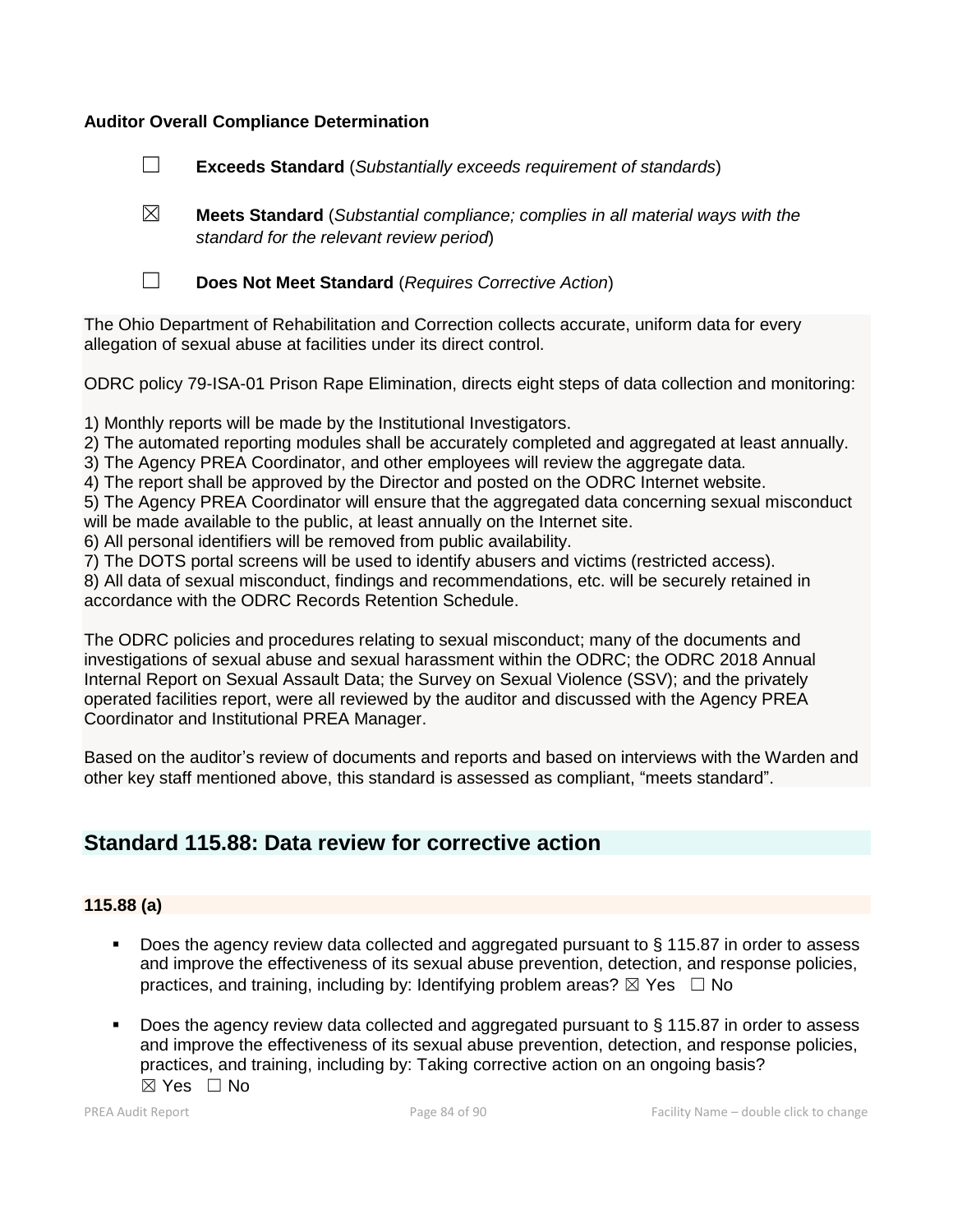Does the agency review data collected and aggregated pursuant to § 115.87 in order to assess and improve the effectiveness of its sexual abuse prevention, detection, and response policies, practices, and training, including by: Preparing an annual report of its findings and corrective actions for each facility, as well as the agency as a whole?  $\boxtimes$  Yes  $\Box$  No

# **115.88 (b)**

Does the agency's annual report include a comparison of the current year's data and corrective actions with those from prior years and provide an assessment of the agency's progress in addressing sexual abuse  $\boxtimes$  Yes  $\Box$  No

#### **115.88 (c)**

**EXECT** Is the agency's annual report approved by the agency head and made readily available to the public through its website or, if it does not have one, through other means?  $\boxtimes$  Yes  $\Box$  No

#### **115.88 (d)**

Does the agency indicate the nature of the material redacted where it redacts specific material from the reports when publication would present a clear and specific threat to the safety and security of a facility?  $\boxtimes$  Yes  $\Box$  No

#### **Auditor Overall Compliance Determination**

- ☒ **Exceeds Standard** (*Substantially exceeds requirement of standards*)
- ☐ **Meets Standard** (*Substantial compliance; complies in all material ways with the standard for the relevant review period*)
- 
- ☐ **Does Not Meet Standard** (*Requires Corrective Action*)

The key emphasis for this standard and the basis for the exceeds standard rating is the lead taken by the Agency PREA Coordinator and the production of the 2018 Annual Internal Report on Sexual Assault Data for the Ohio Department of Rehabilitation and Correction. The purpose of the annual report is to make use of this information to identify problem areas and formulate corrective measures. The report, information, and insights compiled by the ODRC and its compliance office is impressive, names and information have been withheld or redacted as required by law.

The 2018 Annual Report from the Bureau of Compliance and the Agency PREA Coordinator has 11 pages and is signed and supported by the ODRC Director. The report itself is divided into the following subsections:

**Introduction** General Definitions Definitions of Sexual Victimization **Statistics** Inmate on inmate nonconsensual sexual acts.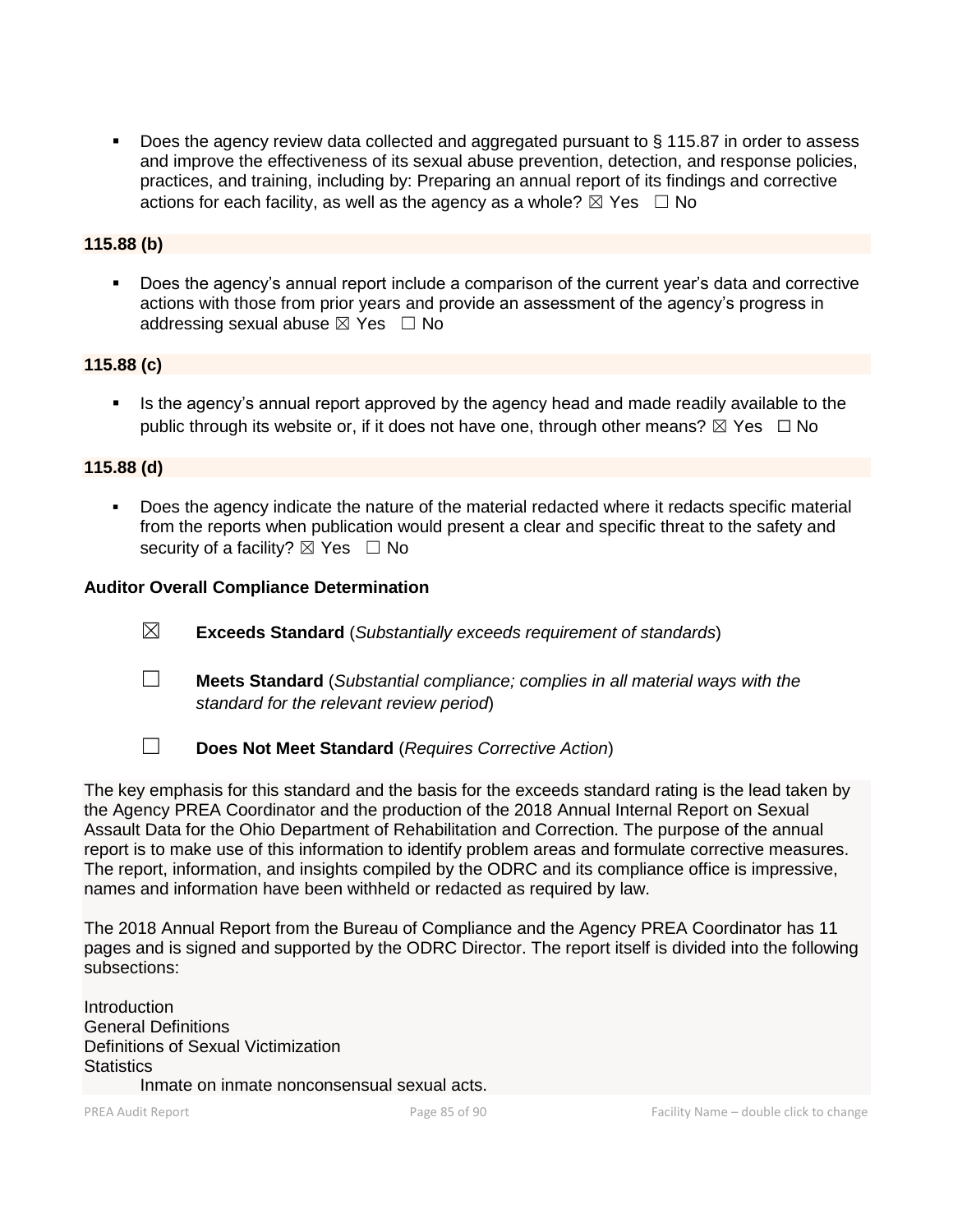Inmate on inmate abusive sexual contact. Inmate on inmate sexual harassment. Staff on inmate sexual misconduct. Staff on inmate sexual harassment.

Statistical tables, including total number of allegations and totals by individual institutions Conclusion: continued monitoring, improvements, and looking forward. Report signed by the ODRC PREA Coordinator, and the ORDC Director.

The Annual Report is published on the ODRC agency website. Agency website is [www.drc.ohio.](http://www.drc.ohio/)gov/prea.

Most importantly, this Annual Report reflects, in the auditor's judgment, the ODRC's commitment to safety and security of staff and inmates. The ODRC is committed to reduce sexual violence in prisons. The agency has a commitment to comply with the PREA standards as outlined in this report for Ohio State Penitentiary, and for each report addressing every facility of the ODRC.

Based on the above, and the interviews with the Agency Director, the Agency PREA Coordinator, the Warden, and the Institutional PREA Manager, this standard is assessed as compliant, "exceeds standard".

# **Standard 115.89: Data storage, publication, and destruction**

# **115.89 (a)**

■ Does the agency ensure that data collected pursuant to § 115.87 are securely retained? ☒ Yes ☐ No

# **115.89 (b)**

Does the agency make all aggregated sexual abuse data, from facilities under its direct control and private facilities with which it contracts, readily available to the public at least annually through its website or, if it does not have one, through other means?  $\boxtimes$  Yes  $\Box$  No

# **115.89 (c)**

■ Does the agency remove all personal identifiers before making aggregated sexual abuse data publicly available?  $\boxtimes$  Yes  $\Box$  No

# **115.89 (d)**

Does the agency maintain sexual abuse data collected pursuant to  $\S$  115.87 for at least 10 years after the date of the initial collection, unless Federal, State, or local law requires otherwise? ⊠ Yes □ No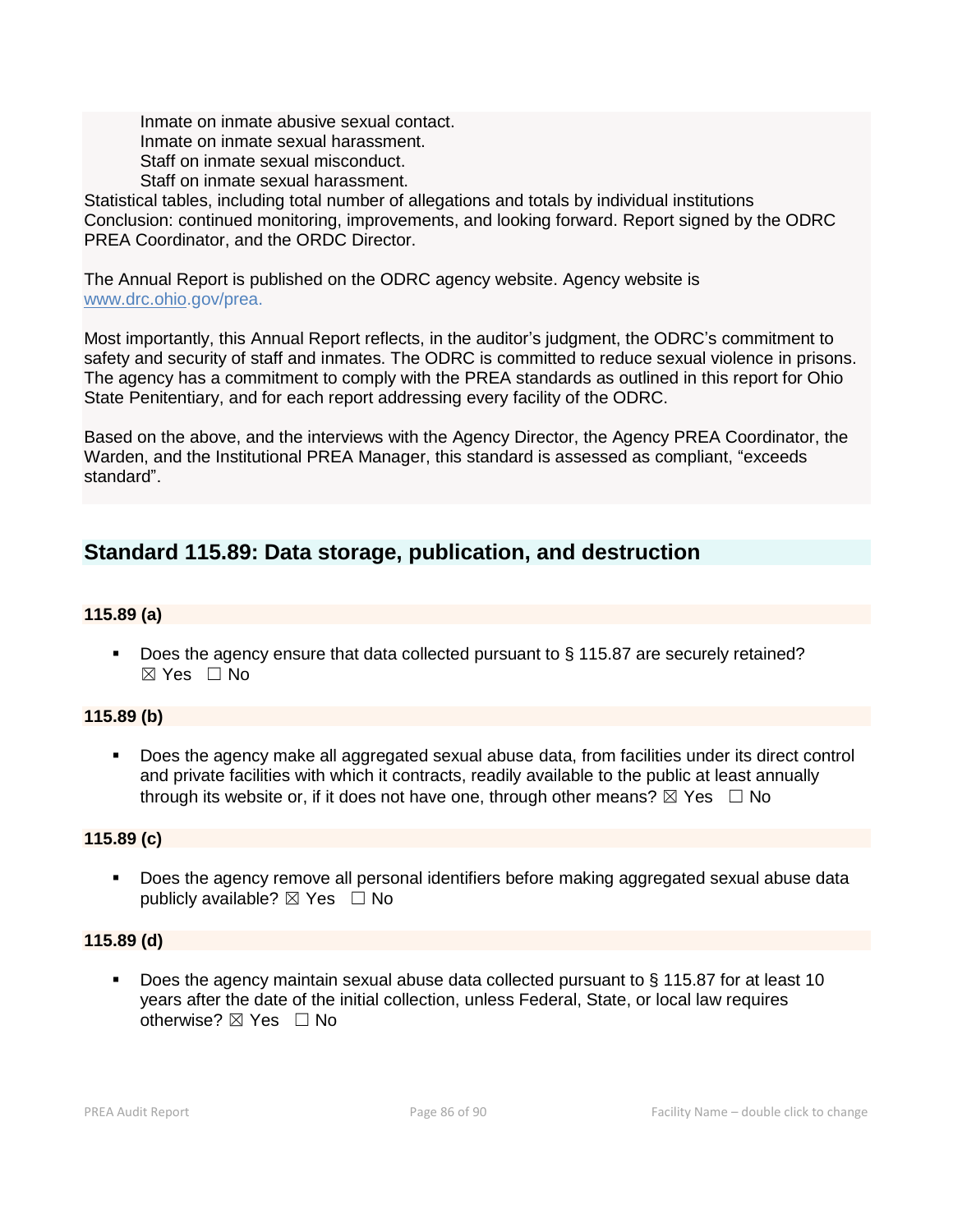#### **Auditor Overall Compliance Determination**

- ☐ **Exceeds Standard** (*Substantially exceeds requirement of standards*)
- ☒ **Meets Standard** (*Substantial compliance; complies in all material ways with the standard for the relevant review period*)
- 
- ☐ **Does Not Meet Standard** (*Requires Corrective Action)*

The ODRC outlines and directs in its policy 79-ISA-01 Prison Rape Elimination, in the section on Data Collection and Monitoring, that all documents will be securely retained in accordance with the ODRC Retention Schedule.

The State/ODRC Retention Schedule requires maintenance of these documents for at least 10 years.

The ODRC, makes this information available through its public website, www.drc.ohio.gov/prea. (Also see Standard 115.88 Data Review for Corrective Action).

Based on the auditor's review of the above policy, website information, and the Retention Schedule, this standard is assessed as compliant, "meets standard".

# **AUDITING AND CORRECTIVE ACTION**

# **Standard 115.401: Frequency and scope of audits**

#### **115.401 (a)**

During the prior three-year audit period, did the agency ensure that each facility operated by the agency, or by a private organization on behalf of the agency, was audited at least once? (*Note: The response here is purely informational. A "no" response does not impact overall compliance with this standard.*)  $\boxtimes$  Yes  $\Box$  No

#### **115.401 (b)**

- Is this the first year of the current audit cycle? (*Note: a "no" response does not impact overall compliance with this standard.*)  $\Box$  Yes  $\boxtimes$  No
- **.** If this is the second year of the current audit cycle, did the agency ensure that at least one-third of each facility type operated by the agency, or by a private organization on behalf of the agency, was audited during the first year of the current audit cycle? (N/A if this is **not** the *second* year of the current audit cycle.) □ Yes  $\boxtimes$  No □ NA
- If this is the third year of the current audit cycle, did the agency ensure that at least two-thirds of each facility type operated by the agency, or by a private organization on behalf of the agency,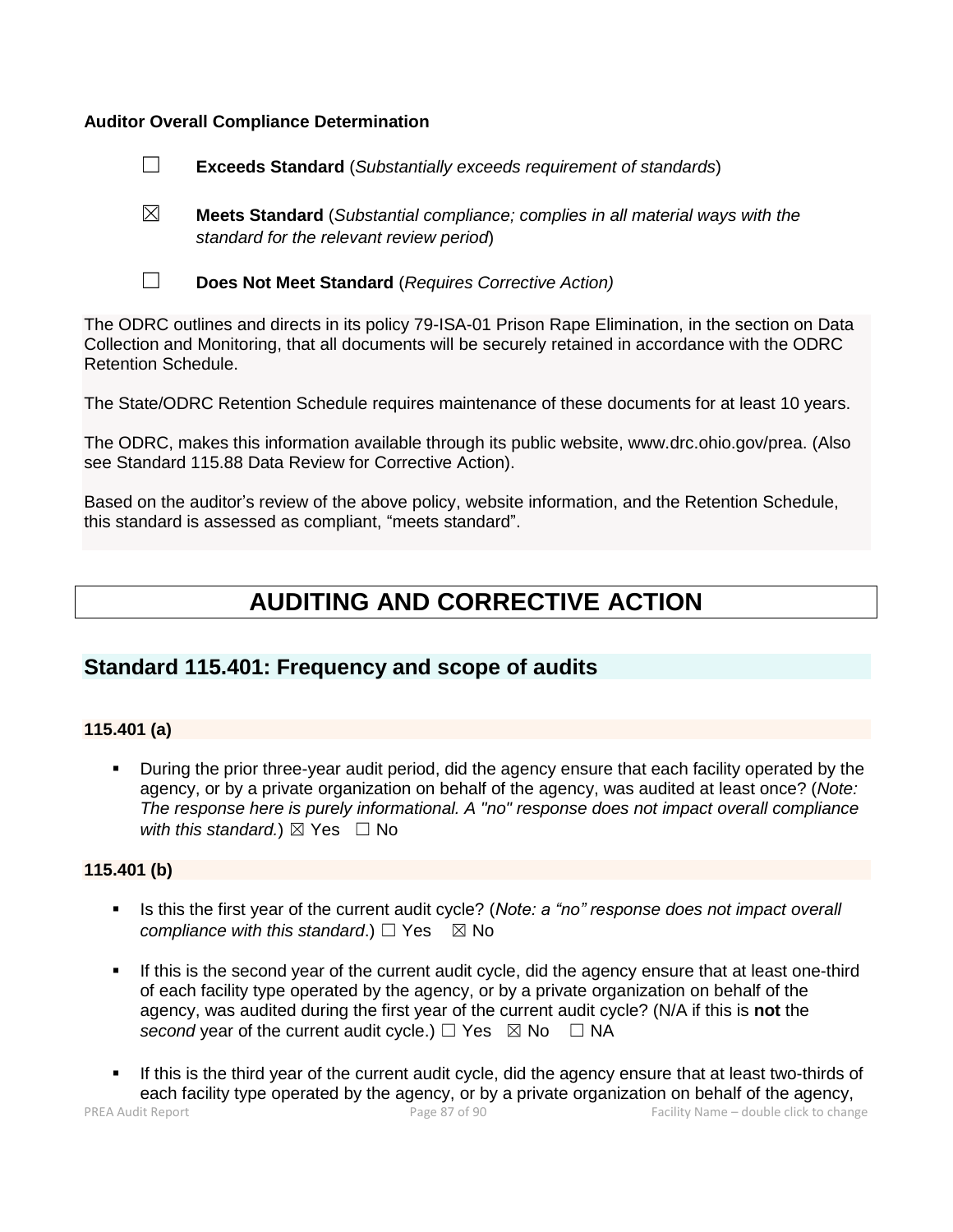were audited during the first two years of the current audit cycle? (N/A if this is **not** the *third* year of the current audit cycle.)  $\boxtimes$  Yes  $\Box$  No  $\Box$  NA

#### **115.401 (h)**

■ Did the auditor have access to, and the ability to observe, all areas of the audited facility?  $\boxtimes$  Yes  $\Box$  No

# **115.401 (i)**

■ Was the auditor permitted to request and receive copies of any relevant documents (including electronically stored information)?  $\boxtimes$  Yes  $\Box$  No

#### **115.401 (m)**

▪ Was the auditor permitted to conduct private interviews with inmates, residents, and detainees? ☒ Yes ☐ No

#### **115.401 (n)**

▪ Were inmates permitted to send confidential information or correspondence to the auditor in the same manner as if they were communicating with legal counsel?  $\boxtimes$  Yes  $\Box$  No

#### **Auditor Overall Compliance Determination**

- ☐ **Exceeds Standard** (*Substantially exceeds requirement of standards*)
- ☒ **Meets Standard** (*Substantial compliance; complies in all material ways with the standard for the relevant review period*)
- ☐ **Does Not Meet Standard** (*Requires Corrective Action*)

The PREA auditor reviewed the frequency and scope of audits for the agency's last three-year cycle. The ODRC website was used to obtain much of the information and reports concerning PREA. The ODRC receive the Lucy Hayes award by the American Correctional Association for having all of its adult correctional facilities assessed as PREA compliant during the first three-year cycle.

The methodology used by the PREA auditor included access to all areas of the facility during the onsite visit, a triangulation of pertinent preaudit information; on-site visit observations, staff, inmate, volunteers, contractors, interviews, and on-site record and pertinent information; and post-audit information and assessment.

Based on the above information, and the auditor's review of the subsections listed above, and interviews with the Agency Director, the Agency PREA Coordinator, and the Warden of OSP, this standard is assessed as compliant, "meets standard".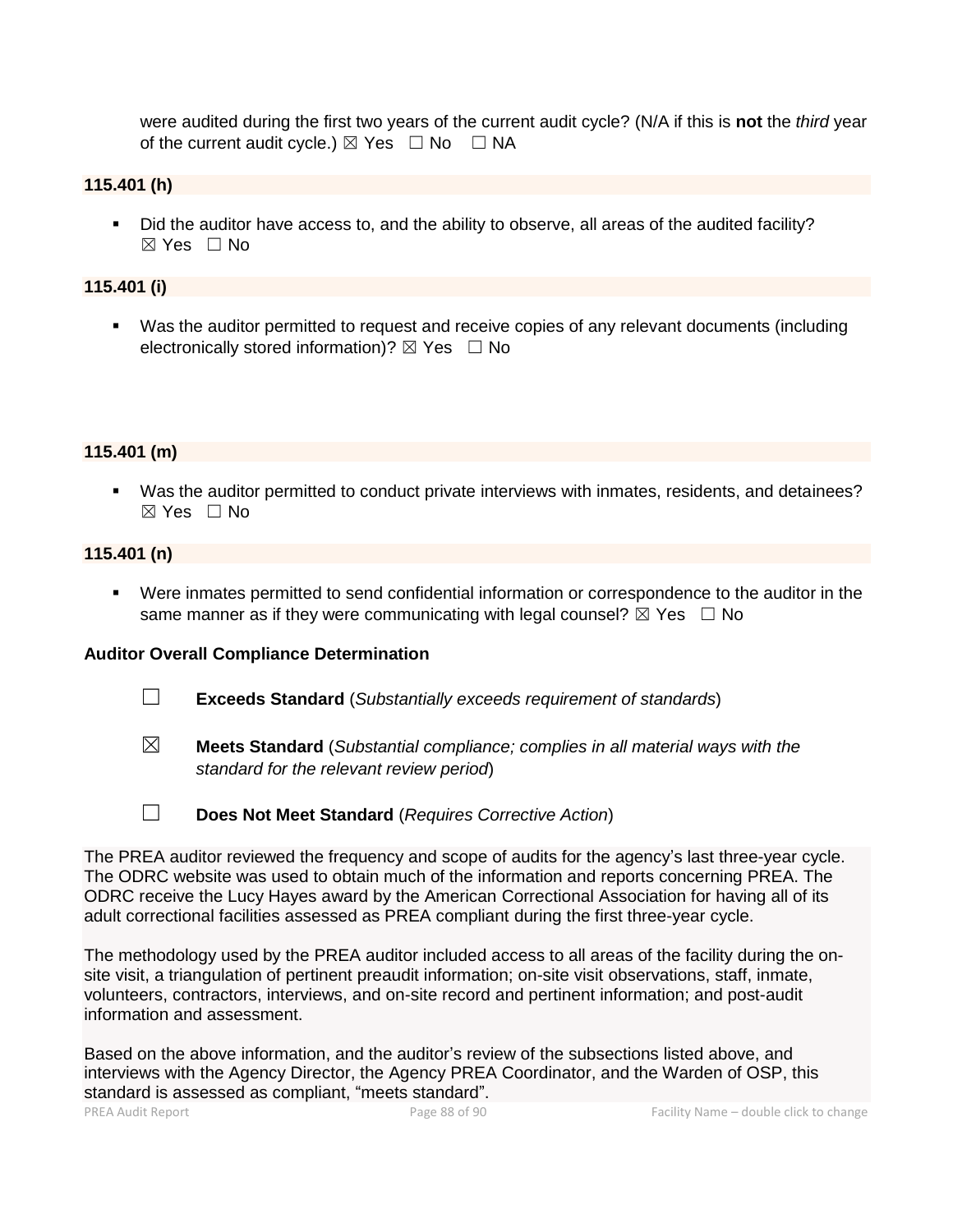# **Standard 115.403: Audit contents and findings**

# **115.403 (f)**

The agency has published on its agency website, if it has one, or has otherwise made publicly available, all Final Audit Reports within 90 days of issuance by auditor. The review period is for prior audits completed during the past three years PRECEDING THIS AGENCY AUDIT. In the case of single facility agencies, the auditor shall ensure that the facility's last audit report was published. The pendency of any agency appeal pursuant to 28 C.F.R. § 115.405 does not excuse noncompliance with this provision. (N/A if there have been no Final Audit Reports issued in the past three years, or in the case of single facility agencies that there has never been a Final Audit Report issued.)  $\boxtimes$  Yes  $\Box$  No  $\Box$  NA

# **Auditor Overall Compliance Determination**

- ☐ **Exceeds Standard** (*Substantially exceeds requirement of standards*)
- ☒ **Meets Standard** (*Substantial compliance; complies in all material ways with the standard for the relevant review period*)
- ☐ **Does Not Meet Standard** (*Requires Corrective Action*)

The Ohio Department of Rehabilitation and Correction has a public website on which it publishes Prison Rape Elimination Act Audit Reports for each of its facilities and contracted facilities.

The PREA auditor reviewed the public website at <www.drc.ohio.gov> for compliance with this standard and the data collection and review standards. The 2018 Annual Internal Report on Sexual Assault Data Ohio Department of Rehabilitation and Correction is also published on this website. This annual report not only collects accurate, uniform data for every allegation of sexual abuse, but also is used "to identify problem areas and formulate corrective measures in the efforts of reducing future instances of sexual abuse." (This quote taken from the Annual Report)

The auditor has personally interviewed both the Agency Director and the Agency PREA Coordinator, and based on their interviews and lengthy discussions with the PREA Coordinator, it is clear that the ODRC is not only committed to zero tolerance of sexual abuse and sexual harassment, but the ODRC is changing the culture of its correctional facilities to assist in the improvement and quality of life within its' prison system.